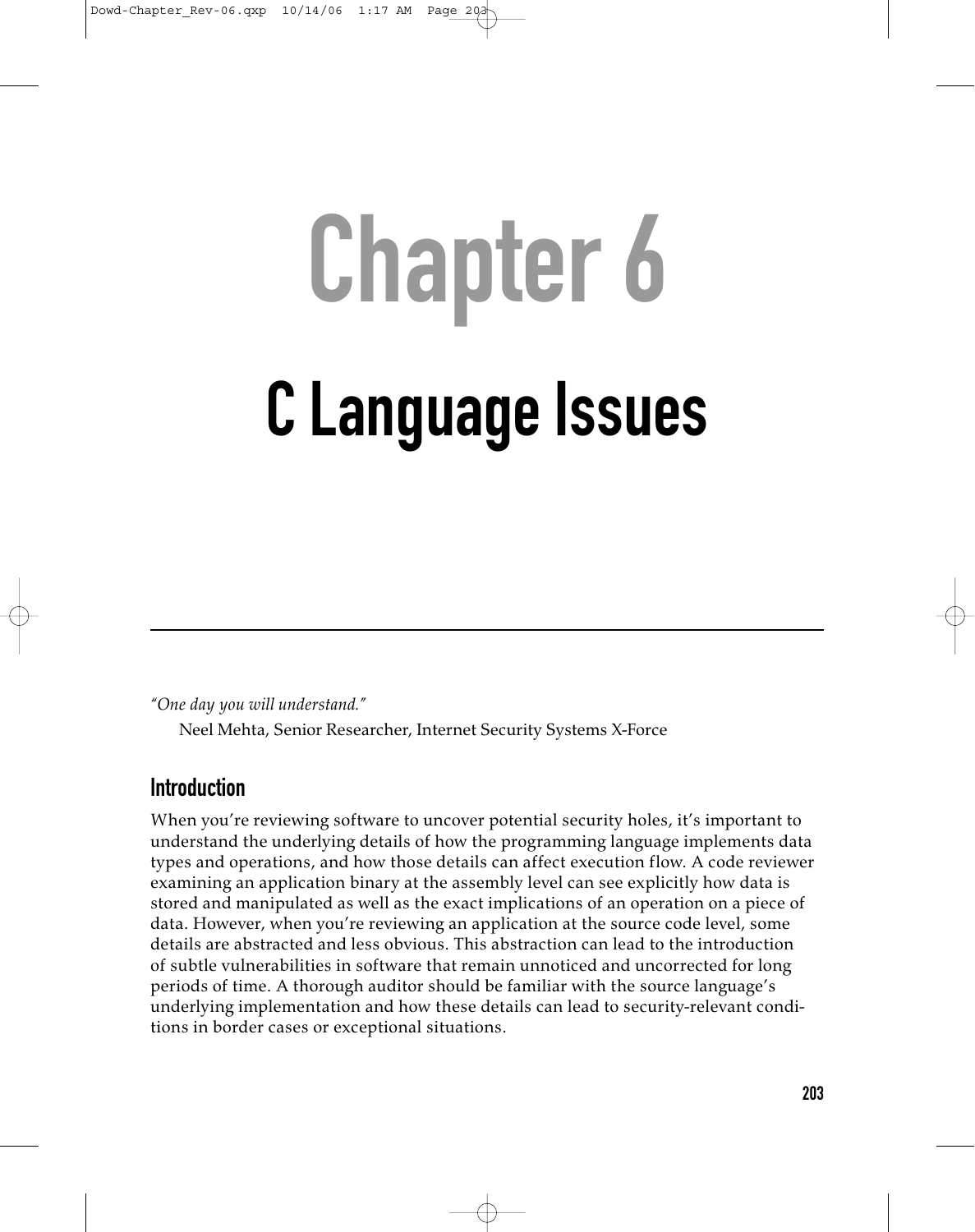Dowd-Chapter\_Rev-06.qxp 10/14/06 1:17 AM Page 204

Chapter 6—C Language Issues

This chapter explores subtle details of the C programming language that could adversely affect an application's security and robustness. Specifically, it covers the storage details of primitive types, arithmetic overflow and underflow conditions, type conversion issues, such as the default type promotions, signed/unsigned conversions and comparisons, sign extension, and truncation. You also look at some interesting nuances of C involving unexpected results from certain operators and other commonly unappreciated behaviors. Although this chapter focuses on C, many principles can be applied to other languages.

# C Language Background

This chapter deals extensively with specifics of the C language and uses terminology from the C standards. You shouldn't have to reference the standards to follow this material, but this chapter makes extensive use of the public final draft of the C99 standard (ISO/IEC 9899:1999), which you can find at www.open-std.org/jtc1/sc22/wg14/www/standards.

The C Rationale document that accompanies the draft standard is also useful. Interested readers should check out Peter Van der Linden's excellent book *Expert C Programming* (Prentice Hall, 1994) and the second edition of Kernighan and Ritchie's *The C Programming Language* (Prentice Hall, 1988). You might also be interested in purchasing the final version of the ISO standard or the older ANSI standard; both are sold through the ANSI organization's Web site (www.ansi.org).

Although this chapter incorporates a recent standard, the content is targeted toward the current mainstream use of C, specifically the ANSI C89/ISO 90 standards. Because low-level security details are being discussed, notes on any situations in which changes across versions of C are relevant have been added.

Occasionally, the terms "undefined behavior" and "implementation-defined behavior" are used when discussing the standards. **Undefined behavior** is erroneous behavior: conditions that aren't required to be handled by the compiler and, therefore, have unspecified results. **Implementation-defined behavior** is behavior that's up to the underlying implementation. It should be handled in a consistent and logical manner, and the method for handling it should be documented.

# Data Storage Overview

Before you delve into C's subtleties, you should review the basics of C types—specifically, their storage sizes, value ranges, and representations. This section explains the types from a general perspective, explores details such as binary encoding, twos complement arithmetic, and byte order conventions, and winds up with some pragmatic observations on common and future implementations.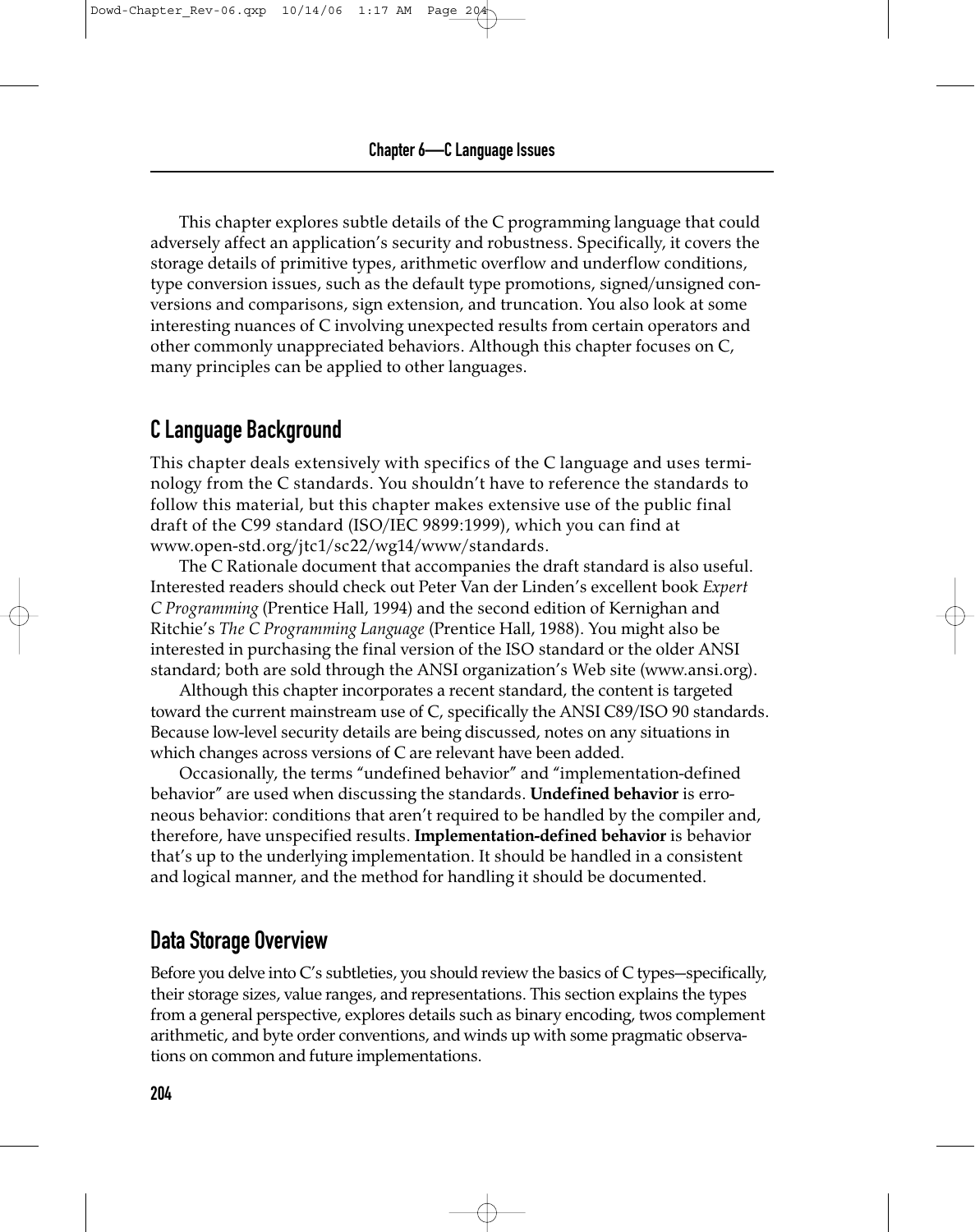Data Storage Overview

The C standards define an **object** as a region of data storage in the execution environment; its contents can represent values. Each object has an associated **type**: a way to interpret and give meaning to the value stored in that object. Dozens of types are defined in the C standards, but this chapter focuses on the following:

- *Character types*—There are three character types: **char**, **signed char**, and **unsigned char**. All three types are guaranteed to take up 1 byte of storage. Whether the char type is signed is implementation defined. Most current systems default to char being signed, although compiler flags are usually available to change this behavior.
- *Integer types*—There are four standard signed integer types, excluding the character types: **short int**, **int**, **long int**, and **long long int**. Each standard type has a corresponding unsigned type that takes the same amount of storage. (Note: The long long int type is new to C99.)
- *Floating types*—There are three real floating types and three complex types. The real floating types are **float**, **double**, and **long double**. The three complex types are **float \_Complex**, **double \_Complex**, and **long double \_Complex**. (Note: The complex types are new to C99.)
- *Bit fields*—A bit field is a specific number of bits in an object. Bit fields can be signed or unsigned, depending on their declaration. If no sign type specifier is given, the sign of the bit field is implementation dependent.

#### **Note**

Bit fields might be unfamiliar to some programmers, as they usually aren't present outside network code or low-level code. Here's a brief example of a bit field:

```
struct controller
{
    unsigned int id:4;
    unsigned int tflag:1;
    unsigned int rflag:1;
    unsigned int ack:2;
    unsigned int seqnum:8;
    unsigned int code:16;
```
};

The controller structure has several small members. id refers to a 4-bit unsigned variable, and tflag and rflag refer to single bits. ack is a 2-bit variable, seqnum is an 8-bit variable, and code is a 16-bit variable.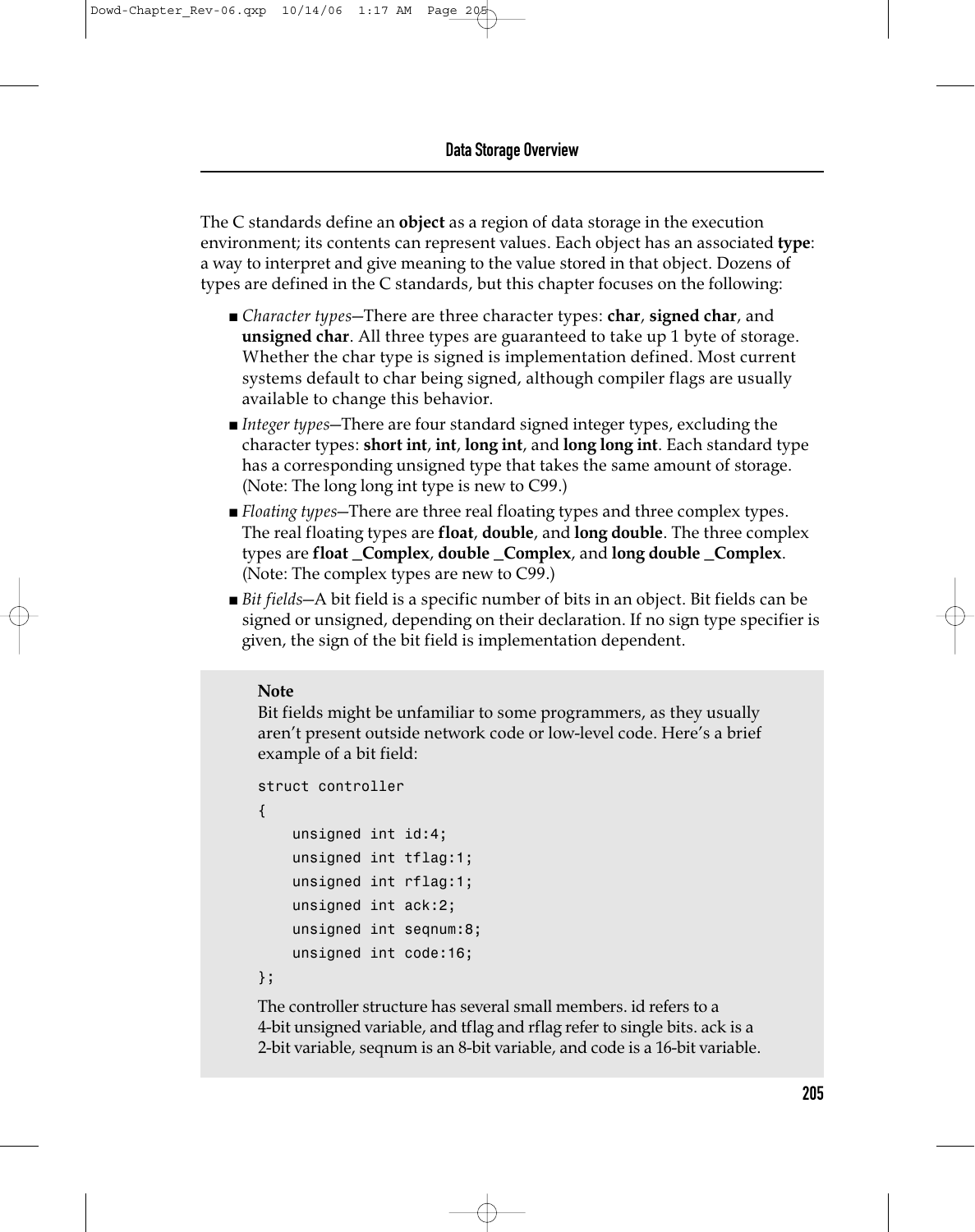The members of this structure are likely to be laid out so that they're contiguous bits in memory that fit within one 32-bit region.

From an abstract perspective, each integer type (including character types) represents a different integer size that the compiler can map to an appropriate underlying architecture-dependent data type. A character is guaranteed to consume 1 byte of storage (although a byte might not necessarily be 8 bits). sizeof(char) is always one, and you can always use an unsigned character pointer, sizeof, and memcpy() to examine and manipulate the actual contents of other types. The other integer types have certain ranges of values they are required to be able to represent, and they must maintain certain relationships with each other (long can't be smaller than short, for example), but otherwise, their implementation largely depends on their architecture and compiler.

**Signed** integer types can represent both positive and negative values, whereas **unsigned** types can represent only positive values. Each signed integer type has a corresponding unsigned integer type that takes up the same amount of storage. Unsigned integer types have two possible types of bits: **value bits**, which contain the actual base-two representation of the object's value, and **padding bits**, which are optional and otherwise unspecified by the standard. Signed integer types have value bits and padding bits as well as one additional bit: the **sign bit**. If the sign bit is clear in a signed integer type, its representation for a value is identical to that value's representation in the corresponding unsigned integer type. In other words, the underlying bit pattern for the positive value 42 should look the same whether it's stored in an int or unsigned int.

An integer type has a precision and a width. The **precision** is the number of value bits the integer type uses. The **width** is the number of bits the type uses to represent its value, including the value and sign bits, but not the padding bits. For unsigned integer types, the precision and width are the same. For signed integer types, the width is one greater than the precision.

Programmers can invoke the various types in several ways. For a given integer type, such as short int, a programmer can generally omit the int keyword. So the keywords signed short int, signed short, short int, and short refer to the same data type. In general, if the signed and unsigned type specifiers are omitted, the type is assumed to be signed. However, this assumption isn't true for the char type, as whether it's signed depends on the implementation. (Usually, chars are signed. If you need a signed character with 100% certainty, you can specifically declare a signed char.)

C also has a rich type-aliasing system supported via typedef, so programmers usually have preferred conventions for specifying a variable of a known size and representation. For example, types such as int8\_t, uint8\_t, int32\_t, and u\_int32\_t are popular with UNIX and network programmers. They represent an 8-bit signed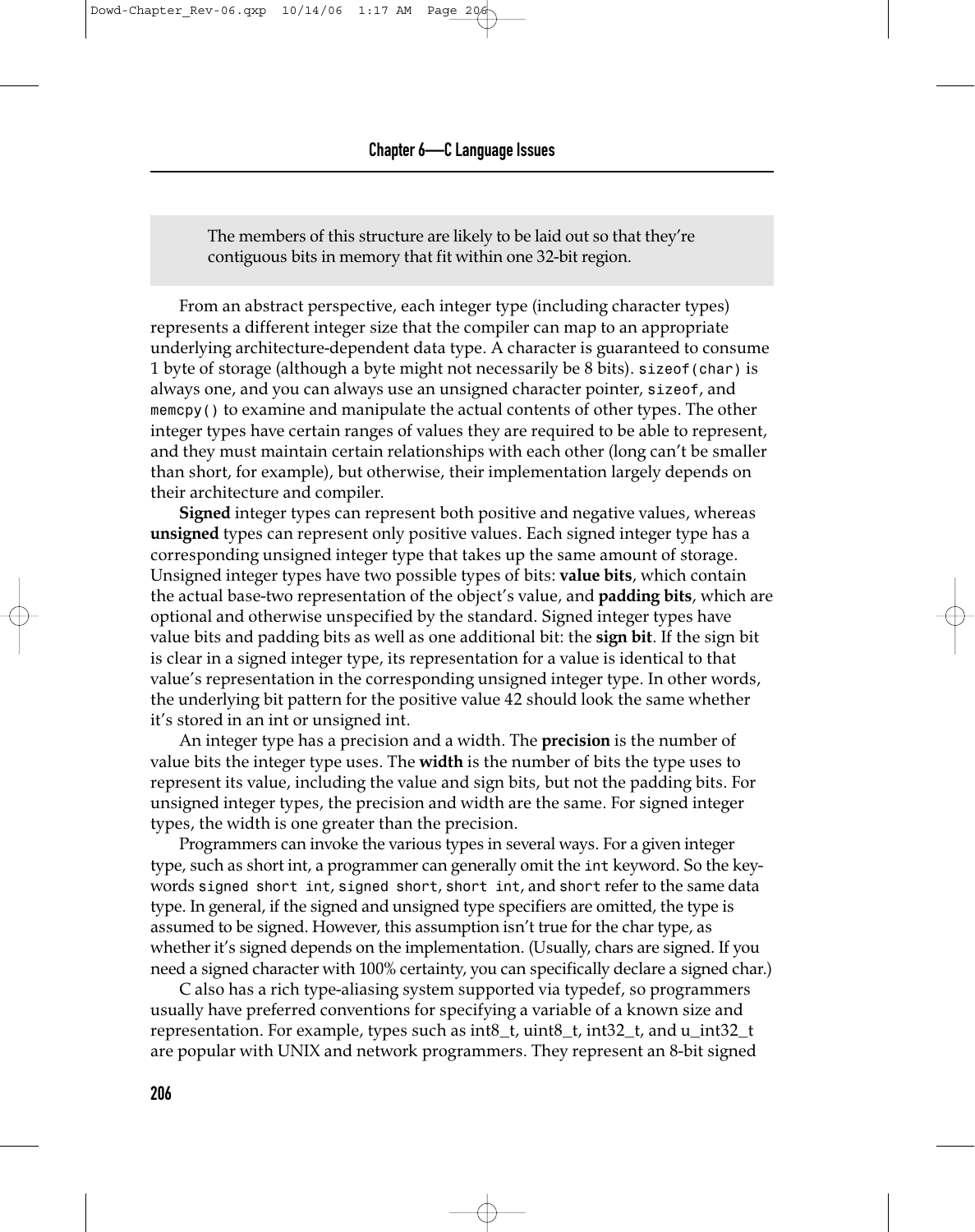Data Storage Overview

integer, an 8-bit unsigned integer, a 32-bit signed integer, and a 32-bit unsigned integer, respectively. Windows programmers tend to use types such as BYTE, CHAR, and DWORD, which respectively map to an 8-bit unsigned integer, an 8-bit signed integer, and a 32-bit unsigned integer.

# Binary Encoding

Unsigned integer values are encoded in pure binary form, which is a base-two numbering system. Each bit is a 1 or 0, indicating whether the power of two that the bit's position represents is contributing to the number's total value. To convert a positive number from binary notation to decimal, the value of each bit position n is multiplied by  $2<sup>n-1</sup>$ . A few examples of these conversions are shown in the following lines:

> 0001 1011 =  $2^4 + 2^3 + 2^1 + 2^0 = 27$ 0000 1111 =  $2^3$  +  $2^2$  +  $2^1$  +  $2^0$  = 15 0010 1010 =  $2^5$  +  $2^3$  +  $2^1$  = 42

Similarly, to convert a positive decimal integer to binary, you repeatedly subtract powers of two, starting from the highest power of two that can be subtracted from the integer leaving a positive result (or zero). The following lines show a few sample conversions:

> $55 = 32 + 16 + 4 + 2 + 1$  $= (2<sup>5</sup>) + (2<sup>4</sup>) + (2<sup>2</sup>) + (2<sup>1</sup>) + (2<sup>0</sup>)$ = 0011 0111  $37 = 32 + 4 + 1$  $= (2<sup>5</sup>) + (2<sup>2</sup>) + (2<sup>0</sup>)$ = 0010 0101

Signed integers make use of a sign bit as well as value and padding bits. The C standards give three possible arithmetic schemes for integers and, therefore, three possible interpretations for the sign bit:

■ *Sign and magnitude*—The sign of the number is stored in the sign bit. It's 1 if the number is negative and 0 if the number is positive. The magnitude of the number is stored in the value bits. This scheme is easy for humans to read and understand but is cumbersome for computers because they have to explicitly compare magnitudes and signs for arithmetic operations.

207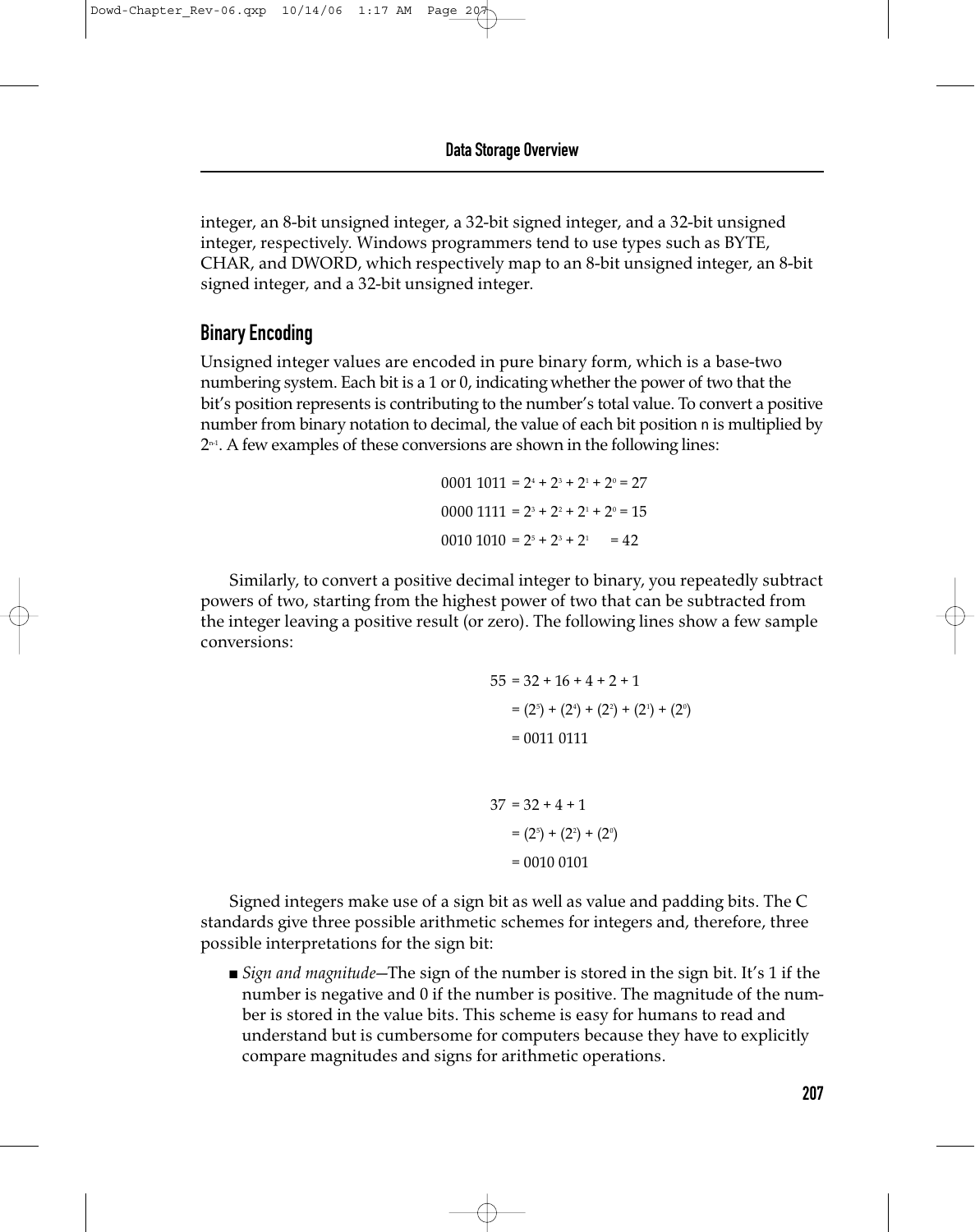#### Dowd-Chapter\_Rev-06.qxp 10/14/06 1:17 AM Page

Chapter 6—C Language Issues

- *Ones complement*—Again, the sign bit is 1 if the number is negative and 0 if the number is positive. Positive values can be read directly from the value bits. However, negative values can't be read directly; the whole number must be negated first. In ones complement, a number is negated by inverting all its bits. To find the value of a negative number, you have to invert its bits. This system works better for the machine, but there are still complications with addition, and, like sign and magnitude, it has the amusing ambiguity of having two values of zero: positive zero and negative zero.
- *Twos complement*—The sign bit is 1 if the number is negative and 0 if the number is positive. You can read positive values directly from the value bits, but you can't read negative values directly; you have to negate the whole number first. In twos complement, a number is negated by inverting all the bits and then adding one. This works well for the machine and removes the ambiguity of having two potential values of zero.

Integers are usually represented internally by using twos complement, especially in modern computers. As mentioned, twos complement encodes positive values in standard binary encoding. The range of positive values that can be represented is based on the number of value bits. A twos complement 8-bit signed integer has 7 value bits and 1 sign bit. It can represent the positive values 0 to 127 in the 7 value bits. All negative values represented with twos complement encoding require the sign bit to be set. The values from -128 to -1 can be represented in the value bits when the sign bit is set, thus allowing the 8-bit signed integer to represent -128 to 127.

For arithmetic, the sign bit is placed in the most significant bit of the data type. In general, a signed twos complement number of width X can represent the range of integers from  $-2^{X-1}$  to  $2^{X-1}-1$ . Table 6-1 shows the typical ranges of twos complement integers of varying sizes.

# **Table 6-1**

| <b>Maximum and Minimum Values for Integers</b> |        |           |             |                      |  |
|------------------------------------------------|--------|-----------|-------------|----------------------|--|
|                                                | 8-bit  | $16$ -bit | $32$ -bit   | 64-bit               |  |
| Minimum value (signed)                         | $-128$ | -32768    | -2147483648 | -9223372036854775808 |  |
| Maximum value (signed)                         | 127    | 32767     | 2147483647  | 9223372036854775807  |  |
| Minimum value (unsigned)                       | 0      | $\theta$  | $\theta$    | $^{(1)}$             |  |
| Maximum value (unsigned)                       | 255    | 65535     | 4294967295  | 18446744073709551615 |  |

As described previously, you negate a twos complement number by inverting all the bits and adding one. Listing 6-1 shows how you obtain the representation of -15 by inverting the number 15, and then how you figure out the value of an unknown negative bit pattern.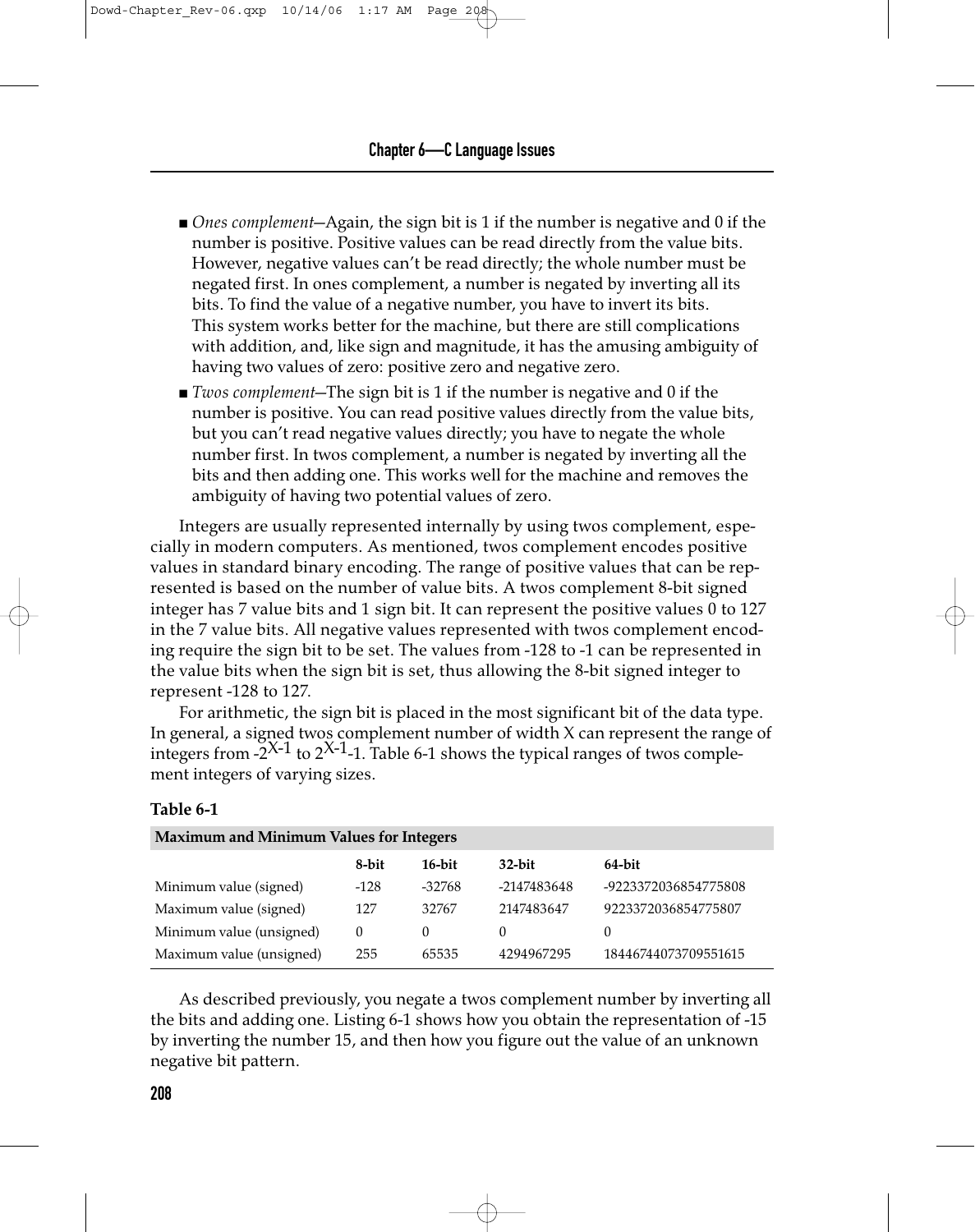Data Storage Overview

# **Listing 6-1**

*Twos Complement Representation of -15*

0000 1111 – binary representation for 15 1111 0000 – invert all the bits 0000 0001 – add one 1111 0001 – twos complement representation for -15 1101 0110 – unknown negative number 0010 1001 – invert all the bits 0000 0001 – add one 0010 1010 – twos complement representation for 42 original number was -42

# Byte Order

There are two conventions for ordering bytes in modern architectures: **big endian** and **little endian**. These conventions apply to data types larger than 1 byte, such as a short int or an int. In the big-endian architecture, the bytes are located in memory starting with the most significant byte and ending with the least significant byte. Little-endian architectures, however, start with the least significant byte and end with the most significant. For example, you have a 4-byte integer with the decimal value 12345. In binary, it's 11000000111001. This integer is located at address 500. On a big-endian machine, it's represented in memory as the following:

```
Address 500: 00000000
Address 501: 00000000
Address 502: 00110000
Address 503: 00111001
```
On a little-endian machine, however, it's represented this way:

```
Address 500: 00111001
Address 501: 00110000
Address 502: 00000000
Address 503: 00000000
```
Intel machines are little endian, but RISC machines, such as SPARC, tend to be big endian. Some machines are capable of dealing with both encodings natively.

# Common Implementations

Practically speaking, if you're talking about a modern, 32-bit, twos complement machine, what can you say about C's basic types and their representations?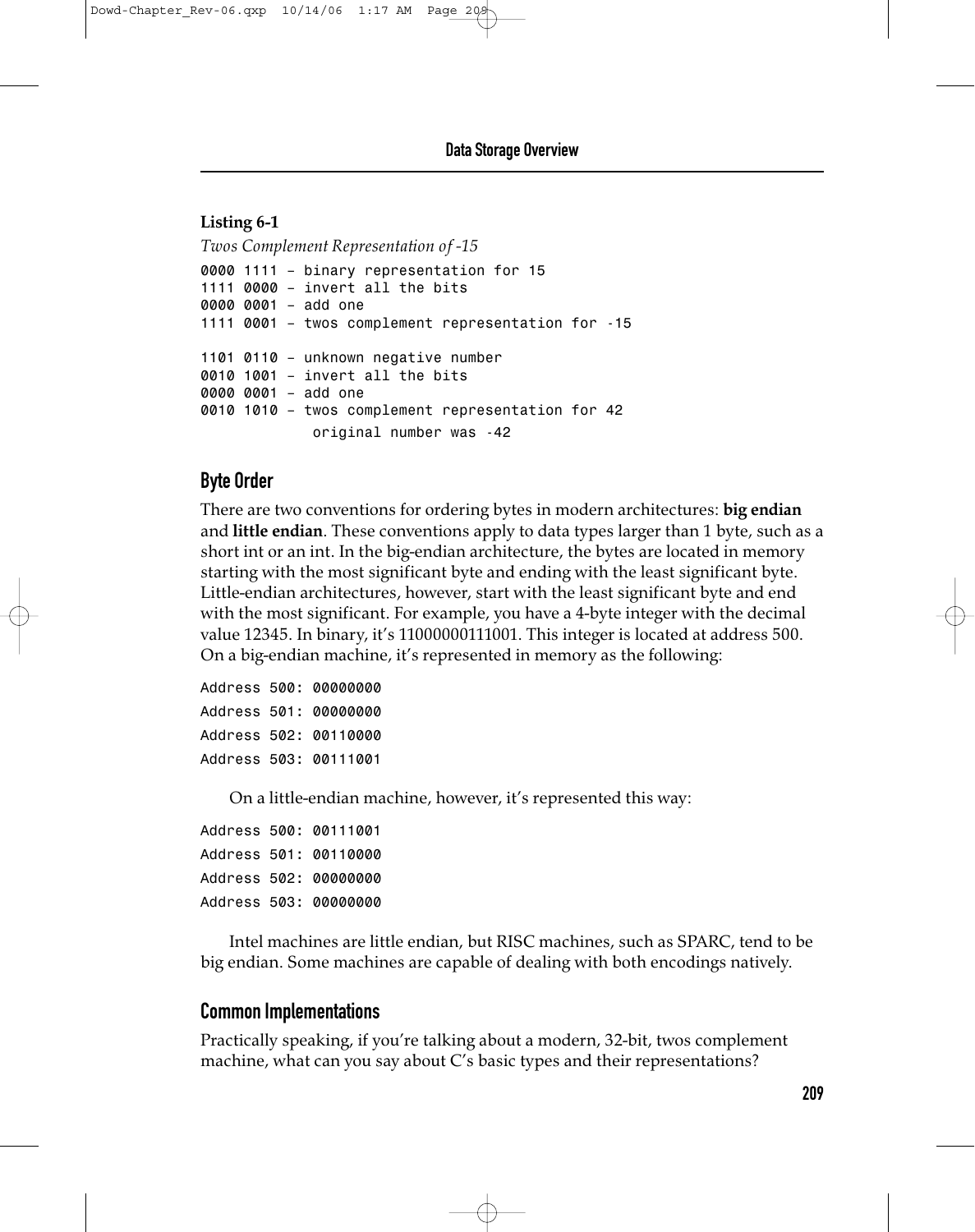In general, none of the integer types have any padding bits, so you don't need to worry about that. Everything is going to use twos complement representation. Bytes are going to be 8 bits long. Byte order varies; it's little endian on Intel machines but more likely to be big endian on RISC machines.

The char type is likely to be signed by default and take up 1 byte. The short type takes 2 bytes, and int takes 4 bytes. The long type is also 4 bytes, and long long is 8 bytes. Because you know integers are twos complement encoded and you know their underlying sizes, determining their minimum and maximum values is easy. Table 6-2 summarizes the typical sizes for ranges of integer data types on a 32-bit machine.

#### **Table 6-2**

| <b>Typical Sizes and Ranges for Integer Types on 32-Bit Platforms</b> |                 |                            |                            |  |  |  |
|-----------------------------------------------------------------------|-----------------|----------------------------|----------------------------|--|--|--|
| <b>Type</b>                                                           | Width (in Bits) | <b>Minimum Value</b>       | <b>Maximum Value</b>       |  |  |  |
| signed char                                                           | 8               | $-128$                     | 127                        |  |  |  |
| unsigned char                                                         | 8               | 0                          | 255                        |  |  |  |
| short                                                                 | 16              | $-32.768$                  | 32,767                     |  |  |  |
| unsigned short                                                        | 16              | 0                          | 65.535                     |  |  |  |
| Int                                                                   | 32              | $-2,147,483,648$           | 2,147,483,647              |  |  |  |
| unsigned int                                                          | 32              | $\boldsymbol{0}$           | 4,294,967,295              |  |  |  |
| long                                                                  | 32              | $-2,147,483,648$           | 2,147,483,647              |  |  |  |
| unsigned long                                                         | 32              | 0                          | 4,294,967,295              |  |  |  |
| long long                                                             | 64              | -9.223.372.036.854.775.808 | 9,223,372,036,854,775,807  |  |  |  |
| unsigned long long                                                    | 64              | 0                          | 18,446,744,073,709,551,615 |  |  |  |
|                                                                       |                 |                            |                            |  |  |  |

What can you expect in the near future as 64-bit systems become more prevalent? The following list describes a few type systems that are in use today or have been proposed:

- *ILP32*—int, long, and pointer are all 32 bits, the current standard for most 32-bit computers.
- *ILP32LL*—int, long, and pointer are all 32 bits, and a new type—long long—is 64 bits. The long long type is new to C99. It gives C a type that has a minimum width of 64 bits but doesn't change any of the language's fundamentals.
- *LP64*—long and pointer are 64 bits, so the pointer and long types have changed from 32-bit to 64-bit values.
- *ILP64*—int, long, and pointer are all 64 bits. The int type has been changed to a 64-bit type, which has fairly significant implications for the language.
- *LLP64*—pointers and the new long long type are 64 bits. The int and long types remain 32-bit data types.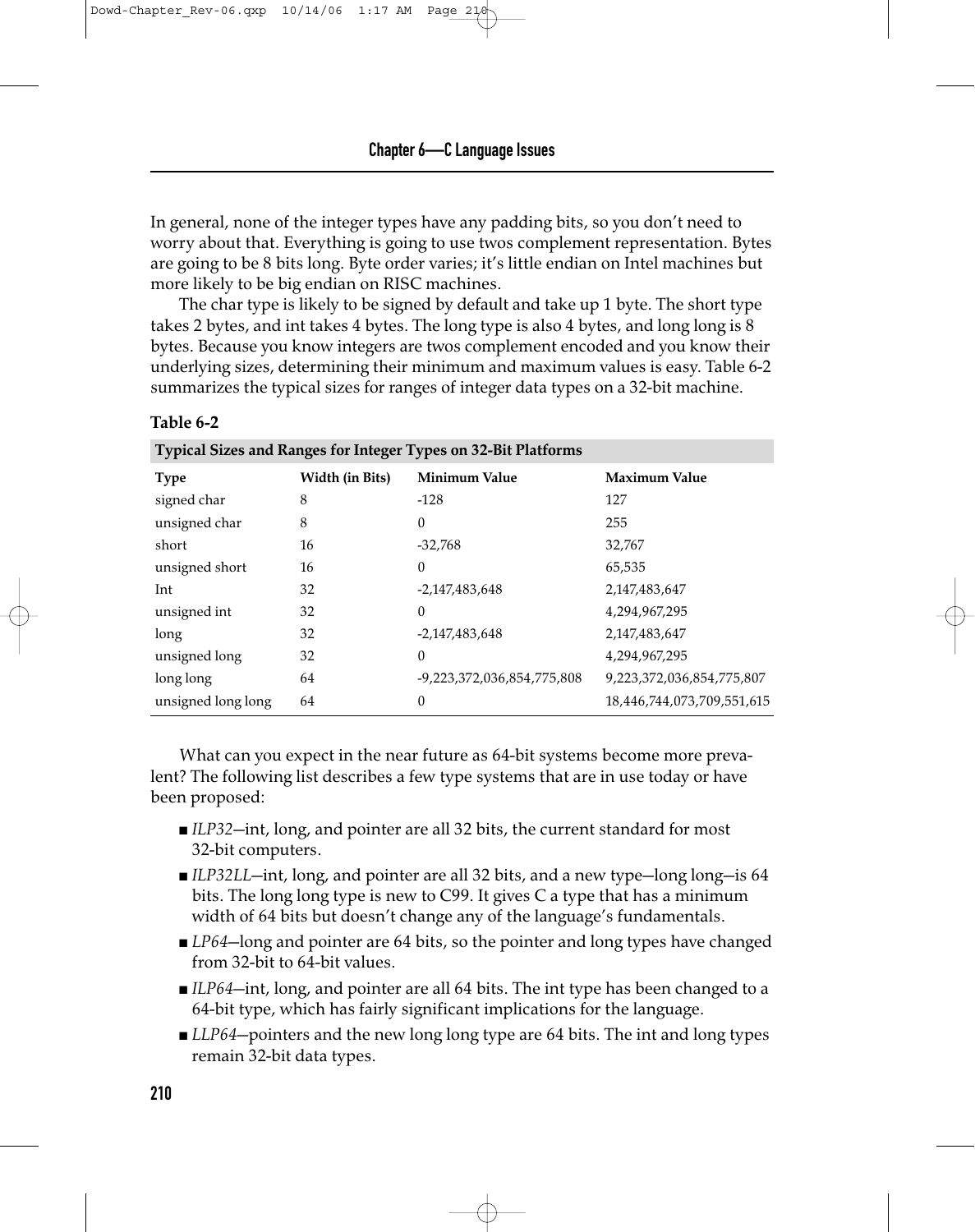#### Arithmetic Boundary Conditions

Table 6-3 summarizes these type systems briefly.

# **Table 6-3**

| 64-Bit Integer Type Systems |              |         |      |       |              |
|-----------------------------|--------------|---------|------|-------|--------------|
| <b>Type</b>                 | <b>ILP32</b> | ILP32LL | LP64 | ILP64 | <b>LLP64</b> |
| char                        | 8            | 8       | 8    | 8     | 8            |
| short                       | 16           | 16      | 16   | 16    | 16           |
| int                         | 32           | 32      | 32   | 64    | 32           |
| long                        | 32           | 32      | 64   | 64    | 32           |
| long long                   | N/A          | 64      | 64   | 64    | 64           |
| pointer                     | 32           | 32      | 64   | 64    | 64           |

As you can see, the typical data type sizes match the ILP32LL model, which is what most compilers adhere to on 32-bit platforms. The LP64 model is the de facto standard for compilers that generate code for 64-bit platforms. As you learn later in this chapter, the int type is a basic unit for the C language; many things are converted to and from it behind the scenes. Because the int data type is relied on so heavily for expression evaluations, the LP64 model is an ideal choice for 64-bit systems because it doesn't change the int data type; as a result, it largely preserves the expected C type conversion behavior.

# Arithmetic Boundary Conditions

You've learned that C's basic integer types have minimum and maximum possible values determined by their underlying representation in memory. (Typical ranges for 32-bit twos complement architectures were presented in Table 6-2.) So, now you can explore what can happen when you attempt to traverse these boundaries. Simple arithmetic on a variable, such as addition, subtraction, or multiplication, can result in a value that can't be held in that variable. Take a look at this example:

```
unsigned int a;
a=0xe0000020;
a=a+0x20000020;
```
You know that a can hold a value of 0xE0000020 without a problem; Table 6-2 lists the maximum value of an unsigned 32-bit variable as 4,294,967,295, or 0xFFFFFFFF. However, when 0x20000020 is added to 0xE0000000, the result, 0x100000040, can't be held in a. When an arithmetic operation results in a value higher than the maximum possible representable value, it's called a **numeric overflow condition**.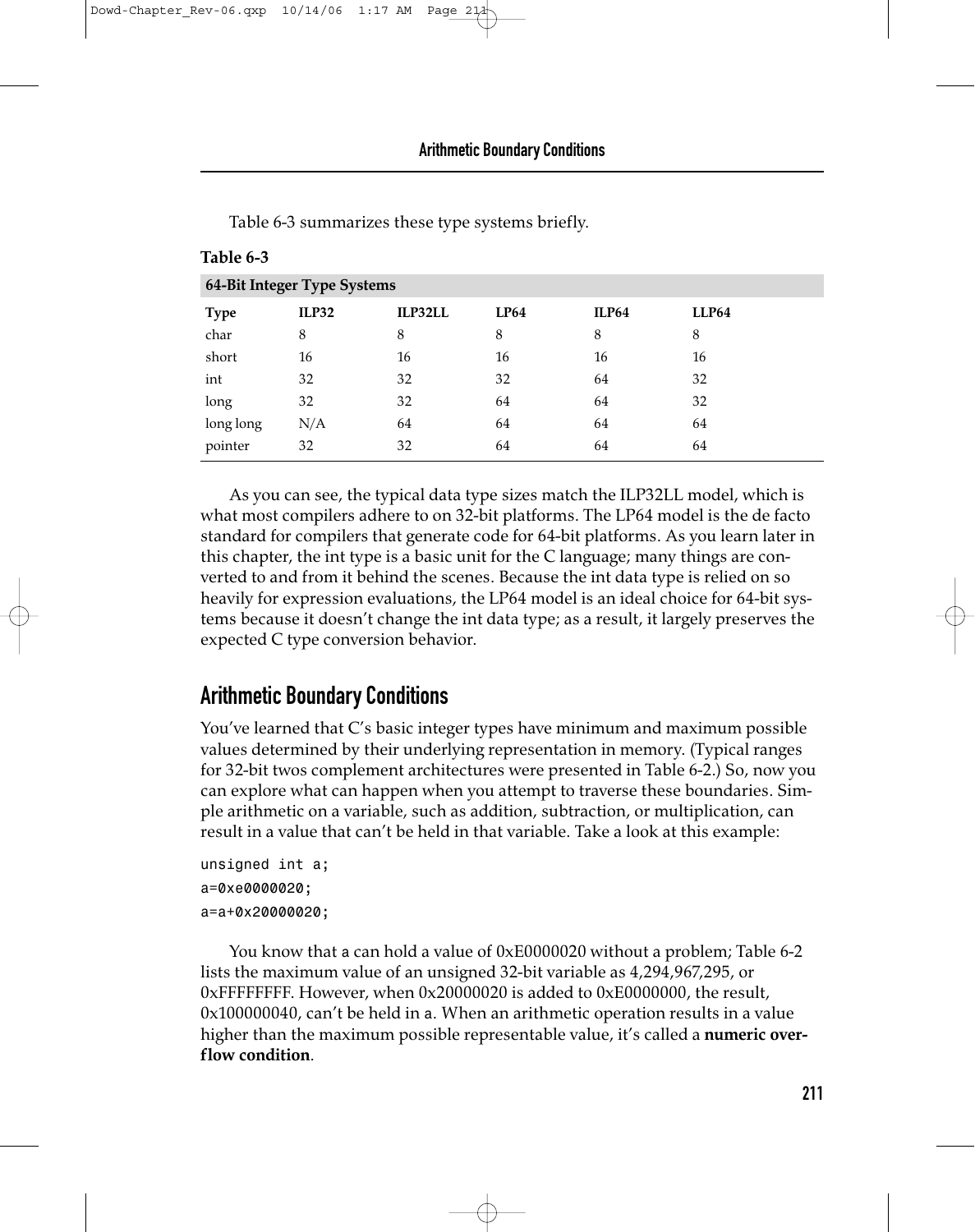Here's a slightly different example:

unsigned int a; a=0; a=a-1;

The programmer subtracts 1 from a, which has an initial value of 0. The resulting value, -1, can't be held in a because it's below the minimum possible value of 0. This result is known as a **numeric underflow condition**.

#### **Note**

Numeric overflow conditions are also referred to in secure-programming literature as numeric overflows, arithmetic overflows, integer overflows, or integer wrapping. Numeric underflow conditions can be referred to as numeric underflows, arithmetic underflows, integer underflows, or integer wrapping. Specifically, the terms "wrapping around a value" or "wrapping below zero" might be used.

Although these conditions might seem as though they would be infrequent or inconsequential in real code, they actually occur quite often, and their impact can be quite severe from a security perspective. The incorrect result of an arithmetic operation can undermine the application's integrity and often result in a compromise of its security. A numeric overflow or underflow that occurs early in a block of code can lead to a subtle series of cascading faults; not only is the result of a single arithmetic operation tainted, but every subsequent operation using that tainted result introduces a point where an attacker might have unexpected influence.

#### **Note**

Although numeric wrapping is common in most programming languages, it's a particular problem in C/C++ programs because C requires programmers to perform low-level tasks that more abstracted high-level languages handle automatically. These tasks, such as dynamic memory allocation and buffer length tracking, often require arithmetic that might be vulnerable. Attackers commonly leverage arithmetic boundary conditions by manipulating a length calculation so that an insufficient amount of memory is allocated. If this happens, the program later runs the risk of manipulating memory outside the bounds of the allocated space, which often leads to an exploitable situation. Another common attack technique is bypassing a length check that protects sensitive operations, such as memory copies.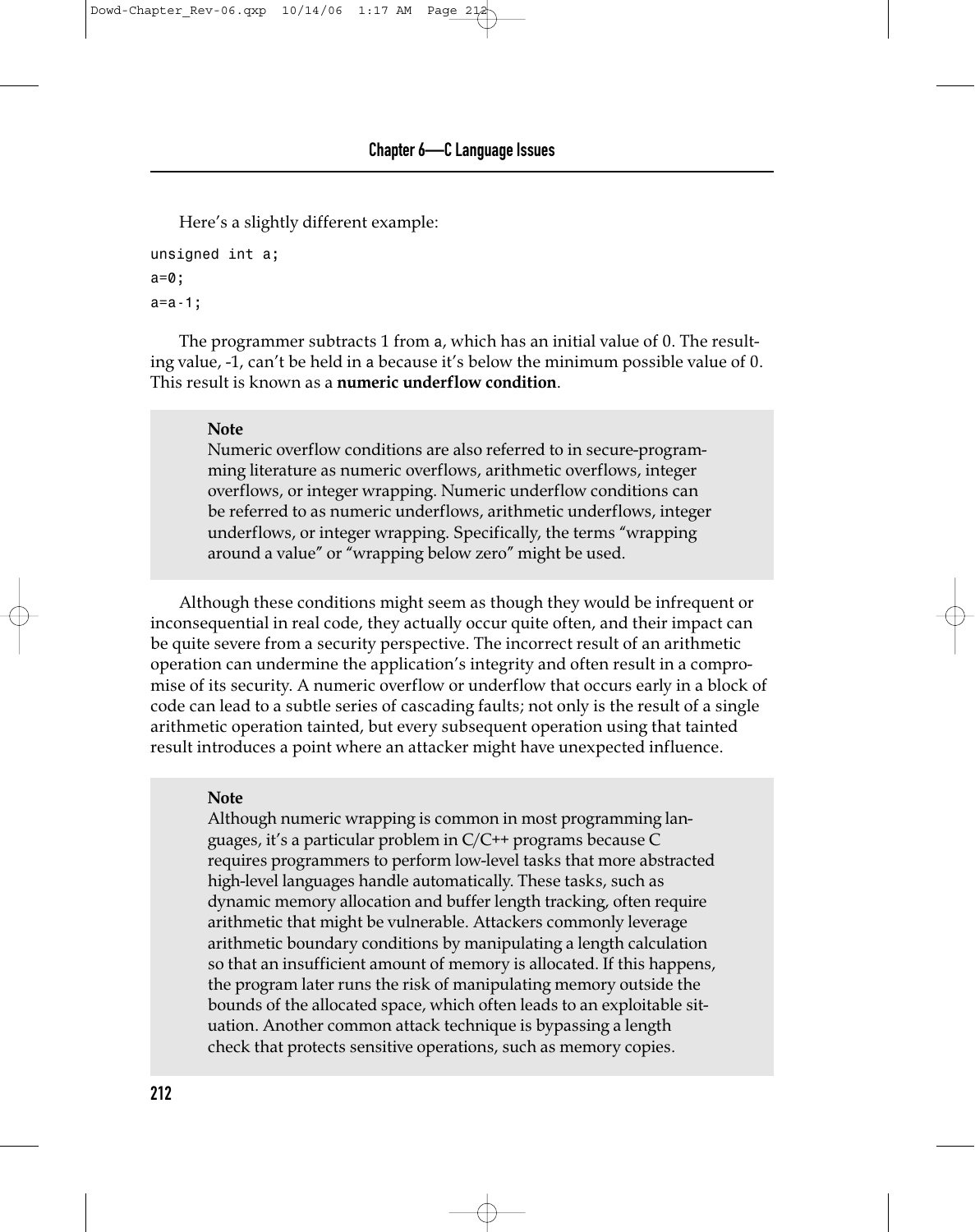#### Arithmetic Boundary Conditions

This chapter offers several examples of how underflow and overflow conditions lead to exploitable vulnerabilities. In general, auditors should be mindful of arithmetic boundary conditions when reviewing code and be sure to consider the possible implications of the subtle, cascading nature of these flaws.

In the following sections, you look at arithmetic boundary conditions affecting unsigned integers and then examine signed integers.

# **Warning**

An effort has been made to use int and unsigned int types in examples to avoid code that's affected by C's default type promotions. This topic is covered in "Type Conversions" later in the chapter, but for now, note that whenever you use a char or short in an arithmetic expression in C, it's converted to an int before the arithmetic is performed.

# Unsigned Integer Boundaries

Unsigned integers are defined in the C specification as being subject to the rules of modular arithmetic (see the "Modular Arithmetic" sidebar). For an unsigned integer that uses X bits of storage, arithmetic on that integer is performed modulo  $2^{\chi}$ . For example, arithmetic on a 8-bit unsigned integer is performed modulo 2<sup>8</sup>, or modulo 256. Take another look at this simple expression:

unsigned int a; a=0xE0000020; a=a+0x20000020;

The addition is performed modulo  $2^{32}$ , or modulo  $4,294,967,296$  (0x100000000). The result of the addition is  $0x40$ , which is  $(0xE0000020 + 0x20000020)$ modulo 0x100000000.

Another way to conceptualize it is to consider the extra bits of the result of a numeric overflow as being truncated. If you do the calculation 0xE0000020 + 0x20000020 in binary, you would have the following:

1110 0000 0000 0000 0000 0000 0010 0000 + 0010 0000 0000 0000 0000 0000 0010 0000 = 1 0000 0000 0000 0000 0000 0000 0100 0000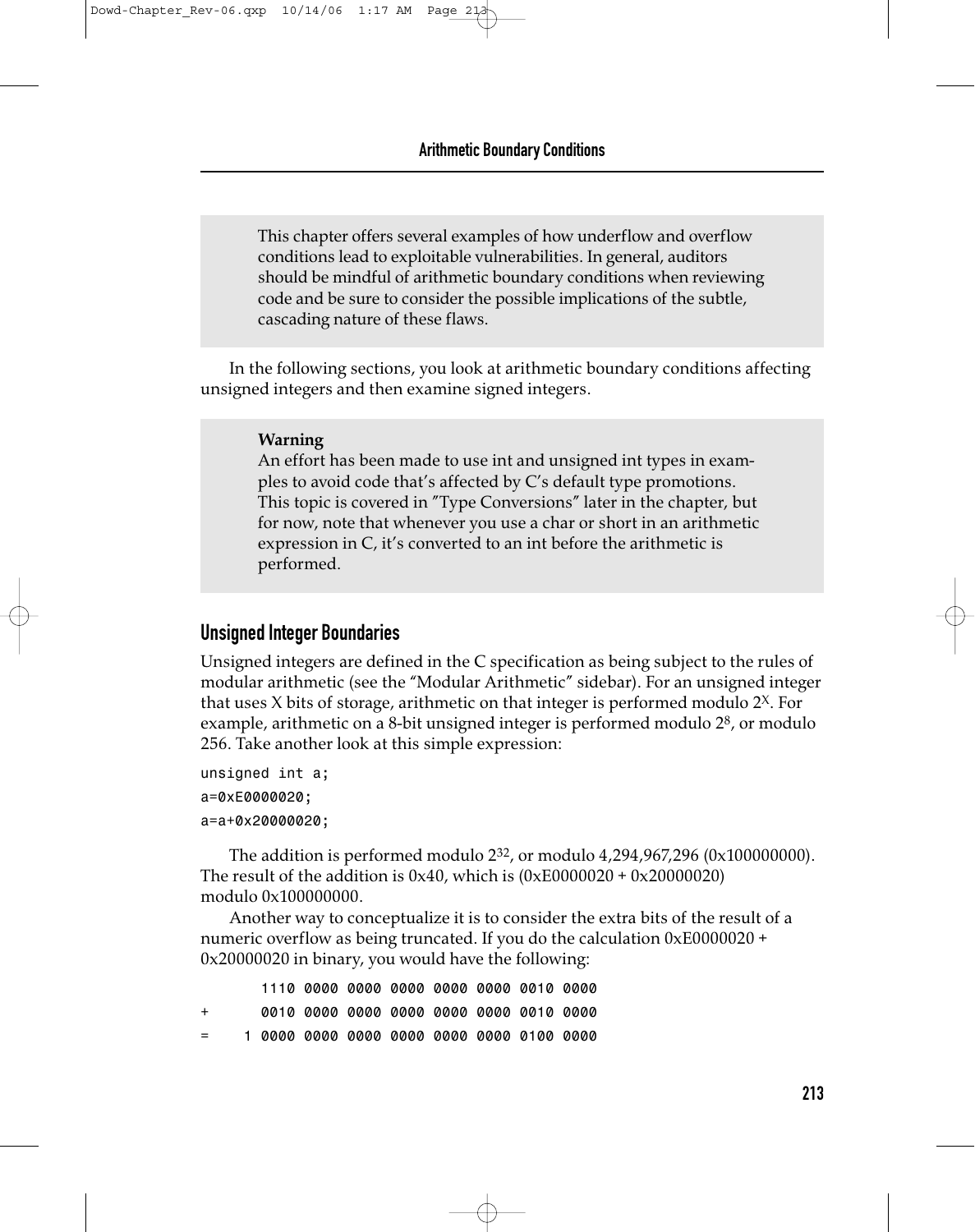Dowd-Chapter\_Rev-06.qxp 10/14/06 1:17 AM Page 214

Chapter 6—C Language Issues

The result you actually get in a is 0x40, which has a binary representation of 0000 0000 0000 0000 0000 0000 0100 0000.

#### Modular Arithmetic

Modular arithmetic is a system of arithmetic used heavily in computer science. The expression "X modulo Y" means "the remainder of X divided by Y." For example, 100 modulo 11 is 1 because when 100 is divided by 11, the answer is 9 and the remainder is 1. The modulus operator in C is written as %. So in C, the expression (100  $\degree$  11) evaluates to 1, and the expression (100 / 11) evaluates to 9.

Modular arithmetic is useful for making sure a number is bounded within a certain range, and you often see it used for this purpose in hash tables. To explain, when you have X modulo Y, and X and Y are positive numbers, you know that the highest possible result is Y-1 and the lowest is 0. If you have a hash table of 100 buckets, and you need to map a hash to one of the buckets, you could do this:

```
struct bucket *buckets[100];
...
```
bucket = buckets[hash  $% 100$ ];

To see how modular arithmetic works, look at a simple loop:

```
for (i=0; i<20; i++)printf("%d ", i % 6);
printf("\n");
```
The expression (i  $\frac{1}{6}$  6) essentially bounds i to the range 0 to 5. As the program runs, it prints the following:

## 01234501234501234501

You can see that as i advanced from 0 to 19, i % 6 also advanced, but it wrapped back around to 0 every time it hit its maximum value of 5. As you move forward through the value, you wrap around the maximum value of 5. If you move backward through the values, you wrap "under" 0 to the maximum value of 5.

You can see that it's the same as the result of the addition but without the highest bit. This isn't far from what's happening at the machine level. For example, Intel architectures have a **carry flag** (CF) that holds this highest bit. C doesn't have a mechanism for allowing access to this flag, but depending on the underlying architecture, it could be checked via assembly code.

Here's an example of a numeric overflow condition that occurs because of multiplication: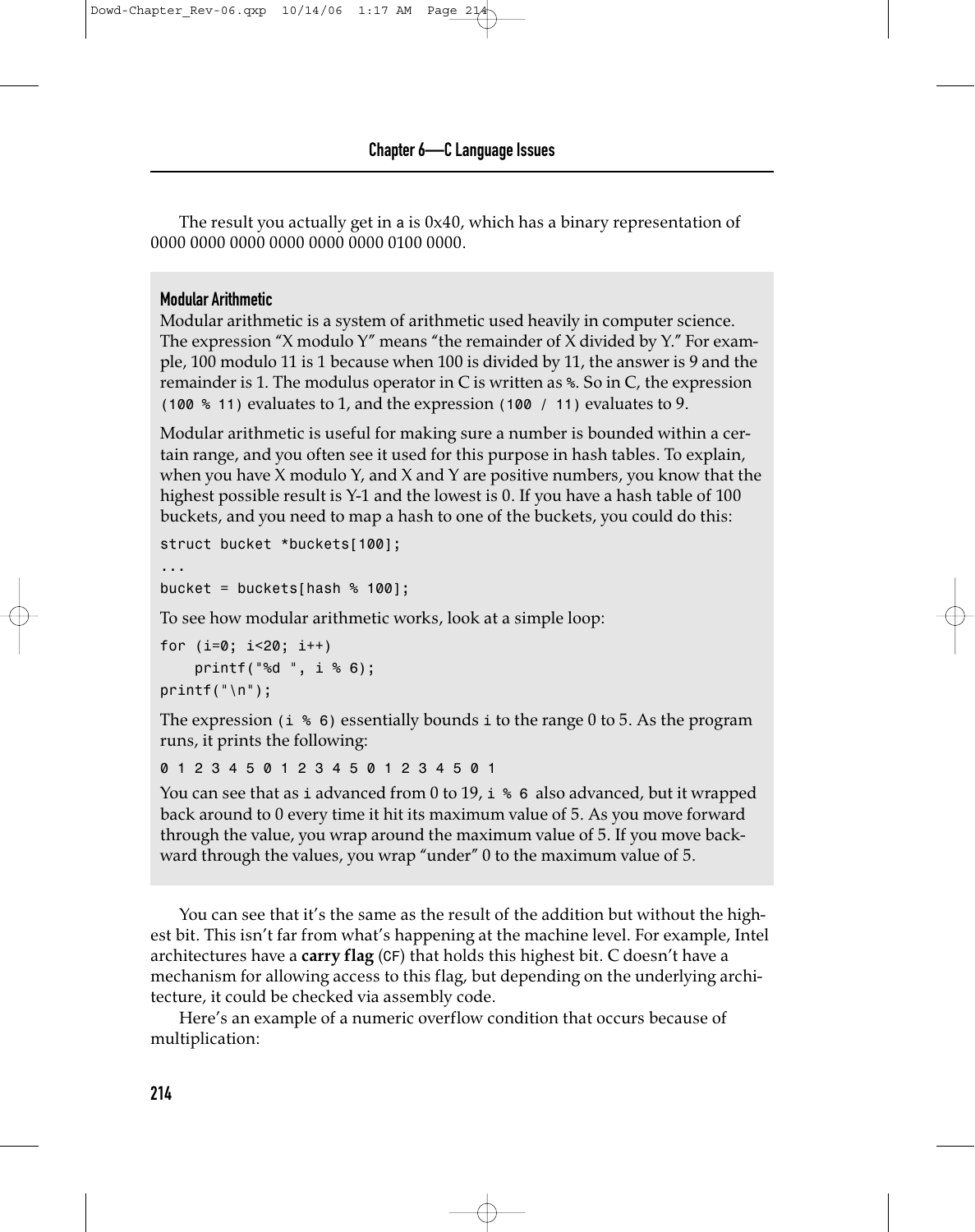#### Arithmetic Boundary Conditions

unsigned int a; a=0xe0000020; a=a\*0x42;

Again, the arithmetic is performed modulo 0x100000000. The result of the multiplication is 0xC0000840, which is (0xE0000020 \* 0x42) modulo 0x100000000. Here it is in binary:

|         |  |                                                     |  | 1110 0000 0000 0000 0000 0000 0010 0000 |  |  |
|---------|--|-----------------------------------------------------|--|-----------------------------------------|--|--|
| $\star$ |  |                                                     |  | 0000 0000 0000 0000 0000 0000 0100 0010 |  |  |
|         |  | $=$ 11 1001 1100 0000 0000 0000 0000 1000 0100 0000 |  |                                         |  |  |

The result you actually get in a, 0xC0000840, has a binary representation of 1100 0000 0000 0000 0000 1000 0100 0000. Again, you can see how the higher bits that didn't fit into the result were effectively truncated. At a machine level, often it's possible to detect an overflow with integer multiplication as well as recover the high bits of a multiplication. For example, on Intel the imul instruction uses a destination object that's twice the size of the source operands when multiplying, and it sets the flags OF(overflow) and CF(carry) if the result of the multiplication requires a width greater than the source operand. Some code even uses inline assembly to check for numeric overflow (discussed in the "Multiplication Overflows on Intel" sidebar later in this chapter).

You've seen examples of how arithmetic overflows could occur because of addition and multiplication. Another operator that can cause overflows is left shift, which, for this discussion, can be thought of as multiplication with 2. It behaves much the same as multiplication, so an example hasn't been provided.

Now, you can look at some security exposures related to numeric overflow of unsigned integers. Listing 6-2 is a sanitized, edited version of an exploitable condition found recently in a client's code.

# **Listing 6-2**

*Integer Overflow Example*

```
u char *make table(unsigned int width, unsigned int height,
                   u char *init row)
{
    unsigned int n;
```

```
int i;
u_char *buf;
n = width * height;
```

```
buf = (char *)malloc(n);if (!buf)
    return (NULL);
```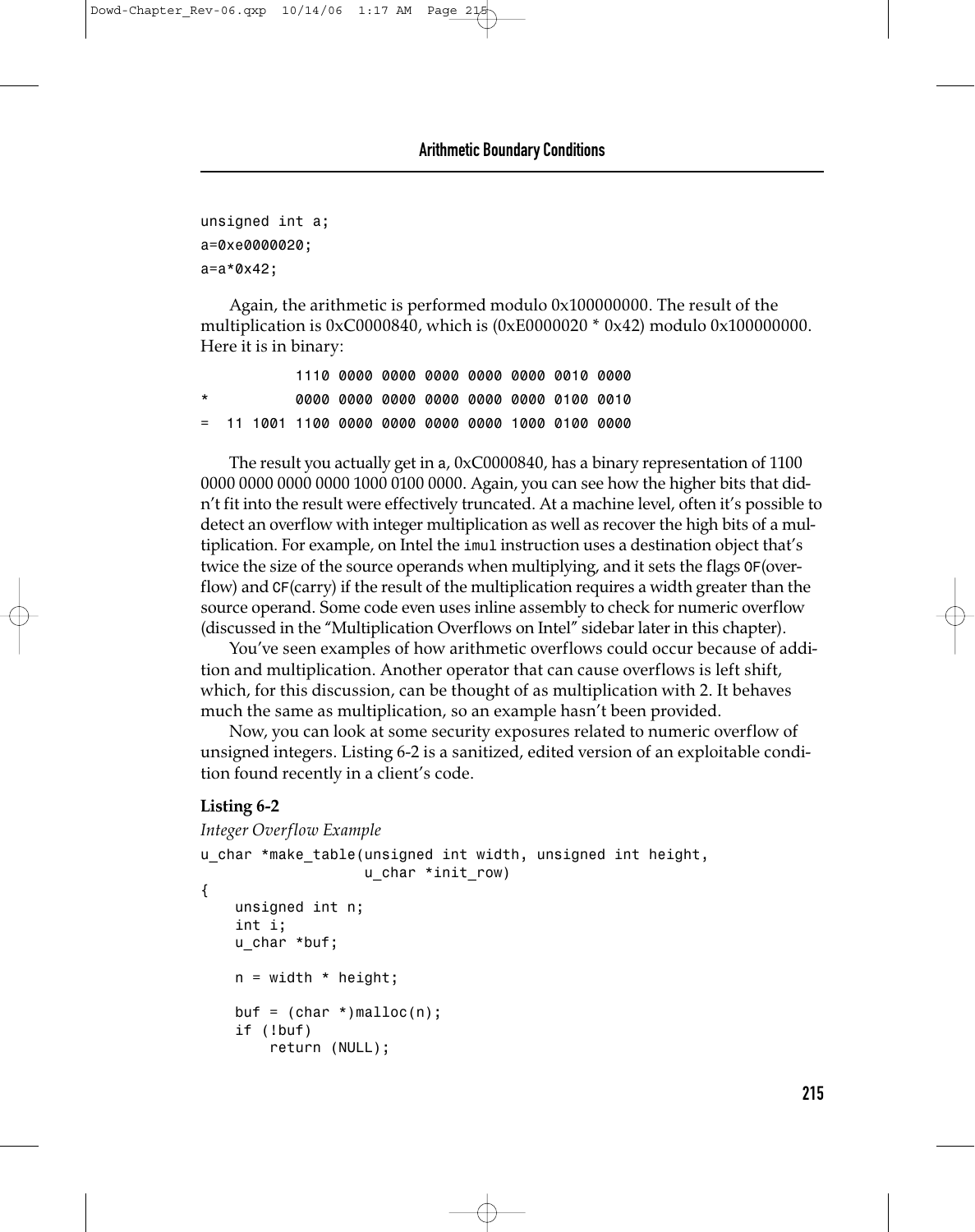```
for (i=0; i< height; i++)memcpy(&buf[i*width], init row, width);
    return buf;
}
```
The purpose of the make\_table() function is to take a width, a height, and an initial row and create a table in memory where each row is initialized to have the same contents as init row. Assume that users have control over the dimensions of the new table: width and height. If they specify large dimensions, such as a width of 1,000,000, and a height of 3,000, the function attempts to call malloc() for 3,000,000,000 bytes. The allocation likely fails, and the calling function detects the error and handles it gracefully. However, users can cause an arithmetic overflow in the multiplication of width and height if they make the dimensions just a bit larger. This overflow is potentially exploitable because the allocation is done by multiplying width and height, but the actual array initialization is done with a for loop. So if users specify a width of  $0x400$  and a height of  $0x1000001$ , the result of the multiplication is 0x400000400. This value, modulo 0x100000000, is 0x00000400, or 1024. So 1024 bytes would be allocated, but then the for loop would copy init\_row roughly 16 million too many times. A clever attacker might be able to leverage this overflow to take control of the application, depending on the low-level details of the process's runtime environment.

Take a look at a real-world vulnerability that's similar to the previous example, found in the OpenSSH server. Listing 6-3 is from the OpenSSH 3.1 challenge-response authentication code: auth2-chall.c in the input\_userauth\_info\_response() function.

# **Listing 6-3**

```
Challenge-Response Integer Overflow Example in OpenSSH 3.1
```

```
u_int nresp;
...
   nresp = packet_get_int();
    if (nresp > 0) {
        response = xmalloc(nresp * sizeof(char*));
        for (i = 0; i < nresp; i++)response[i] = packet_get_string(NULL);
    }
   packet check eom();
```
The nresp unsigned integer is user controlled, and its purpose is to tell the server how many responses to expect. It's used to allocate the response [ ] array and fill it with network data. During the allocation of the response[] array in the call to  $x$ malloc(), nresp is multiplied by sizeof(char  $\star$ ), which is typically 4 bytes. If users specify an nresp value that's large enough, a numeric overflow could occur, and the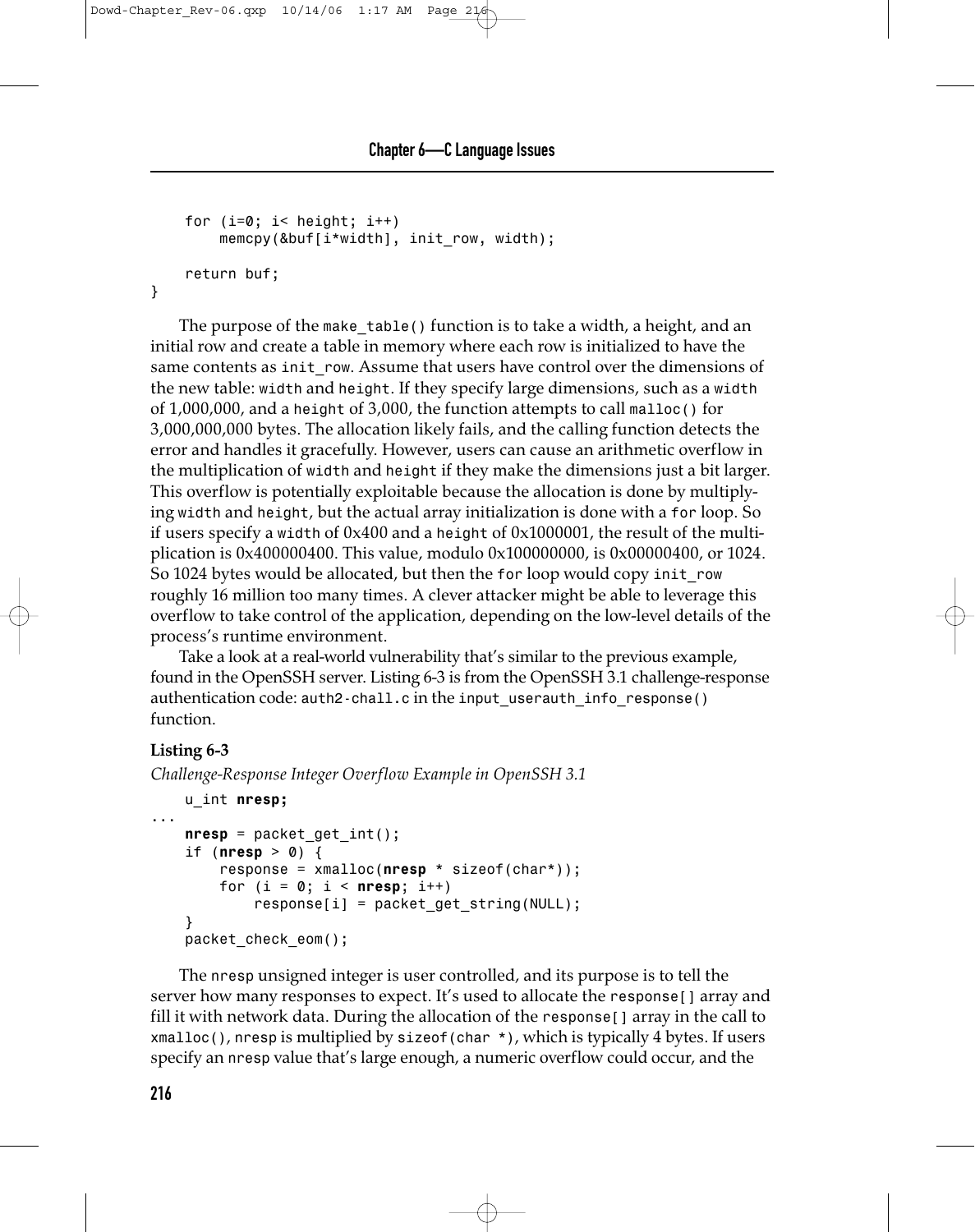#### Arithmetic Boundary Conditions

result of the multiplication could end up being a small number. For example, if nresp has a value of 0x40000020, the result of the multiplication with 4 is 0x80. Therefore, 0x80 bytes are allocated, but the following for loop attempts to retrieve 0x40000020 strings from the packet! This turned out to be a critical remotely exploitable vulnerability.

Now turn your attention to numeric underflows. With unsigned integers, subtractions can cause a value to wrap under the minimum representable value of 0. The result of an underflow is typically a large positive number because of the modulus nature of unsigned integers. Here's a brief example:

```
unsigned int a;
a=0x10;
a=a-0x30;
```
Look at the calculation in binary:

0000 0000 0000 0000 0000 0000 0001 0000 - 0000 0000 0000 0000 0000 0000 0011 0000 = 1111 1111 1111 1111 1111 1111 1110 0000

The result you get in a is the bit pattern for 0xffffffe0, which in twos complement representation is the correct negative value of -0x20. Recall that in modulus arithmetic, if you advance past the maximum possible value, you wrap around to 0. A similar phenomenon occurs if you go below the minimum possible value: You wrap around to the highest possible value. Since a is an unsigned int type, it has a value of 0xffffffe0 instead of -0x20 after the subtraction. Listing 6-4 is an example of a numeric underflow involving an unsigned integer.

## **Listing 6-4**

*Unsigned Integer Underflow Example*

```
struct header {
    unsigned int length;
    unsigned int message_type;
};
char *read packet(int sockfd)
{
    int n;
    unsigned int length;
    struct header hdr;
    static char buffer[1024];
    if(full_read(sockfd, (void *)&hdr, sizeof(hdr))<=0){
        error("full read: %m");
        return NULL;
```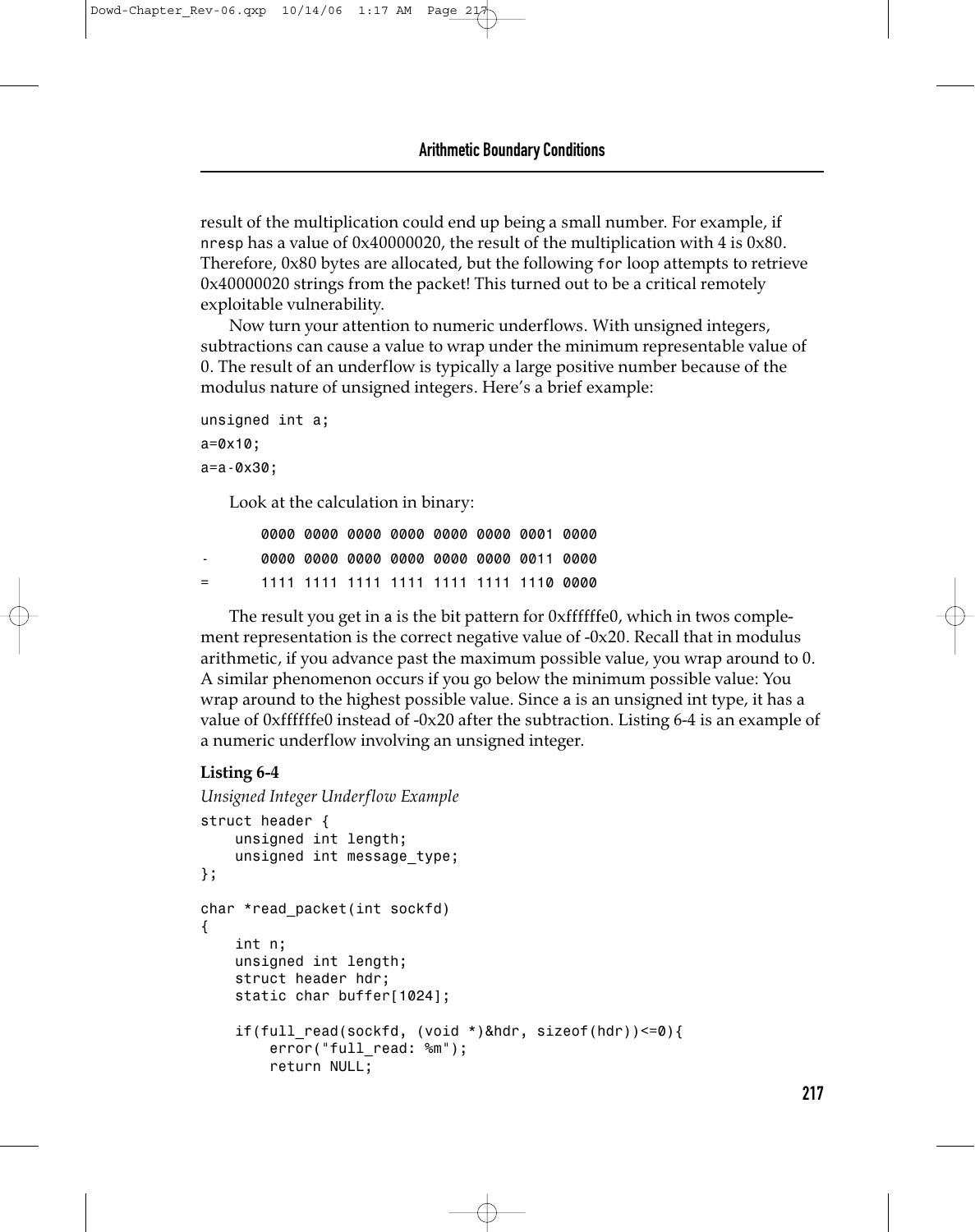```
}
length = ntohl(hdr.length);
if(length > (1024 + sizeof (struct header) - 1)){
    error("not enough room in buffer\n");
    return NULL;
}
if(full_read(sockfd, buffer,
             length – sizeof(struct header))<=0)
{
    error("read: %m");
    return NULL;
}
buffer[sizeof(buffer)-1] = '\0';return strdup(buffer);
```
This code reads a packet header from the network and extracts a 32-bit length field into the length variable. The length variable represents the total number of bytes in the packet, so the program first checks that the data portion of the packet isn't longer than 1024 bytes to prevent an overflow. It then tries to read the rest of the packet from the network by reading (length – sizeof(struct header)) bytes into buffer. This makes sense, as the code wants to read in the packet's data portion, which is the total length minus the length of the header.

The vulnerability is that if users supply a length less than sizeof(struct header), the subtraction of (length – sizeof(struct header)) causes an integer underflow and ends up passing a very large size parameter to  $full\_read()$ . This error could result in a buffer overflow because at that point, read() would essentially copy data into the buffer until the connection is closed, which would allow attackers to take control of the process.

#### Multiplication Overflows on Intel

Generally, processors detect when an integer overflow occurs and provide mechanisms for dealing with it; however, they are seldom used for error checking and generally aren't accessible from C. For example, Intel processors set the overflow flag (OF) in the EFLAGS register when a multiplication causes an overflow, but a C programmer can't check that flag without using inline assembler. Sometimes this is done for security reasons, such as the NDR unmarshalling routines for handling

}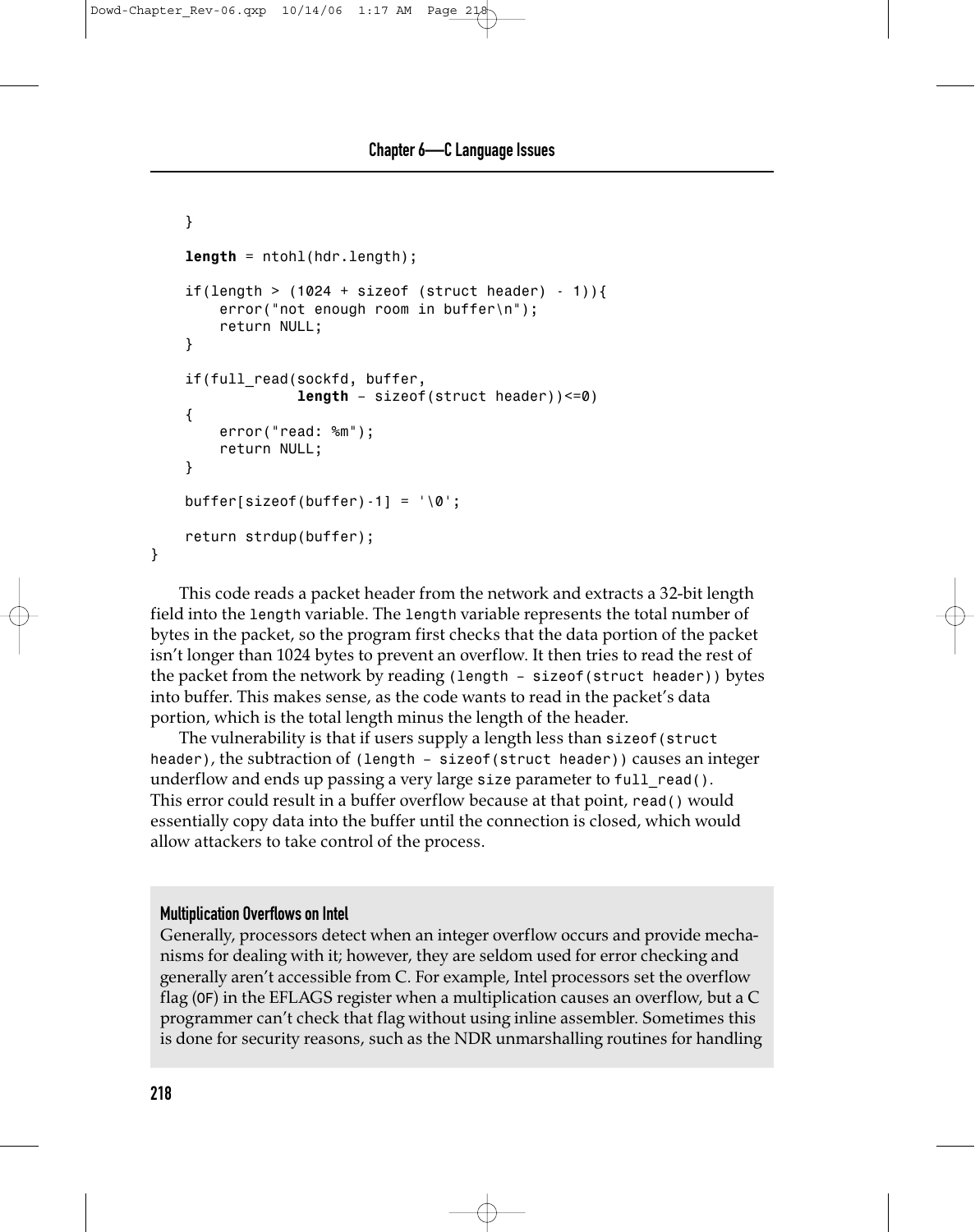Arithmetic Boundary Conditions

MSRPC requests in Windows operating systems. The following code, taken from rpcrt4.dll, is called when unmarshalling various data types from RPC requests:

```
sub 77D6B6D4 proc near
var of = dword ptr -4arg count = dword ptr 8arg_length = dword ptr 0Chpush ebp
mov ebp, esp
push ecx
and [ebp+var_of], 0
             ; set overflow flag to 0
push esi
mov esi, [ebp+arg_length]
imul esi, [ebp+arg_count]
             ; multiply length * count
jno short check_of
mov [ebp+var_of], 1
             ; if of set, set out flag
check_of:
cmp [ebp+var_of], 0
jnz short raise_ex
             ; must not overflow
cmp esi, 7FFFFFFFh
jbe short return
             ; must be a positive int
raise_ex:
push 6C6h
             ; exception
call RpcRaiseException
return:
mov eax, esi
             ; return result
pop esi
leave
retn 8
```
continues…

219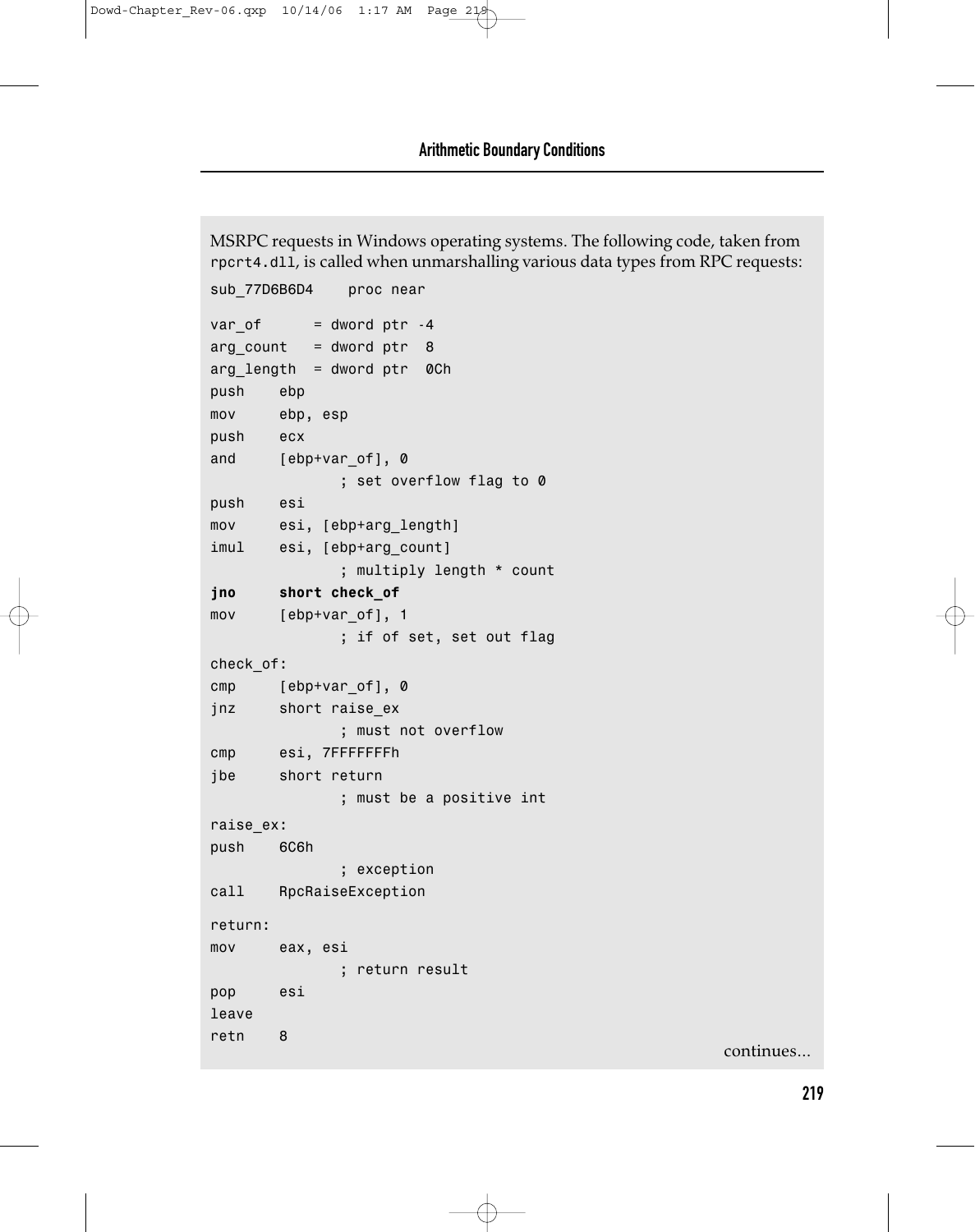## Multiplication Overflows on Intel Continued

You can see that this function, which multiplies the number of provided elements with the size of each element, does two sanity checks. First, it uses jno to check the overflow flag to make sure the multiplication didn't overflow. Then it makes sure the resulting size is less than or equal to the maximum representable value of a signed integer, 0x7FFFFFFF. If either check fails, the function raises an exception.

# Signed Integer Boundaries

Signed integers are a slightly different animal. According to the C specifications, the result of an arithmetic overflow or underflow with a signed integer is implementation defined and could potentially include a machine trap or fault. However, on most common architectures, the results of signed arithmetic overflows are well defined and predictable and don't result in any kind of exception. These boundary behaviors are a natural consequence of how twos complement arithmetic is implemented at the hardware level, and they should be consistent on mainstream machines.

If you recall, the maximum positive value that can be represented in a twos complement signed integer is one in which all bits are set to 1 except the most significant bit, which is 0. This is because the highest bit indicates the sign of the number, and a value of 1 in that bit indicates that the number is negative. When an operation on a signed integer causes an arithmetic overflow or underflow to occur, the resulting value "wraps around the sign boundary" and typically causes a change in sign. For example, in a 32-bit integer, the value 0x7FFFFFFF is a large positive number. Adding 1 to it produces the result 0x80000000, which is a large negative number. Take a look at another simple example:

```
int a;
a=0x7FFFFFF0;
a=a+0x100;
```
The result of the addition is -0x7fffff10, or -2,147,483,408. Now look at the calculation in binary:

0111 1111 1111 1111 1111 1111 1111 0000 + 0000 0000 0000 0000 0000 0001 0000 0000 = 1000 0000 0000 0000 0000 0000 1111 0000

The result you get in a is the bit pattern for 0x800000f0, which is the correct result of the addition, but because it's interpreted as a twos complement number, the value is actually interpreted as -0x7fffff10. In this case, a large positive number plus a small positive number resulted in a large negative number.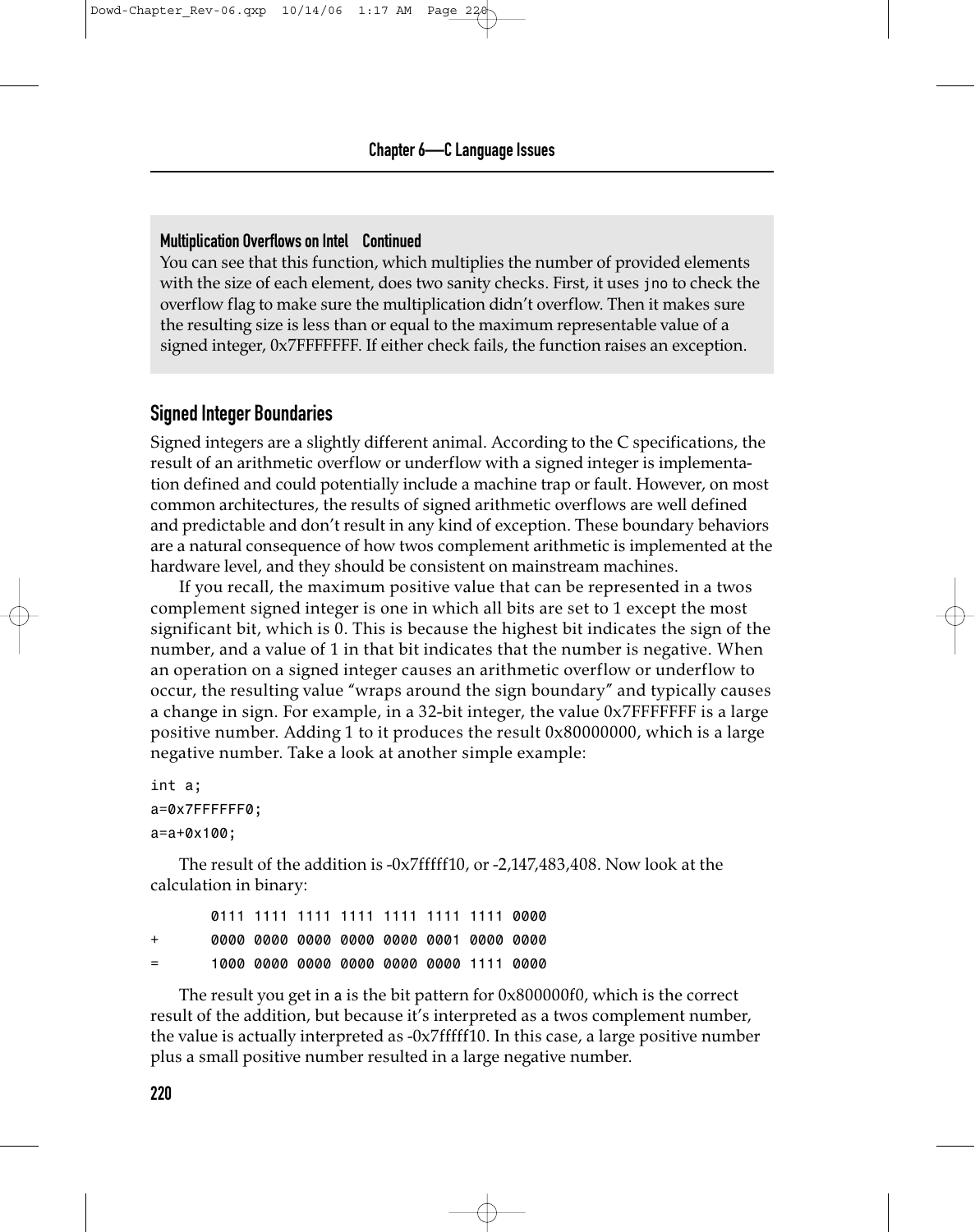#### Arithmetic Boundary Conditions

With signed addition, you can overflow the sign boundary by causing a positive number to wrap around 0x80000000 and become a negative number. You can also underflow the sign boundary by causing a negative number to wrap below 0x80000000 and become a positive number. Subtraction is identical to addition with a negative number, so you can analyze them as being essentially the same operation. Overflows during multiplication and shifting are also possible, and classifying their results isn't as easy. Essentially, the bits fall as they may; if a bit happens to end up in the sign bit of the result, the result is negative. Otherwise, it's not. Arithmetic overflows involving multiplication seem a little tricky at first glance, but attackers can usually make them return useful, targeted values.

#### **Note**

Throughout this chapter, the read() function is used to demonstrate various forms of integer-related flaws. This is a bit of an oversimplification for the purposes of clarity, as many modern systems validate the length argument to read() at the system call level. These systems, which include BSDs and the newer Linux 2.6 kernel, check that this argument is less than or equal to the maximum value of a correspondingly sized signed integer, thus minimizing the risk of memory corruption.

Certain unexpected sign changes in arithmetic can lead to subtly exploitable conditions in code. These changes can cause programs to calculate space requirements incorrectly, leading to conditions similar to those that occur when crossing the maximum boundary for unsigned integers. Bugs of this nature typically occur in applications that perform arithmetic on integers taken directly from external sources, such as network data or files. Listing 6-5 is a simple example that shows how crossing the sign boundary can adversely affect an application.

#### **Listing 6-5**

```
Signed Integer Vulnerability Example
char *read data(int sockfd)
{
    char *buf;
    int length = network get int(sockfd);
    if(!(buf = (char *)malloc(MAXCHARS)))die("malloc: %m");
    if(length < 0 | ) length + 1 >= MAXCHARS){
        free(buf);
        die("bad length: %d", value);
    }
```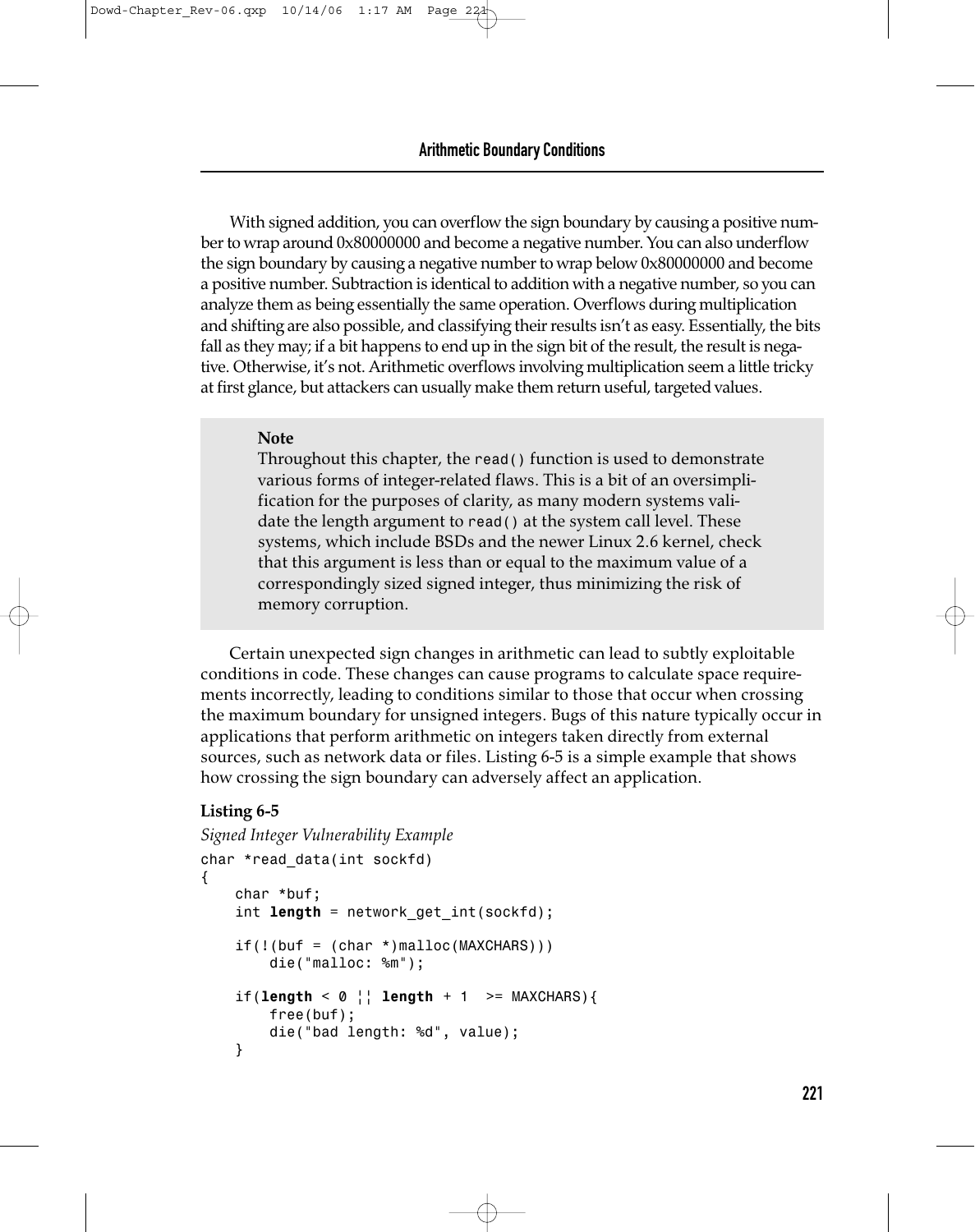```
if(read(sockfd, buf, length) \leq 0}{
    free(buf);
    die("read: %m");
}
buf[value] = '\0;
return buf;
```
This example reads an integer from the network and performs some sanity checks on it. First, the length is checked to ensure that it's greater than or equal to zero and, therefore, positive. Then the length is checked to ensure that it's less than MAXCHARS. However, in the second part of the length check, 1 is added to the length. This opens an attack vector: A value of 0x7FFFFFFF passes the first check (because it's greater than 0) and passes the second length check (as  $0x7$ FFFFFFF + 1 is 0x80000000, which is a negative value).  $read()$  would then be called with an effectively unbounded length argument, leading to a potential buffer overflow situation.

This kind of mistake is easy to make when dealing with signed integers, and it can be equally challenging to spot. Protocols that allow users to specify integers directly are especially prone to this type of vulnerability. To examine this in practice, take a look at a real application that performs an unsafe calculation. The following vulnerability was in the OpenSSL 0.9.6 codebase related to processing Abstract Syntax Notation (ASN.1) encoded data. (ASN.1 is a language used for describing arbitrary messages to be sent between computers, which are encoded using BER, its basic encoding rules.) This encoding is a perfect candidate for a vulnerability of this nature because the protocol deals explicitly with 32-bit integers supplied by untrusted clients. Listing 6-6 is taken from crypto/asn1/ a\_d2i\_fp.c—the ASN1\_d2i\_fp() function, which is responsible for reading ASN.1 objects from buffered IO (BIO) streams. This code has been edited for brevity.

## **Listing 6-6**

}

```
Integer Sign Boundary Vulnerability Example in OpenSSL 0.9.6l
```
c.inf=ASN1\_get\_object(&(c.p),&(c.slen),&(c.tag),&(c.xclass), len-off);

```
...
{
    /* suck in c.slen bytes of data */
    want=(int)c.slen;
    if (want > (len-off))
    {
        want-=(len-off);
        if (!BUF_MEM_grow(b,len+want))
```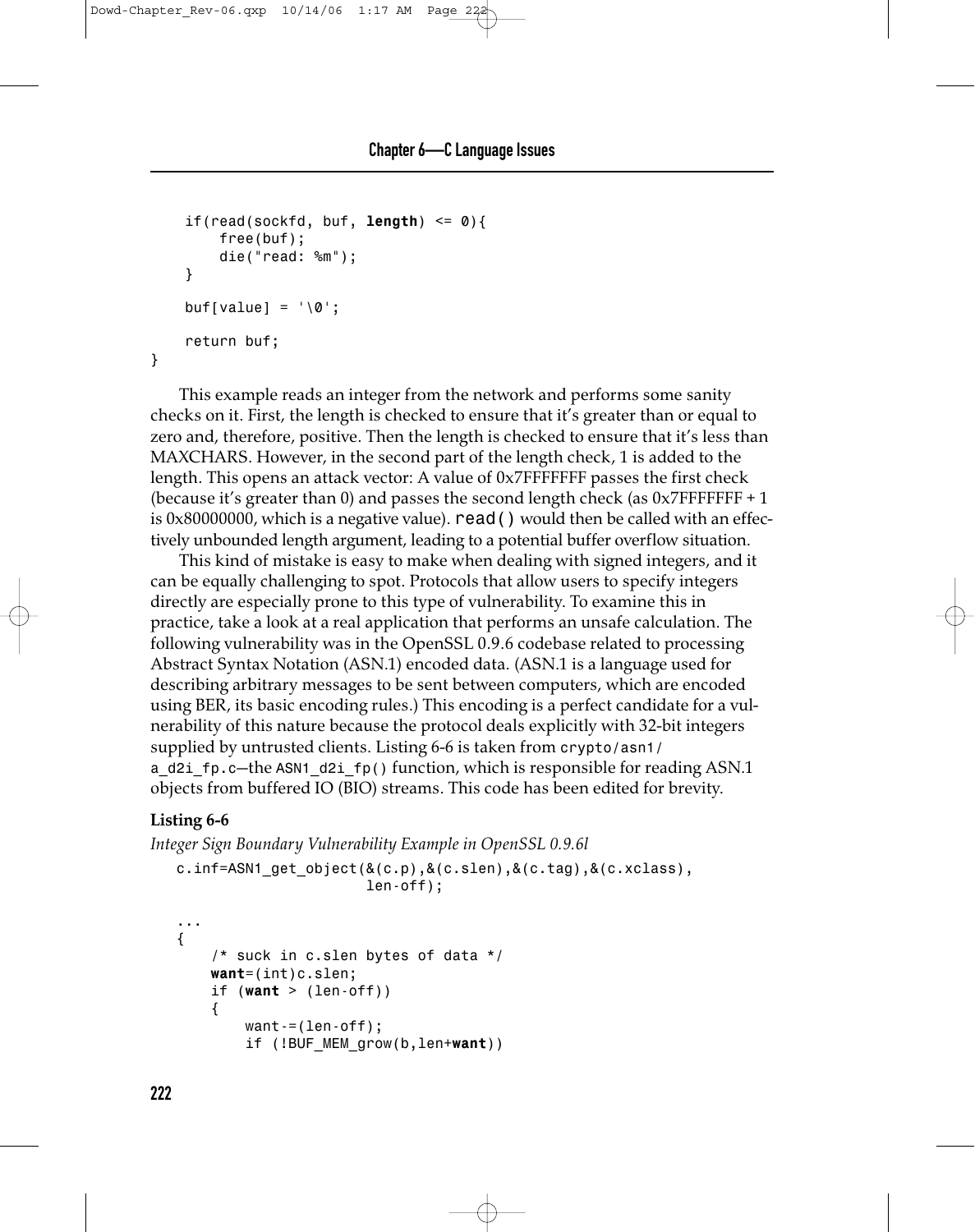Dowd-Chapter\_Rev-06.qxp 10/14/06 1:17 AM Page 22

Type Conversions

```
{
    ASN1err(ASN1_F_ASN1_D2I_BIO,
            ERR_R_MALLOC_FAILURE);
    goto err;
}
i=BIO_read(in,&(b->data[len]),want);
```
This code is called in a loop for retrieving ASN.1 objects. The ASN1\_get\_object() function reads an object header that specifies the length of the next ASN.1 object. This length is placed in the signed integer c.slen, which is then assigned to want. The ASN.1 object function ensures that this number isn't negative, so the highest value that can be placed in c. s1en is  $0x7$ FFFFFFF. At this point, 1en is the amount of data already read in to memory, and off is the offset in that data to the object being parsed. So, (len-off) is the amount of data read into memory that hasn't yet been processed by the parser. If the code sees that the object is larger than the available unparsed data, it decides to allocate more space and read in the rest of the object.

The BUF\_MEM\_grow() function is called to allocate the required space in the memory buffer b; its second argument is a size parameter. The problem is that the len+want expression used for the second argument can be overflowed. Say that upon entering this code, len is 200 bytes, and off is 50. The attacker specifies an object size of 0x7FFFFFFF, which ends up in want. 0x7FFFFFFF is certainly larger than the 150 bytes of remaining data in memory, so the allocation code will be entered. want will be subtracted by 150 to reflect the amount of data already read in, giving it a value of  $0x7$ FFFFF69. The call to BUF\_MEM\_grow() will ask for len+want bytes, or  $0x7$ FFFFF69 + 200. This is  $0x80000031$ , which is interpreted as a large negative number.

Internally, the BUF\_MEM\_grow() function does a comparison to check its length argument against how much space it has previously allocated. Because a negative number is less than the amount of memory it has already allocated, it assumes everything is fine. So the reallocation is bypassed, and arbitrary amounts of data can be copied into allocated heap data, with severe consequences.

# Type Conversions

C is extremely flexible in handling the interaction of different data types. For example, with a few casts, you can easily multiply an unsigned character with a signed long integer, add it to a character pointer, and then pass the result to a function expecting a pointer to a structure. Programmers are used to this flexibility, so they tend to mix data types without worrying too much about what's going on behind the scenes.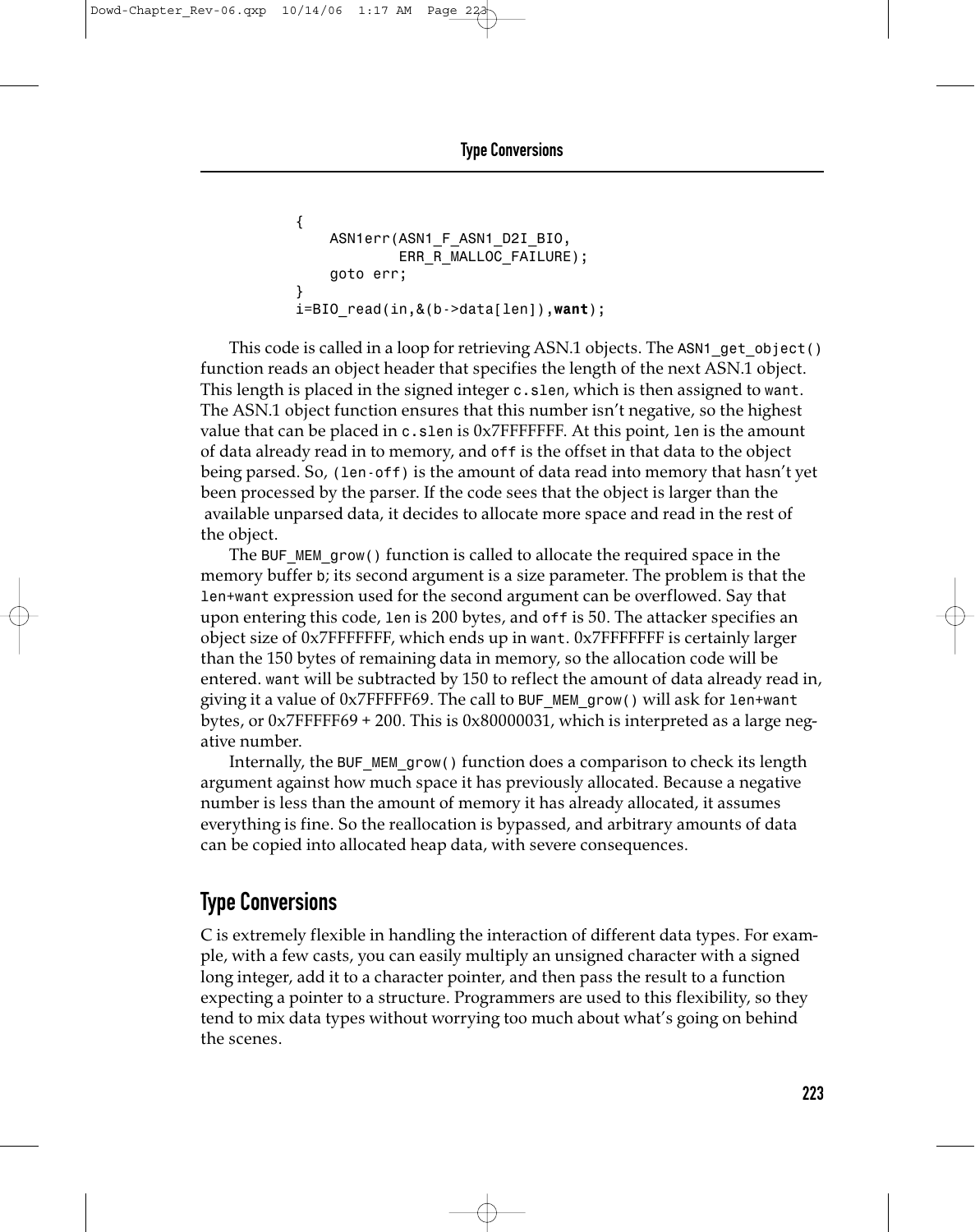To deal with this flexibility, when the compiler needs to convert an object of one type into another type, it performs what's known as a **type conversion**. There are two forms of type conversions: **explicit type conversions**, in which the programmer explicitly instructs the compiler to convert from one type to another by casting, and **implicit type conversions**, in which the compiler does "hidden" transformations of variables to make the program function as expected.

#### **Note**

You might see type conversions referred to as "type coercions" in programming-language literature; the terms are synonymous.

Often it's surprising when you first learn how many implicit conversions occur behind the scenes in a typical C program. These automatic type conversions, known collectively as the **default type conversions**, occur almost magically when a programmer performs seemingly straightforward tasks, such as making a function call or comparing two numbers.

The vulnerabilities resulting from type conversions are often fascinating, because they can be subtle and difficult to locate in source code, and they often lead to situations in which the patch for a critical remote vulnerability is as simple as changing a char to an unsigned char. The rules governing these conversions are deceptively subtle, and it's easy to believe you have a solid grasp of them and yet miss an important nuance that makes a world of difference when you analyze or write code.

Instead of jumping right into known vulnerability classes, first you look at how C compilers perform type conversions at a low level, and then you study the rules of C in detail to learn about all the situations in which conversions take place. This section is fairly long because you have to cover a lot of ground before you have the foundation to analyze C's type conversions with confidence. However, this aspect of the language is subtle enough that it's definitely worth taking the time to gain a solid understanding of the ground rules; you can leverage this understanding to find vulnerabilities that most programmers aren't aware of, even at a conceptual level.

## **Overview**

When faced with the general problem of reconciling two different types, C goes to great lengths to avoid surprising programmers. The compilers follow a set of rules that attempt to encapsulate "common sense" about how to manage mixing different types, and more often than not, the result is a program that makes sense and simply does what the programmer intended. That said, applying these rules can often lead to surprising, unexpected behaviors. Moreover, as you might expect, these unexpected behaviors tend to have dire security consequences.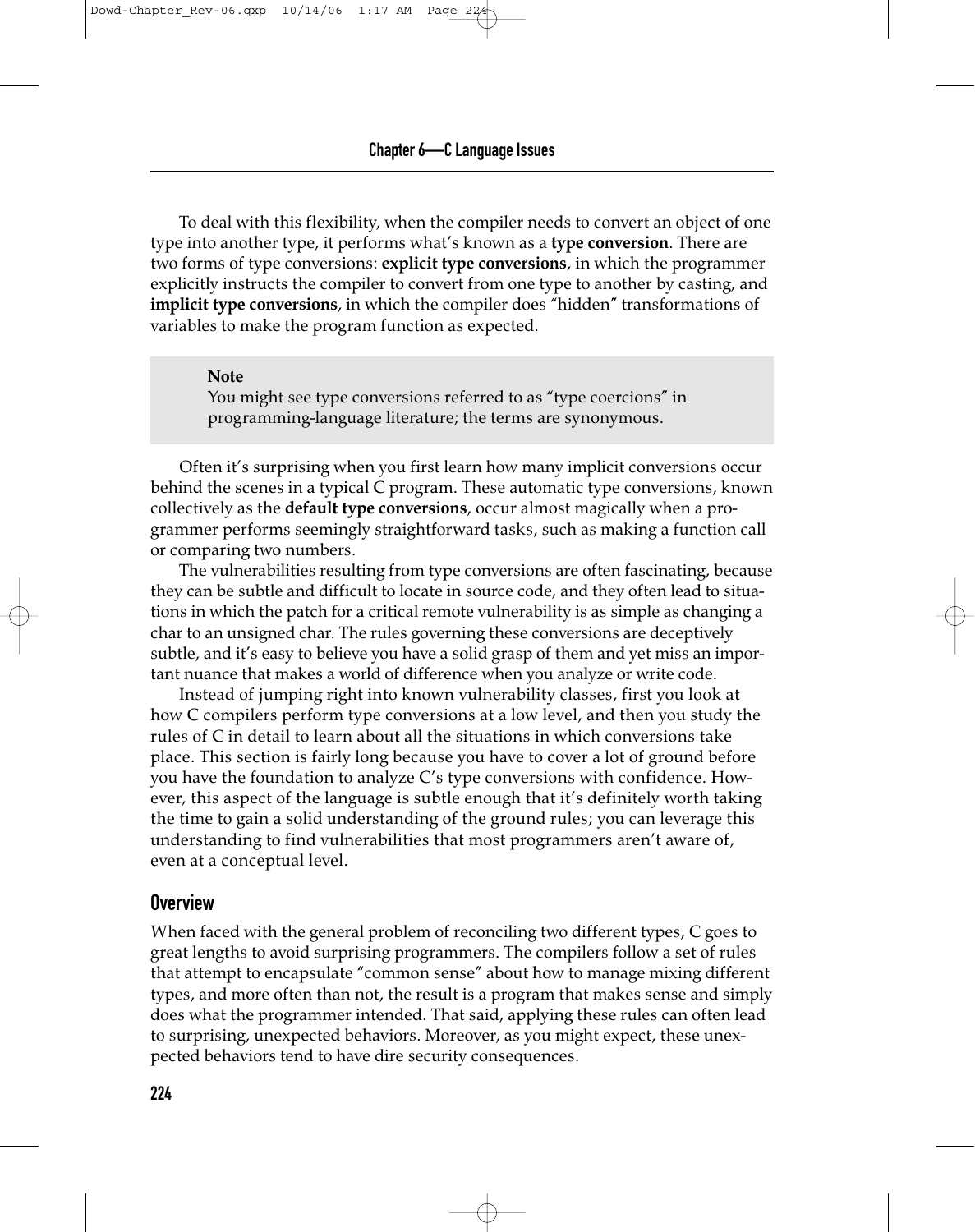#### $Dowd-Chapter\_Rev-06.qxp 10/14/06 1:17 AM Page 22/555$

Type Conversions

You start in the next section by exploring the **conversion rules**, the general rules C uses when converting between types. They dictate how a machine converts from one type to another type at the bit level. After you have a good grasp of how C converts between different types at the machine level, you examine how the compiler chooses which type conversions to apply in the context of C expressions, which involves three important concepts: **simple conversions**, **integer promotions**, and usual **arithmetic conversions**.

# **Note**

Although non-integer types, such as floats and pointers, have some coverage, the primary focus of this discussion is on how C manipulates integers because these conversions are widely misunderstood and are critical for security analysis.

# Conversion Rules

The following rules describe *how* C converts from one type to another, but they don't describe *when* conversions are performed or *why* they are performed.

#### **Note**

The following content is specific to twos complement implementations and represents a distilled and pragmatic version of the rules in the C specification.

#### Integer Types: Value Preservation

An important concept in integer type conversions is the notion of a **value-preserving conversion**. Basically, if the new type can represent all possible values of the old type, the conversion is said to be value-preserving. In this situation, there's no way the value can be lost or changed as a result of the conversion. For example, if an unsigned char is converted into an int, the conversion is value-preserving because an int can represent all of the values of an unsigned char. You can verify this by referring to Table 6-2 again. Assuming you're considering a twos complement machine, you know that an 8-bit unsigned char can represent any value between 0 and 255. You know that a 32-bit int can represent any value between -2147483648 and 2147483647. Therefore, there's no value the unsigned char can have that the int can't represent.

Correspondingly, in a **value-changing conversion**, the old type can contain values that can't be represented in the new type. For example, if you convert an int into an unsigned int, you have potentially created an intractable situation. The unsigned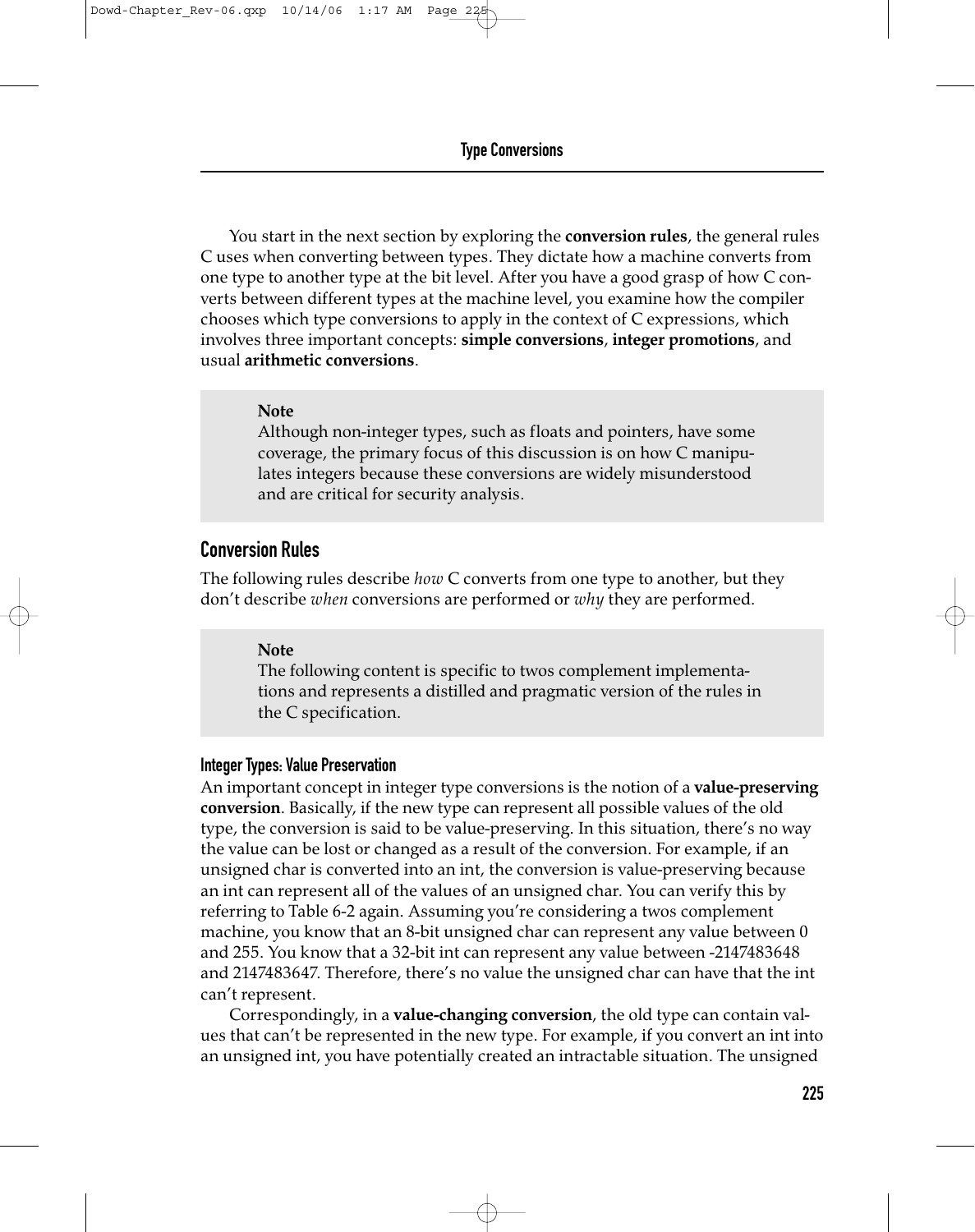int, on a 32-bit machine, has a range of 0 to 4294967295, and the int has a range of -2147483648 to 2147483647. The unsigned int can't hold any of the negative values a signed int can represent.

According to the C standard, some of the value-changing conversions have implementation-defined results. This is true only for value-changing conversions that have a signed destination type; value-changing conversions to an unsigned type are defined and consistent across all implementations. (If you recall from the boundary condition discussion, this is because unsigned arithmetic is defined as a modulus arithmetic system.) Twos complement machines follow the same basic behaviors, so you can explain how they perform value-changing conversions to signed destination types with a fair amount of confidence.

# Integer Types: Widening

When you convert from a narrow type to a wider type, the machine typically copies the bit pattern from the old variable to the new variable, and then sets all the remaining high bits in the new variable to 0 or 1. If the source type is unsigned, the machine uses **zero extension**, in which it propagates the value 0 to all high bits in the new wider type. If the source type is signed, the machine uses **sign extension**, in which it propagates the sign bit from the source type to all unused bits in the destination type.

#### **Warning**

The widening procedure might have some unexpected implications: If a narrow signed type, such as signed char, is converted to a wider unsigned type, such as unsigned int, sign extension occurs.

Figure 6-1 shows a value-preserving conversion of an unsigned char with a value of 5 to a signed int.



**Figure 6-1** Conversion of unsigned char to int (zero extension, big endian)

The character is placed into the integer, and the value is preserved. At the bit pattern level, this simply involved zero extension: clearing out the high bits and moving the least significant byte (LSB) into the new object's LSB.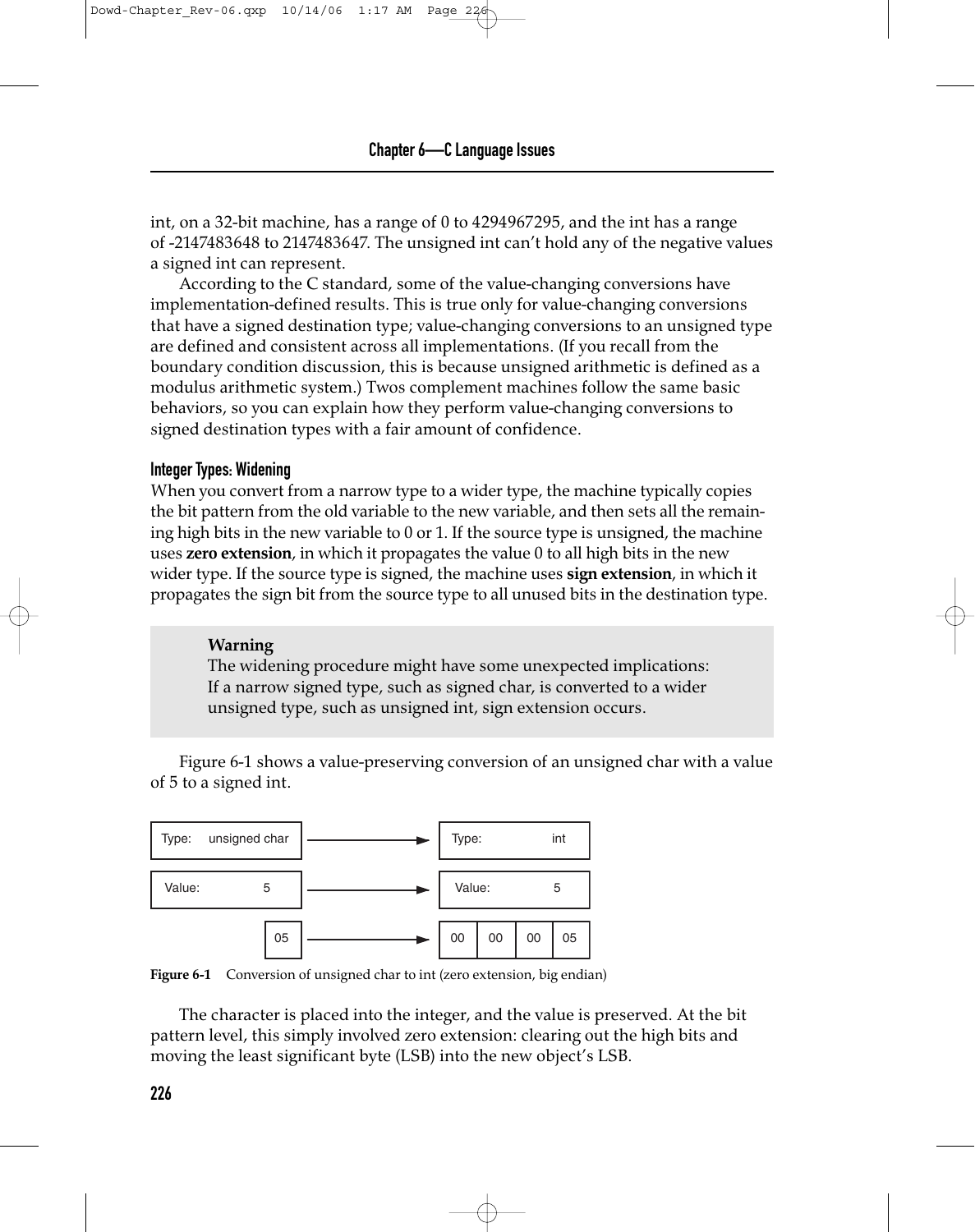Type Conversions

Now consider a signed char being converted into a int. A int can represent all the values of a signed char, so this conversion is also value-preserving. Figure 6-2 shows what this conversion looks like at the bit level.



**Figure 6-2** Conversion of signed char to integer (sign extension, big endian)

This situation is slightly different, as the value is the same, but the transformation is more involved. The bit representation of -5 in a signed char is 1111 1011. The bit representation of -5 in an int is 1111 1111 1111 1111 1111 1111 1111 1011. To do the conversion, the compiler generates assembly that performs sign extension. You can see in Figure 6-2 that the sign bit is set in the signed char, so to preserve the value -5, the sign bit has to be copied to the other 24 bits of the int.

The previous examples are value-preserving conversions. Now consider a value-changing widening conversion. Say you convert a signed char with a value of -5 to an unsigned int. Because the source type is signed, you perform sign extension on the signed char before placing it in the unsigned int (see Figure 6-3).



**Figure 6-3** Conversion of signed char to unsigned integer (sign extension, big endian)

As mentioned previously, this result can be surprising to developers. You explore its security ramifications in "Sign Extension" later in this chapter. This conversion is value changing because an unsigned int can't represent values less than 0.

# Integer Types: Narrowing

When converting from a wider type to a narrower type, the machine uses only one mechanism: **truncation**. The bits from the wider type that don't fit in the new narrower type are dropped. Figures 6-4 and 6-5 show two narrowing conversions. Note that all narrowing conversions are value-changing because you're losing precision.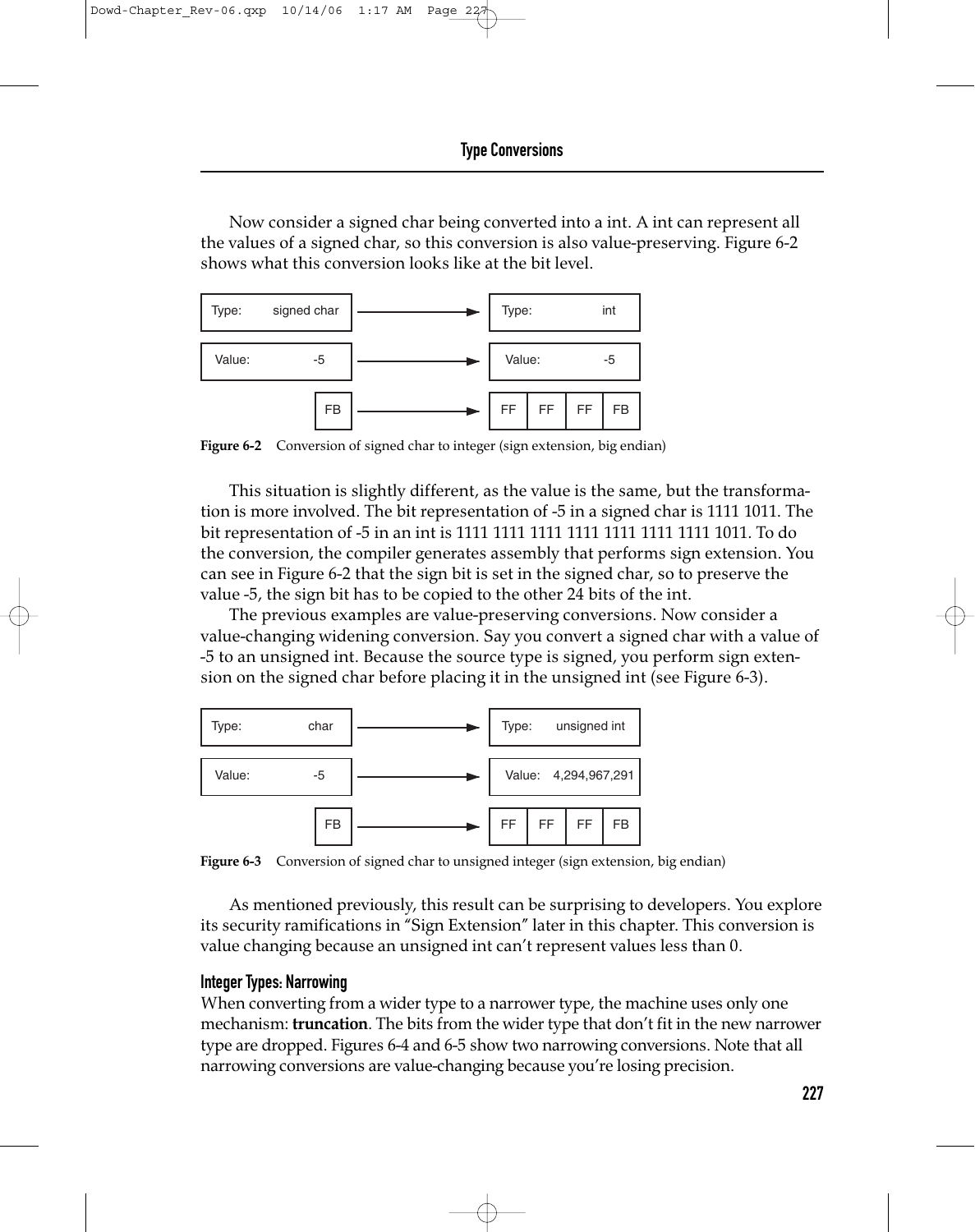

**Figure 6-4** Conversion of integer to unsigned short integer (truncation, big endian)



**Figure 6-5** Conversion of integer to signed char (truncation, big endian)

# Integer Types: Signed and Unsigned

One final type of integer conversion to consider: If a conversion occurs between a signed type and an unsigned type of the same width, nothing is changed in the bit pattern. This conversion is value-changing. For example, say you have the signed integer -1, which is represented in binary as 1111 1111 1111 1111 1111 1111 1111 1111.

If you interpret this same bit pattern as an unsigned integer, you see a value of 4,294,967,295. The conversion is summarized in Figure 6-6. The conversion from unsigned int to int technically might be implementation defined, but it works in the same fashion: The bit pattern is left alone, and the value is interpreted in the context of the new type (see Figure 6-7).



**Figure 6-6** Conversion of int to unsigned int (big endian)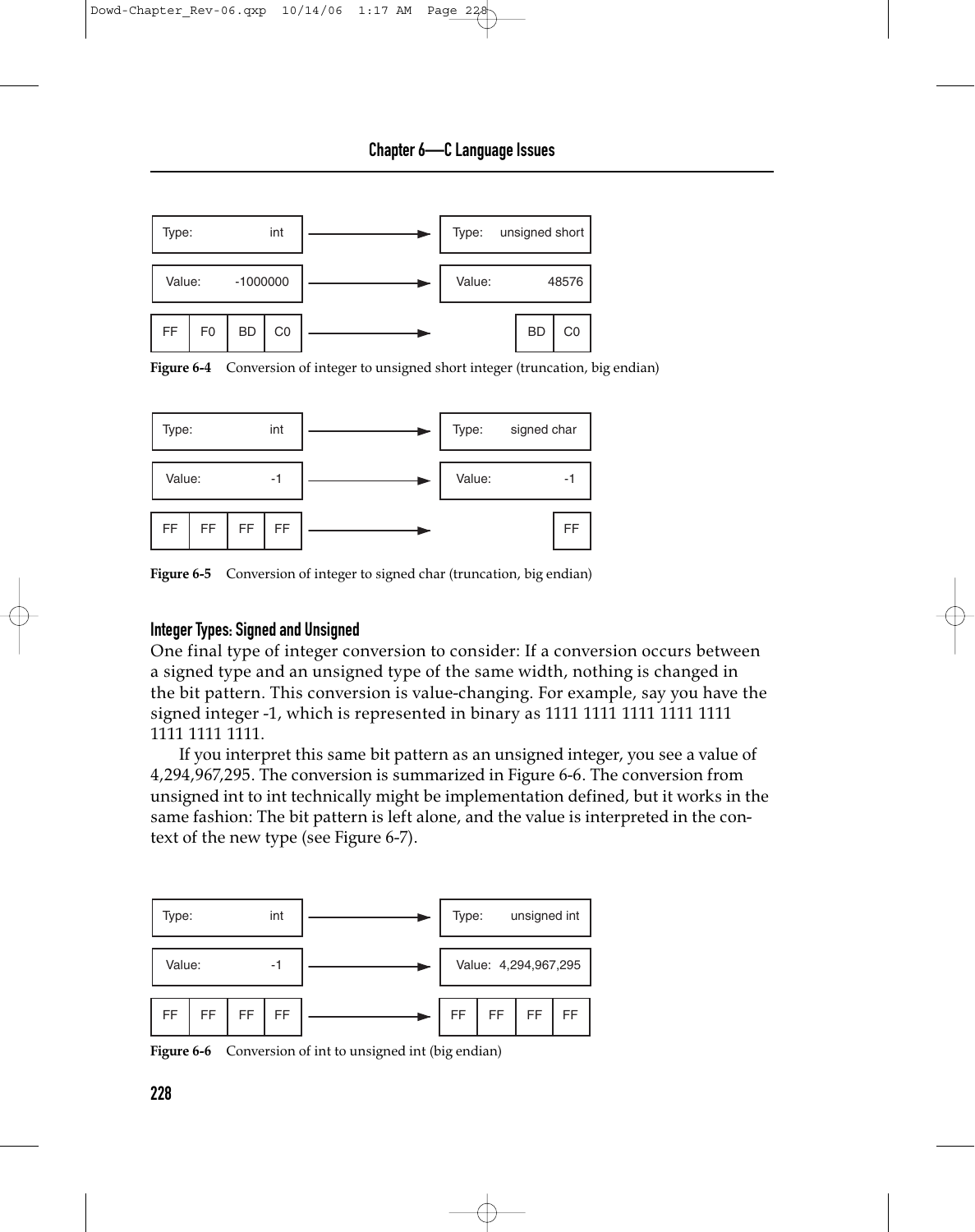



**Figure 6-7** Conversion of unsigned int to signed int (big endian)

# Integer Type Conversion Summary

Here are some practical rules of thumb for integer type conversions:

- When you convert from a narrower signed type to a wider unsigned type, the compiler emits assembly to do sign extension, and the value of the object might change.
- When you convert from a narrower signed type to a wider signed type, the compiler emits assembly to do sign extension, and the value of the object is preserved.
- When you convert from a narrower unsigned type to a wider type, the compiler emits assembly to do zero extension, and the value of the object is preserved.
- When you convert from a wider type to a narrower type, the compiler emits assembly to do truncation, and the value of the object might change.
- When you convert between signed and unsigned types of the same width, the compiler effectively does nothing, the bit pattern stays the same, and the value of the object might change.

Table 6-4 summarizes the processing that occurs when different integer types are converted in twos complement implementations of C. As you cover the information in the following sections, this table can serve as a useful reference for recalling how a conversion occurs.

# **Table 6-4**

|                |                     | Integer Type Conversion in C (Source on Left, Destination on Top) |                                          |                                        |                                          |                                        |
|----------------|---------------------|-------------------------------------------------------------------|------------------------------------------|----------------------------------------|------------------------------------------|----------------------------------------|
|                | signed<br>char      | unsigned<br>char                                                  | short int                                | Unsigned int<br>short int              |                                          | unsigned<br>int                        |
| signed<br>char | Compatible<br>types | Value<br>changing<br>Bit pattern<br>same                          | Value<br>preserving<br>Sign<br>extension | Value<br>changing<br>Sign<br>extension | Value<br>preserving<br>Sign<br>extension | Value<br>changing<br>Sign<br>extension |

continues…

229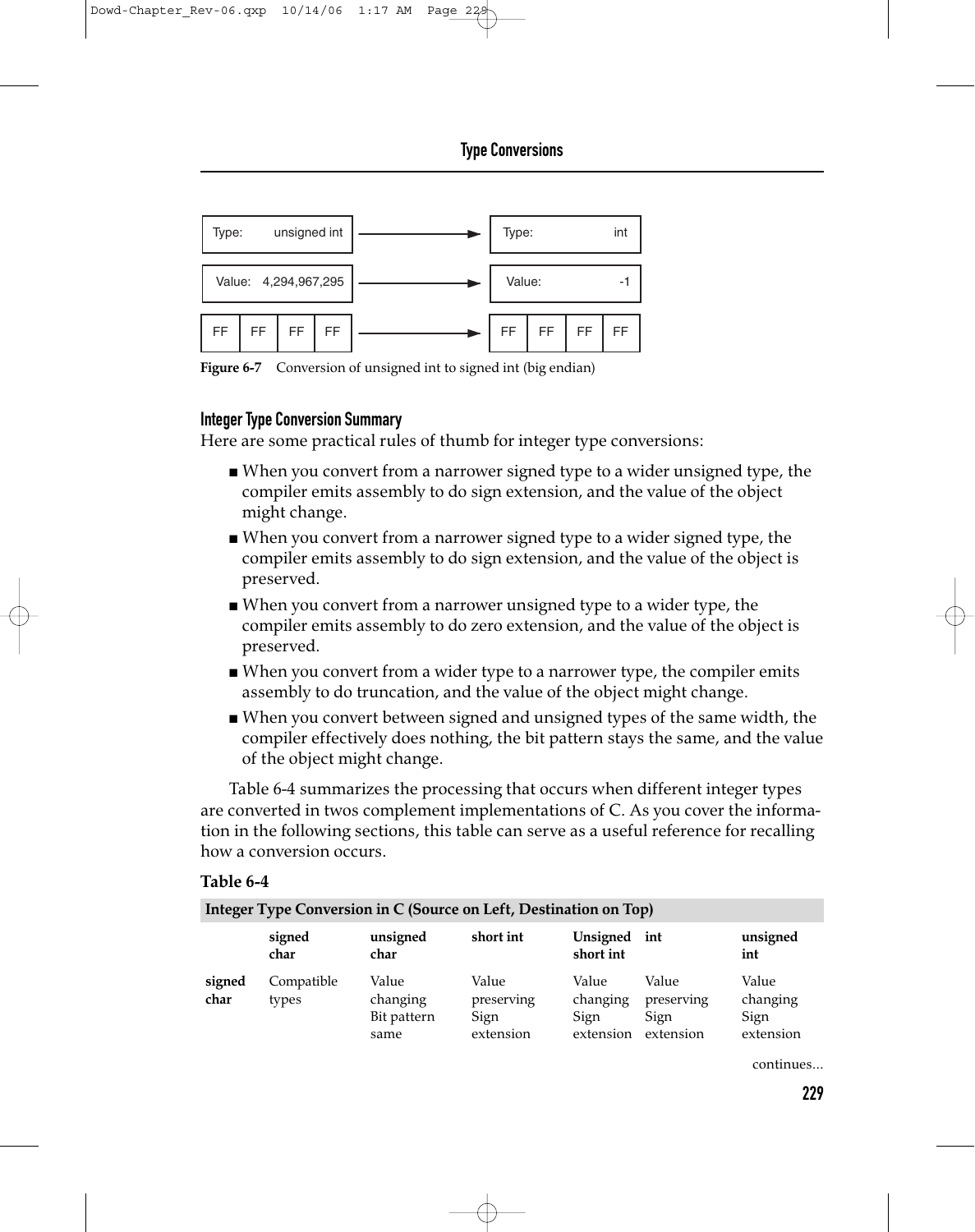#### **Table 6-4 continued**

|                                      | Integer Type Conversion in C (Source on Left, Destination on Top) |                                 |                                                                       |                                                     |                                                        |                                          |
|--------------------------------------|-------------------------------------------------------------------|---------------------------------|-----------------------------------------------------------------------|-----------------------------------------------------|--------------------------------------------------------|------------------------------------------|
|                                      | signed<br>char                                                    | unsigned<br>char                | short int                                                             | Unsigned<br>short int                               | int                                                    | unsigned<br>int                          |
| unsigned Value<br>char               | changing<br>Bit pattern<br>same<br>Implementation<br>defined      | Compatible<br>types             | Value<br>preserving<br>Zero<br>extension                              | Value<br>preserving preserving<br>Zero<br>extension | Value<br>Zero<br>extension                             | Value<br>preserving<br>Zero<br>extension |
| short int                            | Value<br>changing<br>Truncation<br>Implementation<br>defined      | Value<br>changing<br>Truncation | Compatible<br>types                                                   | Value<br>changing<br>Bit pattern Sign<br>same       | Value<br>changing<br>extension                         | Value<br>changing<br>Sign<br>extension   |
| unsigned Value<br>short int changing | Truncation<br>Implementation<br>defined                           | Value<br>changing<br>Truncation | Value<br>changing<br>Bit pattern<br>same<br>Implementation<br>defined | Compatible Value<br>types                           | preserving<br>Zero<br>extension                        | Value<br>preserving<br>Zero<br>extension |
| Int                                  | Value<br>changing<br>Truncation<br>Implementation<br>defined      | Value<br>changing<br>Truncation | Value<br>changing<br>Truncation<br>Implementation<br>defined          | Value<br>changing<br>Truncation                     | Compatible<br>types                                    | Value<br>changing<br>Bit pattern<br>same |
| unsigned Value<br>int                | changing<br>Truncation<br>Implementation<br>defined               | Value<br>changing<br>Truncation | Value<br>changing<br>Truncation<br>Implementation<br>defined          | Value<br>changing<br>Truncation Bit pattern         | Value<br>changing<br>same<br>Implementation<br>defined | Compatible<br>types                      |

#### Floating Point and Complex Types

Although vulnerabilities caused by the use of floating point arithmetic haven't been widely published, they are certainly possible. There's certainly the possibility of subtle errors surfacing in financial software related to floating point type conversions or representation issues. The discussion of floating point types in this chapter is fairly brief. For more information, refer to the C standards documents and the previously mentioned C programming references.

The C standard's rules for conversions between real floating types and integer types leave a lot of room for implementation-defined behaviors. In a conversion from a real type to an integer type, the fractional portion of the number is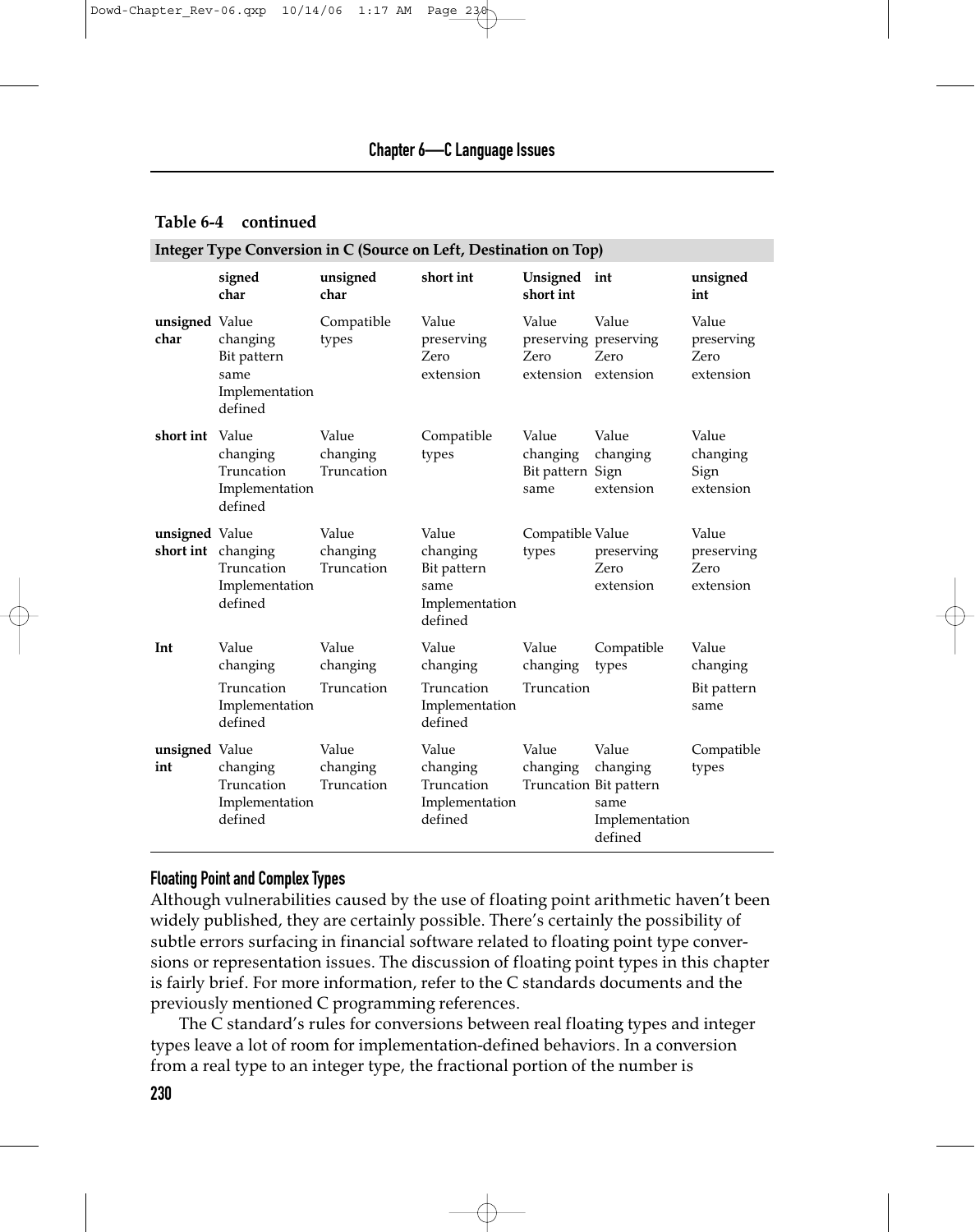Type Conversions

discarded. If the integer type can't represent the integer portion of the floating point number, the result is undefined. Similarly, a conversion from an integer type to a real type transfers the value over if possible. If the real type can't represent the integer's value but can come close, the compiler rounds the integer to the next highest or lowest number in an implementation-defined manner. If the integer is outside the range of the real type, the result is undefined.

Conversions between floating point types of different precision are handled with similar logic. Promotion causes no change in value. During a demotion that causes a change in value, the compiler is free to round numbers, if possible, in an implementation-defined manner. If rounding isn't possible because of the range of the target type, the result is undefined.

#### Other Types

There are myriad other types in C beyond integers and floats, including pointers, Booleans, structures, unions, functions, arrays, enums, and more. For the most part, conversion among these types isn't quite as critical from a security perspective, so they aren't extensively covered in this chapter.

Pointer arithmetic is covered in "Pointer Arithmetic" later in this chapter. Pointer type conversion depends largely on the underlying machine architecture, and many conversions are specified as implementation defined. Essentially, programmers are free to convert pointers into integers and back, and convert pointers from one type to another. The results are implementation defined, and programmers need to be cognizant of alignment restrictions and other low-level details.

# Simple Conversions

Now that you have a good idea how C converts from one integer type to another, you can look at some situations where these type conversions occur. **Simple conversions** are C expressions that use straightforward applications of conversion rules.

#### Casts

As you know, typecasts are C's mechanism for letting programmers specify an explicit type conversion, as shown in this example:

(unsigned char) bob

Whatever type bob happens to be, this expression converts it into an unsigned char type. The resulting type of the expression is unsigned char.

#### Assignments

Simple type conversion also occurs in the assignment operator. The compiler must convert the type of the right operand into the type of the left operand, as shown in this example: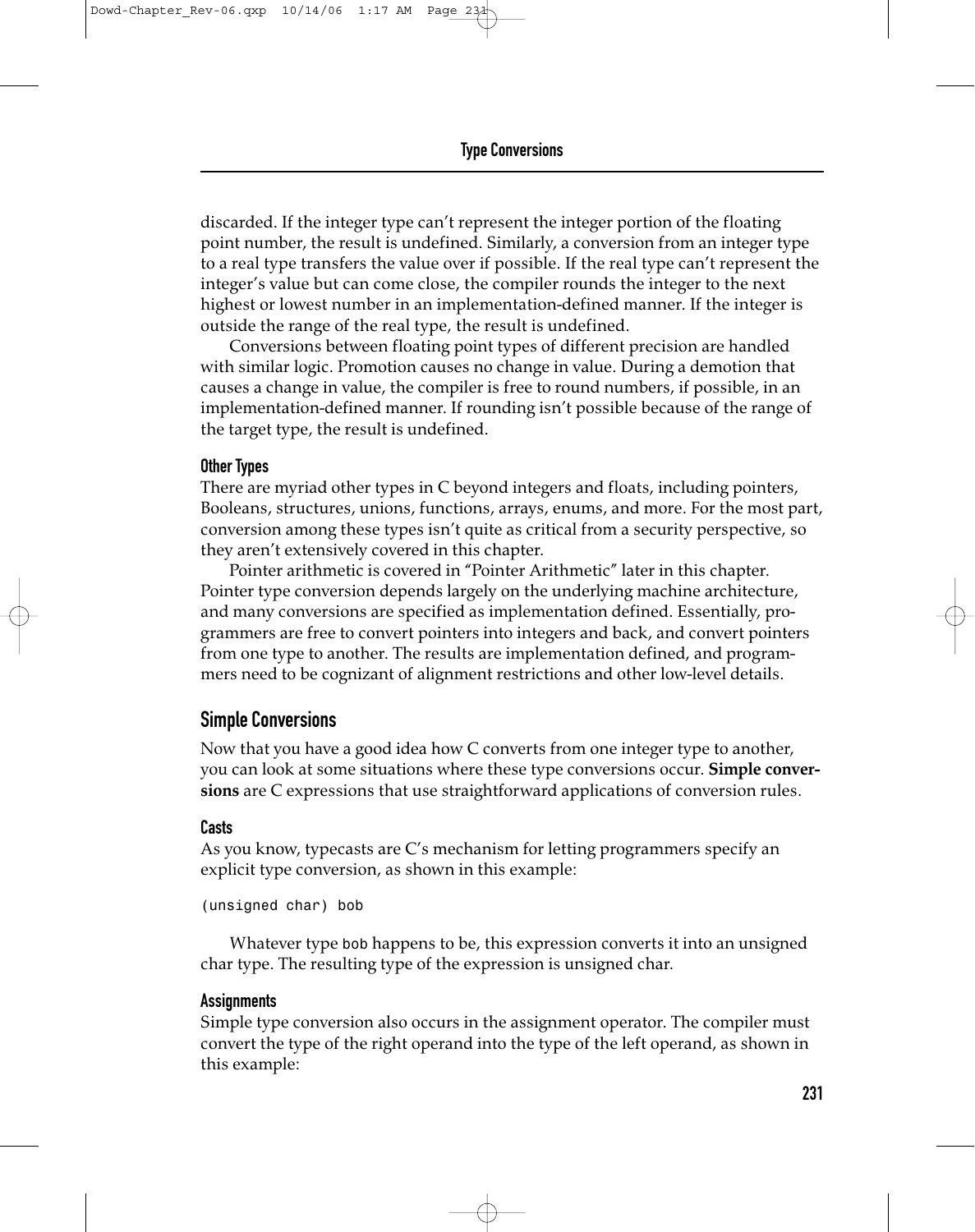short int fred; int bob =  $-10$ ;

 $fred = bob;$ 

For both assignments, the compiler must take the object in the right operand and convert it into the type of the left operand. The conversion rules tell you that conversion from the int bob to the short int fred results in truncation.

#### Function Calls: Prototypes

C has two styles of function declarations: the old K&R style, in which parameter types aren't specified in the function declaration, and the new ANSI style, in which the parameter types are part of the declaration. In the ANSI style, the use of function prototypes is still optional, but it's common. With the ANSI style, you typically see something like this:

```
int dostuff(int jim, unsigned char bob);
void func(void)
{
    char a=42;
    unsigned short b=43;
    long long int c;
    c=dostuff(a, b);
}
```
The function declaration for dostuff() contains a prototype that tells the compiler the number of arguments and their types. The rule of thumb is that if the function has a prototype, the types are converted in a straightforward fashion using the rules documented previously. If the function doesn't have a prototype, something called the **default argument promotions** kicks in (explained in "Integer Promotions").

The previous example has a character (a) being converted into an int (jim), an unsigned short (b) being converted into an unsigned char (bob), and an int (the dostuff() function's return value) being converted into a long long int (c).

#### Function Calls: return

return does a conversion of its operand to the type specified in the enclosing function's definition. For example, the int a is converted into a char data type by return: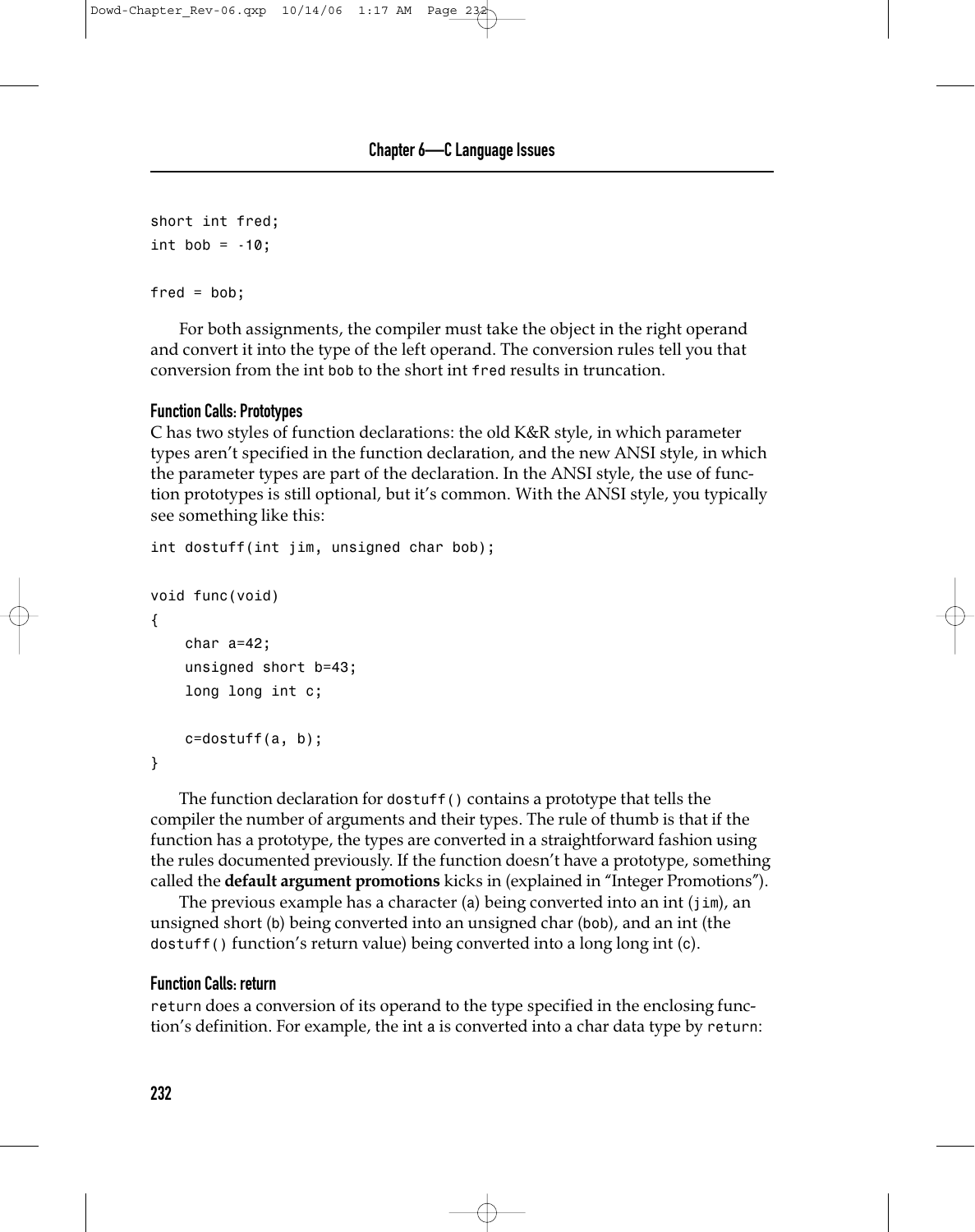Type Conversions

```
char func(void)
{
    int a=42;
    return a;
}
```
# Integer Promotions

**Integer promotions** specify how C takes a narrow integer data type, such as a char or short, and converts it to an int (or, in rare cases, to an unsigned int). This upconversion, or promotion, is used for two different purposes:

- Certain operators in C require an integer operand of type int or unsigned int. For these operators, C uses the integer promotion rules to transform a narrower integer operand into the correct type—int or unsigned int.
- Integer promotions are a critical component of C's rules for handling arithmetic expressions, which are called the **usual arithmetic conversions**. For arithmetic expressions involving integers, integer promotions are usually applied to both operands.

#### **Note**

You might see the terms "integer promotions" and "integral promotions" used interchangeably in other literature, as they are synonymous.

There's a useful concept from the C standards: Each integer data type is assigned what's known as an **integer conversion rank**. These ranks order the integer data types by their width from lowest to highest. The signed and unsigned varieties of each type are assigned the same rank. The following abridged list sorts integer types by conversion rank from high to low. The C standard assigns ranks to other integer types, but this list should suffice for this discussion:

long long int, unsigned long long int

- long int, unsigned long int
- unsigned int, int

unsigned short, short

char, unsigned char, signed char

\_Bool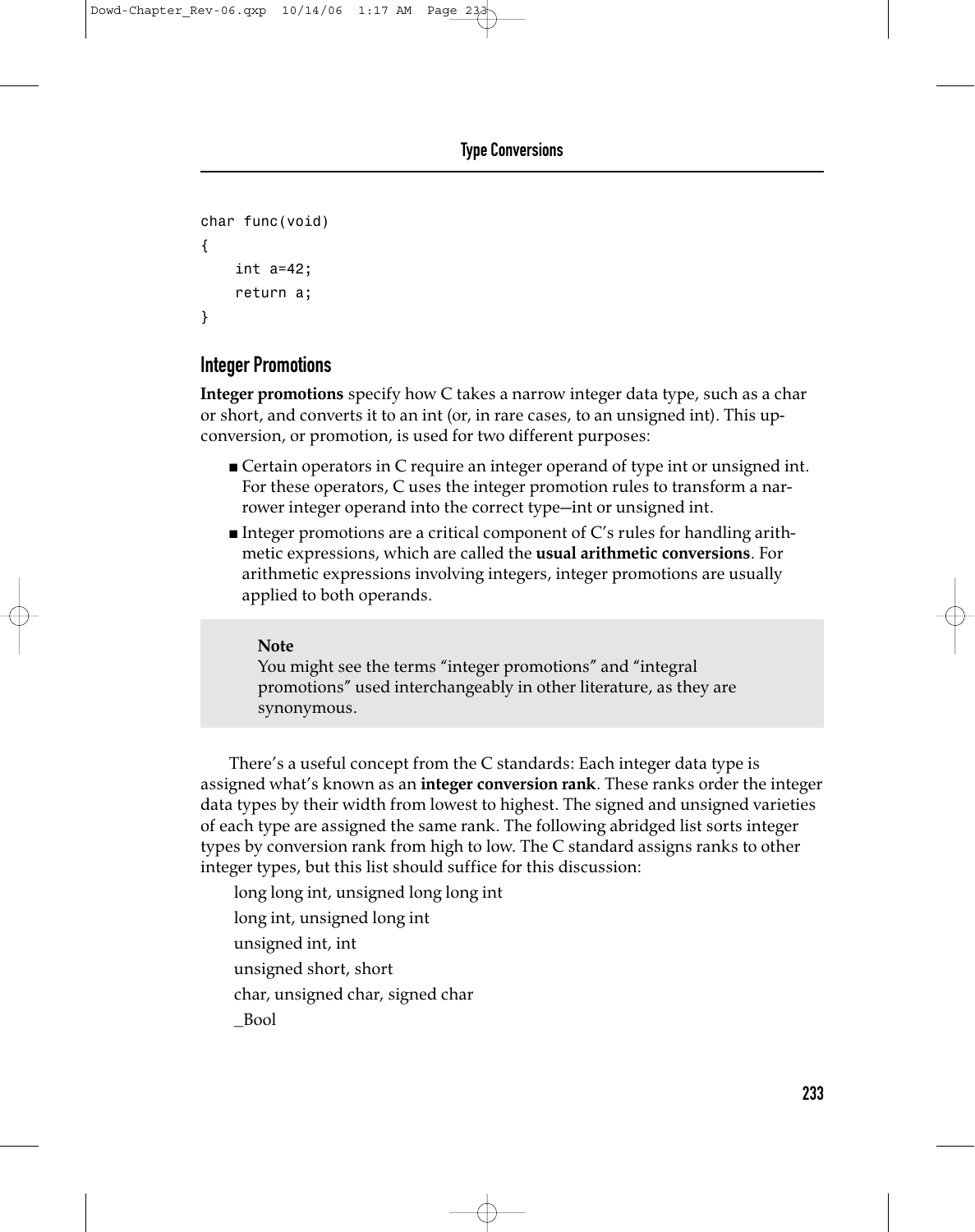Dowd-Chapter\_Rev-06.qxp 10/14/06 1:17 AM Page

Chapter 6—C Language Issues

Basically, any place in C where you can use an int or unsigned int, you can also use any integer type with a lower integer conversion rank. This means you can use smaller types, such as chars and short ints, in the place of ints in C expressions. You can also use a bit field of type \_Bool, int, signed int, or unsigned int. The bit fields aren't ascribed integer conversion ranks, but they are treated as narrower than their corresponding base type. This makes sense because a bit field of an int is usually smaller than an int, and at its widest, it's the same width as an int.

If you apply the integer promotions to a variable, what happens? First, if the variable isn't an integer type or a bit field, the promotions do nothing. Second, if the variable is an integer type, but its integer conversion rank is greater than or equal to that of an int, the promotions do nothing. Therefore, ints, unsigned ints, long ints, pointers, and floats don't get altered by the integer promotions.

So, the integer promotions are responsible for taking a narrower integer type or bit field and promoting it to an int or unsigned int. This is done in a straightforward fashion: If a value-preserving transformation to an int can be performed, it's done. Otherwise, a value-preserving conversion to an unsigned int is performed.

In practice, this means almost everything is converted to an int, as an int can hold the minimum and maximum values of all the smaller types. The only types that might be promoted to an unsigned int are unsigned int bit fields with 32 bits or perhaps some implementation-specific extended integer types.

## **Historical Note**

The C89 standard made an important change to the C type conversion rules. In the K&R days of the C language, integer promotions were **unsigned-preserving** rather than value-preserving. So with the current C rules, if a narrower, unsigned integer type, such as an unsigned char, is promoted to a wider, signed integer, such as an int, value conversion dictates that the new type is a signed integer. With the old rules, the promotion would preserve the unsigned-ness, so the resulting type would be an unsigned int. This changed the behavior of many signed/unsigned comparisons that involved promotions of types narrower than int.

#### Integer Promotions Summary

The basic rule of thumb is this: If an integer type is narrower than an int, integer promotions almost always convert it to an int. Table 6-5 summarizes the result of integer promotions on a few common types.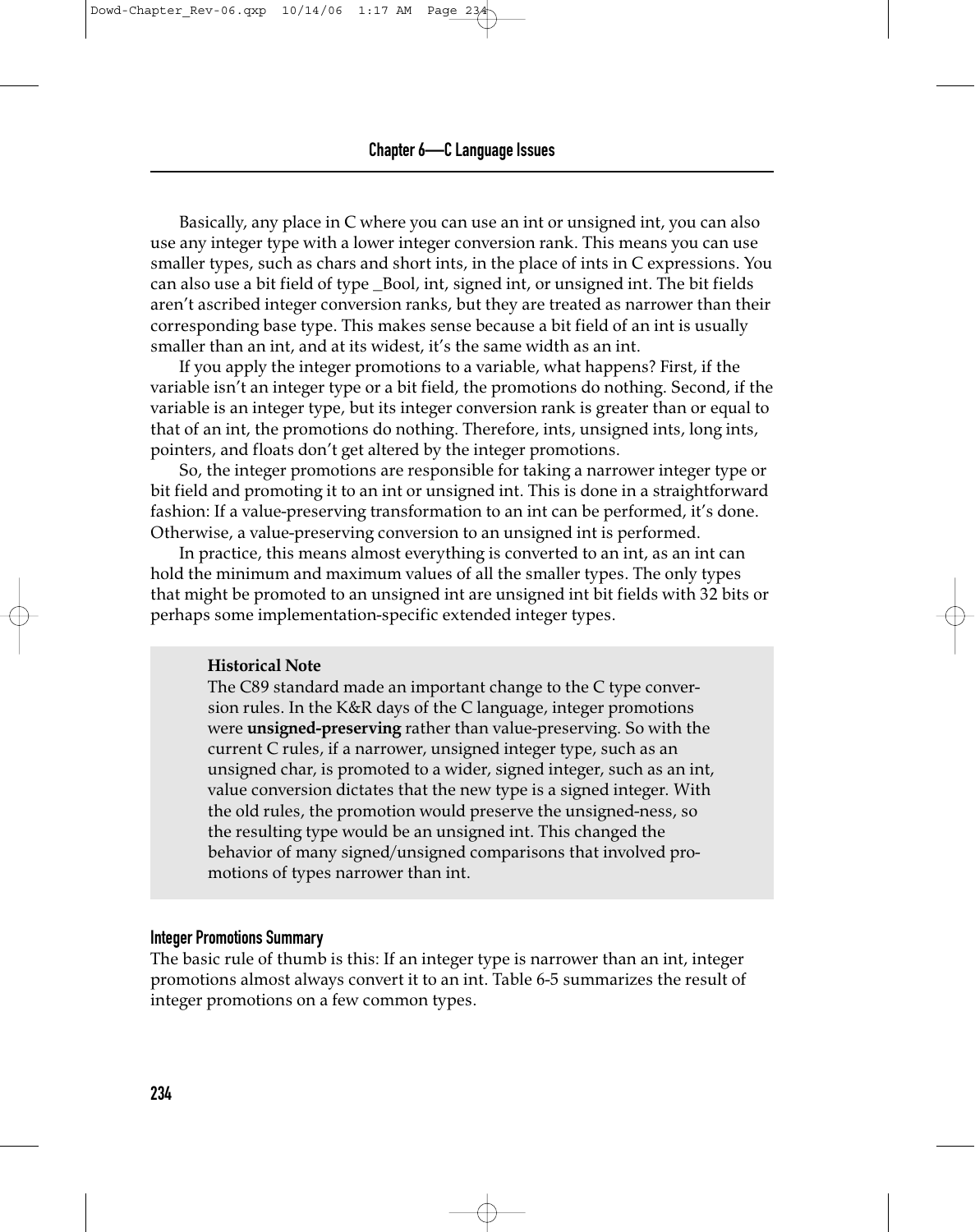Type Conversions

# **Table 6-5**

| <b>Results of Integer Promotions</b> |                    |                                                  |  |  |  |
|--------------------------------------|--------------------|--------------------------------------------------|--|--|--|
| <b>Source Type</b>                   | <b>Result Type</b> | Rationale                                        |  |  |  |
| unsigned char                        | int                | Promote; source rank less than int rank          |  |  |  |
| char                                 | int                | Promote; source rank less than int rank          |  |  |  |
| short                                | int                | Promote; source rank less than int rank          |  |  |  |
| unsigned short                       | int                | Promote; source rank less than int rank          |  |  |  |
| unsigned int: 24                     | int                | Promote; bit field of unsigned int               |  |  |  |
| unsigned int: 32                     | unsigned int       | Promote; bit field of unsigned int               |  |  |  |
| int                                  | int                | Don't promote; source rank equal to int rank     |  |  |  |
| unsigned int                         | unsigned int       | Don't promote; source rank equal to int rank     |  |  |  |
| long int                             | long int           | Don't promote; source rank greater than int rank |  |  |  |
| float                                | float              | Don't promote; source not of integer type        |  |  |  |
| char <sup>*</sup>                    | char <sup>*</sup>  | Don't promote; source not of integer type        |  |  |  |
|                                      |                    |                                                  |  |  |  |

# Integer Promotion Applications

Now that you understand integer promotions, the following sections examine where they are used in the C language.

#### Unary  $+$  Operator

The unary + operator performs integer promotions on its operand. For example, if the bob variable is of type char, the resulting type of the expression (+bob) is int, whereas the resulting type of the expression (bob) is char.

#### Unary - Operator

The unary - operator does integer promotion on its operand and then does a negation. Regardless of whether the operand is signed after the promotion, a twos complement negation is performed, which involves inverting the bits and adding 1.

# The Leblancian Paradox

David Leblanc is an accomplished researcher and author, and one of the world's foremost experts on integer issues in C and C++. He documented a fascinating nuance of twos complement arithmetic that he discovered while working on the SafeInt class with his colleague Atin Bansal (http://msdn.microsoft.com/ library/en-us/dncode/html/secure01142004.asp). To negate a twos complement number, you flip all the bits and add 1 to the result. Assuming a 32-bit signed data type, what's the inverse of 0x80000000?

continues…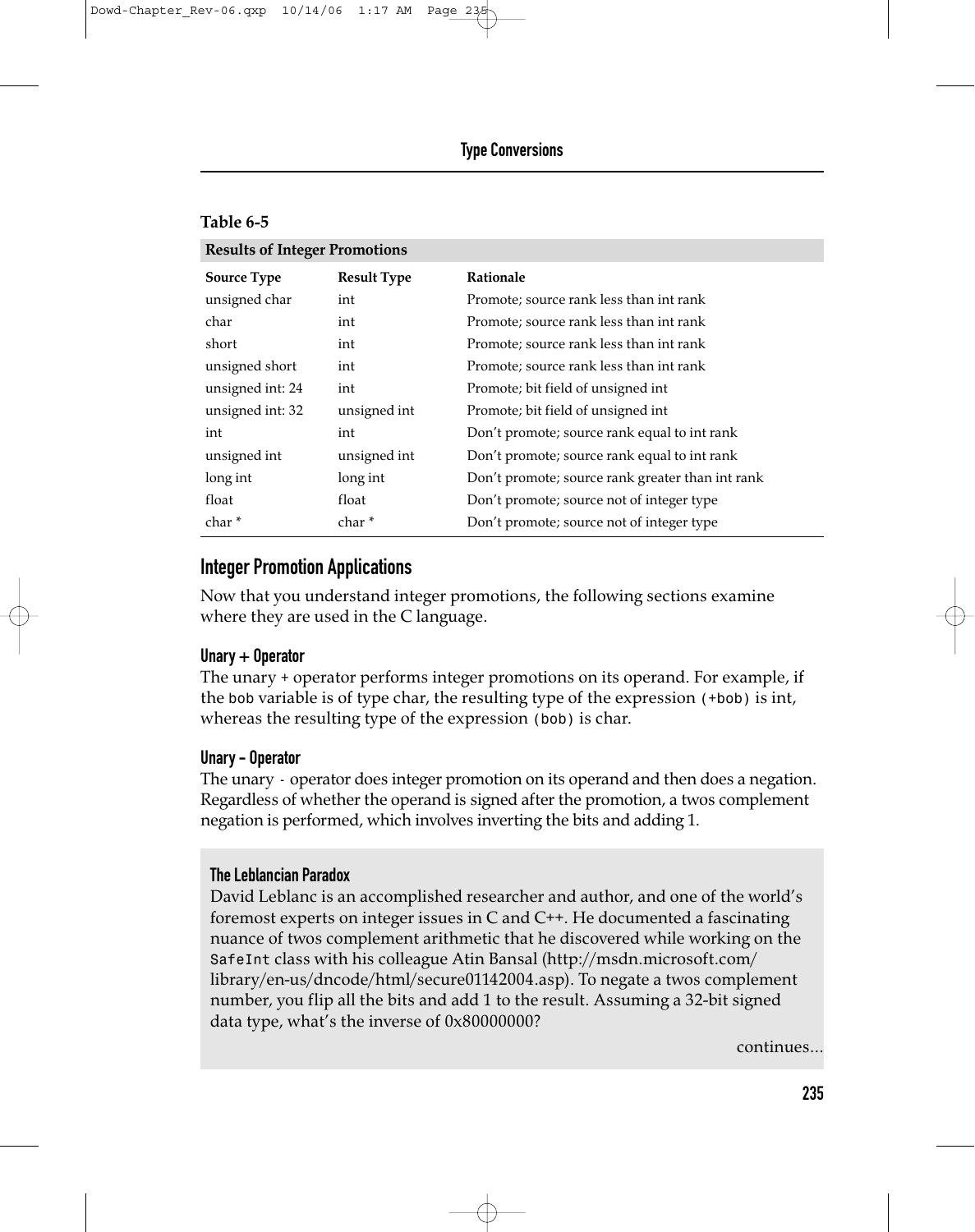# The Leblancian Paradox Continued

If you flip all the bits, you get 0x7fffffff. If you add 1, you get 0x80000000. So the unary negation of this corner-case number is itself!

This idiosyncrasy can come into play when developers use negative integers to represent a special sentinel set of numbers or attempt to take the absolute value of an integer. In the following code, the intent is for a negative index to specify a secondary hash table. This works fine unless attackers can specify an index of 0x80000000. The negation of the number results in no change in the value, and 0x80000000 % 1000 is -648, which causes memory before the array to be modified.

```
int bank1[1000], bank2[1000];
...
void hashbank(int index, int value)
{
  int *bank = bank1;if (index<0) {
   bank = bank2;
   index = -index;}
  bank[index % 1000] = value;
}
```
## Unary  $\sim$  Operator

The unary ~ operator does a ones complement of its operand after doing an integer promotion of its operand. This effectively performs the same operation on both signed and unsigned operands for twos complement implementations: It inverts the bits.

#### Bitwise Shift Operators

The bitwise shift operators >> and << shift the bit patterns of variables. The integer promotions are applied to both arguments of these operators, and the type of the result is the same as the promoted type of the left operand, as shown in this example: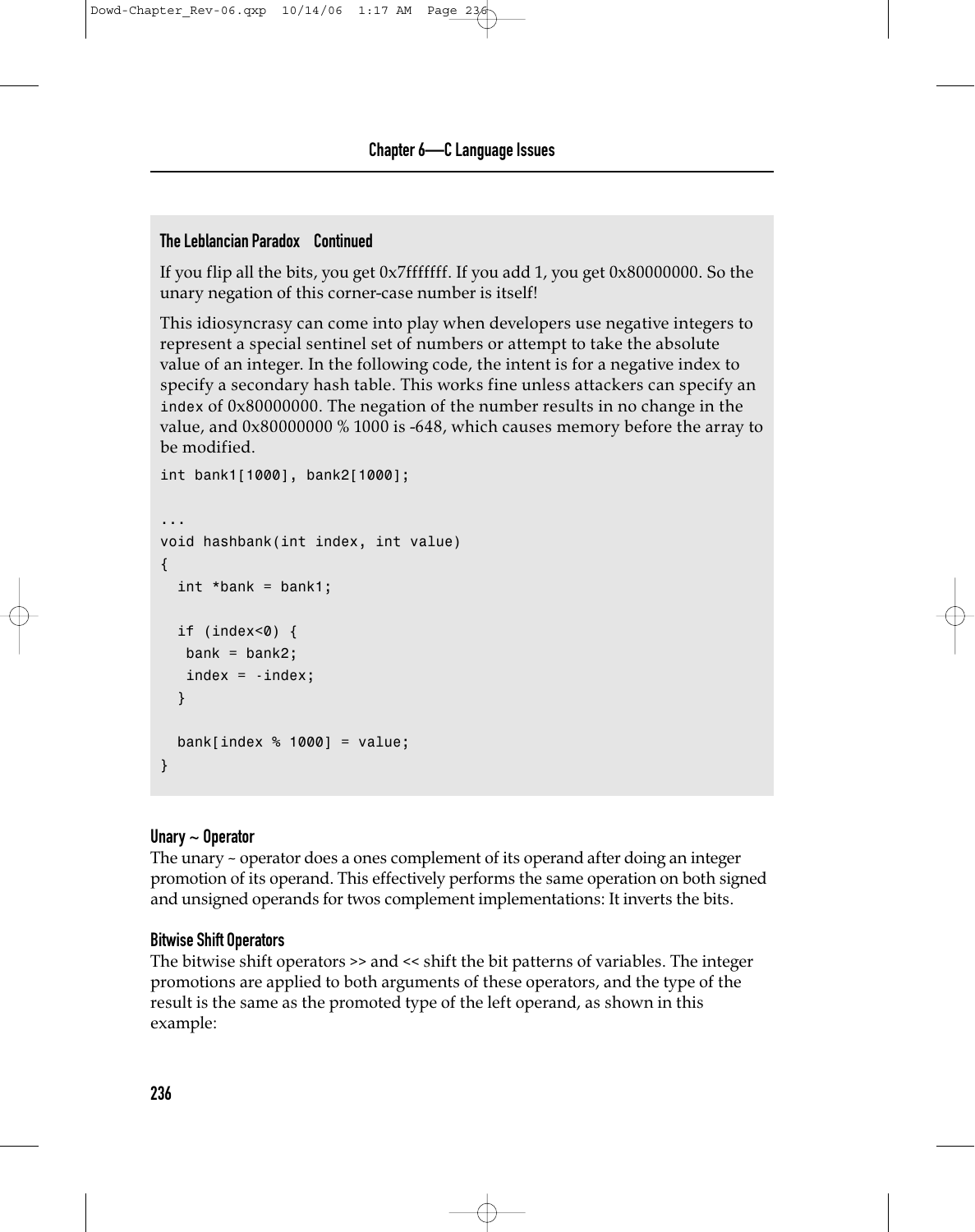Type Conversions

char  $a = 1$ ; char  $c = 16$ ; int bob; bob =  $a \ll c$ ;

a is converted to an integer, and c is converted to an integer. The promoted type of the left operand is int, so the type of the result is an int. The integer representation of a is left-shifted 16 times.

## Switch Statements

Integer promotions are used in switch statements. The general form of a switch statement is something like this:

```
switch (controlling expression)
{
    case (constant integer expression): body;
                    break;
    default: body;
        break;
}
```
The integer promotions are used in the following way: First, they are applied to the controlling expression, so that expression has a promoted type. Then, all the integer constants are converted to the type of the promoted control expression.

# Function Invocations

Older C programs using the K&R semantics don't specify the data types of arguments in their function declarations. When a function is called without a prototype, the compiler has to do something called **default argument promotions**. Basically, integer promotions are applied to each function argument, and any arguments of the float type are converted to arguments of the double type. Consider the following example:

```
int jim(bob)
char bob;
{
    printf("bob=%d\n", bob);
}
int main(int argc, char **argv)
{
```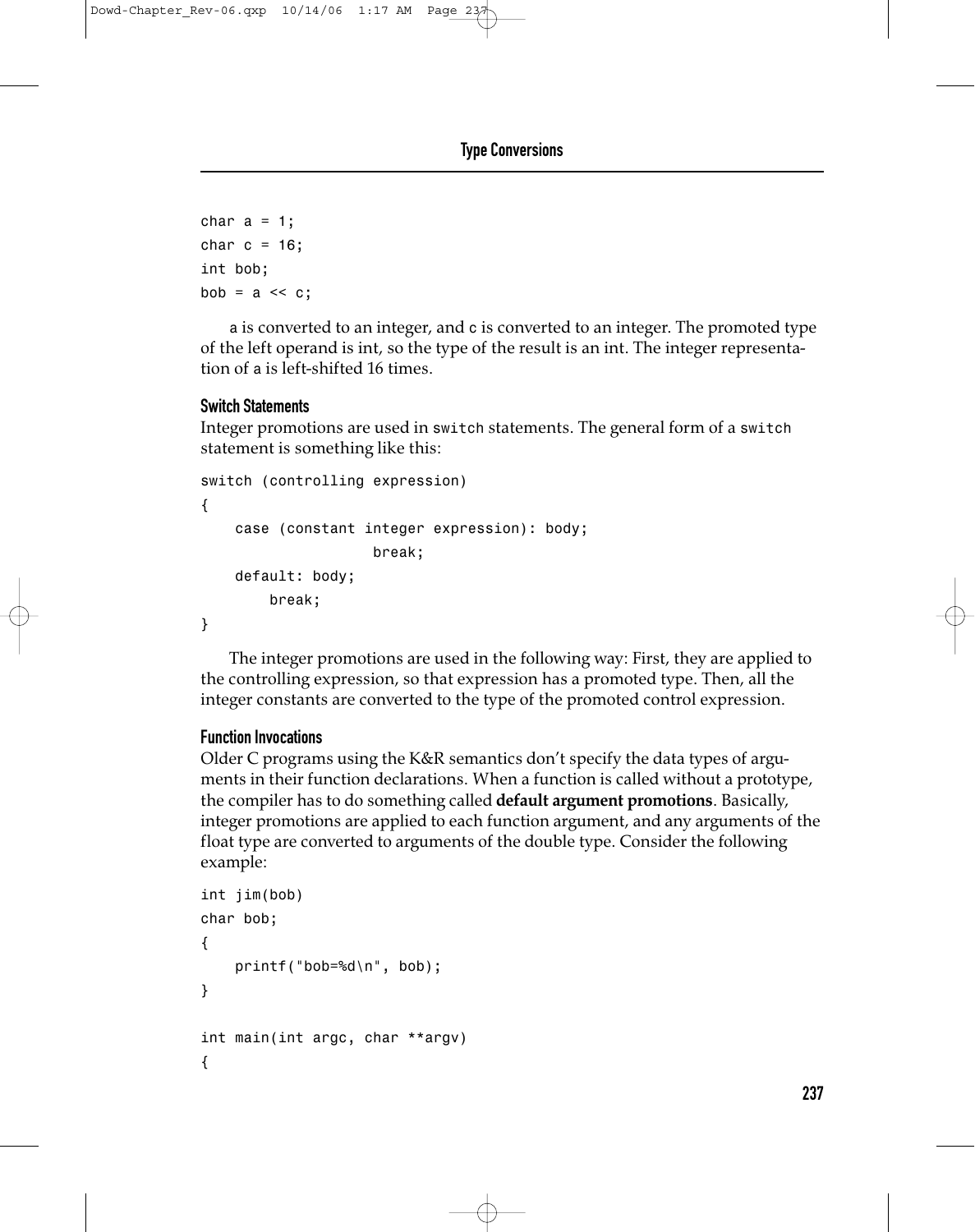```
char a=5;
jim(a);
```
}

In this example, a copy of the value of a is passed to the jim() function. The char type is first run through the integer promotions and transformed into an integer. This integer is what's passed to the jim() function. The code the compiler emits for the jim() function is expecting an integer argument, and it performs a direct conversion of that integer back into a char format for the bob variable.

# Usual Arithmetic Conversions

In many situations, C is expected to take two operands of potentially divergent types and perform some arithmetic operation that involves both of them. The C standards spell out a general algorithm for reconciling two types into a compatible type for this purpose. This procedure is known as the **usual arithmetic conversions**. The goal of these conversions is to transform both operands into a **common real type**, which is used for the actual operation and then as the type of the result. These conversions apply only to the arithmetic types—integer and floating point types. The following sections tackle the conversion rules.

#### Rule 1: Floating Points Take Precedence

Floating point types take precedence over integer types, so if one of the arguments in an arithmetic expression is a floating point type, the other argument is converted to a floating point type. If one floating point argument is less precise than the other, the less precise argument is promoted to the type of the more precise argument.

#### Rule 2: Apply Integer Promotions

If you have two operands and neither is a float, you get into the rules for reconciling integers. First, integer promotions are performed on both operands. *This is an extremely important piece of the puzzle!* If you recall from the previous section, this means any integer type smaller than an int is converted into an int, and anything that's the same width as an int, larger than an int, or not an integer type is left alone. Here's a brief example:

unsigned char  $\sin = 255$ ; unsigned char bob =  $255$ ;

```
if ((jim + bob) > 300) do something();
```
In this expression, the + operator causes the usual arithmetic conversions to be applied to its operands. This means both jim and bob are promoted to ints, the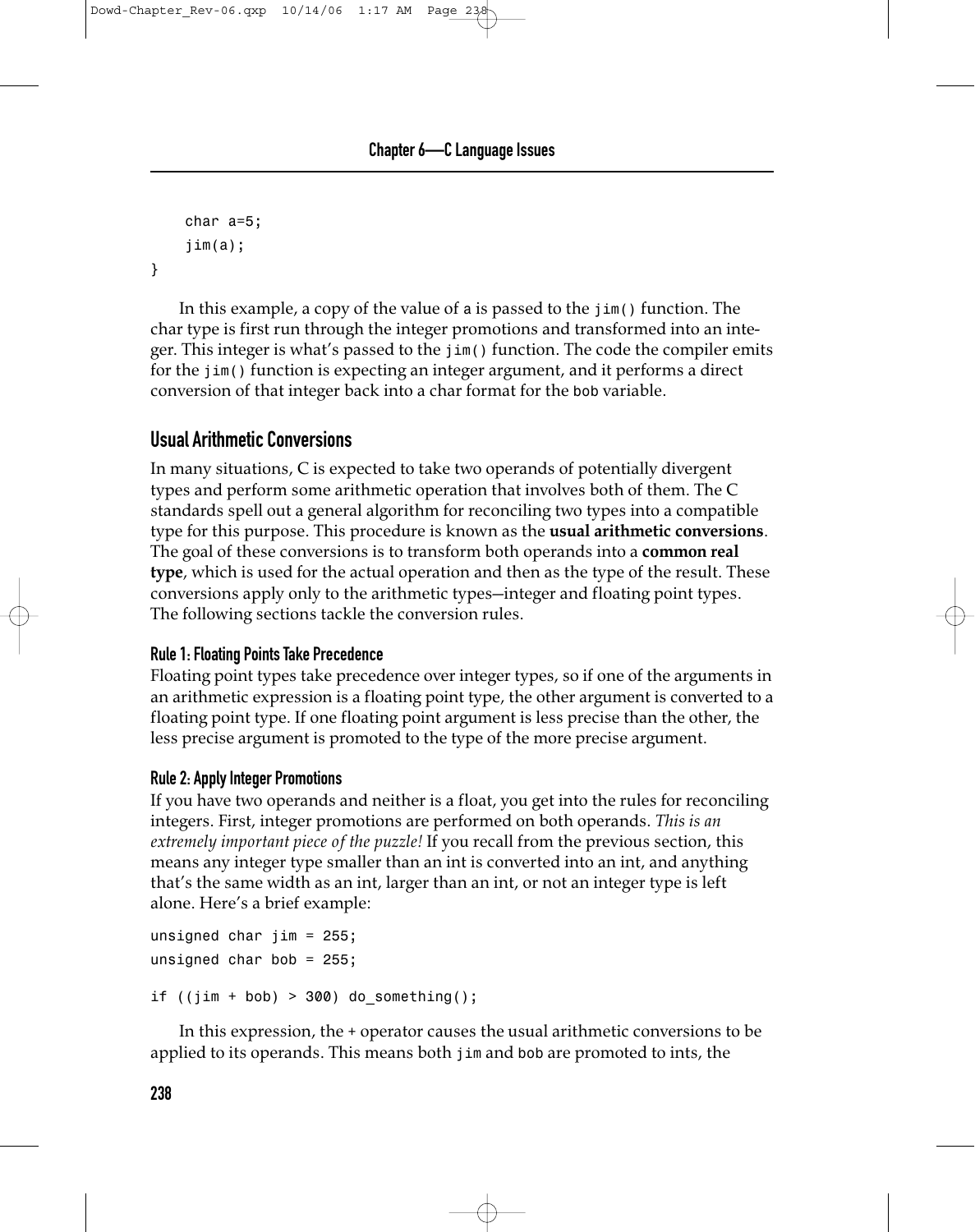Type Conversions

addition takes place, and the resulting type of the expression is an int that holds the result of the addition (510). Therefore, do something() is called, even though it looks like the addition could cause a numeric overflow. To summarize: Whenever there's arithmetic involving types narrower than an integer, the narrow types are promoted to integers behind the scenes. Here's another brief example:

```
unsigned short a=1;
if ((a-5) < 0) do something();
```
Intuition would suggest that if you have an unsigned short with the value 1, and it's subtracted by 5, it underflows around 0 and ends up containing a large value. However, if you test this fragment, you see that do something() is called because both operands of the subtraction operator are converted to ints before the comparison. So a is converted from an unsigned short to an int, and then an int with a value of 5 is subtracted from it. The resulting value is -4, which is a valid integer value, so the comparison is true. Note that if you did the following, do\_something() wouldn't be called:

```
unsigned short a=1;
a=a-5;
if (a < 0) do_something();
```
The integer promotion still occurs with the (a-5), but the resulting integer value of -4 is placed back into the unsigned short a. As you know, this causes a simple conversion from signed int to unsigned short, which causes truncation to occur, and a ends up with a large positive value. Therefore, the comparison doesn't succeed.

#### Rule 3: Same Type After Integer Promotions

If the two operands are of the same type after integer promotions are applied, you don't need any further conversions because the arithmetic should be straightforward to carry out at the machine level. This can happen if both operands have been promoted to an int by integer promotions, or if they just happen to be of the same type and weren't affected by integer promotions.

#### Rule 4: Same Sign, Different Types

If the two operands have different types after integer promotions are applied, but they share the same signed-ness, the narrower type is converted to the type of the wider type. In other words, if both operands are signed or both operands are unsigned, the type with the lesser integer conversion rank is converted to the type of the operand with the higher conversion rank.

Note that this rule has nothing to do with short integers or characters because they have already been converted to integers by integer promotions. This rule is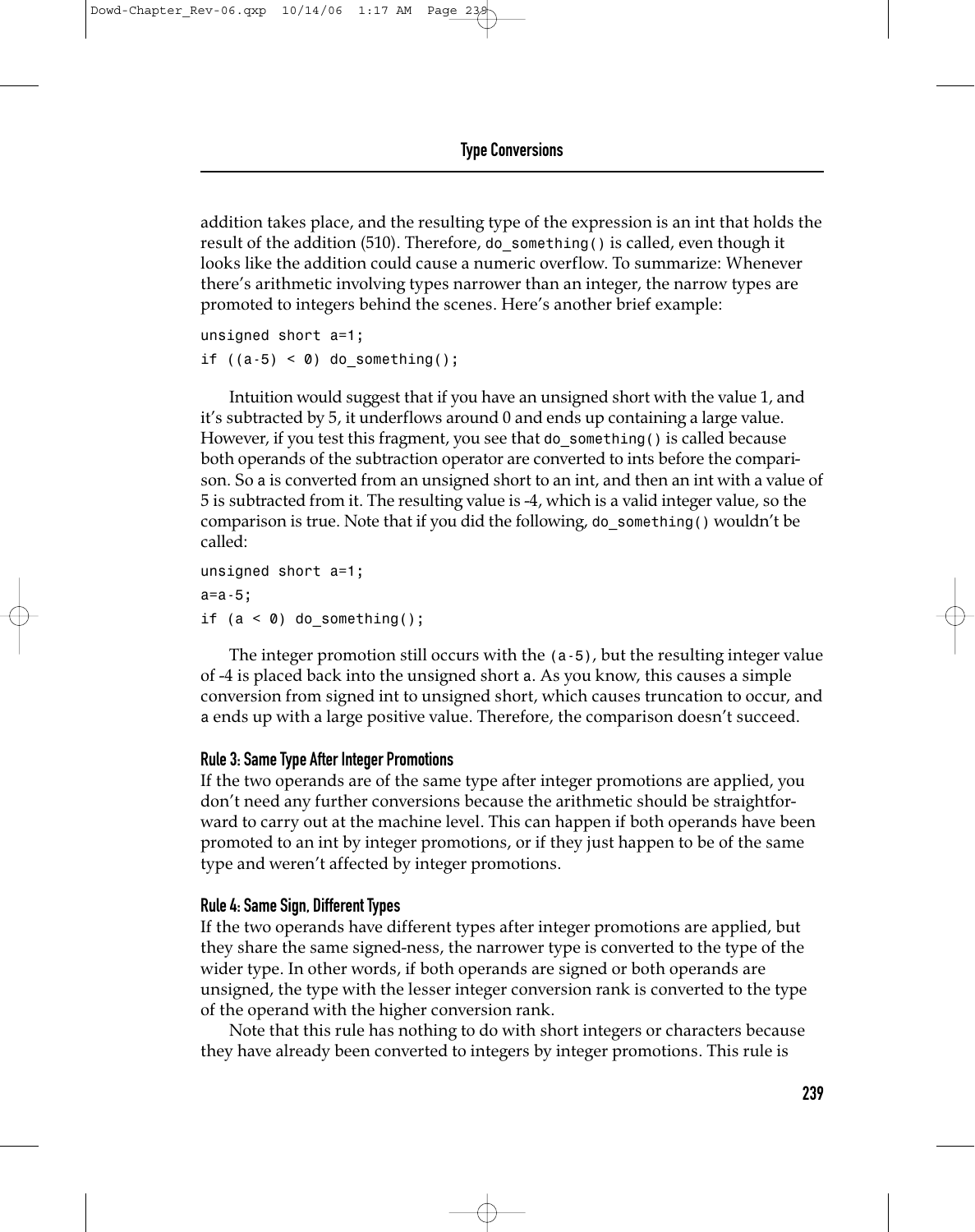more applicable to arithmetic involving types of larger sizes, such as long long int or long int. Here's a brief example:

```
int jim =5;
long int bob = 6;
long long int fred;
fred = (im + bob)
```
Integer promotions don't change any types because they are of equal or higher width than the int type. So this rule mandates that the int jim be converted into a long int before the addition occurs. The resulting type, a long int, is converted into a long long int by the assignment to fred.

In the next section, you consider operands of different types, in which one is signed and the other is unsigned, which gets interesting from a security perspective.

#### Rule 5: Unsigned Type Wider Than or Same Width as Signed Type

The first rule for this situation is that if the unsigned operand is of greater integer conversion rank than the signed operand, or their ranks are equal, you convert the signed operand to the type of the unsigned operand. This behavior can be surprising, as it leads to situations like this:

```
int \sin = -5;
if (jim < sizeof (int))
    do_something();
```
The comparison operator < causes the usual arithmetic conversions to be applied to both operands. Integer promotions are applied to jim and to sizeof(int), but they don't affect them. Then you continue into the usual arithmetic conversions and attempt to figure out which type should be the common type for the comparison. In this case, jim is a signed integer, and sizeof (int) is a size t, which is an unsigned integer type. Because size t has a greater integer conversion rank, the unsigned type takes precedence by this rule. Therefore, jim is converted to an unsigned integer type, the comparison fails, and do\_something() isn't called. On a 32-bit system, the actual comparison is as follows:

```
if (4294967291 < 4)
    do_something();
```
#### Rule 6: Signed Type Wider Than Unsigned Type, Value Preservation Possible

If the signed operand is of greater integer conversion rank than the unsigned operand, and a value-preserving conversion can be made from the unsigned integer type to the signed integer type, you choose to transform everything to the signed integer type, as in this example: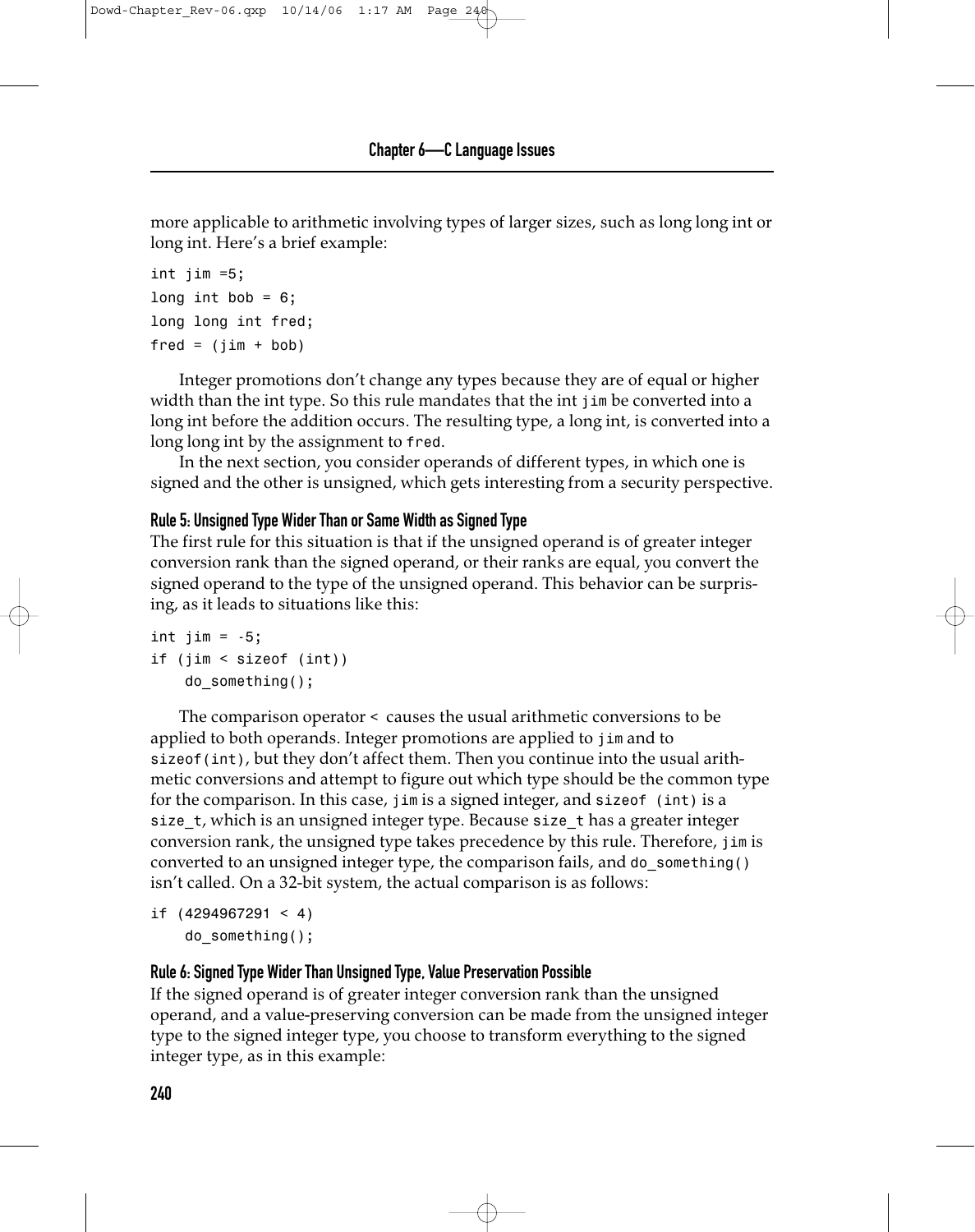Type Conversions

```
long long int a=10;
unsigned int b= 5;
(a+b);
```
The signed argument, a long long int, can represent all the values of the unsigned argument, an unsigned int, so the compiler would convert both operands to the signed operand's type: long long int.

#### Rule 7: Signed Type Wider Than Unsigned Type, Value Preservation Impossible

There's one more rule: If the signed integer type has a greater integer conversion rank than the unsigned integer type, but all values of the unsigned integer type can't be held in the signed integer type, you have to do something a little strange. You take the type of the signed integer type, convert it to its corresponding unsigned integer type, and then convert both operands to use that type. Here's an example:

```
unsigned int a = 10;
long int b=20;
(a+b);
```
For the purpose of this example, assume that on this machine, the long int size has the same width as the int size. The addition operator causes the usual arithmetic conversions to be applied. Integer promotions are applied, but they don't change the types. The signed type (long int) is of higher rank than the unsigned type (unsigned int). The signed type (long int) can't hold all the values of the unsigned type (unsigned int), so you're left with the last rule. You take the type of the signed operand, which is a long int, convert it into its corresponding unsigned equivalent, unsigned long int, and then convert both operands to unsigned long int. The addition expression, therefore, has a resulting type of unsigned long int and a value of 30.

#### Summary of Arithmetic Conversions

The following is a summary of the usual arithmetic conversions. Table 6-6 demonstrates some sample applications of the usual arithmetic conversions.

- If either operand is a floating point number, convert all operands to the floating point type of the highest precision operand. You're finished.
- Perform integer promotions on both operands. If the two operands are now of the same type, you're finished.
- If the two operands share the same signed-ness, convert the operand with the lower integer conversion rank to the type of the operand of the higher integer conversion rank. You're finished.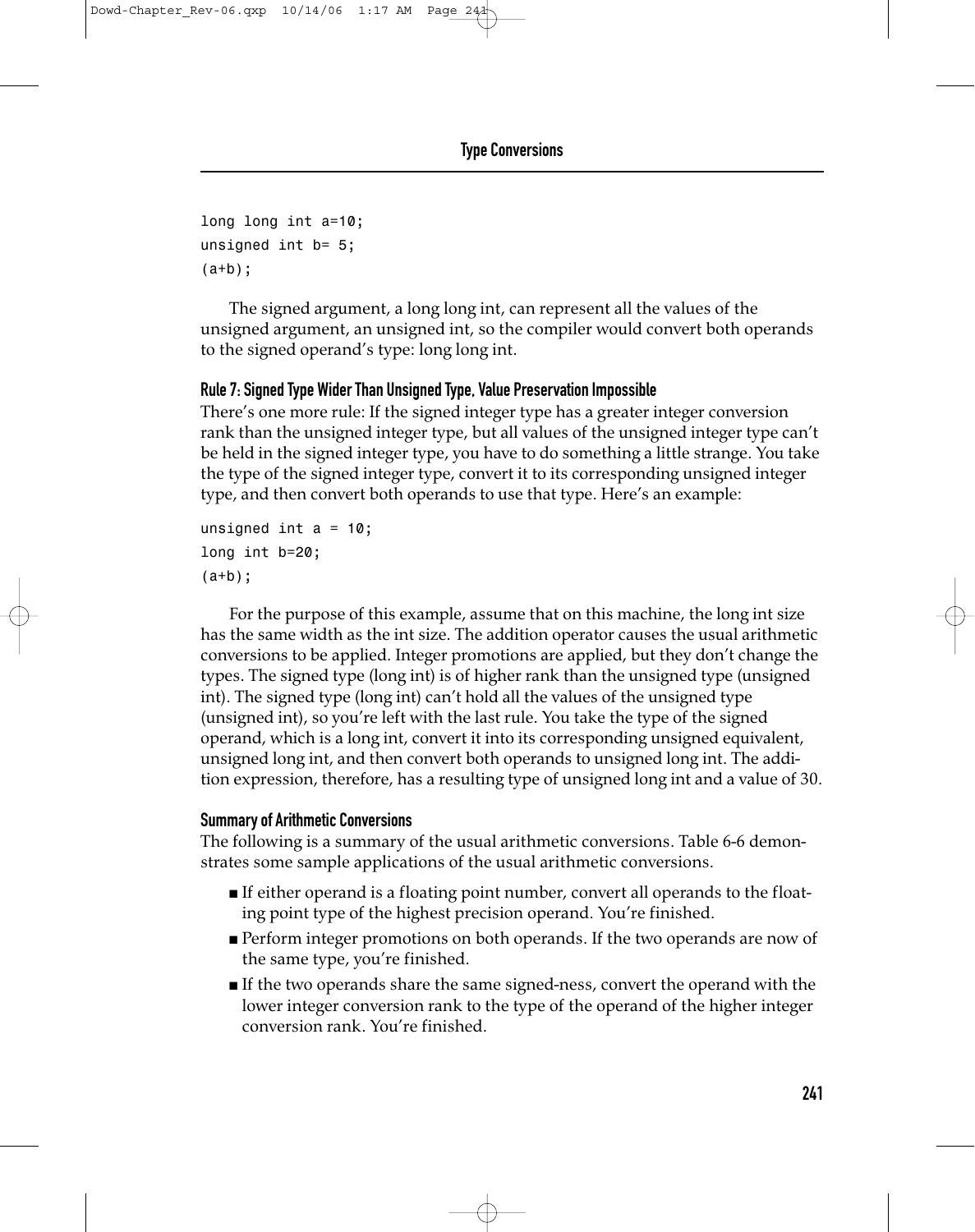- If the unsigned operand is of higher or equal integer conversion rank than the signed operand, convert the signed operand to the type of the unsigned operand. You're finished.
- If the signed operand is of higher integer conversion rank than the unsigned operand, and you can perform a value-preserving conversion, convert the unsigned operand to the signed operand's type. You're finished.
- If the signed operand is of higher integer conversion rank than the unsigned operand, but you can't perform a value-preserving conversion, convert *both* operands to the unsigned type that corresponds to the type of the signed operand.

#### **Table 6-6**

| <b>Usual Arithmetic Conversion Examples</b> |                           |                                                                          |                           |  |  |
|---------------------------------------------|---------------------------|--------------------------------------------------------------------------|---------------------------|--|--|
| Left Operand Type                           | <b>Right Operand Type</b> | <b>Result</b>                                                            | <b>Common Type</b>        |  |  |
| int                                         | float                     | 1. Left operand converted to<br>float                                    | float                     |  |  |
| double                                      | char                      | 1. Right operand converted to<br>double                                  | double                    |  |  |
| unsigned int                                | int                       | 1. Right operand converted to<br>unsigned int                            | unsigned int              |  |  |
| unsigned short                              | int                       | 1. Left operand converted to int                                         | int                       |  |  |
| unsigned char                               | unsigned short            | 1. Left operand converted to int<br>2. Right operand converted<br>to int | int                       |  |  |
| unsigned int: 32                            | short                     | 1. Left operand converted to<br>unsigned int                             | unsigned int              |  |  |
|                                             |                           | 2. Right operand converted to int                                        |                           |  |  |
|                                             |                           | 3. Right operand converted to<br>unsigned int                            |                           |  |  |
| unsigned int                                | long int                  | 1. Left operand converted to<br>unsigned long int                        | unsigned long int         |  |  |
|                                             |                           | 2. Right operand converted to<br>unsigned long int                       |                           |  |  |
| unsigned int                                | long long int             | 1. Left operand converted to<br>long long int                            | long long int             |  |  |
| unsigned int                                | unsigned long long int    | 1. Left operand converted to<br>unsigned long long int                   | unsigned long<br>long int |  |  |

## Usual Arithmetic Conversion Applications

Now that you have a grasp of the usual arithmetic conversions, you can look at where these conversions are used.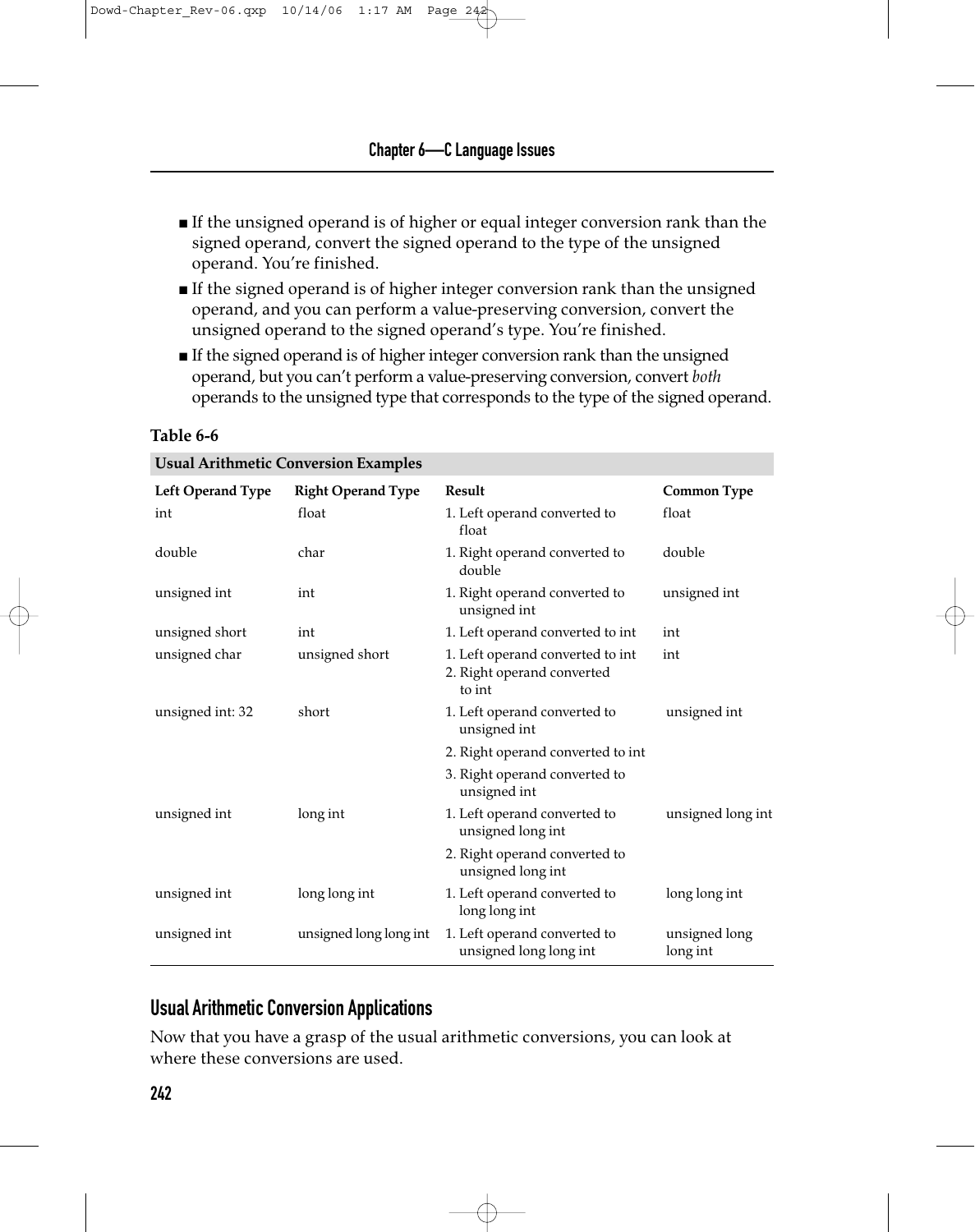Type Conversions

### Addition

Addition can occur between two arithmetic types as well as between a pointer type and an arithmetic type. Pointer arithmetic is explained in "Pointer Arithmetic," but for now, you just need to note that when both arguments are an arithmetic type, the compiler applies the usual arithmetic conversions to them.

### **Subtraction**

There are three types of subtraction: subtraction between two arithmetic types, subtraction between a pointer and an arithmetic type, and subtraction between two pointer types. In subtraction between two arithmetic types, C applies the usual arithmetic conversions to both operands.

#### Multiplicative Operators

The operands to  $*$  and / must be an arithmetic type, and the arguments to  $*$  must be an integer type. The usual arithmetic conversions are applied to both operands of these operators.

#### Relational and Equality Operators

When two arithmetic operands are compared, the usual arithmetic conversions are applied to both operands. The resulting type is an int, and its value is 1 or 0, depending on the result of the test.

#### Binary Bitwise Operators

The binary bitwise operators  $\⊂> \hat{a}$ , and  $\parallel$  require integer operands. The usual arithmetic conversions are applied to both operands.

#### Question Mark Operator

From a type conversion perspective, the conditional operator is one of C's more interesting operators. Here's a short example of how it's commonly used:

```
int a=1;
unsigned int b=2;
int choice=-1;
...
result = choice ?a:b;
```
In this example, the first operand, choice, is evaluated as a scalar. If it's set, the result of the expression is the evaluation of the second operand, which is a. If it's not set, the result is the evaluation of the third operand, b.

The compiler has to know at compile time the result type of the conditional expression, which could be tricky in this situation. What C does is determine which type would be the result of running the usual arithmetic conversions against the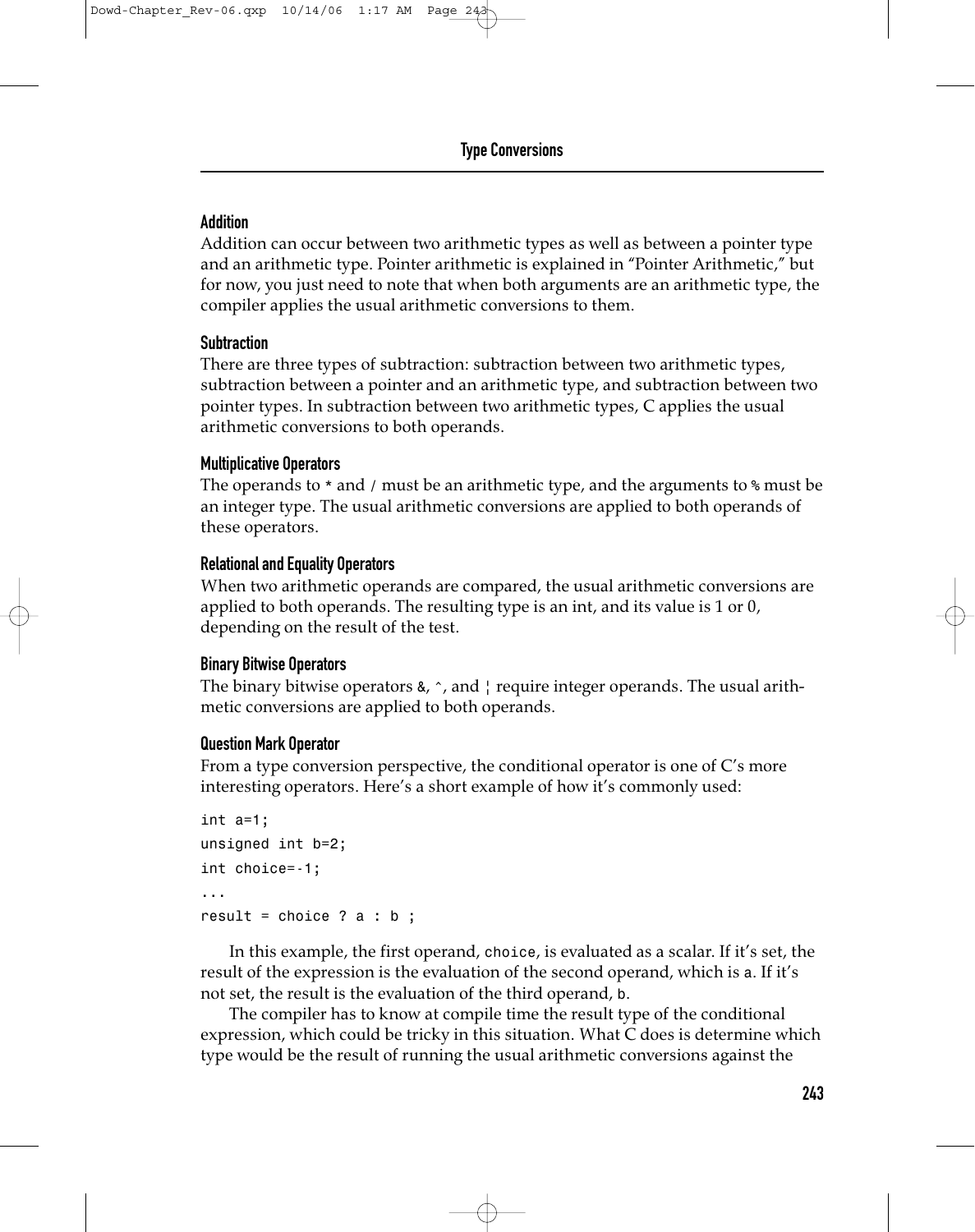second and third arguments, and it makes that type the resulting type of the expression. So in the previous example, the expression results in an unsigned int, regardless of the value of choice.

# Type Conversion Summary

Table 6-7 shows the details of some common type conversions.

## **Table 6-7**

| <b>Default Type Promotion Summary</b> |                                                                                                  |                                                                                                          |                                                     |
|---------------------------------------|--------------------------------------------------------------------------------------------------|----------------------------------------------------------------------------------------------------------|-----------------------------------------------------|
| Operation                             | <b>Operand Types</b>                                                                             | <b>Conversions</b>                                                                                       | <b>Resulting Type</b>                               |
| Typecast<br>(type)expression          |                                                                                                  | Expression is converted<br>to type using simple<br>conversions                                           | Type                                                |
| Assignment =                          |                                                                                                  | Right operand converted Type of left operand<br>to left operand type using<br>simple conversions         |                                                     |
| Function call with<br>prototype       |                                                                                                  | Arguments converted<br>using simple conversions<br>according to prototype                                | Return type of function                             |
| Function call without<br>prototype    |                                                                                                  | Arguments promoted<br>via default argument<br>promotions, which are<br>essentially integer<br>promotions | int                                                 |
| Return                                |                                                                                                  |                                                                                                          |                                                     |
| Unary $+$ , $-$<br>+a<br>-а<br>~a     | Operand must be<br>arithmetic type                                                               | Operand undergoes<br>integer promotions                                                                  | Promoted type of<br>operand                         |
| Unary $\sim$<br>~a                    | Operand must be<br>integer type                                                                  | Operand undergoes<br>integer promotions                                                                  | Promoted type of<br>operand                         |
| Bitwise << and >>                     | Operands must be<br>integer type                                                                 | Operands undergo<br>integer promotions                                                                   | Promoted type of<br>left operand                    |
| switch statement                      | Expression must<br>have integer type                                                             | <b>Expression</b> undergoes<br>integer promotion;<br>cases are converted<br>to that type                 |                                                     |
| Binary $+$ , $-$                      | Operands must be<br>arithmetic type<br>*Pointer arithmetic<br>covered in "Pointer<br>Arithmetic" | Operands undergo<br>usual arithmetic<br>conversions                                                      | Common type from<br>usual arithmetic<br>conversions |

244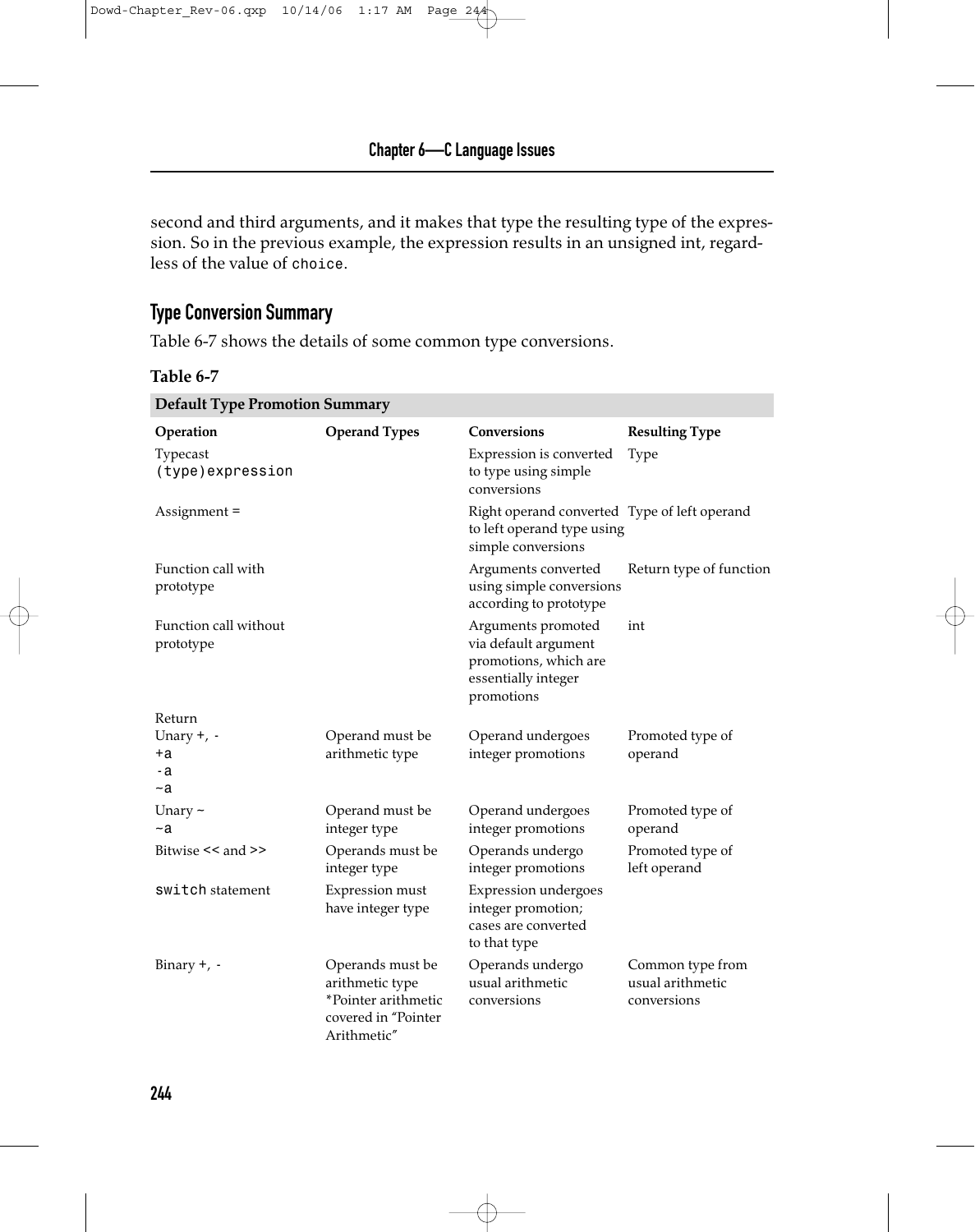### Type Conversions

| Binary $*$ and /                                          | Operands must be<br>arithmetic type                                                              | Operands undergo<br>usual arithmetic<br>conversions                     | Common type from<br>usual arithmetic<br>conversions |  |
|-----------------------------------------------------------|--------------------------------------------------------------------------------------------------|-------------------------------------------------------------------------|-----------------------------------------------------|--|
| Binary %                                                  | Operands must be<br>Operands undergo<br>usual arithmetic<br>integer type<br>conversions          |                                                                         | Common type from<br>usual arithmetic<br>conversions |  |
| Binary subscript [ ]<br>a[b]                              |                                                                                                  | Interpreted as<br>$*(a)+(b))$                                           |                                                     |  |
| Unary !                                                   | Operand must be<br>arithmetic type<br>or pointer                                                 |                                                                         | int, value 0 or 1                                   |  |
| sizeof                                                    |                                                                                                  |                                                                         | size t (unsigned<br>integer type)                   |  |
| Binary < > <= $\Rightarrow$ ==<br>$!=$                    | Operands must be<br>arithmetic type<br>*Pointer arithmetic<br>covered in "Pointer<br>Arithmetic" | Operands undergo<br>usual arithmetic<br>conversions                     | int, value 0 or 1                                   |  |
| Binary & $\uparrow$ $\downarrow$                          | Operands must<br>be integer type                                                                 | Operands undergo<br>usual arithmetic<br>conversions                     | Common type from<br>usual arithmetic<br>conversions |  |
| Binary && $\begin{array}{c} \begin{array}{c} \end{array}$ | Operands must be<br>arithmetic type or<br>pointer                                                |                                                                         | int, value 0 or 1                                   |  |
| Conditional?                                              | 2nd and 3rd<br>operands must be<br>arithmetic type<br>or pointer                                 | Second and third<br>operands undergo<br>usual arithmetic<br>conversions | Common type<br>from usual arithmetic<br>conversions |  |
| $\prime$                                                  |                                                                                                  |                                                                         | Type of right operand                               |  |

### **Auditing Tip: Type Conversions**

Even those who have studied conversions extensively might still be surprised at the way a compiler renders certain expressions into assembly. When you see code that strikes you as suspicious or potentially ambiguous, never hesitate to write a simple test program or study the generated assembly to verify your intuition.

If you do generate assembly to verify or explore the conversions discussed in this chapter, be aware that C compilers can optimize out certain conversions or use architectural tricks that might make the assembly appear incorrect or inconsistent. At a conceptual level,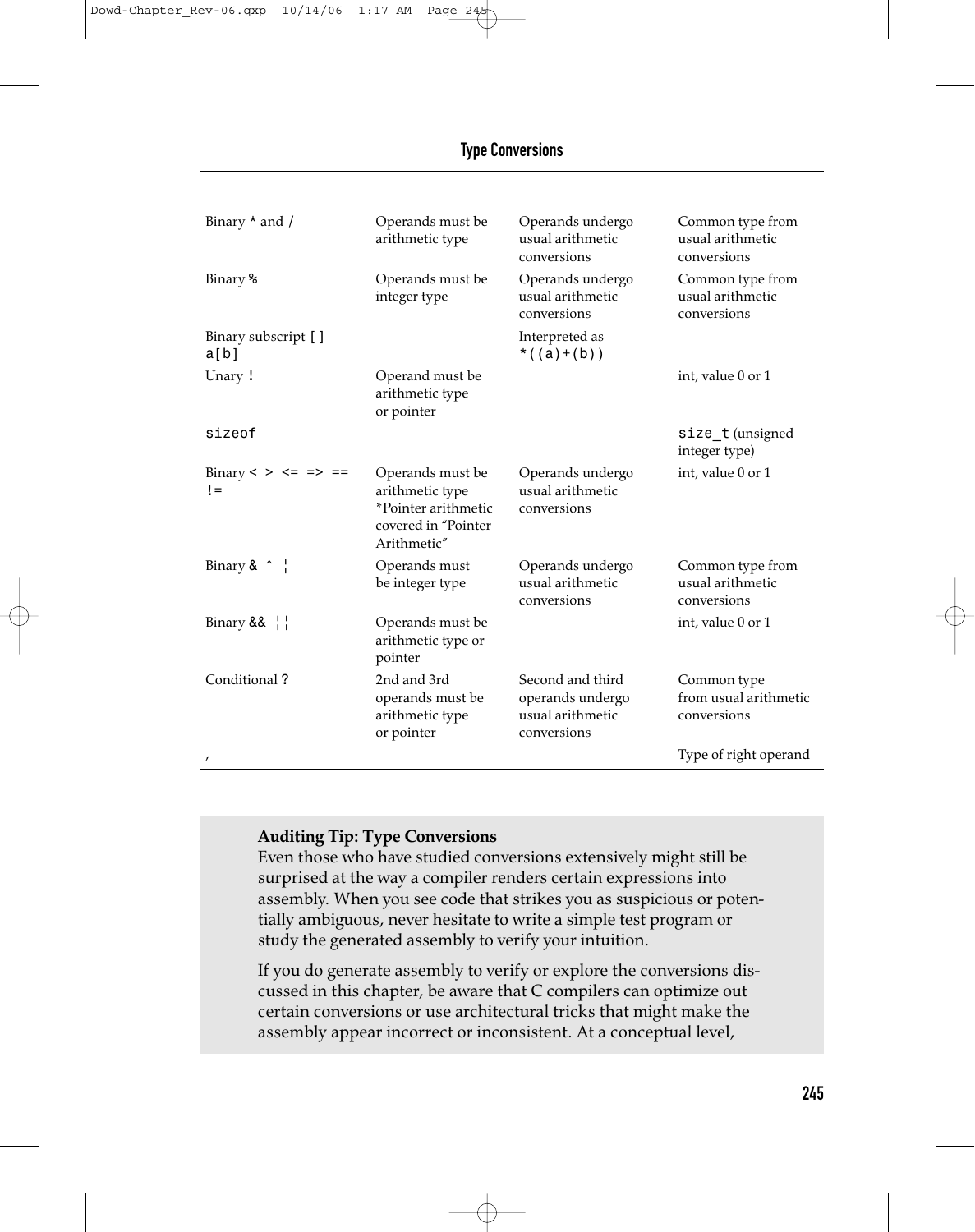compilers are behaving as the C standard describes, and they ultimately generate code that follows the rules. However, the assembly might look inconsistent because of optimizations or even incorrect, as it might manipulate portions of registers that should be unused.

# Type Conversion Vulnerabilities

Now that you have a solid grasp of C's type conversions, you can explore some of the exceptional circumstances they can create. Implicit type conversions can catch programmers off-guard in several situations. This section focuses on simple conversions between signed and unsigned types, sign extension, truncation, and the usual arithmetic conversions, focusing on comparisons.

### Signed/Unsigned Conversions

Most security issues related to type conversions are the result of simple conversions between signed and unsigned integers. This discussion is limited to conversions that occur as a result of assignment, function calls, or typecasts.

For a quick recap of the simple conversion rules, when a signed variable is converted to an unsigned variable of the same size, the bit pattern is left alone, and the value changes correspondingly. The same thing occurs when an unsigned variable is converted to a signed variable. Technically, the unsigned-to-signed conversion is implementation defined, but in twos complement implementations, usually the bit pattern is left alone.

The most important situation in which this conversion becomes relevant is during function calls, as shown in this example:

```
int copy(char *dst, char *src, unsigned int len)
{
    while (len--)
        *dist++ = *src++;}
```
The third argument is an unsigned int that represents the length of the memory section to copy. If you call this function and pass a signed int as the third argument, it's converted to an unsigned integer. For example, say you do this:

```
int f = -1;
copy(mydst, mysrc, f);
```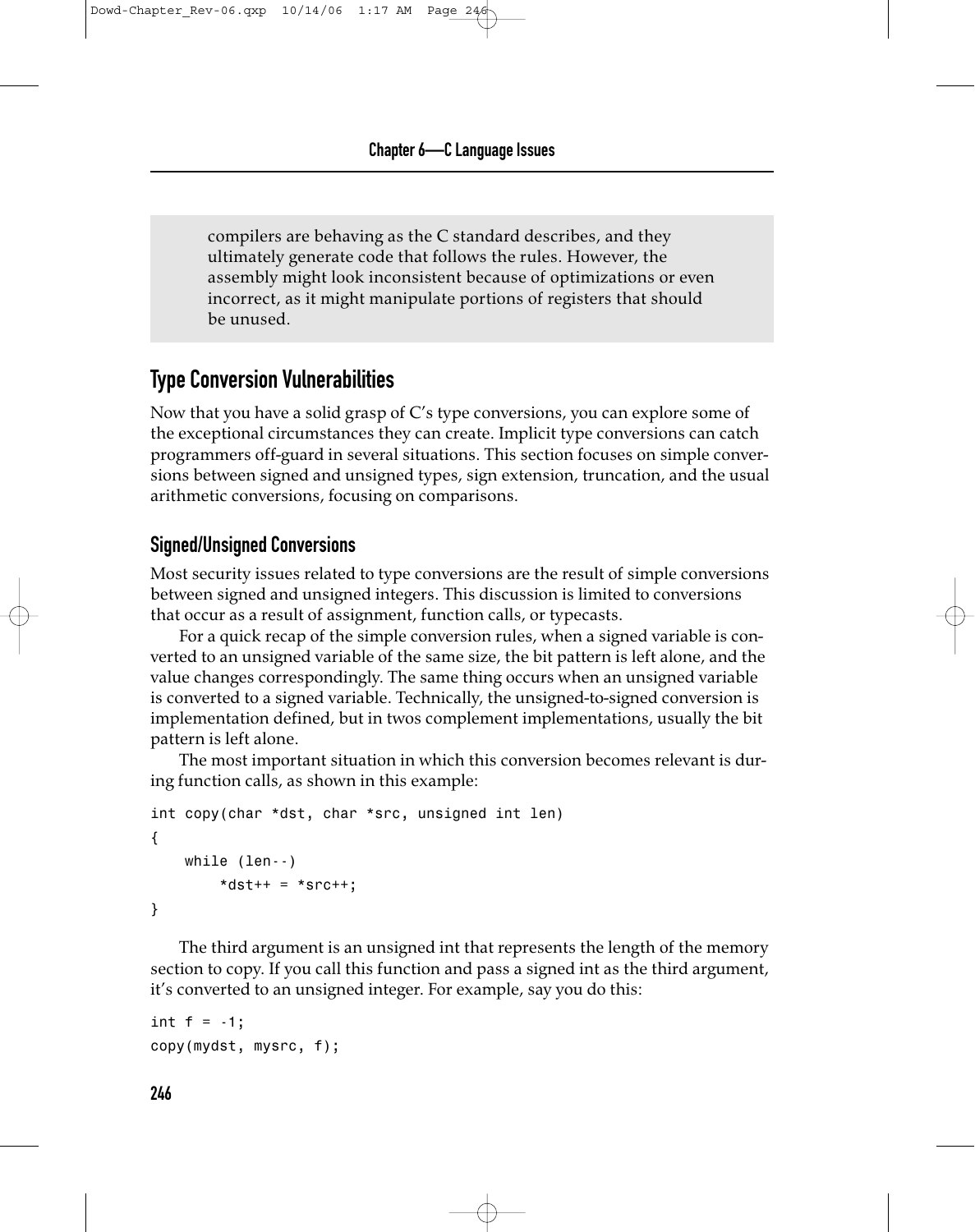```
Dowd-Chapter_Rev-06.qxp  10/14/06  1:17 AM  Page 24
```
The copy() function sees an extremely large positive len and most likely copies until it causes a segmentation fault. Most libc routines that take a size parameter have an argument of type size  $t$ , which is an unsigned integer type that's the same width as pointer. This is why you must be careful never to let a negative length field make its way to a libc routine, such as snprintf(), strncpy(), memcpy(), read(), or strncat().

This situation occurs fairly often, particularly when signed integers are used for length values and the programmer doesn't consider the potential for a value less than 0. In this case, all values less than 0 have their value changed to a high positive number when they are converted to an unsigned type. Malicious users can often specify negative integers through various program interfaces and undermine an application's logic. This type of bug happens commonly when a maximum length check is performed on a user-supplied integer, but no check is made to see whether the integer is negative, as in Listing 6-7.

### **Listing 6-7**

```
Signed Comparison Vulnerability Example
int read user data(int sockfd)
{
    int length, sockfd, n;
    char buffer[1024];
    length = get_user_length(sockfd);
    if(length > 1024){
        error("illegal input, not enough room in buffer\n");
        return –1;
    }
    if(read(sockfd, buffer, length) < \emptyset){
        error("read: %m");
        return –1;
    }
    return 0;
}
```
In Listing 6-7, assume that the get\_user\_length() function reads a 32-bit integer from the network. If the length the user supplies is negative, the length check can be evaded, and the application can be compromised. A negative length is converted to a size\_t type for the call to read(), which as you know, turns into a large unsigned value. A code reviewer should always consider the implications of negative values in signed types and see whether unexpected results can be produced that could lead to security exposures. In this case, a buffer overflow can be triggered because of the erroneous length check; consequently, the oversight is quite serious.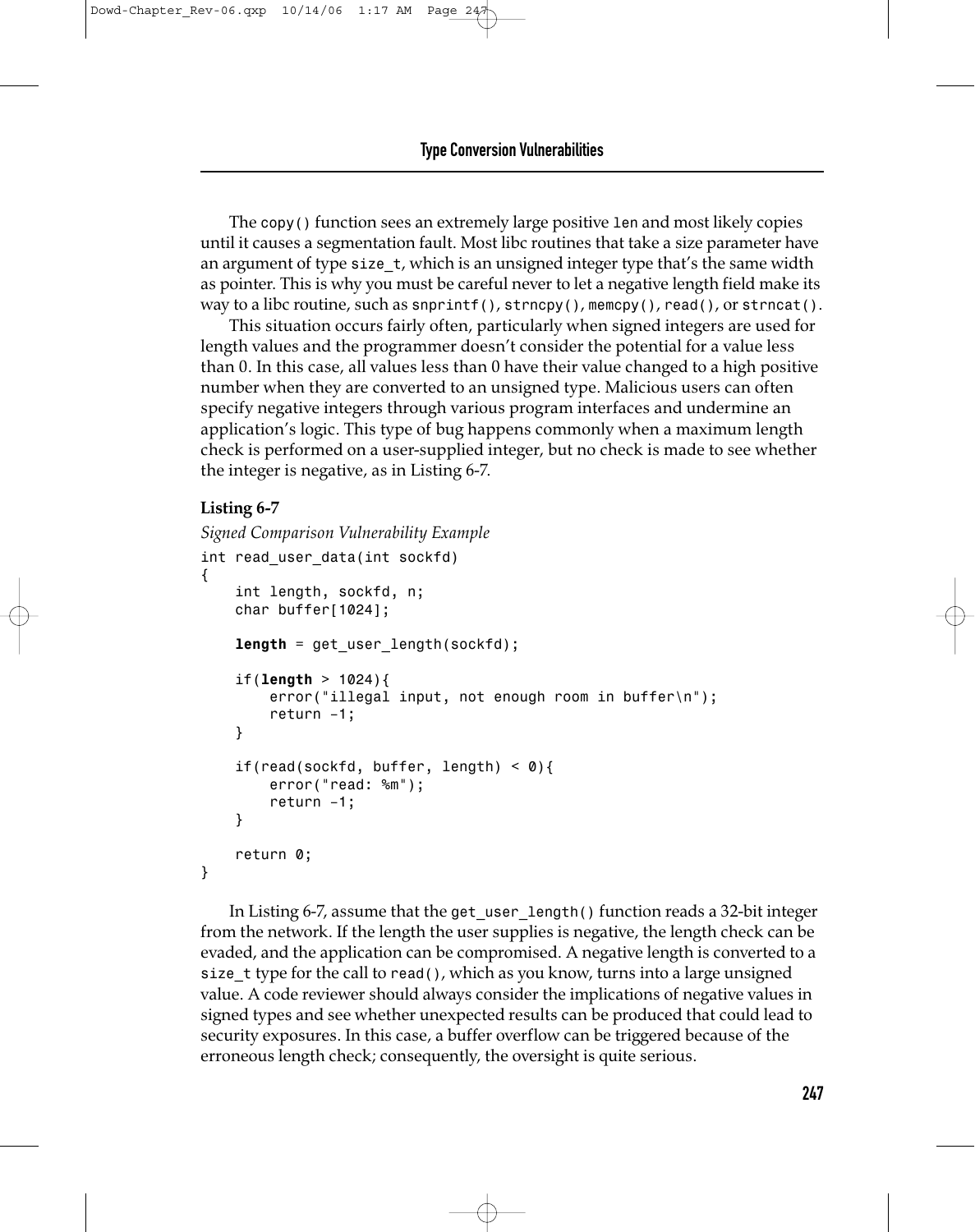Dowd-Chapter\_Rev-06.qxp 10/14/06 1:17 AM Page 248

Chapter 6—C Language Issues

#### **Auditing Tip: Signed/Unsigned Conversions**

You want to look for situations in which a function takes a size t or unsigned int length parameter, and the programmer passes in a signed integer that can be influenced by users. Good functions to look for include read(), recvfrom(), memcpy(), memset(), bcopy(), snprintf(), strncat(), strncpy(), and malloc(). If users can coerce the program into passing in a negative value, the function interprets it as a large value, which could lead to an exploitable condition.

Also, look for places where length parameters are read from the network directly or are specified by users via some input mechanism. If the length is interpreted as a signed variable in parts of the code, you should evaluate the impact of a user supplying a negative value.

As you review functions in an application, it's a good idea to note the data types of each function's arguments in your function audit log. This way, every time you audit a subsequent call to that function, you can simply compare the types and examine the type conversion tables in this chapter's "Type Conversions" section to predict exactly what's going to happen and the implications of that conversion. You learn more about analyzing functions and keeping logs of function prototypes and behavior in Chapter 7, "Program Building Blocks."

### Sign Extension

Sign extension occurs when a smaller signed integer type is converted to a larger type, and the machine propagates the sign bit of the smaller type through the unused bits of the larger type. The intent of sign extension is that the conversion is value-preserving when going from a smaller signed type to a larger signed type.

As you know, sign extension can occur in several ways. First, if a simple conversion is made from a small signed type to a larger type, with a typecast, assignment, or function call, sign extension occurs. You also know that sign extension occurs if a signed type smaller than an integer is promoted via the integer promotions. Sign extension could also occur as a result of the usual arithmetic conversions applied after integer promotions because a signed integer type could be promoted to a larger type, such as long long.

Sign extension is a natural part of the language, and it's necessary for valuepreserving promotions of integers. So why is it mentioned as a security issue? There are two reasons: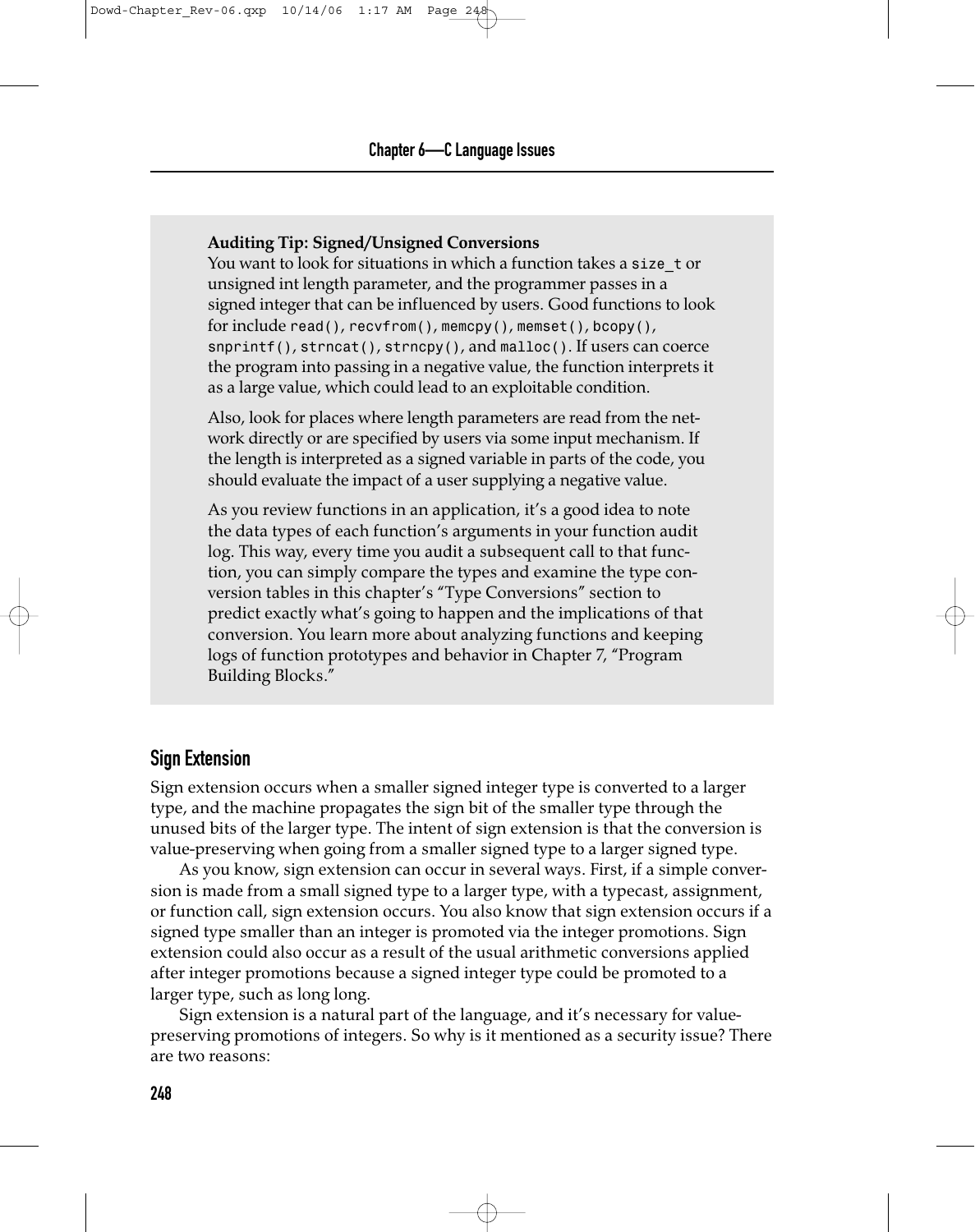- In certain cases, sign extension is a value-changing conversion that has an unexpected result.
- Programmers consistently forget that the char and short types they use are signed!

To examine the first reason, if you recall from the conversion section, one of the more interesting findings was that sign extension is performed if a smaller signed type is converted into a larger unsigned type. Say a programmer does something like this:

char len;

```
len=get len field();
snprintf(dst, len, "%s", src);
```
This code has disaster written all over it. If the result of get len field() is such that len has a value less than 0, that negative value is passed as the length argument to snprintf(). Say the programmer tries to fix this error and does the following:

char len;

```
len=get_len_field();
snprintf(dst, (unsigned int)len, "%s", src);
```
This solution sort of makes sense. An unsigned integer can't be negative, right? Unfortunately, sign extension occurs during the conversion from char to unsigned int, so the attempt to get rid of characters less than 0 backfired. If len happens to be below 0, (unsigned int)len ends up with a large value.

This example might seem somewhat arbitrary, but it's similar to an actual bug the authors recently discovered in a client's code. The moral of the story is that you should always remember sign extension is applied when converting from a smaller signed type to a larger unsigned type.

Now for the second reason—programmers consistently forget that the char and short types they use are signed. This statement rings quite true, especially in network code that deals with signed integer lengths or code that processes binary or text data one character at a time. Take a look at a real-world vulnerability in the DNS packet-parsing code of l0pht's antisniff tool (http://packetstormsecurity.org/ sniffers/antisniff/). It's an excellent bug for demonstrating some vulnerabilities that have been discussed. A buffer overflow was first discovered in the software involving the improper use of strncat(), and after that vulnerability was patched, researchers from TESO discovered that it was still vulnerable because of a signextension issue. The fix for the sign-extension issue wasn't correct, and yet another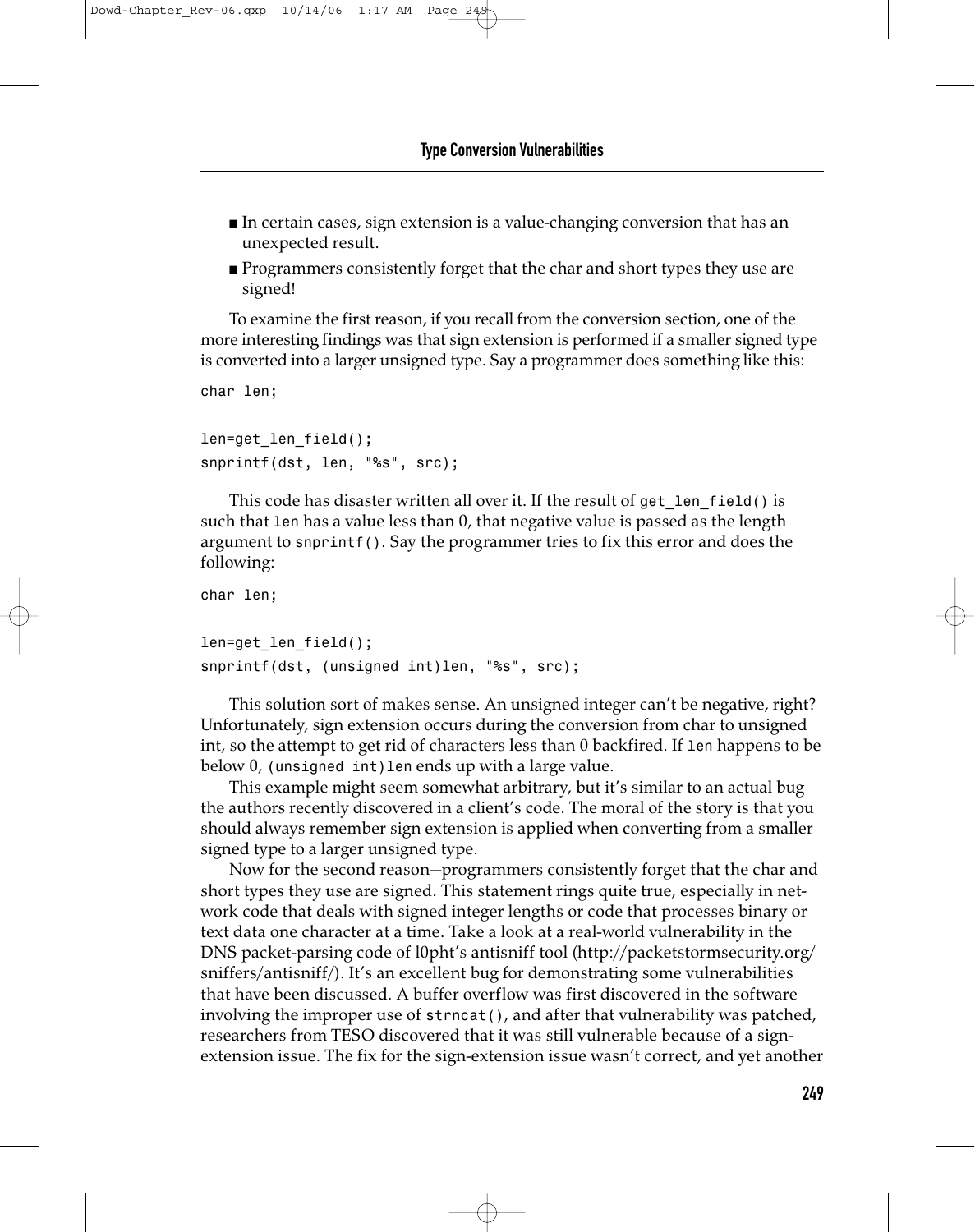vulnerability was published. The following examples take you through the timeline of this vulnerability.

Listing 6-8 contains the slightly edited vulnerable code from version 1 of the antisniff research release, in the raw\_watchdns.c file in the watch\_dns\_ptr() function.

#### **Listing 6-8**

```
Antisniff v1.0 Vulnerability
  char *indx;
  int count;
  char nameStr[MAX_LEN]; //256
...
  memset(nameStr, '\0', sizeof(nameStr));
...
  indx = (char *)(pkt + rr offset);count = (char)*indx;while (count){
    (char * )<i>indx++</i>;strncat(nameStr, (char *)indx, count);
    indx += count;
    count = (char)*indx;strncat(nameStr, ".",
            sizeof(nameStr) - strlen(nameStr));
  }
  nameStr[strlen(nameStr) -1] = '\\0';
```
Before you can understand this code, you need a bit of background. The purpose of the watch\_dns\_ptr() function is to extract the domain name from the packet and copy it into the nameStr string. The DNS domain names in DNS packets sort of resemble Pascal strings. Each label in the domain name is prefixed by a byte containing its length. The domain name ends when you reach a label of size 0. (The DNS compression scheme isn't relevant to this vulnerability.) Figure 6-8 shows what a DNS domain name looks like in a packet. There are three labels—test, jim, and com—and a 0-length label specifying the end of the name.

#### test.jim.com

|  |  | ≏ | $\sim$ |  |  | ٠ |  | m'<br> | $\sim$ | $\sim$ |  | $\sim$ |  |
|--|--|---|--------|--|--|---|--|--------|--------|--------|--|--------|--|
|--|--|---|--------|--|--|---|--|--------|--------|--------|--|--------|--|

**Figure 6-8** Sample DNS domain name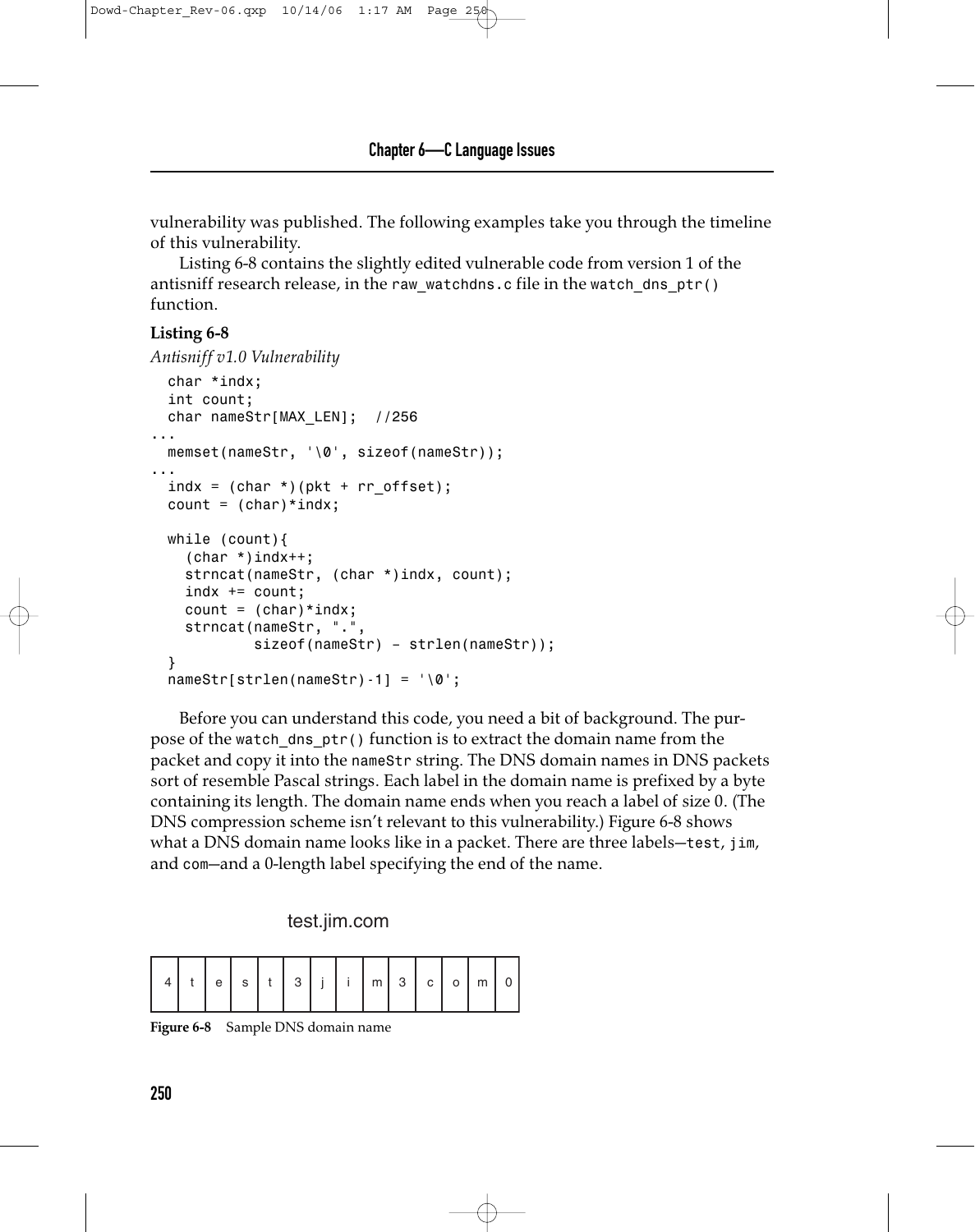#### Dowd-Chapter\_Rev-06.qxp 10/14/06 1:17 AM Page 251

Type Conversion Vulnerabilities

The code starts by reading the first length byte from the packet and storing it in the integer count. This length byte is a signed character stored in an integer, so you should be able to put any value you like between -128 and 127 in count. Keep this in mind for later.

The while() loop keeps reading in labels and calling strncat() on them to the nameStr string. The first vulnerability that was published is no length check in this loop. If you just provide a long enough domain name in the packet, it could write past the bounds of nameStr[]. Listing 6-9 shows how this issue was fixed in version 1.1 of the research version.

#### **Listing 6-9**

```
Antisniff v1.1 Vulnerability
  char *indx;
  int count;
  char nameStr[MAX_LEN]; //256
...
  memset(nameStr, '\0', sizeof(nameStr));
...
  indx = (char *)(pkt + rr_offset);count = (char)*indx;while (count){
    if (strlen(nameStr) + count < (MAXLEN - 1) )(char * )indx++;strncat(nameStr, (char *)indx, count);
      indx += count;
      count = (char)*indx;strncat(nameStr, ".",
              sizeof(nameStr) - strlen(nameStr));
    } else {
      fprintf(stderr, "Alert! Someone is attempting "
                       "to send LONG DNS packets\n");
      count = 0;
    }
  }
  nameStr[strlen(nameStr) -1] = ' \0';
```
The code is basically the same, but length checks have been added to try to prevent the buffer from being overflowed. At the top of the loop, the program checks to make sure there's enough space in the buffer for count bytes before it does the string concatenation. Now examine this code with sign-extension vulnerabilities in mind. You know that count can be any value between -128 and 127, so what happens if you give a negative value for count? Look at the length check:

```
if (strlen(nameStr) + count < (MAX_lEN - 1) )
```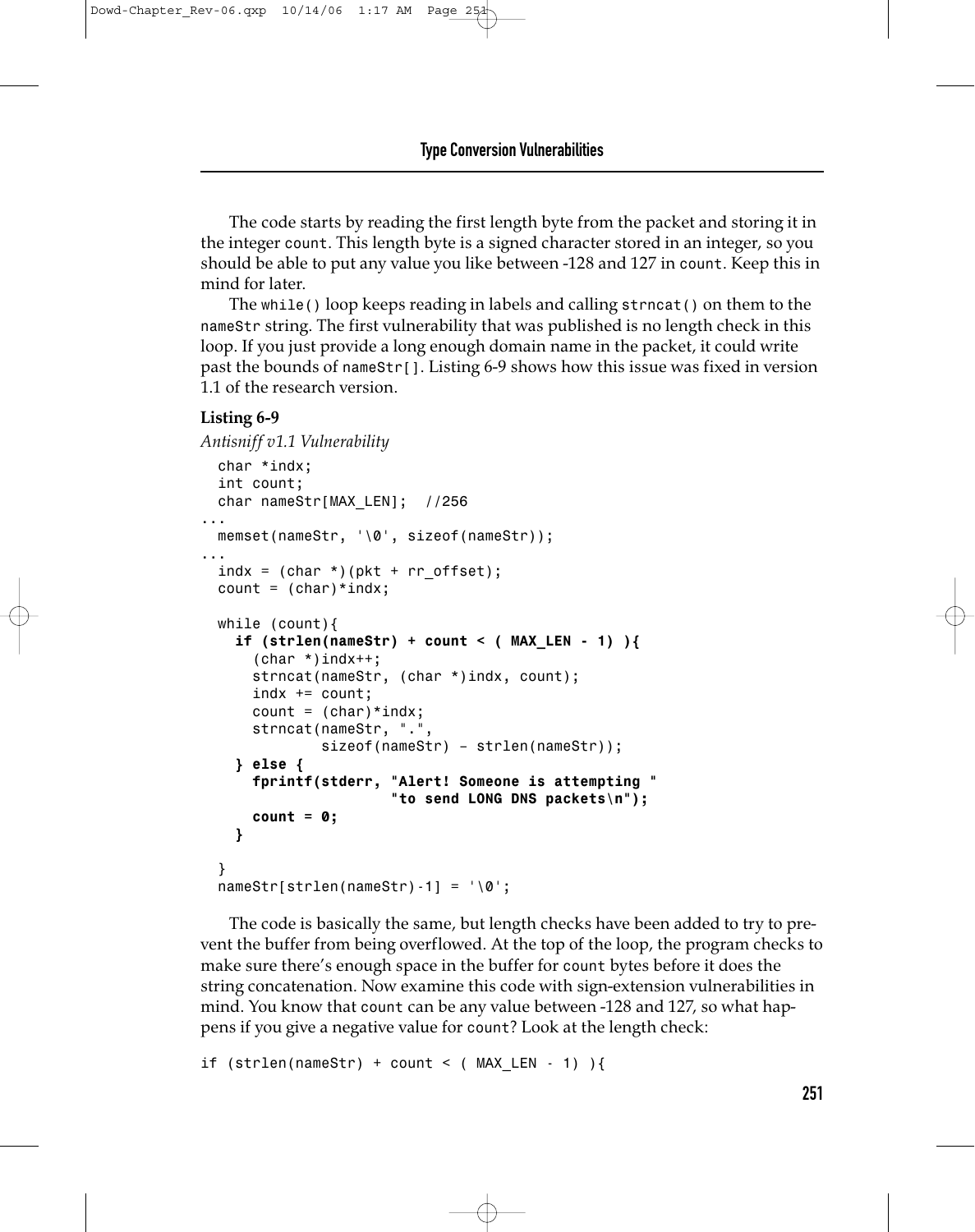Dowd-Chapter\_Rev-06.qxp 10/14/06 1:17 AM Page 252

Chapter 6—C Language Issues

You know that strlen(nameStr) is going to return a size\_t, which is effectively an unsigned int on a 32-bit system, and you know that count is an integer below 0. Say you've been through the loop once, and strlen(nameStr) is 5, and count is -1. For the addition, count is converted to an unsigned integer, and you have (5 + 4,294,967,295). This addition can easily cause a numeric overflow so that you end up with a small value, such as  $4$ ;  $4$  is less than (MAX LEN - 1), which is 256. So far, so good. Next, you see that count (which you set to -1), is passed in as the length argument to strncat(). The strncat() function takes a size  $t$ , so it interprets that as 4,294,967,295. Therefore, you win again because you can essentially append as much information as you want to the nameStr string.

Listing 6-10 shows how this vulnerability was fixed in version 1.1.1 of the research release.

#### **Listing 6-10**

```
Antisniff v1.1.1 Vulnerability
char *indx;
  int count;
  char nameStr[MAX LEN]; //256
…
  memset(nameStr, '\0', sizeof(nameStr));
…
  indx = (char *)(pkt + rr offset);count = (char)*indx;while (count){
     /* typecast the strlen so we aren't dependent on
        the call to be properly setting to unsigned. */
    if ((unsigned int)strlen(nameStr) +
        (unsigned int)count < ( MAX_LEN - 1) ){
      (char * )indx++;strncat(nameStr, (char *)indx, count);
      indx += count;
      count = (char)*indx;strncat(nameStr, ".",
              sizeof(nameStr) – strlen(nameStr));
    } else {
      fprintf(stderr, "Alert! Someone is attempting "
                       "to send LONG DNS packets\n");
      count = \mathbf{0};
    }
  }
  nameStr[strlen(nameStr)-1] = '\\0';
```
This solution is basically the same code, except some typecasts have been added to the length check. Take a closer look: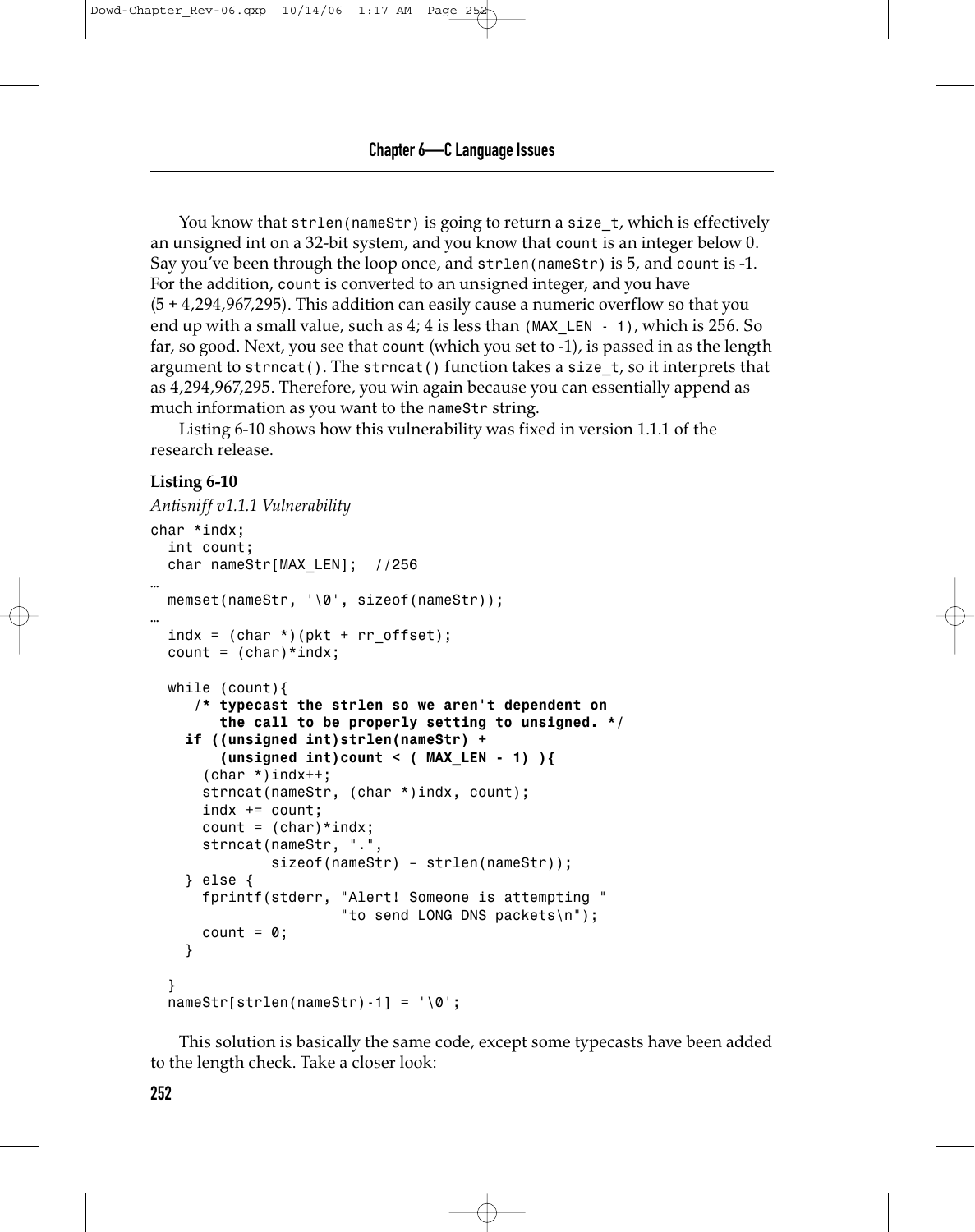```
if ((unsigned int)strlen(nameStr) +
    (unsigned int) count < (MAX_LEN - 1) )
```
The result of strlen() is typecast to an unsigned int, which is superfluous because it's already a size\_t. Then count is typecast to an unsigned int. This is also superfluous, as it's normally converted to an unsigned integer type by the addition operator. In essence, nothing has changed. You can still send a negative label length and bypass the length check! Listing 6-11 shows how this problem was fixed in version 1.1.2.

#### **Listing 6-11**

```
Antisniff v1.1.2 Vulnerability
```

```
unsigned char *indx;
 unsigned int count;
 unsigned char nameStr[MAX_LEN]; //256
...
 memset(nameStr, '\0', sizeof(nameStr));
...
 indx = (char *)(pkt + rr offset);count = (char)*indx;while (count){
   if (strlen(nameStr) + count < (MAXLEN - 1) )indx++;
     strncat(nameStr, indx, count);
      indx += count;
     count = *indx;
      strncat(nameStr, "."
              sizeof(nameStr) - strlen(nameStr));
   } else {
     fprintf(stderr, "Alert! Someone is attempting "
                      "to send LONG DNS packets\n");
      count = \theta;
   }
 }
 nameStr[strlen(nameStr) -1] = '\\0';
```
The developers have changed count, nameStr, and indx to be unsigned and changed back to the previous version's length check. So the sign extension you were taking advantage of now appears to be gone because the character pointer, indx, is now an unsigned type. However, take a closer look at this line:

```
count = (char)*indx;
```
This code line dereferences indx, which is an unsigned char pointer. This gives you an unsigned character, which is then explicitly converted into a signed char. You know the bit pattern won't change, so you're back to something with a range of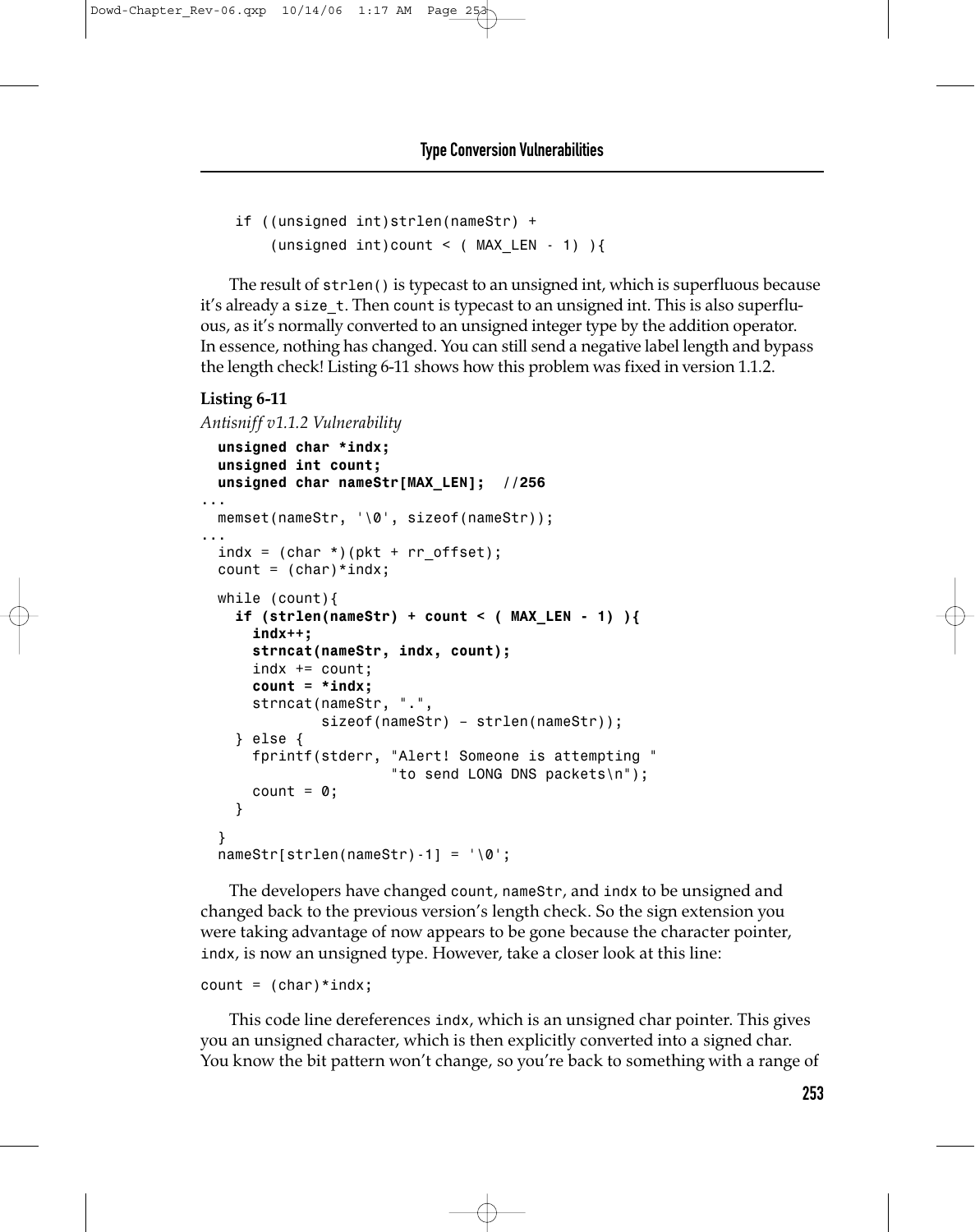-128 to 127. It's assigned to an unsigned int, but you know that converting from a smaller signed type to a larger unsigned type causes sign extension. So, because of the typecast to (char), you still can get a maliciously large count into the loop, but only for the first label. Now look at that length check with this in mind:

#### $if (strlen(nameStr) + count < (MAXLEN - 1) )$

Unfortunately, strlen(nameStr) is 0 when you enter the loop for the first time. So the rather large value of count won't be less than (MAX\_LEN - 1), and you get caught and kicked out of the loop. Close, but no cigar. Amusingly, if you do get kicked out on your first trip into the loop, the program does the following:

```
nameStr[strlen(nameStr)-1] = '\0';
```
Because strlen(nameStr) is 0, that means it writes a 0 at 1 byte behind the buffer, at nameStr[-1]. Now that you've seen the evolution of the fix from the vantage point of 20-20 hindsight, take a look at Listing 6-12, which is an example based on a short integer data type.

#### **Listing 6-12**

```
Sign Extension Vulnerability Example
unsigned short read_length(int sockfd)
{
    unsigned short len;
    if(full read(sockfd, (void *)\&len, 2) != 2)die("could not read length!\n");
    return ntohs(len);
}
int read_packet(int sockfd)
{
    struct header hdr;
    short length;
    char *buffer;
    length = read_length(sockfd);
    if(length > 1024){
        error("read packet: length too large: %d\n", length);
        return –1;
    }
    buffer = (char *)malloc(length+1);
```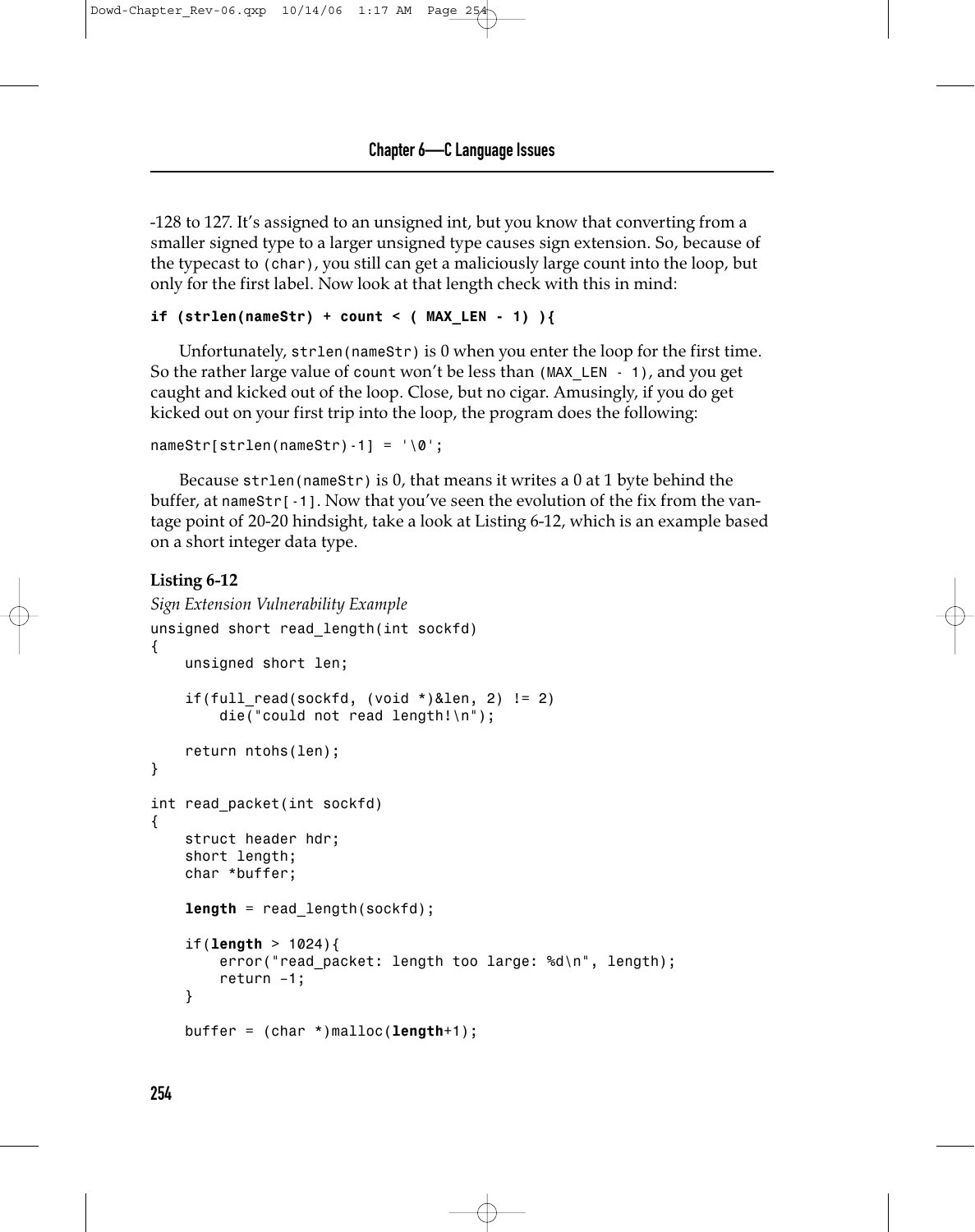}

Type Conversion Vulnerabilities

```
if((n = read(sockfd, buffer, length) < 0}{
     error("read: %m");
    free(buffer);
     return –1;
}
buffer[n] = ' \setminus \emptyset';
return 0;
```
Several concepts you've explored in this chapter are in effect here. First, the result of the read\_length() function, an unsigned short int, is converted into a signed short int and stored in length. In the following length check, both sides of the comparison are promoted to integers. If length is a negative number, it passes the check that tests whether it's greater than 1024. The next line adds 1 to length and passes it as the first argument to malloc(). The length parameter is again signextended because it's promoted to an integer for the addition. Therefore, if the specified length is 0xFFFF, it's sign-extended to 0xFFFFFFFF. The addition of this value plus 1 wraps around to 0, and malloc(0) potentially returns a small chunk of memory. Finally, the call to read() causes the third argument, the length parameter, to be converted directly from a signed short int to a size\_t. Sign extension occurs because it's a case of a smaller signed type being converted to a larger unsigned type. Therefore, the call to read allows you to read a large number of bytes into the buffer, resulting in a potential buffer overflow.

Another quintessential example of a place where programmers forget whether small types are signed occurs with use of the ctype libc functions. Consider the toupper() function, which has the following prototype:

```
int toupper(int c);
```
The toupper() function works on most libc implementations by searching for the correct answer in a lookup table. Several libcs don't handle a negative argument correctly and index behind the table in memory. The following definition of toupper() isn't uncommon:

```
int toupper(int c)
{
    return _toupper_tab[c];
}
```
Say you do something like this:

```
void upperize(char *str)
```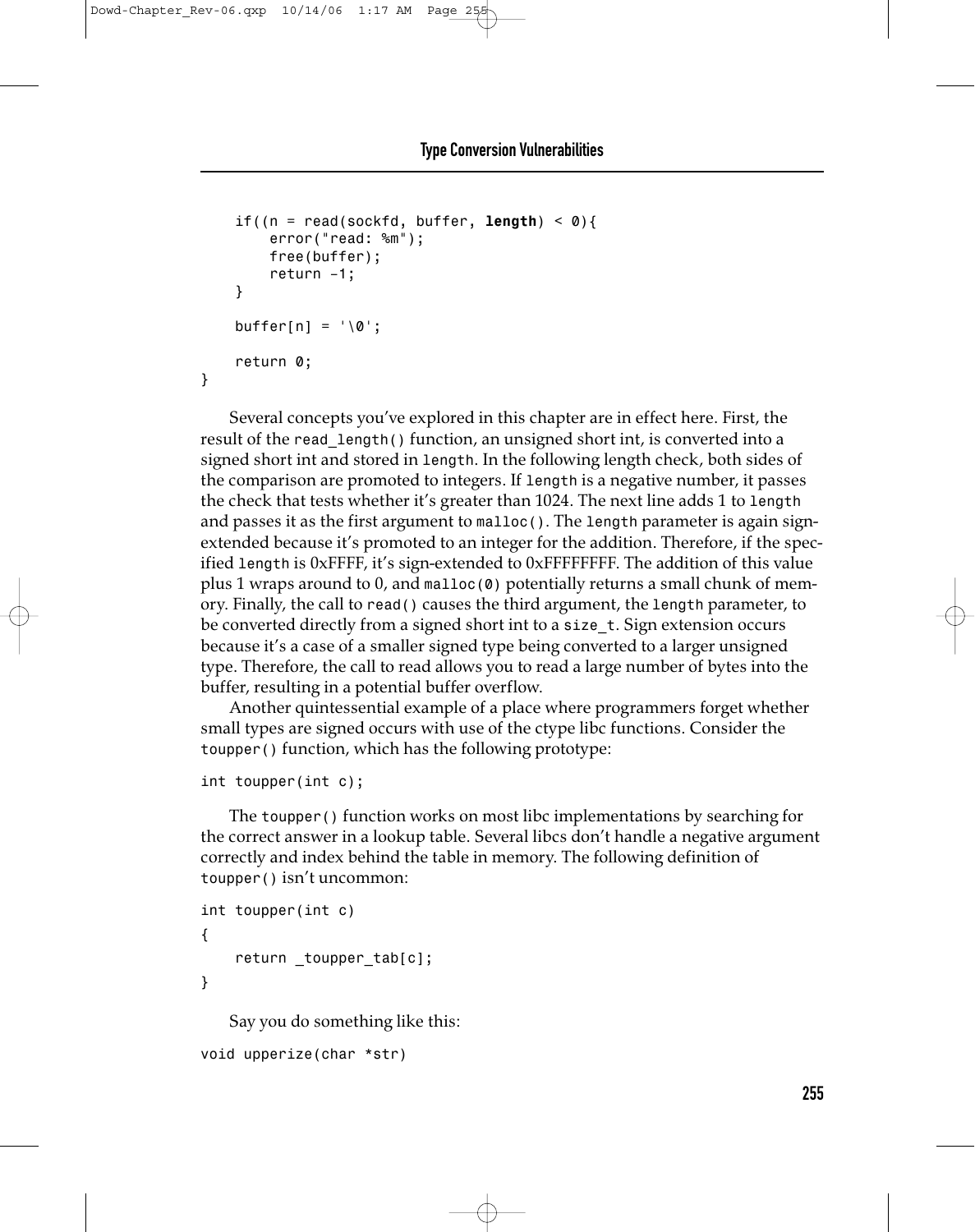```
{
  while (*str)
  {
    *str = toupper(*str);
    str++;
  }
}
```
If you have a libc implementation that doesn't have a robust toupper() function, you could end up making some strange changes to your string. If one of the characters is -1, it gets converted to an integer with the value -1, and the toupper() function indexes behind its table in memory.

Take a look at a final real-world example of programmers not considering sign extension. Listing 6-13 is a Sendmail vulnerability that security researcher Michael Zalewski discovered (www.cert.org/advisories/CA-2003-12.html). It's from Sendmail version 8.12.3 in the prescan() function, which is primarily responsible for parsing e-mail addresses into tokens (from sendmail/parseaddr.c). The code has been edited for brevity.

#### **Listing 6-13**

```
Prescan Sign Extension Vulnerability in Sendmail
```

```
register char *p;
register char *q;
register int c;
...
p = addr;for (;;)
    {
        /* store away any old lookahead character */
        if (c != NOCHAR && !bslashmode)
        {
            /* see if there is room */
            if (q \geq 8pvpbuf[pvpbsize - 5])
            {
                usrerr("553 5.1.1 Address too long");
                if (strlen(addr) > MAXNAME)
                    addr[MAXNAME] = ' \0';returnnull:
                if (delimptr != NULL)
                     *delimptr = p;
                CurEnv->e to = saveto;
                return NULL;
            }
```
256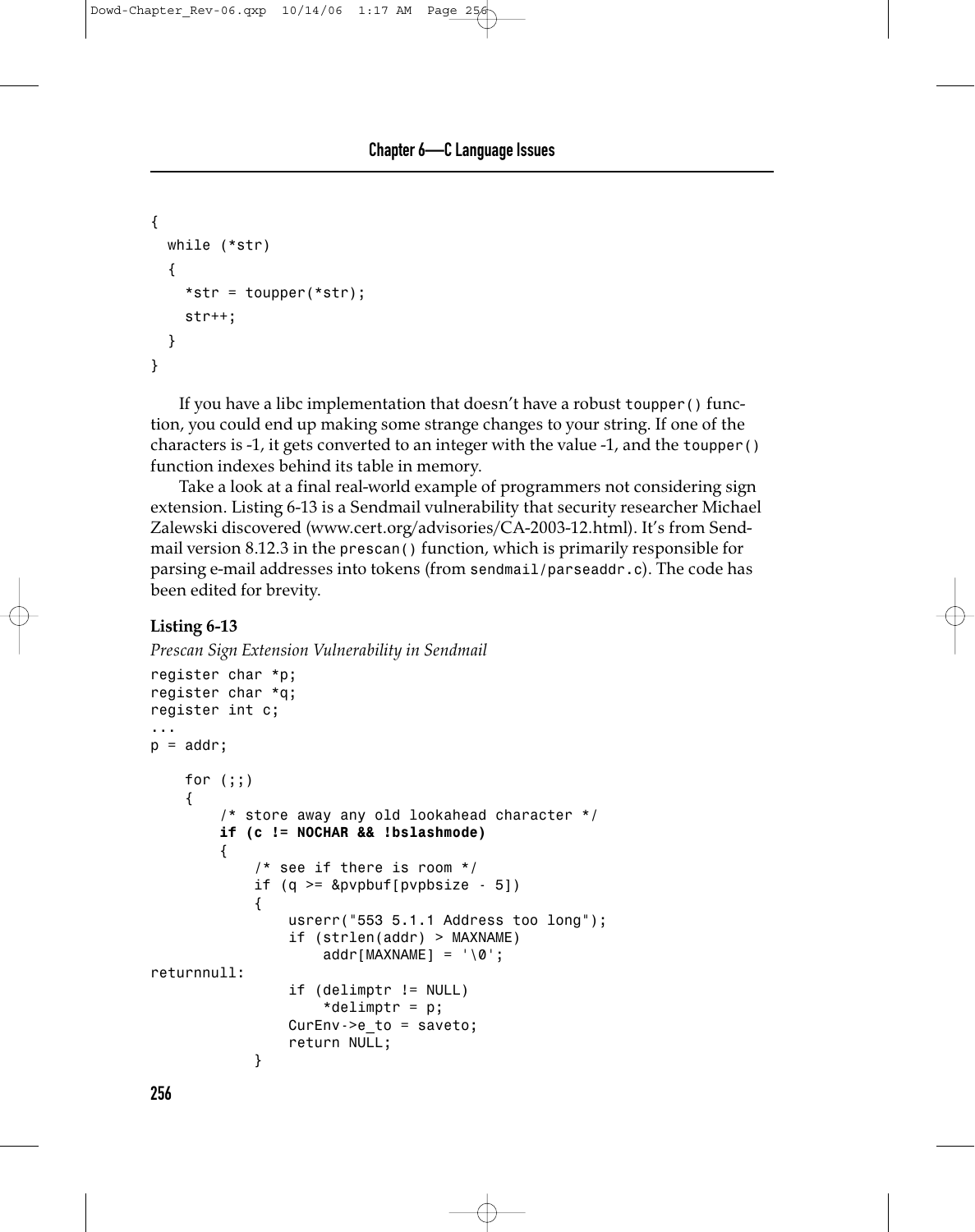```
/* squirrel it away */
    * q + + = c;
}
/* read a new input character */
c = *p++;
..
/* chew up special characters */
*q = '0;
if (bslashmode)
{
    bslashmode = false;
    /* kludge \! for naive users */
    if (cmntcnt > 0)
    {
        c = NOCHAR;
        continue;
    }
    else if (c := '!' | ' | state == QST)
    {
         *q++ = '\\';
        continue;
    }
}
if (c == ' \setminus \setminus')bslashmode = true;
```
The NOCHAR constant is defined as -1 and is meant to signify certain error conditions when characters are being processed. The p variable is processing a usersupplied address and exits the loop shown when a complete token has been read. There's a length check in the loop; however, it's examined only when two conditions are true: when c is not NOCHAR (that is,  $c$  != -1) and bslashmode is false. The problem is this line:

 $c = *p++;$ 

}

Because of the sign extension of the character that p points to, users can specify the char 0xFF and have it extended to 0xFFFFFFFF, which is NOCHAR. If users supply a repeating pattern of 0x2F (backslash character) followed by 0xFF, the loop can run continuously without ever performing the length check at the top. This causes backslashes to be written continually into the destination buffer without checking whether enough

257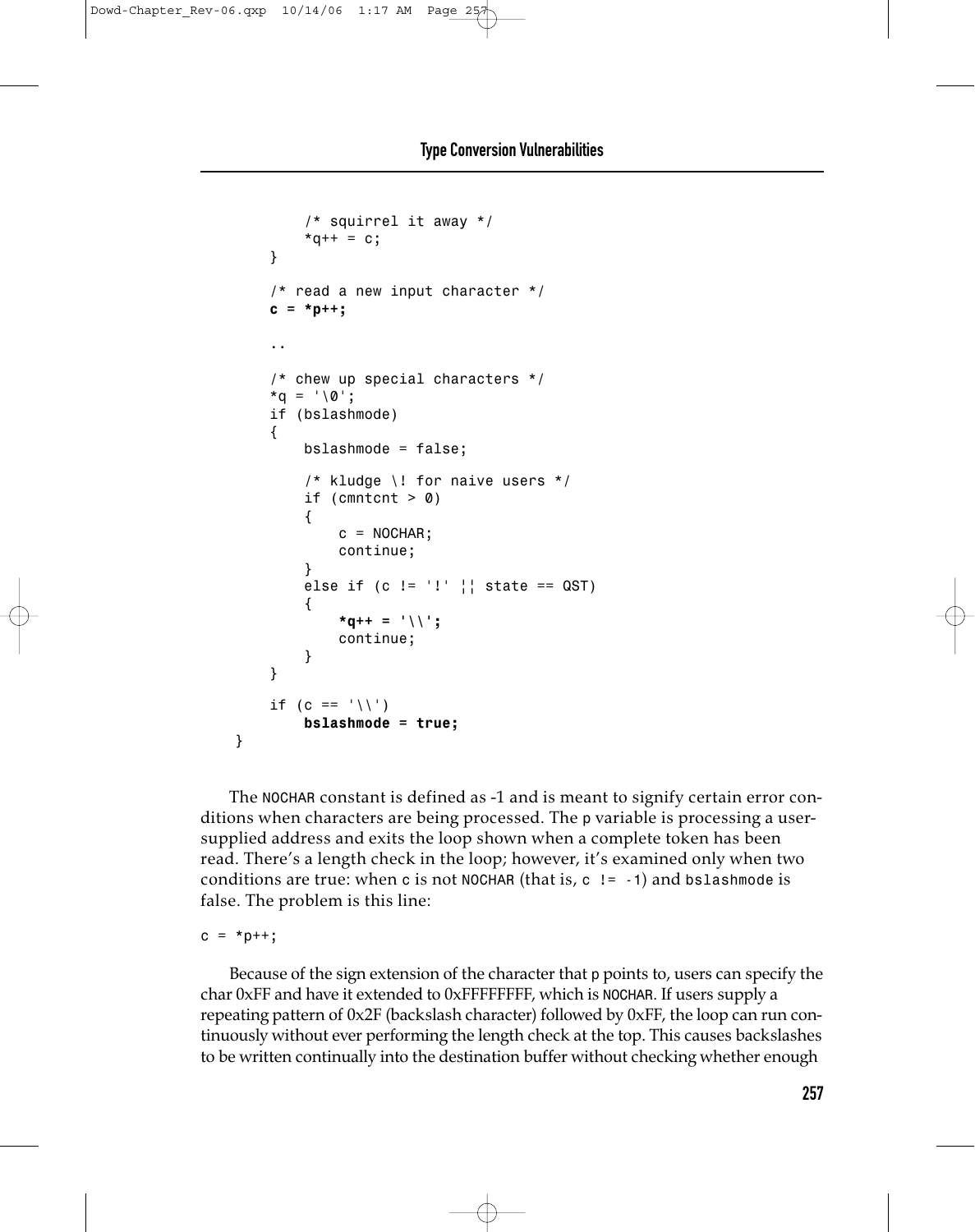Dowd-Chapter\_Rev-06.qxp 10/14/06 1:17 AM Page 25

room is left. Therefore, because of the character being sign-extended when stored in the variable c, an unexpected code path is triggered that results in a buffer overflow.

This vulnerability also reinforces another principle stated at the beginning of this chapter. Implicit actions performed by the compiler are subtle, and when reviewing source code, you need to examine the implications of type conversions and anticipate how the program will deal with unexpected values (in this case, the NOCHAR value, which users can specify because of the sign extension).

Sign extension seems as though it should be ubiquitous and mostly harmless in C code. However, programmers rarely intend for their smaller data types to be signextended when they are converted, and the presence of sign extension often indicates a bug. Sign extension is somewhat difficult to locate in C, but it shows up well in assembly code as the movsx instruction. Try to practice searching through assembly for sign-extension conversions and then relating them back to the source code, which is a useful technique.

As a brief demonstration, compare Listings 6-14 and 6-15.

#### **Listing 6-14**

```
Sign-Extension Example
unsigned int l;
char c=5;
l=c;
```
#### **Listing 6-15**

*Zero-Extension Example* unsigned int l; unsigned char c=5;  $l=c;$ 

Assuming the implementation calls for signed characters, you know that sign extension will occur in Listing 6-14 but not in Listing 6-15. Compare the generated assembly code, reproduced in Table 6-8.

#### **Table 6-8**

| Sign Extension Versus Zero Extension in Assembly Code |                   |                              |                               |  |  |
|-------------------------------------------------------|-------------------|------------------------------|-------------------------------|--|--|
| Listing 6-14: Sign Extension                          |                   | Listing 6-15: Zero Extension |                               |  |  |
| mov                                                   | $[ebp+var 5]$ , 5 | mov                          | $[ebp+var 5]$ , 5             |  |  |
| movsx                                                 | eax, [ebp+var 5]  | xor                          | eax, eax                      |  |  |
|                                                       |                   | mov                          | al, $\lceil ebp + var \rceil$ |  |  |
| mov                                                   | [ebp+var 4], eax  | mov                          | [ebp+var 4], eax              |  |  |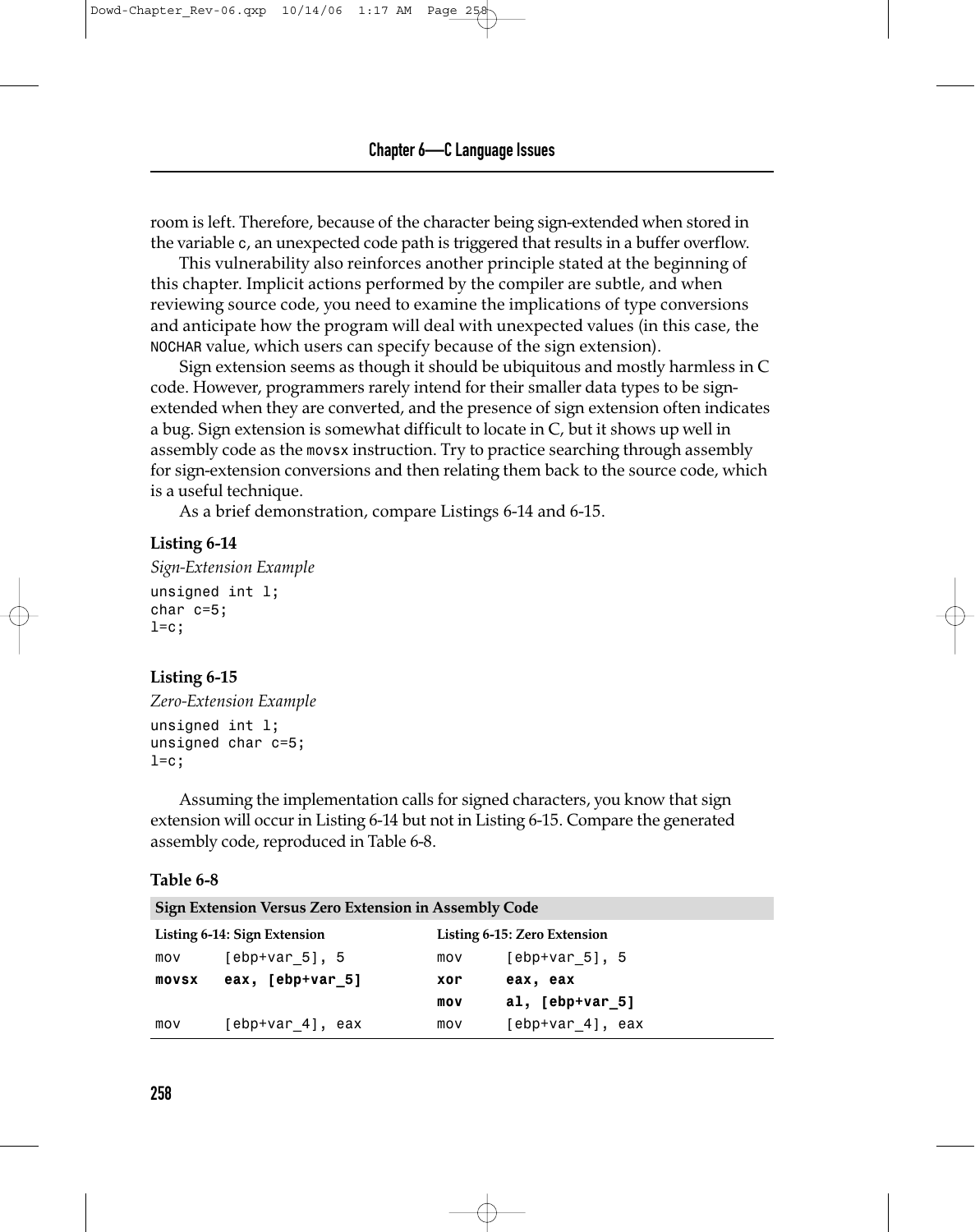You can see that in the sign-extension example, the movsx instruction is used. In the zero-extension example, the compiler first clears the register with xor eax, eax and then moves the character byte into that register.

#### **Auditing Tip: Sign Extension**

When looking for vulnerabilities related to sign extensions, you should focus on code that handles signed character values or pointers or signed short integer values or pointers. Typically, you can find them in string-handling code and network code that decodes packets with length elements. In general, you want to look for code that takes a character or short integer and uses it in a context that causes it to be converted to an integer. Remember that if you see a signed character or signed short converted to an unsigned integer, sign extension still occurs.

As mentioned previously, one effective way to find sign-extension vulnerabilities is to search the assembly code of the application binary for the movsx instruction. This technique can often help you cut through multiple layers of typedefs, macros, and type conversions when searching for potentially vulnerable locations in code.

### **Truncation**

**Truncation** occurs when a larger type is converted into a smaller type. Note that the usual arithmetic conversions and the integral promotions never really call for a large type to be converted to a smaller type. Therefore, truncation can occur only as the result of an assignment, a typecast, or a function call involving a prototype. Here's a simple example of truncation:

int  $g = 0 \times 12345678$ ; short int h;

 $h = q$ ;

When g is assigned to h, the top 16 bits of the value are truncated, and h has a value of 0x5678. So if this data loss occurs in a situation the programmer didn't expect, it could certainly lead to security failures. Listing 6-16 is loosely based on a historic vulnerability in Network File System (NFS) that involves integer truncation.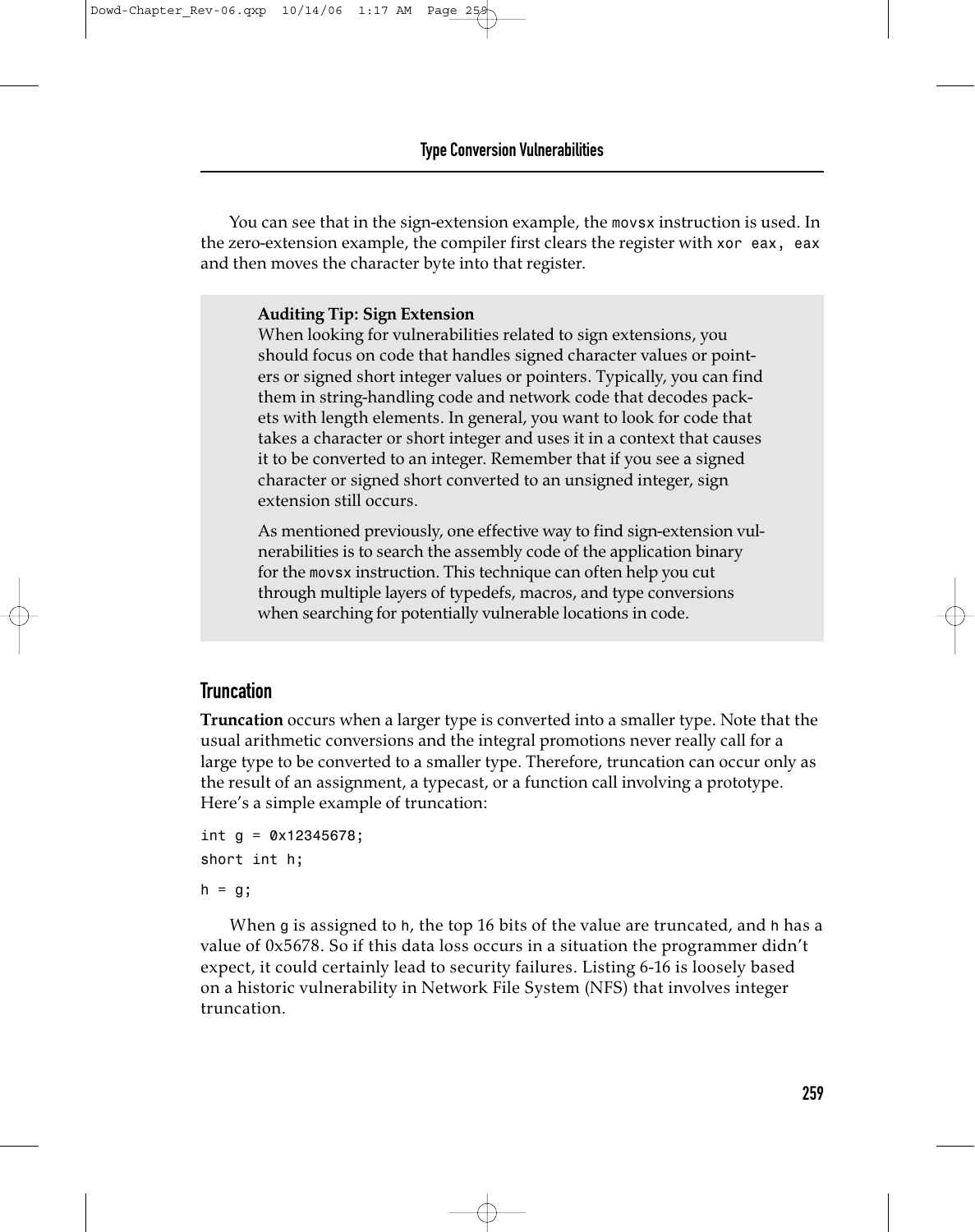#### **Listing 6-16**

```
Truncation Vulnerability Example in NFS
void assume_privs(unsigned short uid)
{
    seteuid(uid);
    setuid(uid);
}
int become user(int uid)
{
    if (uid == 0)die("root isnt allowed");
    assume_privs(uid);
```
}

To be fair, this vulnerability is mostly known of anecdotally, and its existence hasn't been verified through source code. NFS forbids users from mounting a disk remotely with root privileges. Eventually, attackers figured out that they could specify a UID of 65536, which would pass the security checks that prevent root access. However, this UID would get assigned to an unsigned short integer and be truncated to a value of 0. Therefore, attackers could assume root's identity of UID 0 and bypass the protection.

Take a look at one more synthetic vulnerability in Listing 6-17 before looking at a real-world truncation issue.

### **Listing 6-17**

```
Truncation Vulnerabilty Example
```

```
unsigned short int f;
char mybuf[1024];
char *userstr=getuserstr();
```

```
f=strlen(userstr);
if (f > sizeof(mybuf) - 5)die("string too long!");
strcpy(mybuf, userstr);
```
The result of the strlen() function, a size  $t$ , is converted to an unsigned short. If a string is 66,000 characters long, truncation would occur and f would have the value 464. Therefore, the length check protecting strcpy() would be circumvented, and a buffer overflow would occur.

A show-stopping bug in most SSH daemons was caused by integer truncation. Ironically, the vulnerable code was in a function designed to address another security hole, the SSH insertion attack identified by CORE-SDI. Details on that attack are available at www1.corest.com/files/files/11/CRC32.pdf.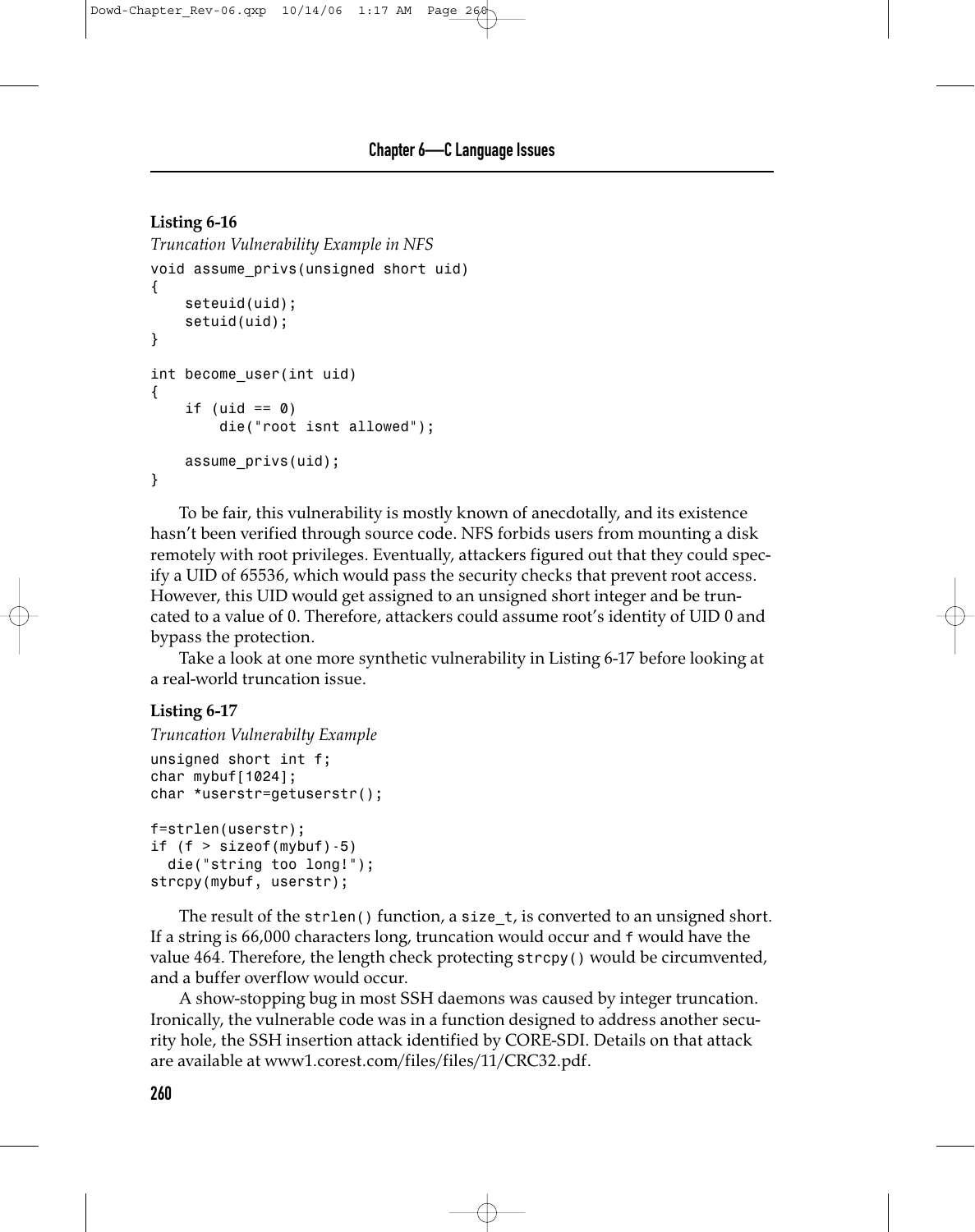#### Dowd-Chapter\_Rev-06.qxp 10/14/06 1:17 AM Page 261

#### Type Conversion Vulnerabilities

The essence of the attack is that attackers can use a clever known plain-text attack against the block cipher to insert small amounts of data of their choosing into the SSH stream. Normally, this attack would be prevented by message integrity checks, but SSH used CRC32, and the researchers at CORE-SDI figured out how to circumvent it in the context of the SSH protocol.

The responsibility of the function containing the truncation vulnerability is to determine whether an insertion attack is occurring. One property of these insertion attacks is a long sequence of similar bytes at the end of the packet, with the purpose of manipulating the CRC32 value so that it's correct. The defense that was engineered was to search for repeated blocks in the packet, and then do the CRC32 calculation up to the point of repeat to determine whether any manipulation was occurring. This method was easy for small packets, but it could have a performance impact on large sets of data. So, presumably to address the performance impact, a hashing scheme was used.

The function you're about to look at has two separate code paths. If the packet is below a certain size, it performs a direct analysis of the data. If it's above that size, it uses a hash table to make the analysis more efficient. It isn't necessary to understand the function to appreciate the vulnerability. If you're curious, however, you'll see that the simpler case for the smaller packets has roughly the algorithm described in Listing 6-18.

#### **Listing 6-18**

```
Detect_attack Small Packet Algorithm in SSH
for c = each 8 byte block of the packet
    if c is equal to the initialization vector block
        check c for the attack.
        If the check succeeds, return DETECTED.
        If the check fails, you aren't under attack so return OK.
    for d = each 8 byte block of the packet before c
        If d is equal to c, check c for the attack.
            If the check succeeds, return DETECTED.
            If the check fails, break out of the d loop.
    next d
next c
```
The code goes through each 8-byte block of the packet, and if it sees an identical block in the packet before the current one, it does a check to see whether an attack is underway.

The hash-table-based path through the code is a little more complex. It has the same general algorithm, but instead of comparing a bunch of 8-byte blocks with each other, it takes a 32 bit hash of each block and compares them. The hash table is indexed by the 32-bit hash of the 8-byte block, modulo the hash table size, and the bucket contains the position of the block that last hashed to that bucket.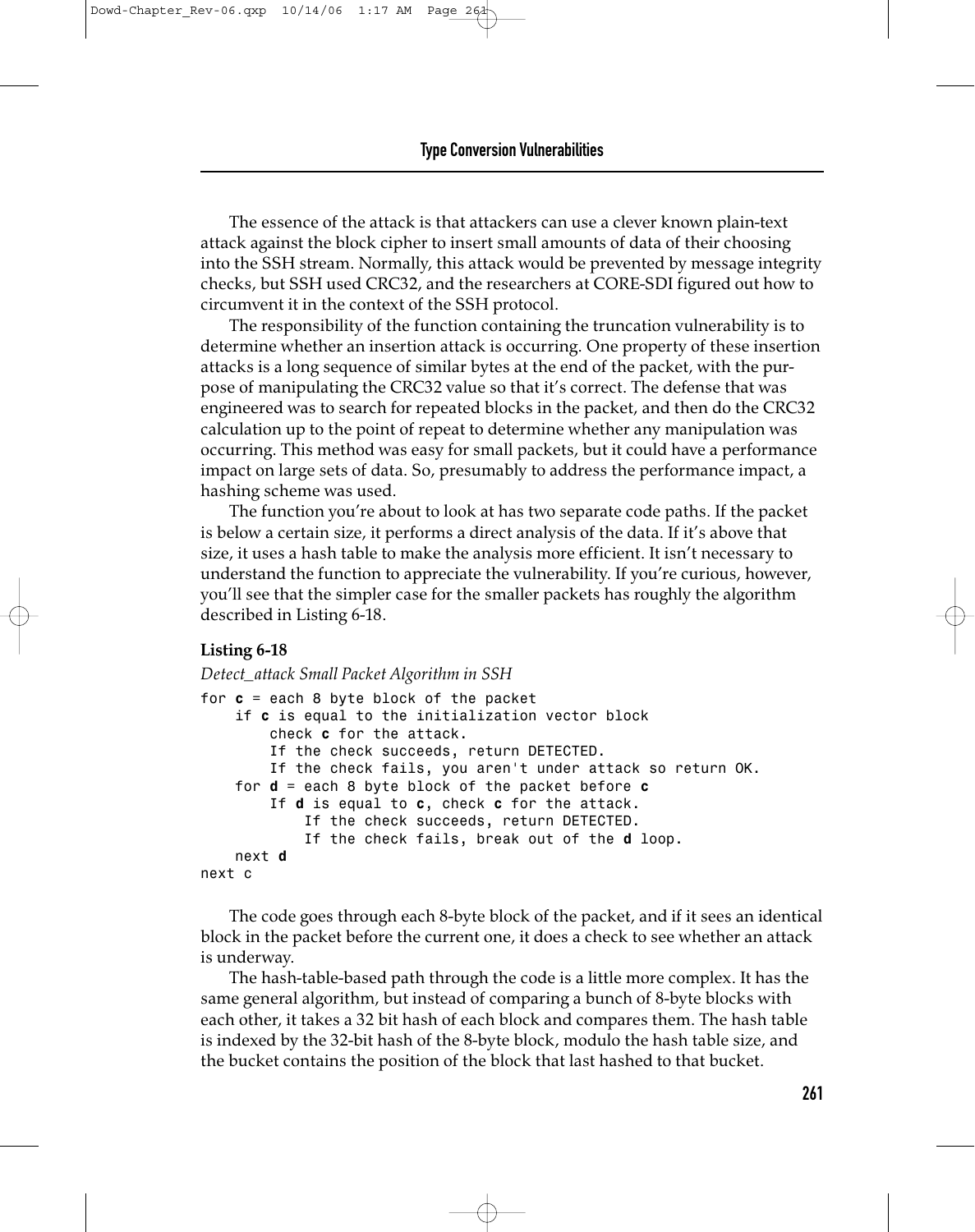The truncation problem happened in the construction and management of the hash table. Listing 6-19 contains the beginning of the code.

#### **Listing 6-19**

```
Detect_attack Truncation Vulnerability in SSH
/* Detect a crc32 compensation attack on a packet */
int
detect_attack(unsigned char *buf, u_int32_t len,
              unsigned char *IV)
{
    static u_int16 t *h = (u_int16 t *) NULL;
    static u_int16_t n = HASH_MINSIZE / HASH_ENTRYSIZE;
    register u_int32_t i, j;
    u_int32_t l;
    register unsigned char *c;
    unsigned char *d;
    if (len > (SSH_MAXBLOCKS * SSH_BLOCKSIZE) ||
        len % SSH_BLOCKSIZE != 0) {
        fatal("detect_attack: bad length %d", len);
    }
```
First, the code checks whether the packet is overly long or isn't a multiple of 8 bytes. SSH\_MAXBLOCKS is 32,768 and BLOCKSIZE is 8, so the packet can be as large as 262,144 bytes. In the following code, n starts out as HASH\_MINSIZE / HASH\_ENTRYSIZE, which is 8,192 / 2, or 4,096, and its purpose is to hold the number of entries in the hash table:

```
for (l = n; l < HASH FACTOR(len / SSH BLOCKSIZE); l = l \ll 2)
       ;
```
The starting size of the hash table is 8,192 elements. This loop attempts to determine a good size for the hash table. It starts off with a guess of n, which is the current size, and it checks to see whether it's big enough for the packet. If it's not, it quadruples l by shifting it left twice. It decides whether the hash table is big enough by making sure there are 3/2 the number of hash table entries as there are 8-byte blocks in the packet. HASH FACTOR is defined as  $((x)*3/2)$ . The following code is the interesting part:

```
if (h == NULL) {
    debug("Installing crc compensation "
          "attack detector.");
    n = 1;
    h = (u_init16_t \cdot x) xmalloc(n * HASH_ENTRYSIZE);
} else {
```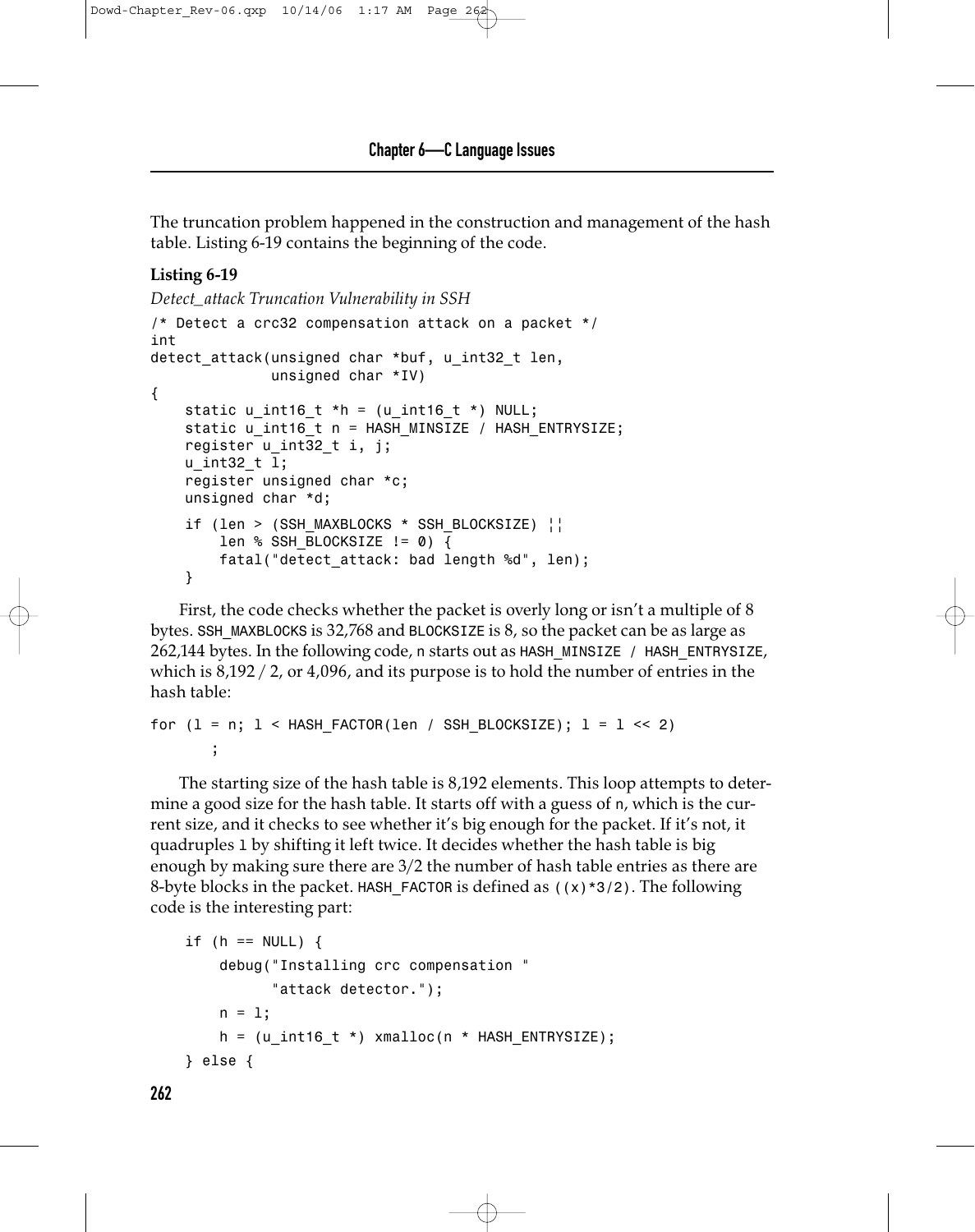```
Dowd-Chapter\_Rev-06.qxp 10/14/06 1:17 AM Page
```

```
if (1 > n) {
         n = 1;h = (u\_int16_t \cdot x) xrealloc(h, n * HASH_ENTRYSIZE);
    }
}
```
If h is NULL, that means it's your first time through this function and you need to allocate space for a new hash table. If you remember, l is the value calculated as the right size for the hash table, and n contains the number of entries in the hash table. If h isn't NULL, the hash table has already been allocated. However, if the hash table isn't currently big enough to agree with the newly calculated l, you go ahead and reallocate it.

You've looked at enough code so far to see the problem: n is an unsigned short int. If you send a packet that's big enough, l, an unsigned int, could end up with a value larger than 65,535, and when the assignment of l to n occurs, truncation could result. For example, assume you send a packet that's 262,144 bytes. It passes the first check, and then in the loop, l changes like so:

```
Iteration 1: 1 = 4096 1 < 49152 1 < -4Iteration 2: 1 = 16384 1 < 49152 1 < -4Iteration 3: 1 = 65536 1 > = 49152
```
When 1, with a value of 65,536, is assigned to n, the top 16 bits are truncated, and n ends up with a value of 0. On several modern OSs, a malloc() of 0 results in a valid pointer to a small object being returned, and the rest of the function's behavior is extremely suspect.

The next part of the function is the code that does the direct analysis, and because it doesn't use the hash table, it isn't of immediate interest:

```
if (len <= HASH_MINBLOCKS) {
    for (c = but; c < but + len; c += SSH_BLOCKSIZE) {
        if (IV && (!CMP(c, IV))) {
            if ((check_crc(c, buf, len, IV)))
                return (DEATTACK_DETECTED);
            else
                break;
        }
        for (d = buf; d < c; d += SSH_BLOCKSIZE) {
            if (!CMP(c, d)) {
                if ((check_crc(c, buf, len, IV)))
```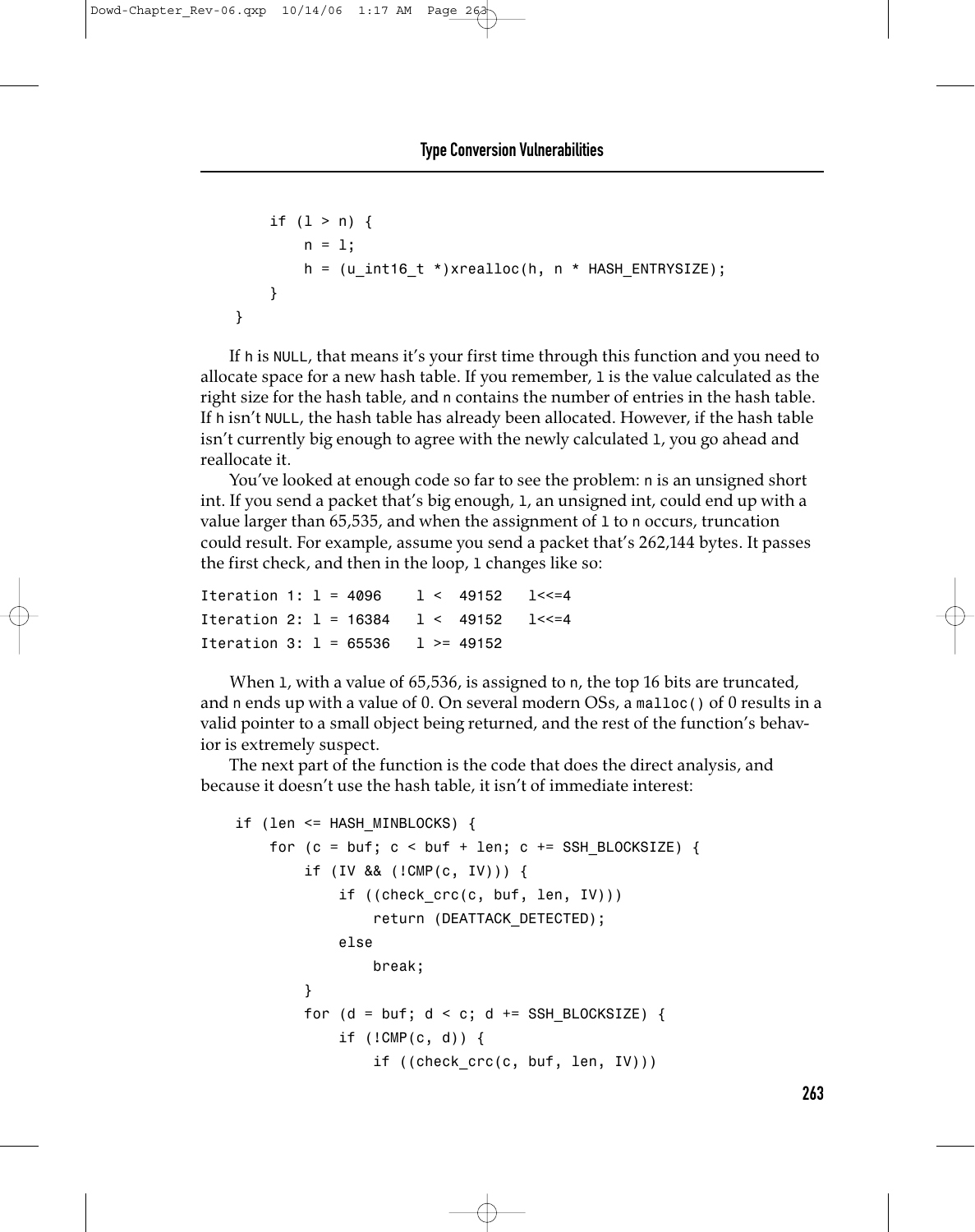}

Chapter 6—C Language Issues

```
return (DEATTACK_DETECTED);
            else
                 break;
        }
    }
}
return (DEATTACK_OK);
```
Next is the code that performs the hash-based detection routine. In the following code, keep in mind that n is going to be 0 and h is going to point to a small but valid object in the heap. With these values, it's possible to do some interesting things to the process's memory:

```
memset(h, HASH_UNUSEDCHAR, n * HASH_ENTRYSIZE);
    if (IV)
        h[HASH(IV) & (n - 1)] = HASH_IV;for (c = \text{buf}, j = 0; c < (\text{buf} + \text{len}); c += \text{SSH}. BLOCKSIZE, j++) {
        for (i = HASH(c) & (n - 1); h[i] := HASH UNUSED;i = (i + 1) & (n - 1) {
            if (h[i] == HASH IV) {
                 if (!CMP(c, IV)) {
                     if (check_crc(c, buf, len, IV))
                          return (DEATTACK_DETECTED);
                     else
                          break;
                 }
             } else if (!CMP(c, buf + h[i] * SSH_BLOCKSIZE)) {
                 if (check_crc(c, buf, len, IV))
                     return (DEATTACK_DETECTED);
                 else
                     break;
            }
        }
        h[i] = j;}
264
```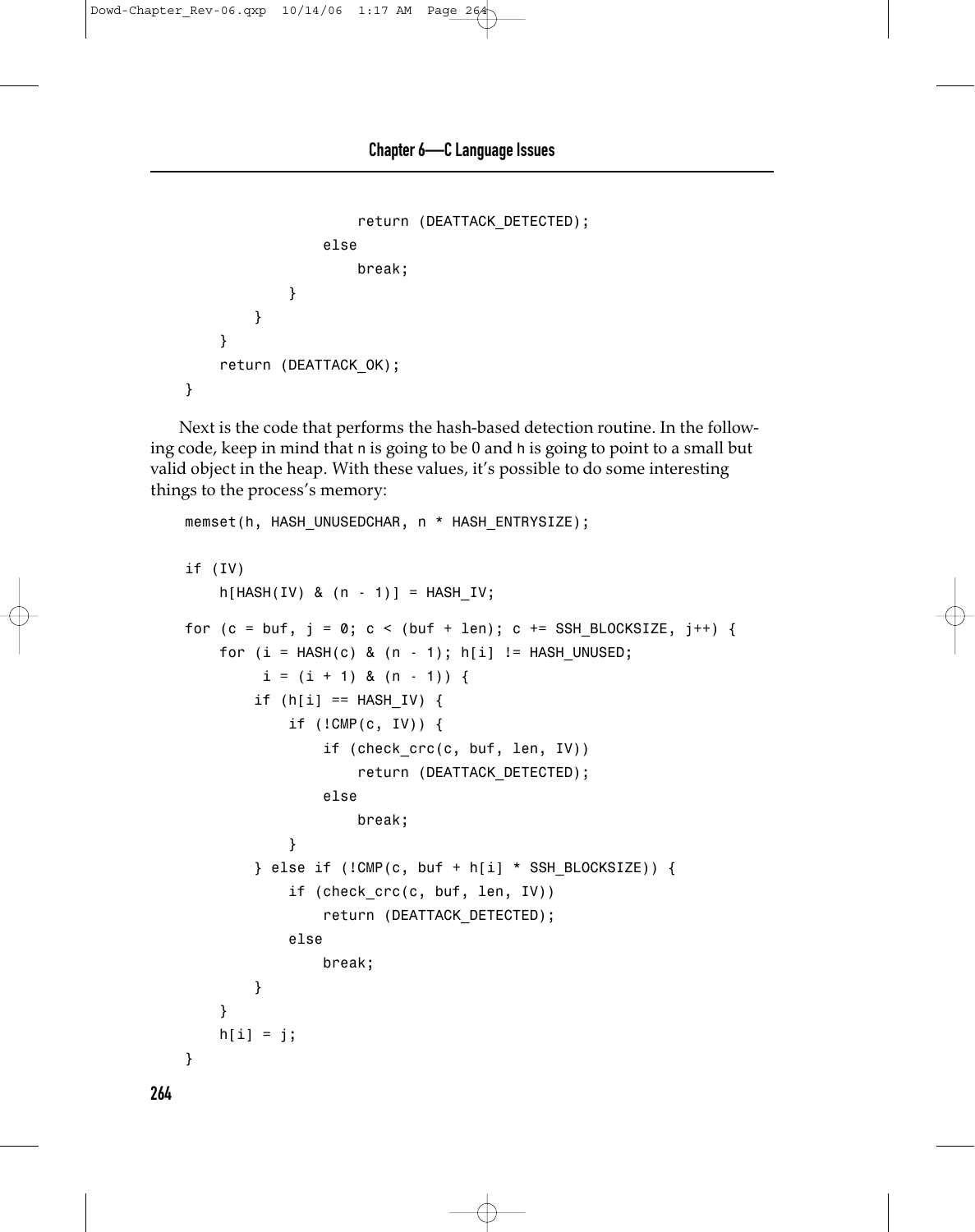}

Type Conversion Vulnerabilities

```
return (DEATTACK_OK);
```
If you don't see an immediate way to attack this loop, don't worry. (You are in good company, and also some critical macro definitions are missing.) This bug is extremely subtle, and the exploits for it are complex and clever. In fact, this vulnerability is unique from many perspectives. It reinforces the notion that secure programming is difficult, and everyone can make mistakes, as CORE-SDI is easily one of the world's most technically competent security companies. It also demonstrates that sometimes a simple black box test can uncover bugs that would be hard to find with a source audit; the discoverer, Michael Zalewski, located this vulnerability in a stunningly straightforward fashion (ssh -1 long user name). Finally, it highlights a notable case in which writing an exploit can be more difficult than finding its root vulnerability.

#### **Auditing Tip: Truncation**

Truncation-related vulnerabilities are typically found where integer values are assigned to smaller data types, such as short integers or characters. To find truncation issues, look for locations where these shorter data types are used to track length values or to hold the result of a calculation. A good place to look for potential variables is in structure definitions, especially in network-oriented code.

Programmers often use a short or character data type just because the expected range of values for a variable maps to that data type nicely. Using these data types can often lead to unanticipated truncations, however.

### **Comparisons**

You've already seen examples of signed comparisons against negative numbers in length checks and how they can lead to security exposures. Another potentially hazardous situation is comparing two integers that have different types. As you've learned, when a comparison is made, the compiler first performs integer promotions on the operands and then follows the usual arithmetic conversions on the operands so that a comparison can be made on compatible types. Because these promotions and conversions might result in value changes (because of sign change), the comparison might not be operating exactly as the programmer intended. Attackers can take advantage of these conversions to circumvent security checks and often compromise an application.

To see how comparisons can go wrong, take a look at Listing 6-20. This code reads a short integer from the network, which specifies the length of an incoming packet. The first half of the length check compares (length – sizeof(short)) with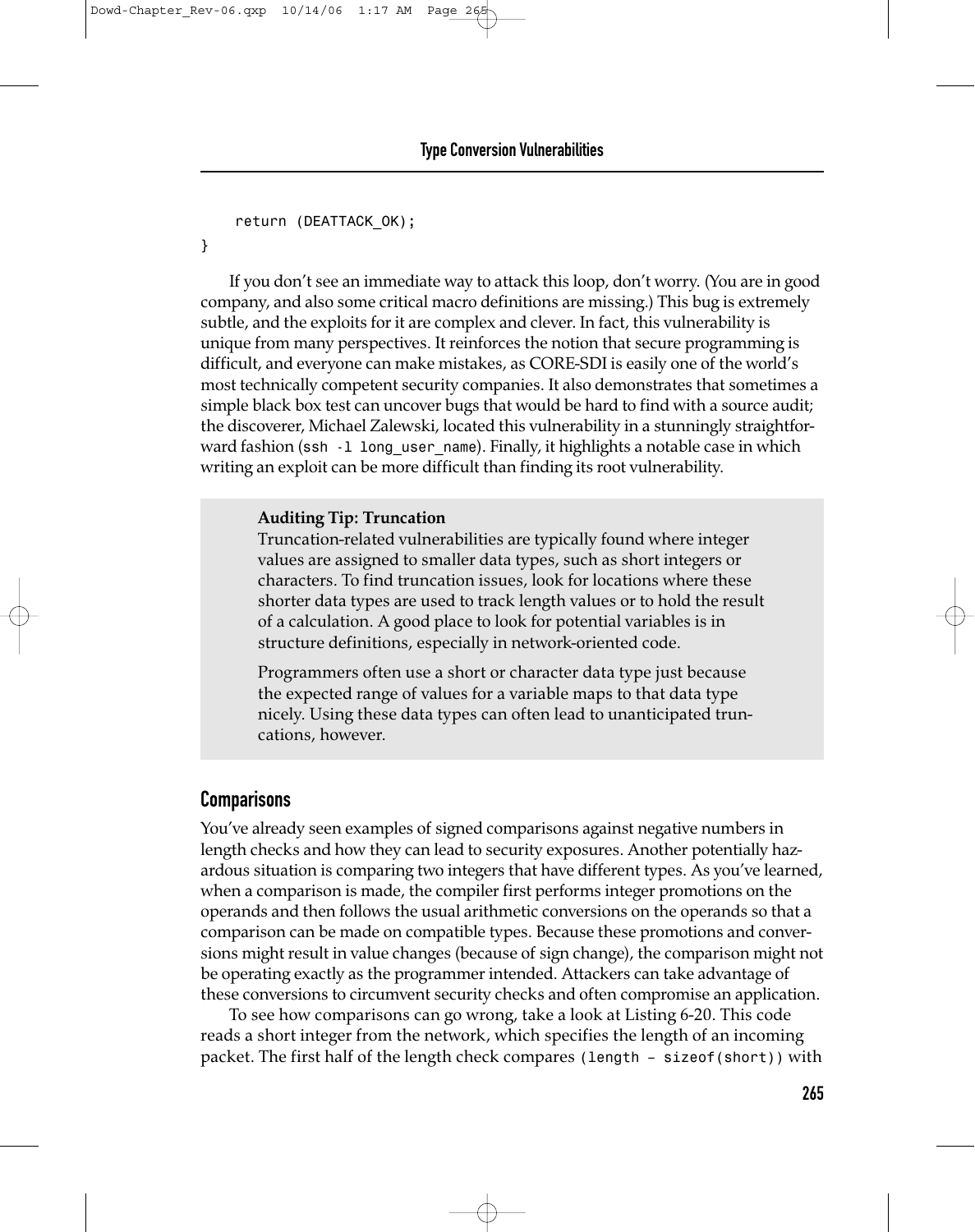0 to make sure the specified length isn't less than sizeof(short). If it is, it could wrap around to a large integer when sizeof(short) is subtracted from it later in the read() statement.

#### **Listing 6-20**

```
Comparison Vulnerability Example
#define MAX_SIZE 1024
int read_packet(int sockfd)
{
    short length;
    char buf[MAX SIZE];
    length = network get short(sockfd);
    if(length - sizeof(short) \le 0 | \cdot | length > MAX_SIZE){
        error("bad length supplied\n");
        return –1;
    }
    if(read(sockfd, but, length - sizeof(short)) < 0){
        error("read: %m\n");
        return –1;
    }
    return 0;
}
```
The first check is actually incorrect. Note that the result type of the sizeof operator is a size\_t, which is an unsigned integer type. So for the subtraction of (length - sizeof(short)), length is first promoted to a signed int as part of the integer promotions, and then converted to an unsigned integer type as part of the usual arithmetic conversions. The resulting type of the subtraction operation is an unsigned integer type. Consequently, the result of the subtraction can never be less than 0, and the check is effectively inoperative. Providing a value of 1 for length evades the very condition that the length check in the first half of the if statement is trying to protect against and triggers an integer underflow in the call to read().

More than one value can be supplied to evade both checks and trigger a buffer overflow. If length is a negative number, such as 0xFFFF, the first check still passes because the result type of the subtraction is always unsigned. The second check also passes (length > MAX\_SIZE) because length is promoted to a signed int for the comparison and retains its negative value, which is less than MAX\_SIZE (1024). This result demonstrates that the length variable is treated as unsigned in one case and signed in another case because of the other operands used in the comparison.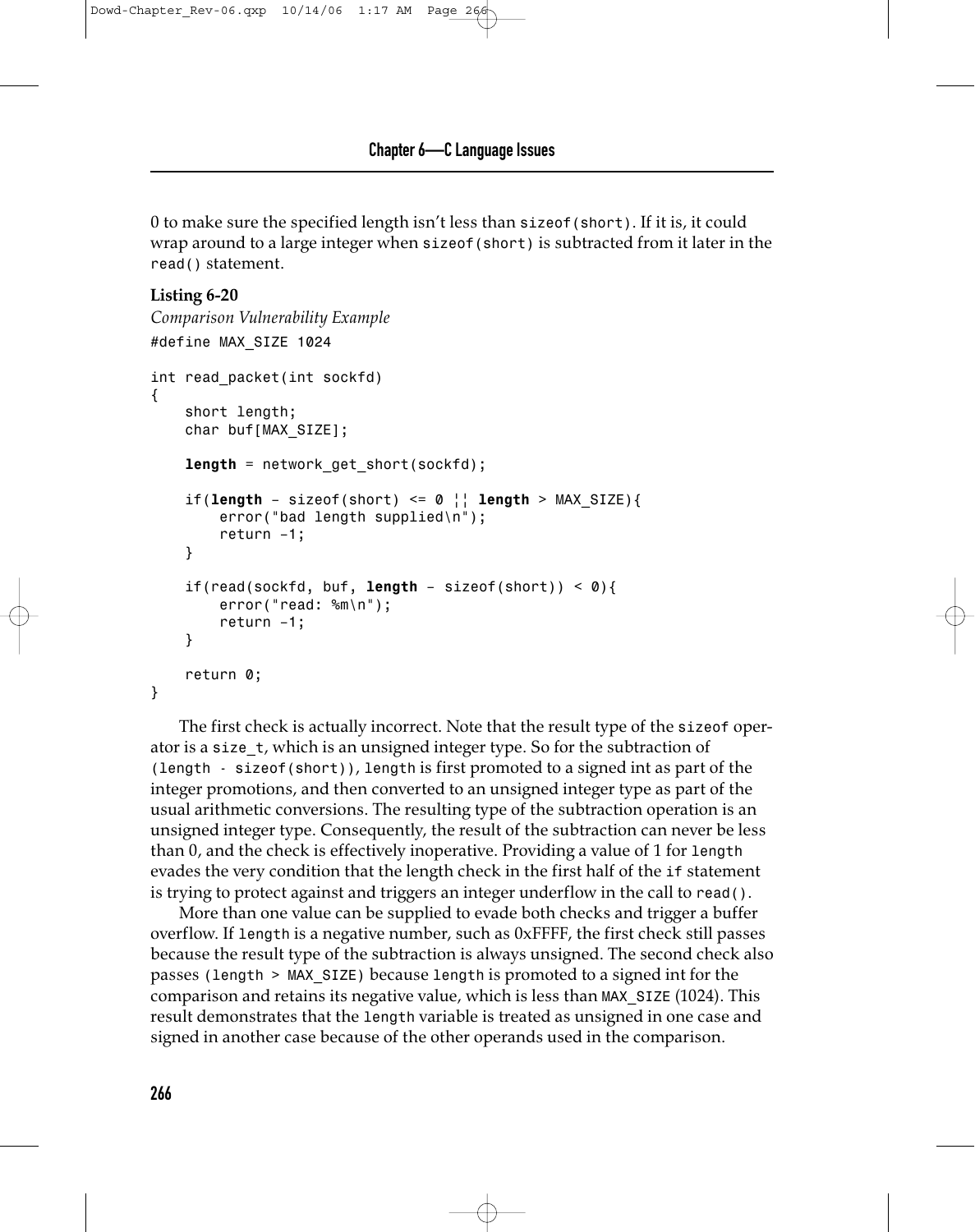When dealing with data types smaller than int, integer promotions cause narrow values to become signed integers. This is a value-preserving promotion and not much of a problem in itself. However, sometimes comparisons can be promoted to a signed type unintentionally. Listing 6-21 illustrates this problem.

#### **Listing 6-21**

```
Signed Comparison Vulnerability
int read_data(int sockfd)
{
    char buf[1024];
    unsigned short max = sizeof(buf);
    short length;
    length = get network short(sockfd);
    if(length > max){
        error("bad length: %d\n", length);
        return –1;
    }
    if(read(sockfd, but, length) < 0}
        error("read: %m");
        return –1;
    }
    ... process data ...
    return 0;
}
```
Listing 6-21 illustrates why you must be aware of the resulting data type used in a comparison. Both the max and length variables are short integers and, therefore, go through integer conversions; both get promoted to signed integers. This means any negative value supplied in length evades the length check against max. Because of data type conversions performed in a comparison, not only can sanity checks be evaded, but the entire comparison could be rendered useless because it's checking for an impossible condition. Consider Listing 6-22.

#### **Listing 6-22**

```
Unsigned Comparison Vulnerability
int get int(char *data)
{
    unsigned int n = atoi(data);
    if(n < 0 || n > 1024)
        return –1;
```
267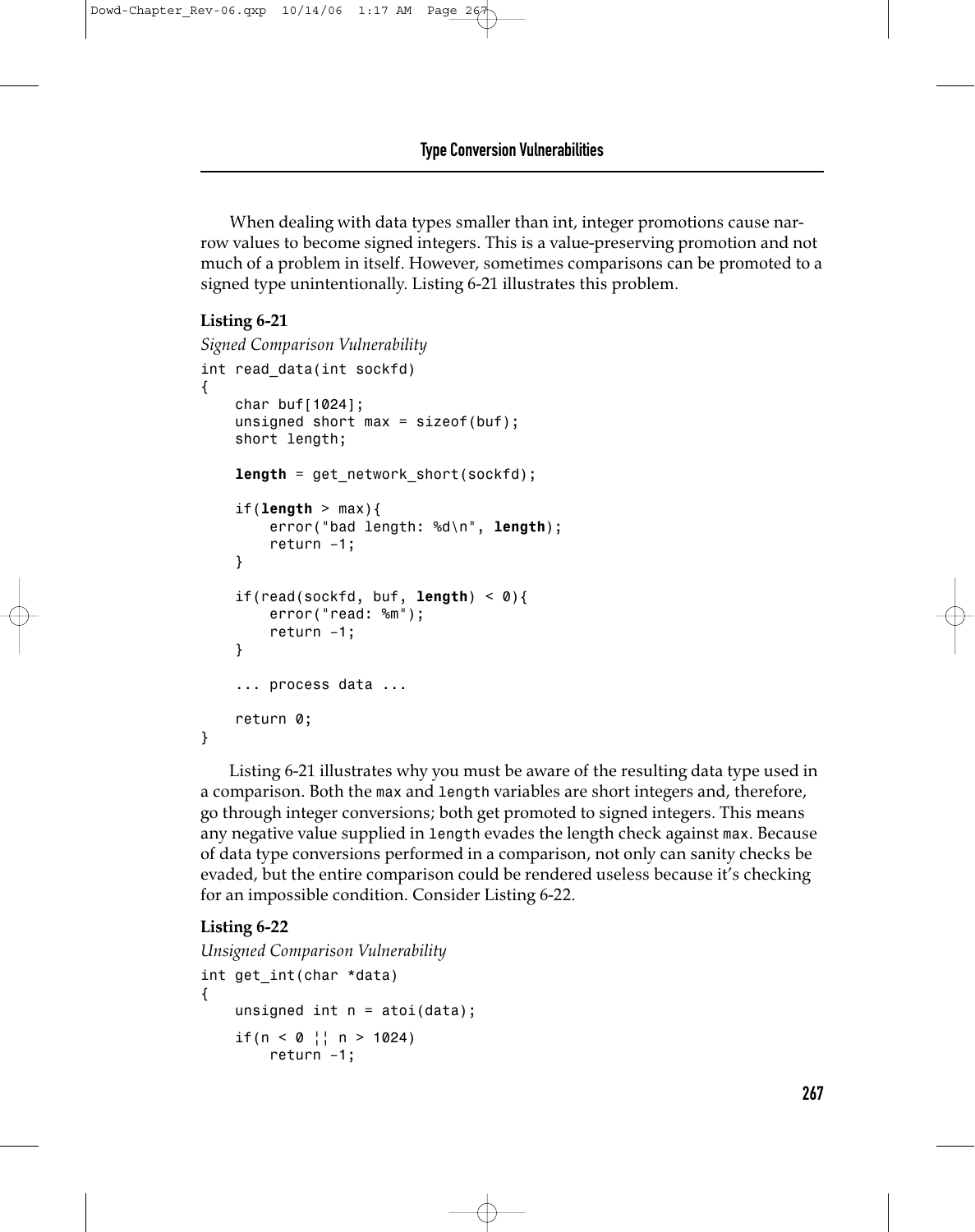```
return n;
}
int main(int argc, char **argv)
{
    unsigned long n;
    char buf[1024];
    if(argc < 2)exit(0);n = get\_int(argv[1]);if(n < 0){
        fprintf(stderr, "illegal length specified\n");
        exit(-1);
    }
    memset(buf, 'A', n);
    return 0;
}
```
Listing 6-22 checks the variable n to make sure it falls within the range of 0 to 1024. Because the variable n is unsigned, however, the check for less than 0 is impossible. An unsigned integer can never be less than 0 because every value that can be represented is positive. The potential vulnerability is somewhat subtle; if attackers provide an invalid integer as argv[1], get\_int() returns a -1, which is converted to an unsigned long when assigned to n. Therefore, it would become a large value and end up causing memset() to crash the program.

Compilers can detect conditions that will never be true and issue a warning if certain flags are passed to it. See what happens when the preceding code is compiled with GCC:

```
[root@doppelganger root]# gcc -Wall -o example example.c
[root@doppelganger root]# gcc -W -o example example.c
example.c: In function 'get int':
example.c:10: warning: comparison of unsigned expression < 0 is always
                       false
example.c: In function 'main':
example.c:25: warning: comparison of unsigned expression < 0 is always
                       false
[root@doppelganger root]#
```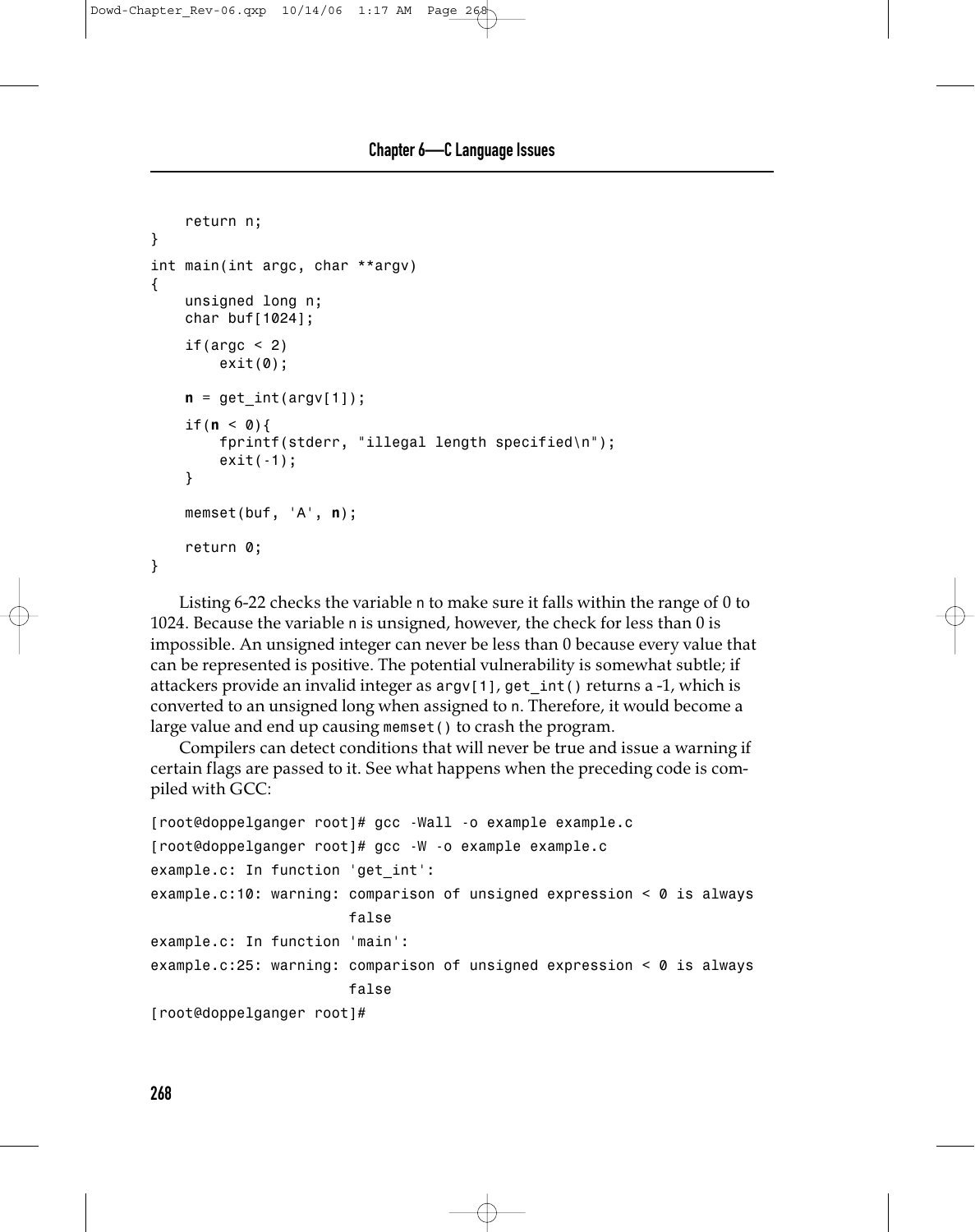Notice that the -Wall flag doesn't warn about this type of error as most developers would expect. To generate a warning for this type of bug, the -W flag must be used. If the code if  $(n < 0)$  is changed to if  $(n \le 0)$ , a warning isn't generated because the condition is no longer impossible. Now take a look at a real-world example of a similar mistake. Listing 6-23 is taken from the PHP Apache module (4.3.4) when reading POST data.

#### **Listing 6-23**

```
Signed Comparison Example in PHP
/* {{{ sapi_apache_read_post
 */
static int sapi_apache_read_post(char *buffer,
                                 uint count_bytes TSRMLS_DC)
{
    uint total_read_bytes=0, read_bytes;
    request_rec *r = (request_rec *) SG(server_context);
    void (*handler)(int);
    /*
     * This handles the situation where the browser sends a
     * Expect: 100-continue header and needs to receive
     * confirmation from the server on whether or not it
     * can send the rest of the request. RFC 2616
     *
     */
    if (!SG(read_post_bytes) && !ap_should_client_block(r)) {
        return total_read_bytes;
    }
    handler = signal(SIGPIPE, SIG_IGN);
    while (total read bytes<count bytes) {
        /* start timeout timer */
        hard_timeout("Read POST information", r);
        read bytes = get client block(r,
                       buffer + total read bytes,
                       count_bytes - total_read_bytes);
        reset_timeout(r);
        if (read_bytes<=0) {
            break;
        }
        total_read_bytes += read_bytes;
    }
    signal(SIGPIPE, handler);
    return total read bytes;
}
```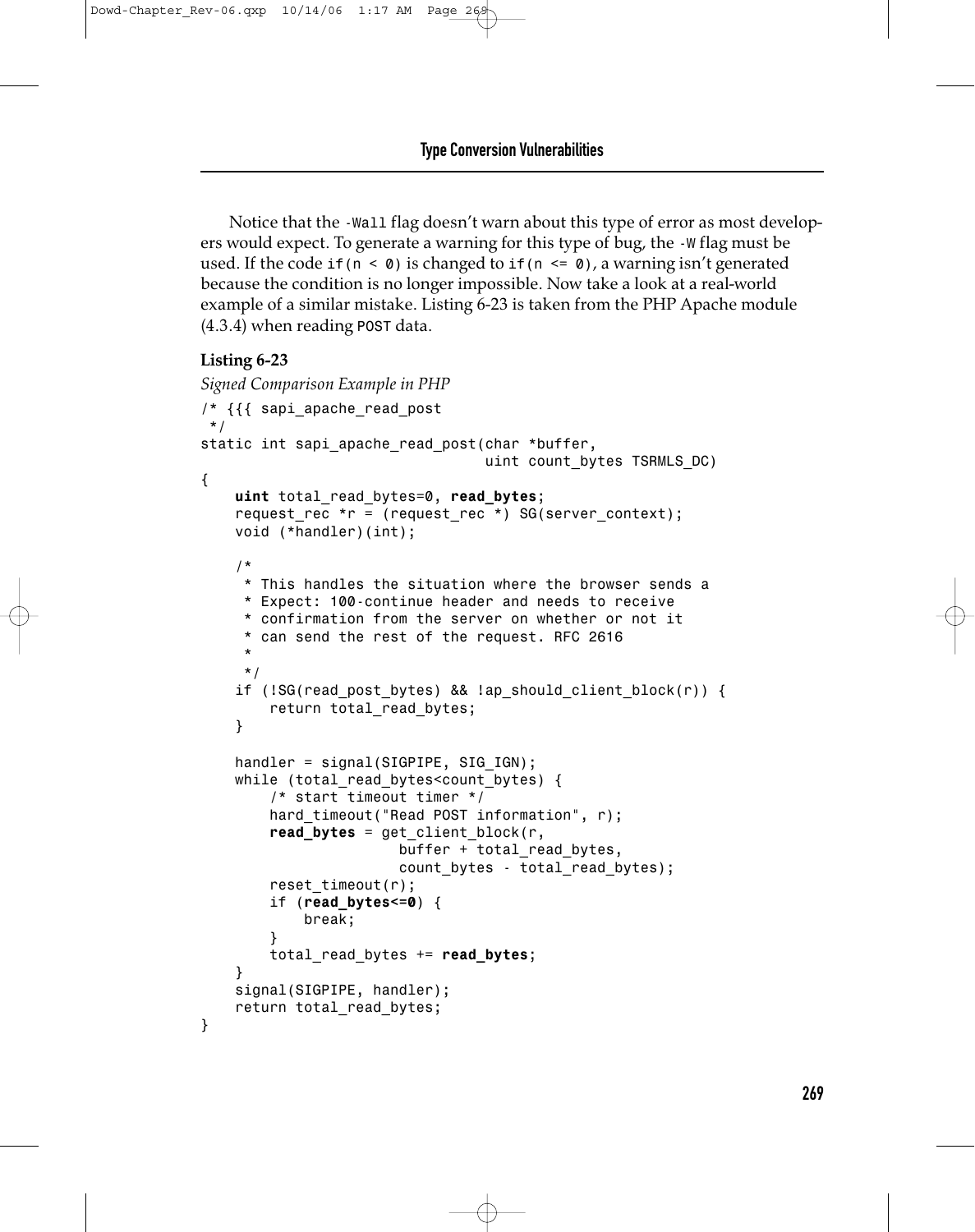The return value from get\_client\_block() is stored in the read\_bytes variable and then compared to make sure a negative number wasn't returned. Because read bytes is unsigned, this check doesn't detect errors from get client block() as intended. As it turns out, this bug isn't immediately exploitable in this function. Can you see why? The loop controlling the loop also has an unsigned comparison, so if total read bytes is decremented under 0, it underflows and, therefore, takes a value larger than count\_bytes, thus exiting the loop.

#### **Auditing Tip**

Reviewing comparisons is essential to auditing C code. Pay particular attention to comparisons that protect allocation, array indexing, and copy operations. The best way to examine these comparisons is to go line by line and carefully study each relevant expression.

In general, you should keep track of each variable and its underlying data type. If you can trace the input to a function back to a source you're familiar with, you should have a good idea of the possible values each input variable can have.

Proceed through each potentially interesting calculation or comparison, and keep track of potential values of the variables at different points in the function evaluation. You can use a process similar to the one outlined in the previous section on locating integer boundary condition issues.

When you evaluate a comparison, be sure to watch for unsigned integer values that cause their peer operands to be promoted to unsigned integers. sizeof and strlen () are classic examples of operands that cause this promotion.

Remember to keep an eye out for unsigned variables used in comparisons, like the following:

```
if (uvar \leq 0) ...
if (uvar \leq 0) ...
```
The first form typically causes the compiler to emit a warning, but the second form doesn't. If you see this pattern, it's a good indication something is probably wrong with that section of the code. You should do a careful line-by-line analysis of the surrounding functionality.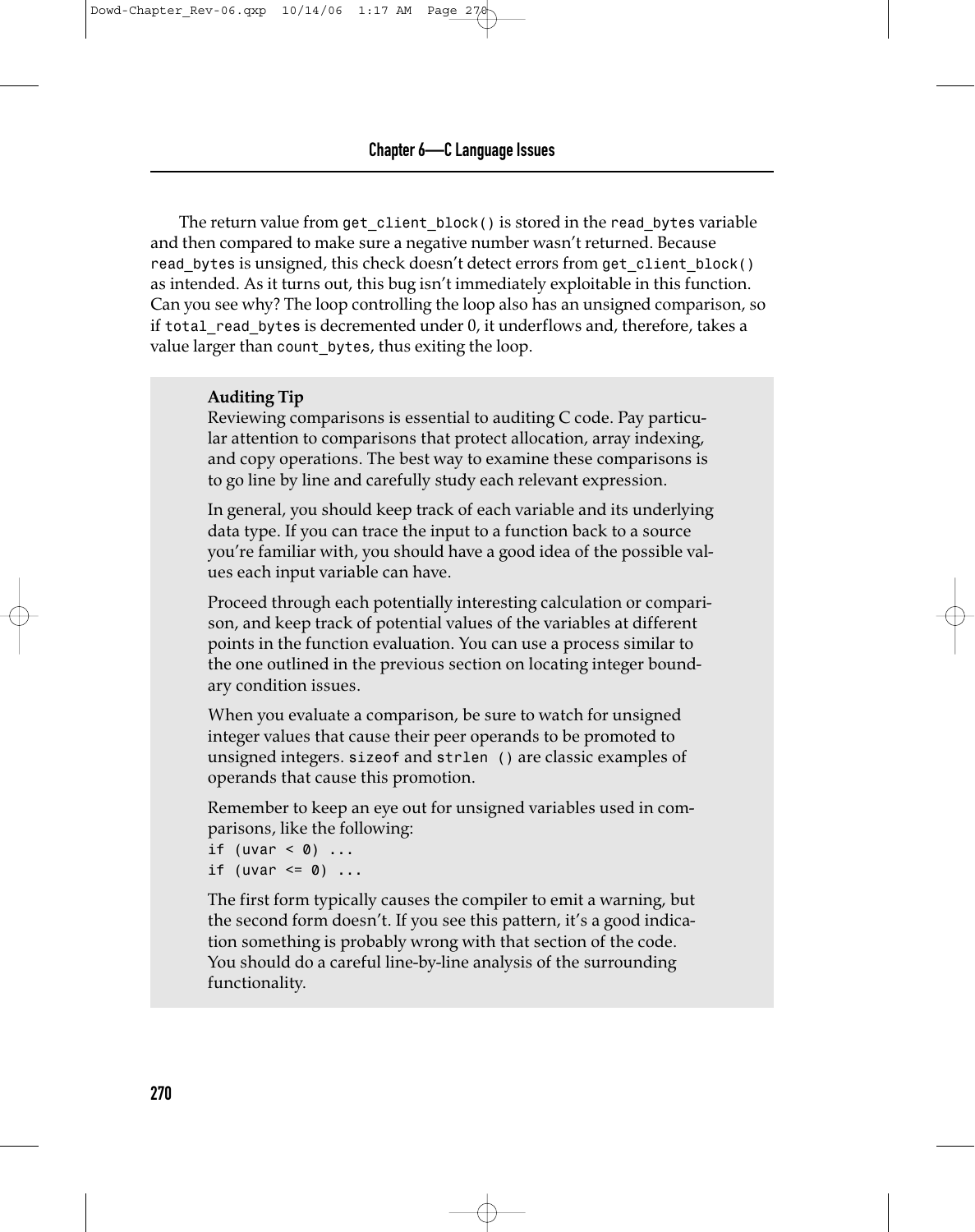**Operators** 

# **Operators**

Operators can produce unanticipated results. As you have seen, unsanitized operands used in simple arithmetic operations can potentially open security holes in applications. These exposures are generally the result of crossing over boundary conditions that affect the meaning of the result. In addition, each operator has associated type promotions that are performed on each of its operands implicitly which could produce some unexpected results. Because producing unexpected results is the essence of vulnerability discovery, it's important to know how these results might be produced and what exceptional conditions could occur. The following sections highlight these exceptional conditions and explain some common misuses of operators that could lead to potential vulnerabilities.

### The sizeof Operator

The first operator worth mentioning is sizeof. It's used regularly for buffer allocations, size comparisons, and size parameters to length-oriented functions. The sizeof operator is susceptible to misuse in certain circumstances that could lead to subtle vulnerabilities in otherwise solid-looking code.

One of the most common mistakes with sizeof is accidentally using it on a pointer instead of its target. Listing 6-24 shows an example of this error.

### **Listing 6-24**

{

```
Sizeof Misuse Vulnerability Example
char *read username(int sockfd)
    char *buffer, *style, userstring[1024];
    int i;
    buffer = (char *)malloc(1024);if(!buffer){
        error("buffer allocation failed: %m");
        return NULL;
    }
    if(read(sockfd, userstring, sizeof(userstring)-1) <= \varnothing){
        free(buffer);
        error("read failure: %m");
        return NULL;
    }
    userstring[sizeof(userstring)-1] = '\0;
    style = strchr(userstring, ':');
```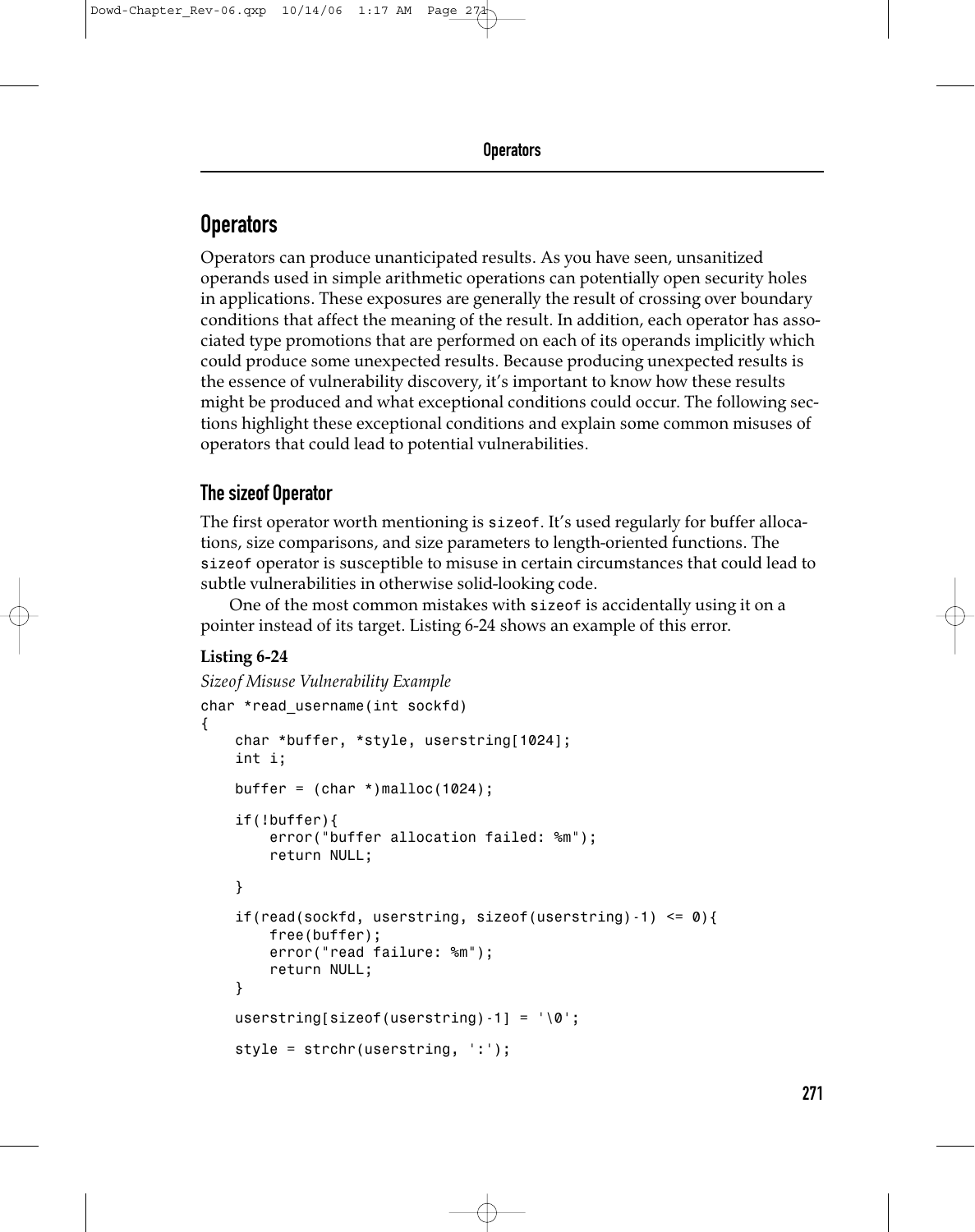```
if(style)
        *style++ = '0;
    sprintf(buffer, "username=%.32s", userstring);
    if(style)
        snprintf(buffer, sizeof(buffer)-strlen(buffer)-1,
                 ", style=%s\n", style);
    return buffer;
}
```
In this code, some user data is read in from the network and copied into the allocated buffer. However, sizeof is used incorrectly on buffer. The intention is for sizeof(buffer) to return 1024, but because it's used on a character pointer type, it returns only 4! This results in an integer underflow condition in the size parameter to snprintf() when a style value is present; consequently, an arbitrary amount of data can be written to the memory pointed to by the buffer variable. This error is quite easy to make and often isn't obvious when reading code, so pay careful attention to the types of variables passed to the sizeof operator. They occur most frequently in length arguments, as in the preceding example, but they can also occur occasionally when calculating lengths for allocating space. The reason this type of bug is somewhat rare is that the misallocation would likely cause the program to crash and, therefore, get caught before release in many applications (unless it's in a rarely traversed code path).

sizeof() also plays an integral role in signed and unsigned comparison bugs (explored in the "Comparison" section previously in this chapter) and structure padding issues (explored in "Structure Padding" later in this chapter).

#### **Auditing Tip: sizeof**

Be on the lookout for uses of sizeof in which developers take the size of a pointer to a buffer when they intend to take the size of the buffer. This often happens because of editing mistakes, when a buffer is moved from being within a function to being passed into a function.

Again, look for sizeof in expressions that cause operands to be converted to unsigned values.

### Unexpected Results

You have explored two primary idiosyncrasies of arithmetic operators: boundary conditions related to the storage of integer types and issues caused by conversions that occur when arithmetic operators are used in expressions. A few other nuances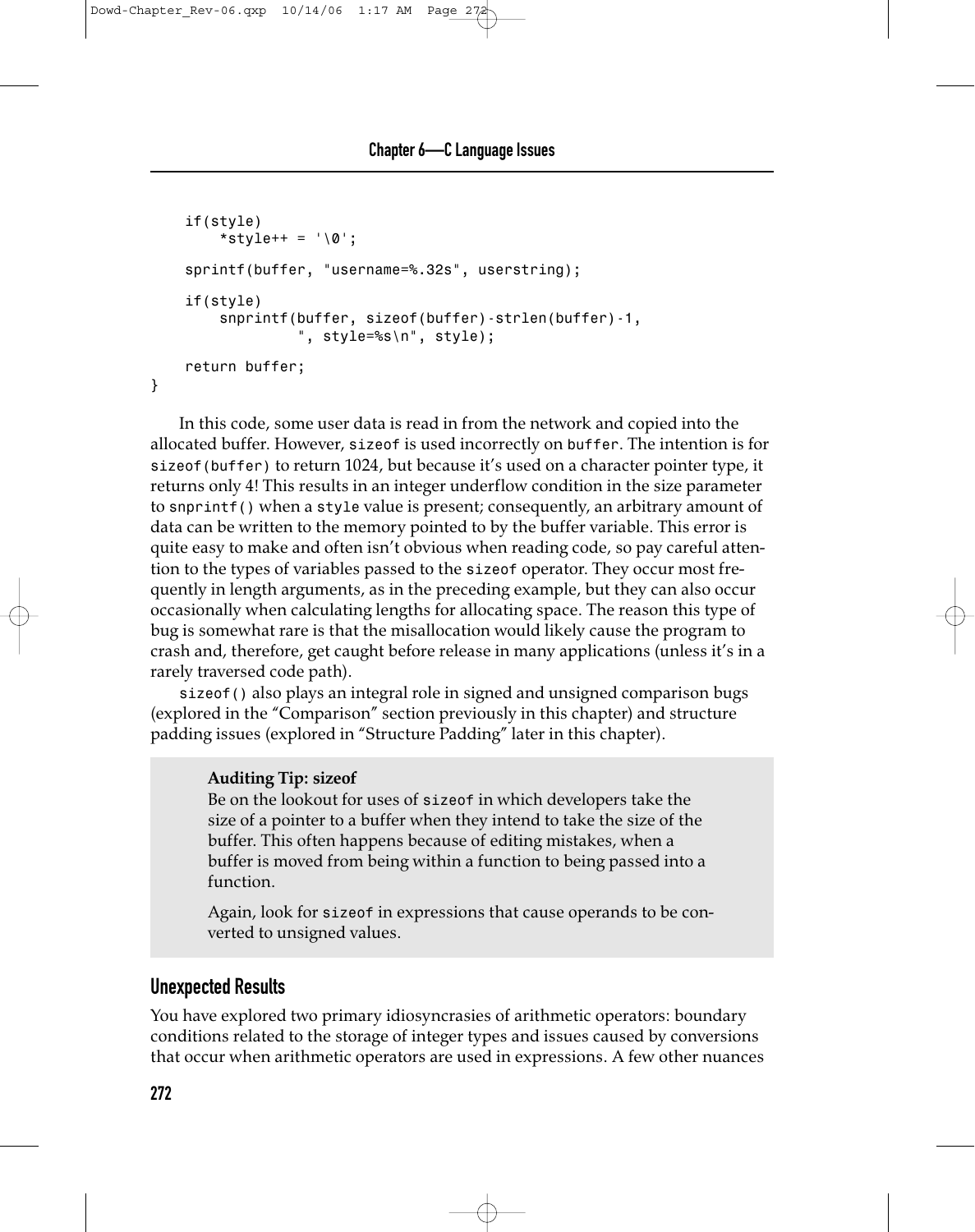Dowd-Chapter\_Rev-06.qxp 10/14/06 1:17 AM Page 273

**Operators** 

of C can lead to unanticipated behaviors, specifically nuances related to underlying machine primitives being aware of signed-ness. If a result is expected to fall within a specific range, attackers can sometimes violate those expectations.

Interestingly enough, on twos complement machines, there are only a few operators in C in which the signed-ness of operands can affect the result of the operation. The most important operators in this group are comparisons. In addition to comparisons, only three other C operators have a result that's sensitive to whether operands are signed: right shift (>>), division (/), and modulus (%). These operators can produce unexpected negative results when they're used with signed operands because of their underlying machine-level operations being sign-aware. As a code reviewer, you should be on the lookout for misuse of these operators because they can produce results that fall outside the range of expected values and catch developers off-guard.

The right shift operator (>>) is often used in applications in place of the division operator (when dividing by powers of 2). Problems can happen when using this operator with a signed integer as the left operand. When right-shifting a negative value, the sign of the value is preserved by the underlying machine performing a sign-extending **arithmetic shift**. This sign-preserving right shift is shown in Listing 6-25.

#### **Listing 6-25**

```
Sign-Preserving Right Shift
signed char c = 0 \times 80;
c \gg= 4;
1000 0000 – value before right shift
1111 1000 – value after right shift
```
Listing 6-26 shows how this code might produce an unexpected result that leads to a vulnerability. It's close to an actual vulnerability found recently in client code.

#### **Listing 6-26**

```
Right Shift Vulnerability Example
int print_high_word(int number)
{
    char buf[sizeof("65535")];
    sprintf(buf, "%u", number >> 16);
    return 0;
}
```
This function is designed to print a 16-bit unsigned integer (the high 16 bits of the number argument). Because number is signed, the right shift sign-extends number by 16 bits if it's negative. Therefore, the %u specifier to sprintf() has the capability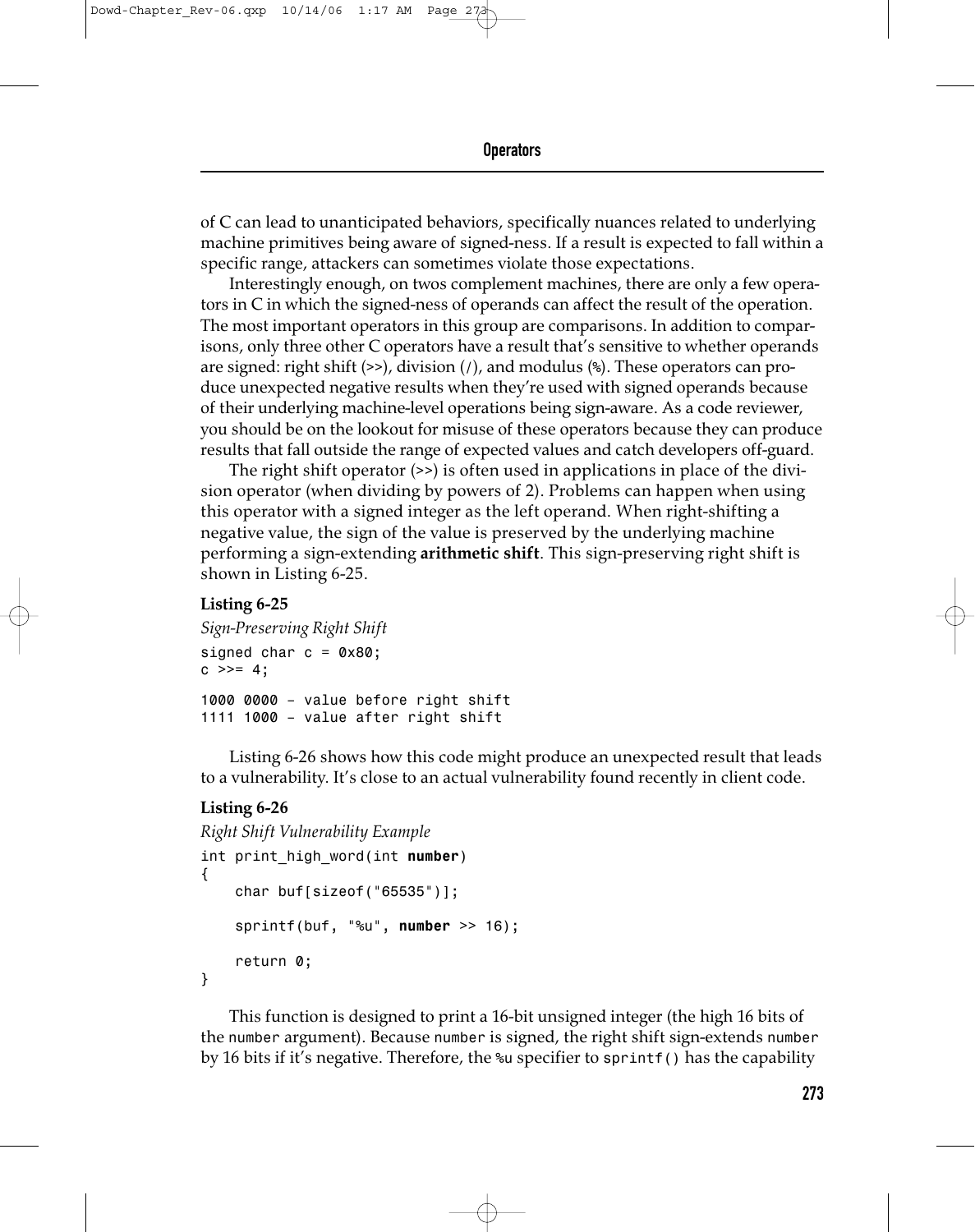of printing a number much larger than sizeof("65535"), the amount of space allocated for the destination buffer, so the result is a buffer overflow.Vulnerable right shifts are good examples of bugs that are difficult to locate in source code yet readily visible in assembly code. In Intel assembly code, a signed, or arithmetic, right shift is performed with the sar mnemonic. A logical, or unsigned, right shift is performed with the shr mnemonic. Therefore, analyzing the assembly code can help you determine whether a right shift is potentially vulnerable to sign extension. Table 6-9 shows signed and unsigned right-shift operations in the assembly code.

#### **Table 6-9**

| Signed Versus Unsigned Right-Shift Operations in Assembly |                                        |  |  |
|-----------------------------------------------------------|----------------------------------------|--|--|
| <b>Signed Right-Shift Operations</b>                      | <b>Unsigned Right-Shift Operations</b> |  |  |
| mov eax, $[ebp+8]$                                        | mov eax, [ebp+8]                       |  |  |
| sar eax, 16                                               | shr eax, 16                            |  |  |
| push eax                                                  | push eax                               |  |  |
| push offset string                                        | push offset string                     |  |  |
| lea eax, $[ebp+var_8]$                                    | lea eax, $[ebp+var_8]$                 |  |  |
| push eax                                                  | push eax                               |  |  |
| call sprintf                                              | call sprintf                           |  |  |

Division (/) is another operator that can produce unexpected results because of sign awareness. Whenever one of the operands is negative, the resulting quotient is also negative. Often, applications don't account for the possibility of negative results when performing division on integers. Listing 6-27 shows how using negative operands could create a vulnerability with division.

#### **Listing 6-27**

```
Division Vulnerability Example
int read_data(int sockfd)
{
    int bitlength;
    char *buffer;
    bitlength = network get int(length);
    buffer = (char *)malloc(bitlength / 8 + 1);
    if (buffer == NULL)
        die("no memory");
    if(read(sockfd, buffer, bitlength / 8) < 0){
        error("read error: %m");
```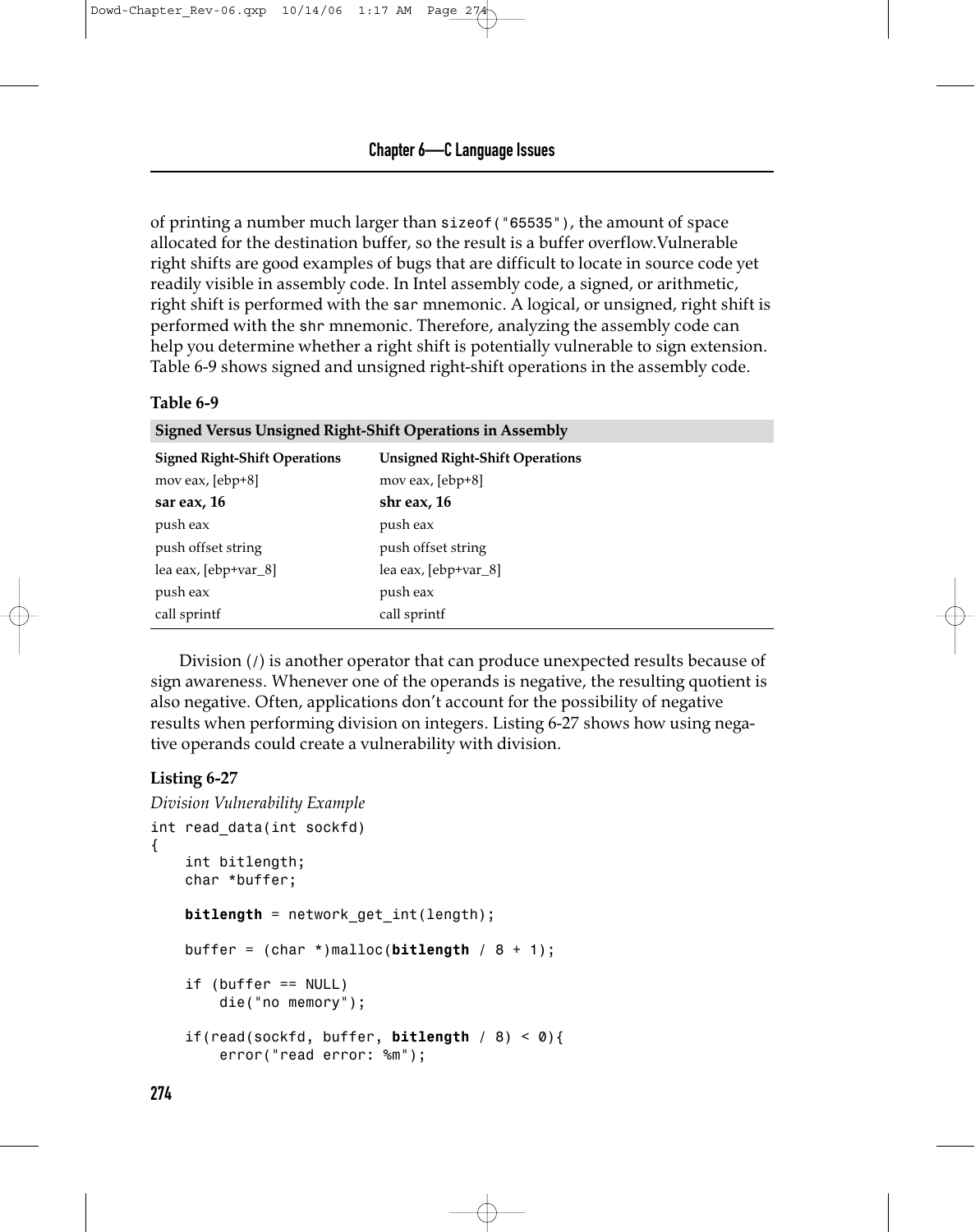```
Operators
```

```
return -1;
}
return 0;
```
}

Listing 6-27 takes a bitlength parameter from the network and allocates memory based on it. The bitlength is divided by 8 to obtain the number of bytes needed for the data that's subsequently read from the socket. One is added to the result, presumably to store extra bits in if the supplied bitlength isn't a multiple of 8. If the division can be made to return -1, the addition of 1 produces 0, resulting in a small amount of memory being allocated by malloc(). Then the third argument to read() would be -1, which would be converted to a size\_t and interpreted as a large positive value.

Similarly, the modulus operator (%) can produce negative results when dealing with a negative dividend operand. Code auditors should be on the lookout for modulus operations that don't properly sanitize their dividend operands because they could produce negative results that might create a security exposure. Modulus operators are often used when dealing with fixed-sized arrays (such as hash tables), so a negative result could immediately index before the beginning of the array, as shown in Listing 6-28.

#### **Listing 6-28**

```
Modulus Vulnerability Example
#define SESSION SIZE 1024
struct session {
    struct session *next;
    int session_id;
}
struct header {
    int session_id;
    ...
};
struct session *sessions[SESSION SIZE];
struct session *session_new(int session_id)
{
    struct session *new1, *tmp;
    new1 = malloc(sizeof(struct session));
    if(!new1)
        die("malloc: %m");
    new1->session_id = session_id;
```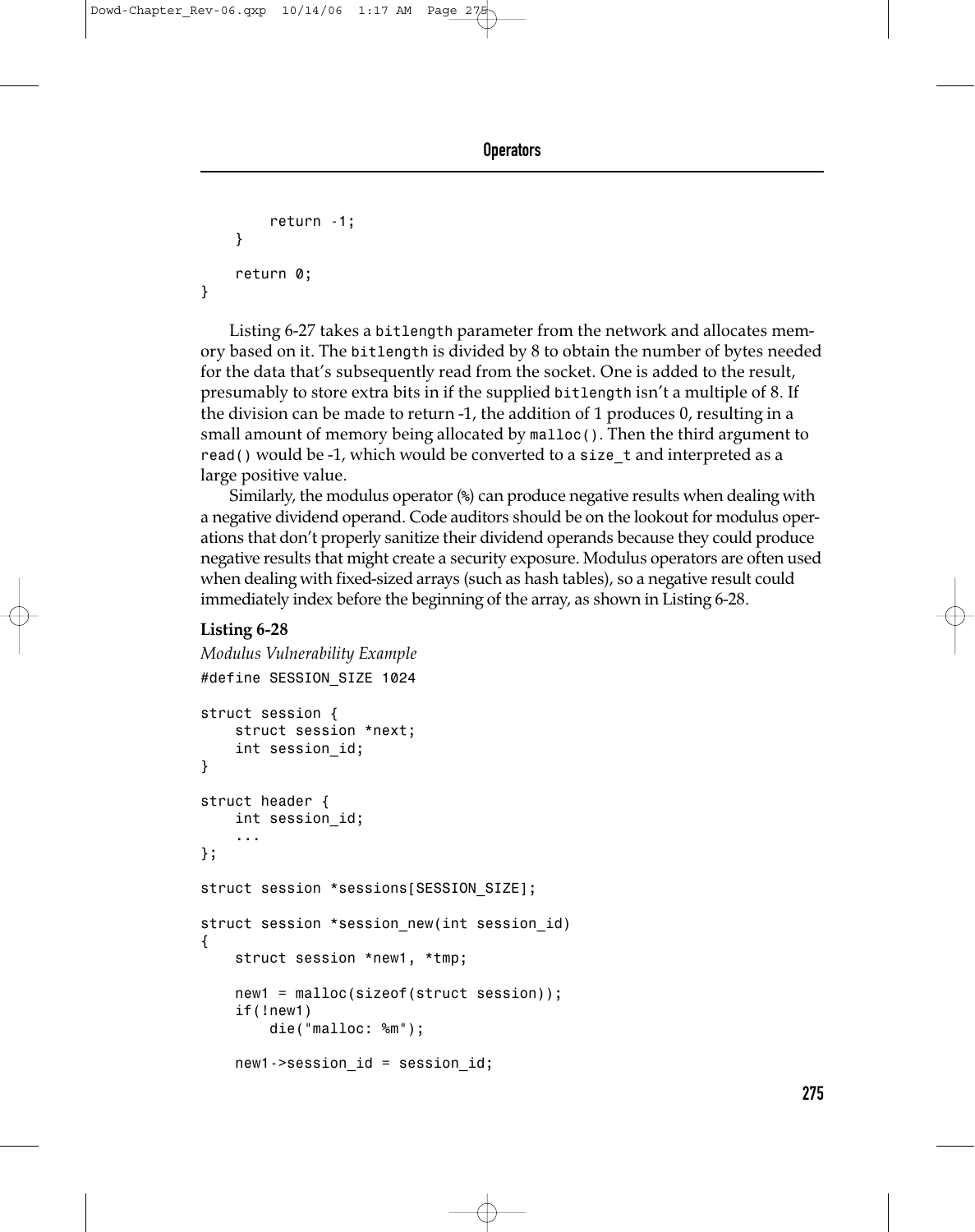```
new1 -rext = NULL;
    if(!sessions[session_id%(SESSION_SIZE-1)])
    {
        sessions[session_id%(SESSION_SIZE-1] = new1;
        return new1;
    }
    for(tmp = sessions[session_id%(SESSION_SIZE-1)]; tmp->next;
        tmp = tmp - \text{next};tmp - \texttt{next} = new1;return new1;
}
int read_packet(int sockfd)
{
    struct session *session;
    struct header hdr;
    if(full_read(sockfd, (void *)&hdr, sizeof(hdr)) !=
       sizeof(hdr))
    {
        error("read: %m");
        return –1;
    }
    if((session = session find(hdr.sessionid)) == NULL){
        session = session_new(hdr.sessionid);
        return 0;
    }
    ... validate packet with session ...
    return 0;
}
```
As you can see, a header is read from the network, and session information is retrieved from a hash table based on the header's session identifier field. The sessions are stored in the sessions hash table for later retrieval by the program. If the session identifier is negative, the result of the modulus operator is negative, and out-of-bounds elements of the sessions array are indexed and possibly written to, which would probably be an exploitable condition.

As with the right-shift operator, unsigned and signed divide and modulus operations can be distinguished easily in Intel assembly code. The mnemonic for the unsigned division instruction is div and its signed counterpart is idiv. Table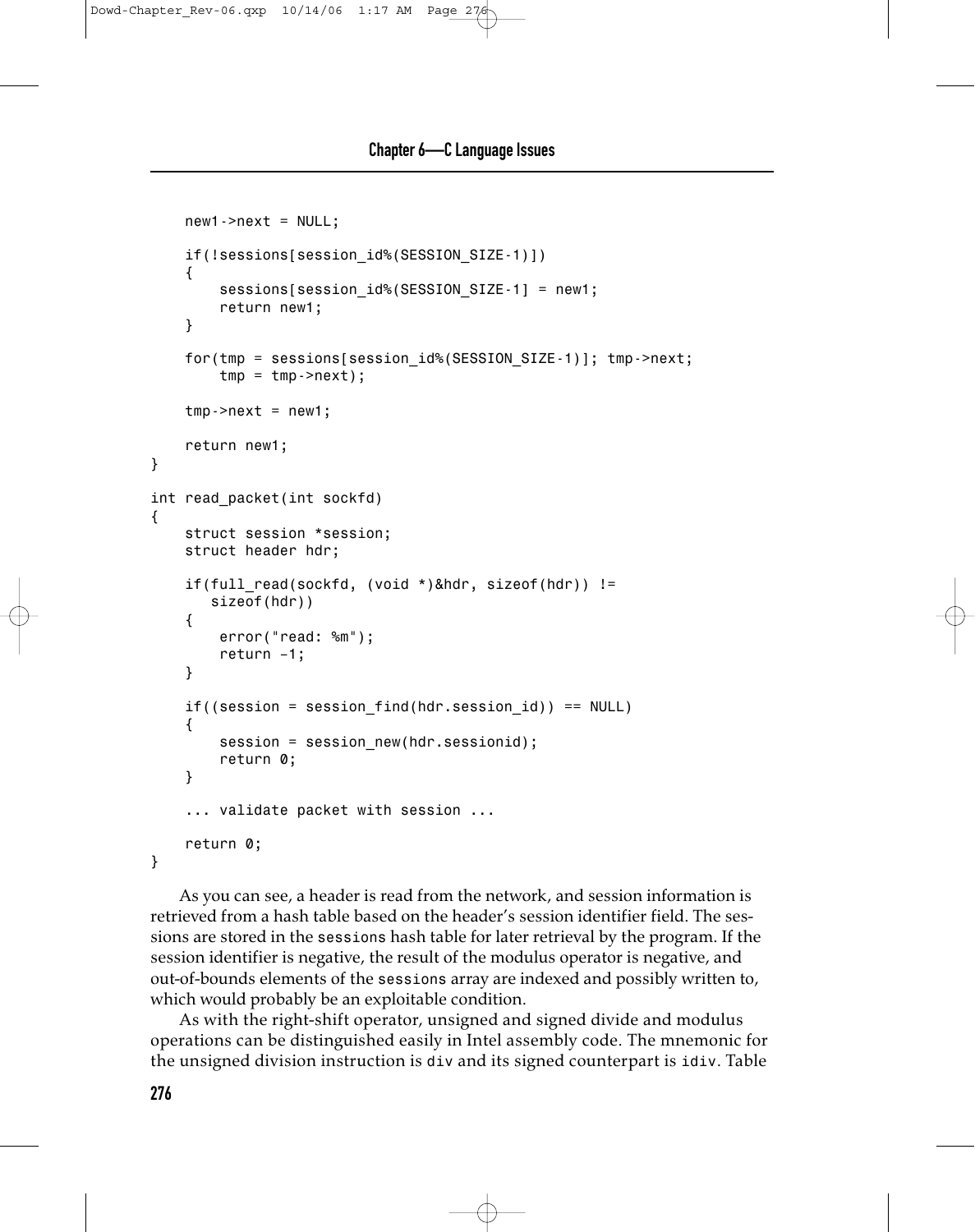Pointer Arithmetic

6-10 shows the difference between signed and unsigned divide operations. Note that compilers often use right-shift operations rather than division when the divisor is a constant.

### **Table 6-10**

| <b>Signed Versus Unsigned Divide Operations in Assembly</b> |                                   |  |  |  |  |
|-------------------------------------------------------------|-----------------------------------|--|--|--|--|
| <b>Signed Divide Operations</b>                             | <b>Unsigned Divide Operations</b> |  |  |  |  |
| mov eax, [ebp+8]                                            | mov eax, [ebp+8]                  |  |  |  |  |
| mov ecx, [ebp+c]                                            | mov ecx, $[ebp+c]$                |  |  |  |  |
| cdq                                                         | cdq                               |  |  |  |  |
| idiv ecx                                                    | div ecx                           |  |  |  |  |
| ret                                                         | ret                               |  |  |  |  |

### **Auditing Tip: Unexpected Results**

Whenever you encounter a right shift, be sure to check whether the left operand is signed. If so, there might be a slight potential for a vulnerability. Similarly, look for modulus and division operations that operate with signed operands. If users can specify negative values, they might be able to elicit unexpected results.

# Pointer Arithmetic

Pointers are usually the first major hurdle that beginning C programmers encounter, as they can prove quite difficult to understand. The rules involving pointer arithmetic, dereferencing and indirection, pass-by-value semantics, pointer operator precedence, and pseudo-equivalence with arrays can be challenging to learn. The following sections focus on a few aspects of pointer arithmetic that might catch developers by surprise and lead to possible security exposures.

# Pointer Overview

You know that a pointer is essentially a location in memory—an address—so it's a data type that's necessarily implementation dependent. You could have strikingly different pointer representations on different architectures, and pointers could be implemented in different fashions even on the 32-bit Intel architecture. For example, you could have 16-bit code, or even a compiler that transparently supported custom virtual memory schemes involving segments. So assume this discussion uses the common architecture of GCC or vc++ compilers for userland code on Intel machines.

You know that pointers probably have to be unsigned integers because valid virtual memory addresses can range from 0x0 to 0xffffffff. That said, it seems slightly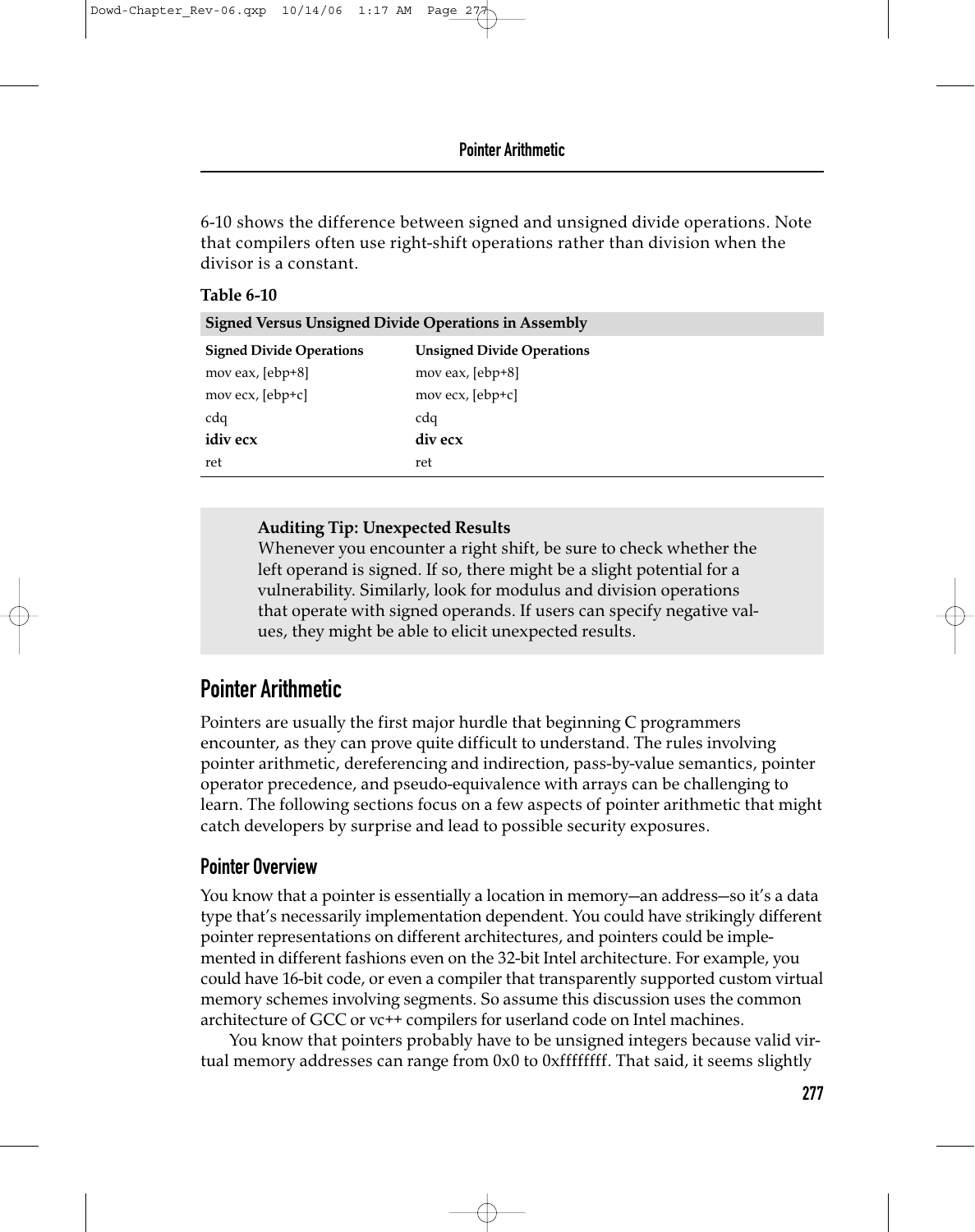odd when you subtract two pointers. Wouldn't a pointer need to somehow represent negative values as well? It turns out that the result of the subtraction isn't a pointer at all; instead, it's a signed integer type known as a ptrdiff t.

Pointers can be freely converted into integers and into pointers of other types with the use of casts. However, the compiler makes no guarantee that the resulting pointer or integer is correctly aligned or points to a valid object. Therefore, pointers are one of the more implementation-dependent portions of the C language.

# Pointer Arithmetic Overview

When you do arithmetic with a pointer, what occurs? Here's a simple example of adding 1 to a pointer:

```
short *j;
j=(short *)0x1234;
j = j + 1;
```
This code has a pointer to a short named j. It's initialized to an arbitrary fixed address,  $0x1234$ . This is bad C code, but it serves to get the point across. As mentioned previously, you can treat pointers and integers interchangeably as long you use casts, but the results depend on the implementation. You might assume that after you add 1 to j, j is equal to 0x1235. However, as you probably know, this isn't what happens. *j* is actually 0x1236.

When C does arithmetic involving a pointer, it does the operation relative to the size of the pointer's target. So when you add 1 to a pointer to an object, the result is a pointer to the next object of that size in memory. In this example, the object is a short integer, which takes up 2 bytes (on the 32-bit Intel architecture), so the short following  $0x1234$  in memory is at location  $0x1236$ . If you subtract 1, the result is the address of the short before the one at 0x1234, which is 0x1232. If you add 5, you get the address 0x123e, which is the fifth short past the one at 0x1234.

Another way to think of it is that a pointer to an object is treated as an array composed of one element of that object. So j, a pointer to a short, is treated like the array short j[1], which contains one short. Therefore, j + 2 would be equivalent to &j[2]. Table 6-11 shows this concept.

### **Table 6-11**

| <b>Pointer Arithmetic and Memory</b> |                         |                |  |  |  |  |
|--------------------------------------|-------------------------|----------------|--|--|--|--|
| <b>Pointer Expression</b>            | <b>Array Expression</b> | <b>Address</b> |  |  |  |  |
| i - 2                                | $81[-2]$                | 0x1230         |  |  |  |  |
|                                      |                         | 0x1231         |  |  |  |  |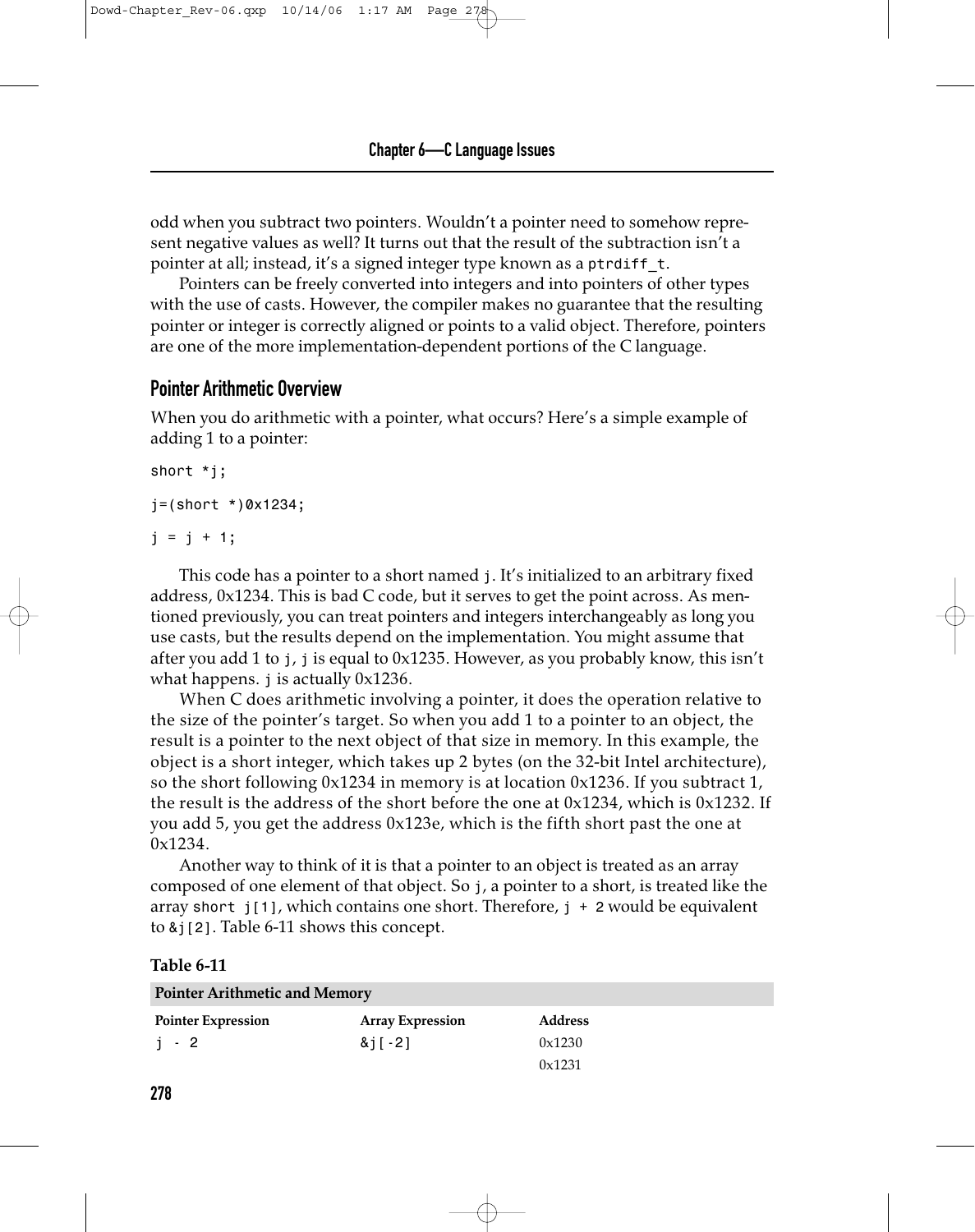| TUINGI AHUINGUU |            |        |  |  |  |
|-----------------|------------|--------|--|--|--|
|                 |            |        |  |  |  |
| $j - 1$         | $8j[-1]$   | 0x1232 |  |  |  |
|                 |            | 0x1233 |  |  |  |
| j               | j or &j[0] | 0x1234 |  |  |  |
|                 |            | 0x1235 |  |  |  |
| $j + 1$         | &j[1]      | 0x1236 |  |  |  |
|                 |            | 0x1237 |  |  |  |
| $j + 2$         | 8j[2]      | 0x1238 |  |  |  |
|                 |            | 0x1239 |  |  |  |
| $j + 3$         | &j[3]      | 0x123a |  |  |  |
|                 |            | 0x123b |  |  |  |
| i.<br>$+4$      | 8j[4]      | 0x123c |  |  |  |
|                 |            | 0x123d |  |  |  |
| $j + 5$         | &j[5]      | 0x123e |  |  |  |
|                 |            | 0x123f |  |  |  |
|                 |            |        |  |  |  |

Pointer Arithmetic

Now look at the details of the important pointer arithmetic operators, covered in the following sections.

## Addition

The rules for pointer addition are slightly more restrictive than you might expect. You can add an integer type to a pointer type or a pointer type to an integer type, but you can't add a pointer type to a pointer type. This makes sense when you consider what pointer addition actually does; the compiler wouldn't know which pointer to use as the base type and which to use as an index. For example, look at the following operation:

unsigned short \*j; unsigned long \*k;

#### $x = j+k;$

This operation would be invalid because the compiler wouldn't know how to convert j or k into an index for the pointer arithmetic. You could certainly cast j or k into an integer, but the result would be unexpected, and it's unlikely someone would do this intentionally.

One interesting rule of C is that the subscript operator falls under the category of pointer addition. The C standard states that the subscript operator is equivalent to an expression involving addition in the following way:

E1[E2] is equivalent to  $(*((E1)+(E2)))$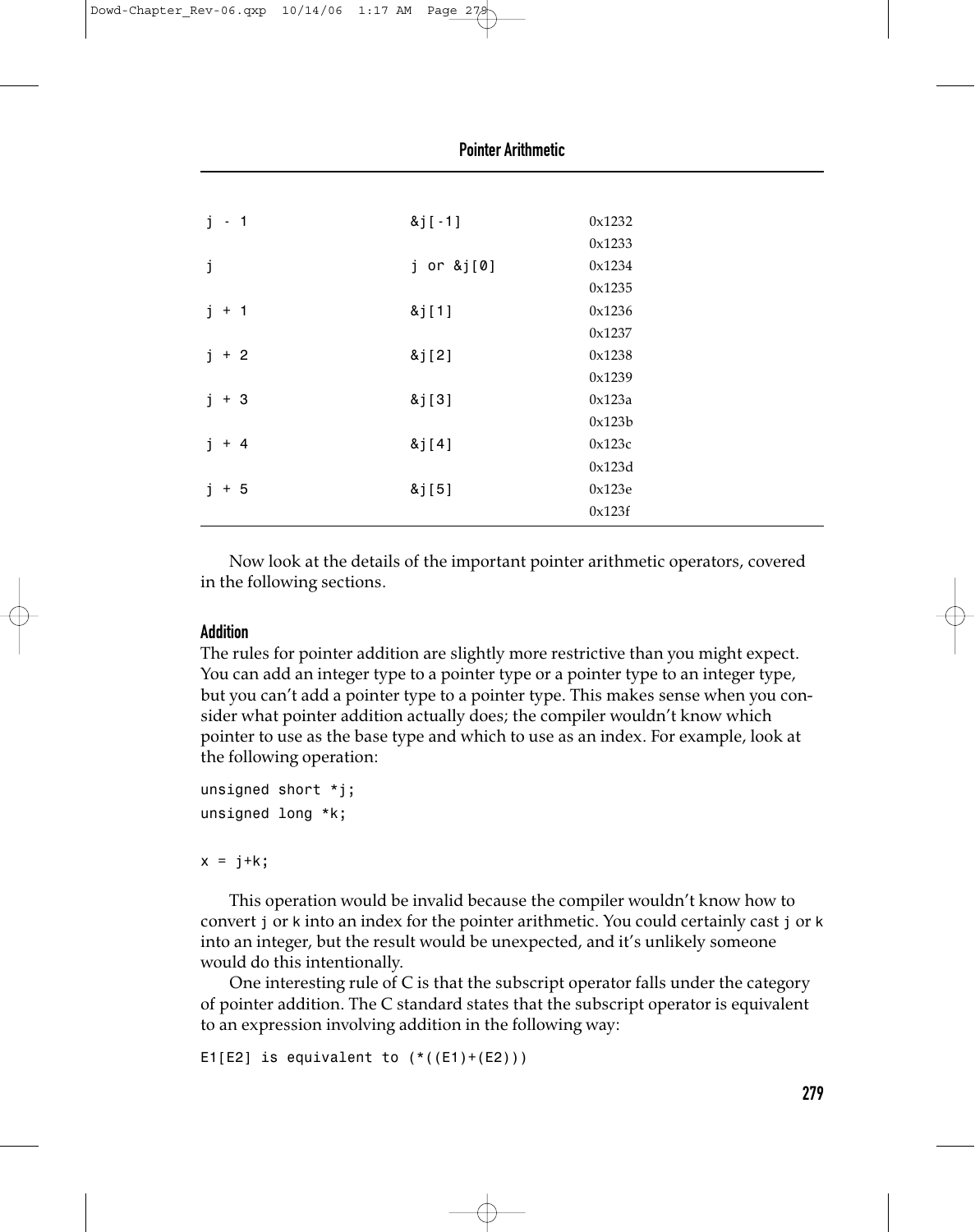With this in mind, look at the following example:

char b[10];

 $b[4]$ ='a';

The expression b[4] refers to the fifth object in the b character array. According to the rule, here's the equivalent way of writing it:

$$
(*((b)+(4))) = 'a';
$$

You know from your earlier analysis that  $b + 4$ , with b of type pointer to char, is the same as saying &b[4]; therefore, the expression would be like saying  $(*$  (&b[4])) or  $b[4]$ .

Finally, note that the resulting type of the addition between an integer and a pointer is the type of the pointer.

#### **Subtraction**

Subtraction has similar rules to addition, except subtracting one pointer from another is permissible. When you subtract a pointer from a pointer of the same type, you're asking for the difference in the subscripts of the two elements. In this case, the resulting type isn't a pointer but a ptrdiff\_t, which is a signed integer type. The C standard indicates it should be defined in the stddef.h header file.

#### Comparison

Comparison between pointers works as you might expect. They consider the relative locations of the two pointers in the virtual address space. The resulting type is the same as with other comparisons: an integer type containing a 1 or 0.

#### Conditional Operator

The conditional operator (?) can have pointers as its last two operands, and it has to reconcile their types much as it does when used with arithmetic operands. It does this by applying all qualifiers either pointer type has to the resulting type.

## Vulnerabilities

Few vulnerabilities involving pointer arithmetic have been widely publicized, at least in the sense being described here. Plenty of vulnerabilities that involve manipulation of character pointers essentially boil down to miscounting buffer sizes, and although they technically qualify as pointer arithmetic errors, they aren't as subtle as pointer vulnerabilities can get. The more pernicious form of problems are those in which developers mistakenly perform arithmetic on pointers without realizing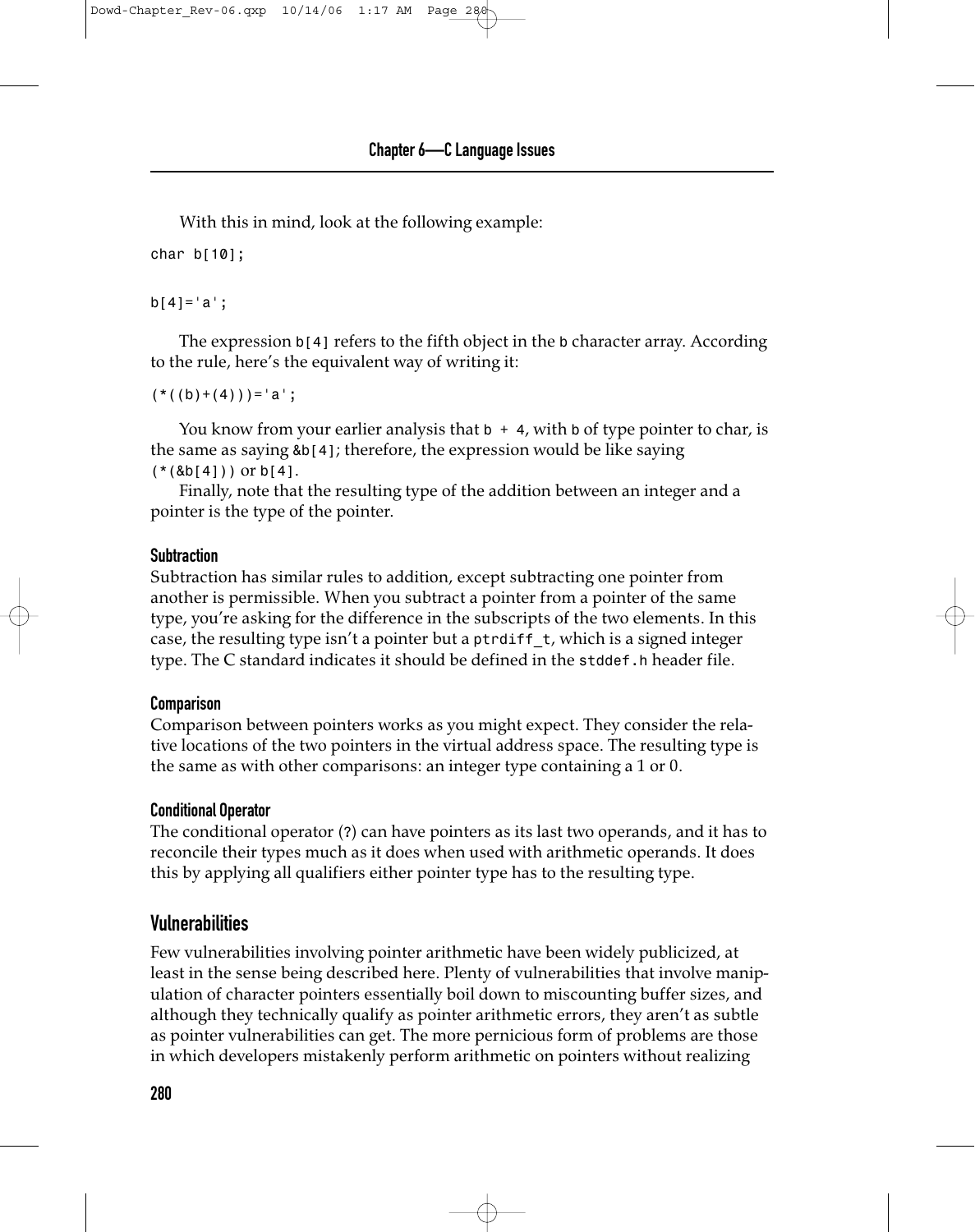Pointer Arithmetic

that their integer operands are being scaled by the size of the pointer's target. Consider the following code:

```
int buf[1024];
int *b=buf;
while (havedata() && b < buf + sizeof(buf))
{
    *b++=parseint(getdata());
}
```
The intent of  $b \leq 1$  buf + sizeof(buf) is to prevent b from advancing past buf[1023]. However, it actually prevents b from advancing past buf[4092]. Therefore, this code is potentially vulnerable to a fairly straightforward buffer overflow.

Listing 6-29 allocates a buffer and then copies the first path component from the argument string into the buffer. There's a length check protecting the wcscat function from overflowing the allocated buffer, but it's constructed incorrectly. Because the strings are wide characters, the pointer subtraction done to check the size of the input (sep - string) returns the difference of the two pointers in wide characters—that is, the difference between the two pointers in bytes divided by 2. Therefore, this length check succeeds as long as (sep – string) contains less than (MAXCHARS \* 2) wide characters, which could be twice as much space as the allocated buffer can hold.

### **Listing 6-29**

```
Pointer Arithmetic Vulnerability Example
wchar t *copy data(wchar t *string)
{
    wchar *sep, *new;
    int size = MAXCHARS * sizeof(wchar);new = (wchar *)xmalloc(size);
    *new = '0;
    if(*string != '/'){
        wcscpy(new, "/");
        size - = sizeof(word + t);}
    sep = wstrchr(string, ' / ');
    if(!sep)
        sep = string + wcslen(string);
```
281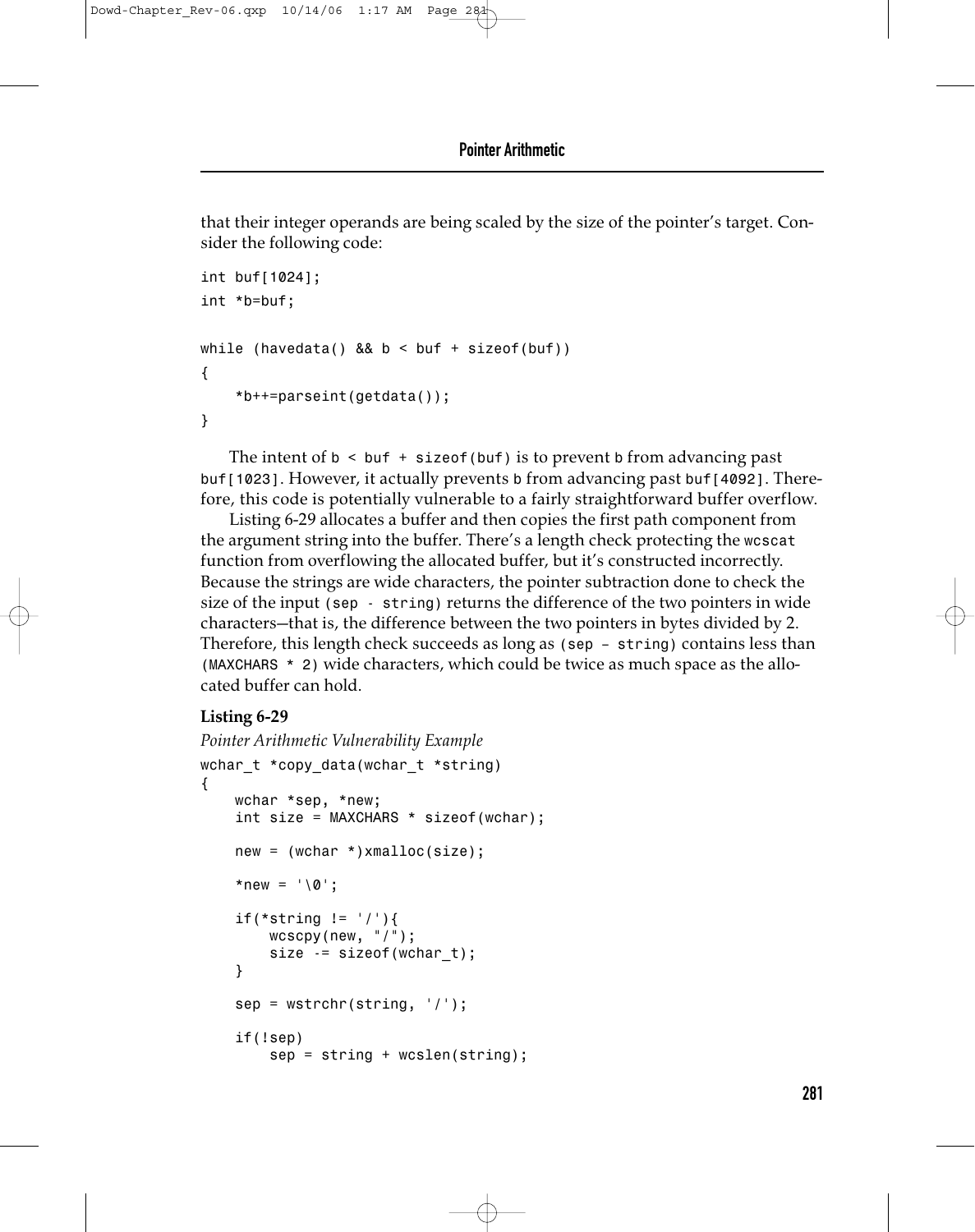```
if(sep - string >= (size - sizeof(wchar_t)){
    free(new);
    die("too much data");
}
*sep = '0;
wcscat(new, string);
return new;
```
### **Auditing Tip**

}

Pointer arithmetic bugs can be hard to spot. Whenever an arithmetic operation is performed that involves pointers, look up the type of those pointers and then check whether the operation agrees with the implicit arithmetic taking place. In Listing 6-29, has sizeof() been used incorrectly with a pointer to a type that's not a byte? Has a similar operation happened in which the developer assumed the pointer type won't affect how the operation is performed?

# Other C Nuances

The following sections touch on features and dark corners of the C language where security-relevant mistakes could be made. Not many real-world examples of these vulnerabilities are available, yet you should still be aware of the potential risks. Some examples might seem contrived, but try to imagine them as hidden beneath layers of macros and interdependent functions, and they might seem more realistic.

# Order of Evaluation

For most operators, C doesn't guarantee the order of evaluation of operands or the order of assignments from expression "side effects." For example, consider this code:

```
printf("%d\n", i++, i++);
```
There's no guarantee in which order the two increments are performed, and you'll find that the output varies based on the compiler and the architecture on which you compile the program. The only operators for which order of evaluation is guaranteed are  $\&8, \frac{1}{1}, ?$ ; and ,. Note that the comma doesn't refer to the arguments of a function; their evaluation order is implementation defined. So in something as simple as the following code, there's no guarantee that a() is called before b():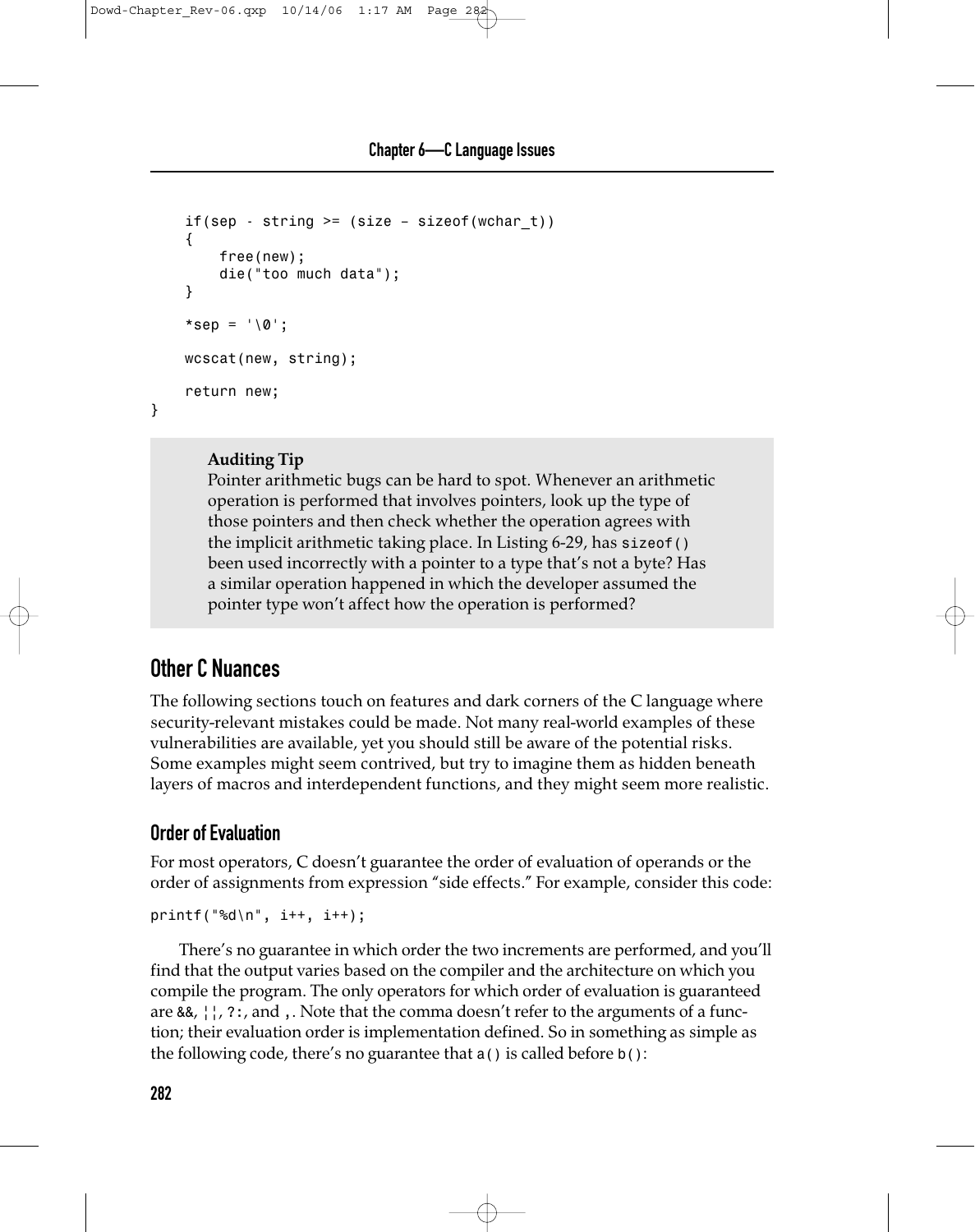# $x = a() + b();$

Ambiguous side effects are slightly different from ambiguous order of evaluation, but they have similar consequences. A side effect is an expression that causes the modification of a variable—an assignment or increment operator, such as ++. The order of evaluation of side effects isn't defined within the same expression, so something like the following is implementation defined and, therefore, could cause problems:

 $a[i] = i++;$ 

How could these problems have a security impact? In Listing 6-30, the developer uses the getstr() call to get the user string and pass string from some external source. However, if the system is recompiled and the order of evaluation for the getstr() function changes, the code could end up logging the password instead of the username. Admittedly, it would be a low-risk issue caught during testing.

### **Listing 6-30**

```
Order of Evaluation Logic Vulnerability
int check_password(char *user, char *pass)
{
    if (strcmp(getpass(user), pass))
    {
        logprintf("bad password for user %s\n", user);
        return -1;
    }
    return 0;
}
...
if (check password(getstr(), getstr())
    exit(1);
```
Listing 6-31 has a copy\_packet() function that reads a packet from the network. It uses the GET32() macro to pull an integer from the packet and advance the pointer. There's a provision for optional padding in the protocol, and the presence of the padding size field is indicated by a flag in the packet header. So if FLAG\_PADDING is set, the order of evaluation of the GET32() macros for calculating the datasize could possibly be reversed. If the padding option is in a fairly unused part of the protocol, an error of this nature could go undetected in production use.

## **Listing 6-31**

```
Order of Evaluation Macro Vulnerability
#define GET32(x) (*((unsigned int *)(x))++)
```
u char \*copy packet(u char \*packet)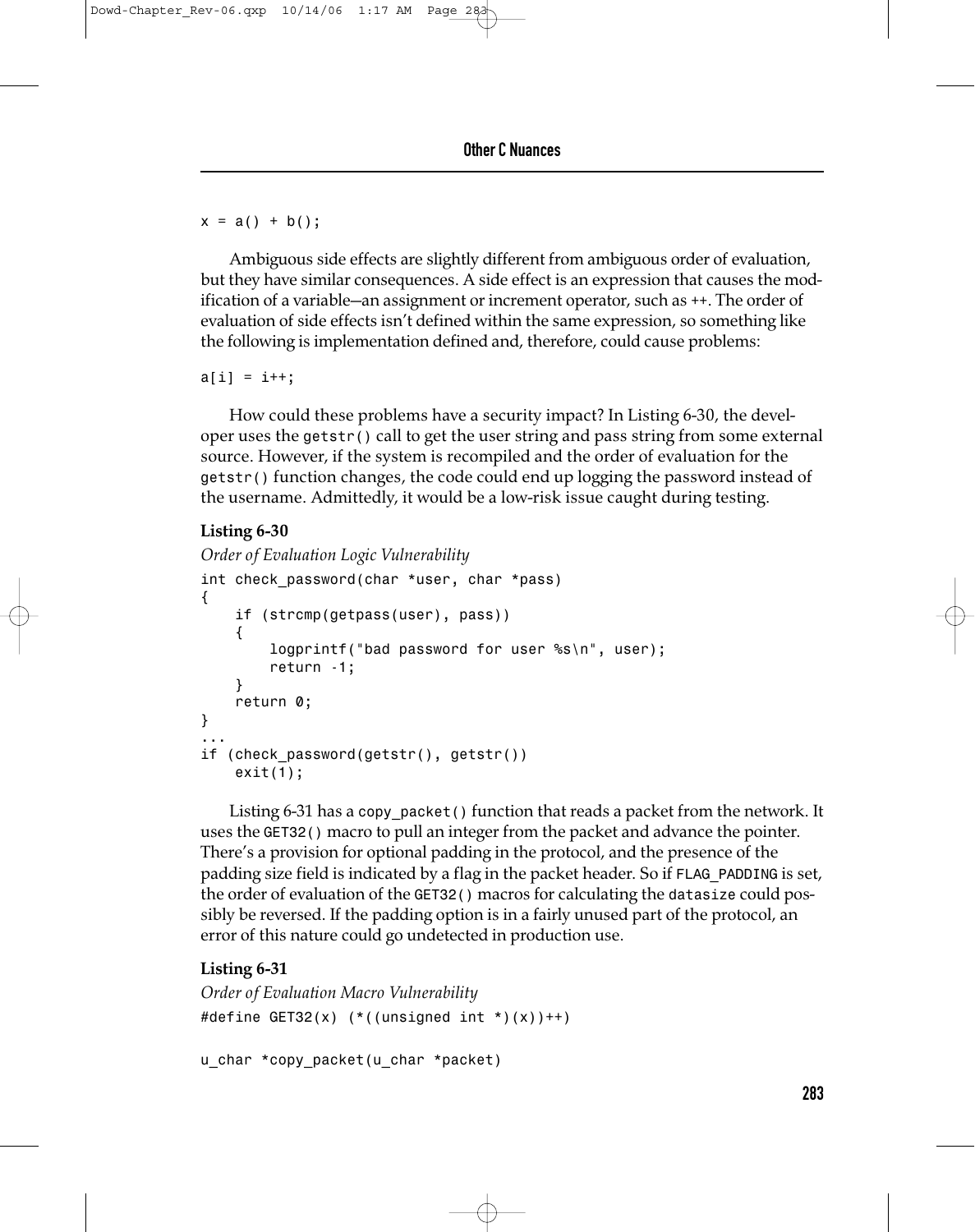```
{
    int *w = (int *) packet;unsigned int hdrvar, datasize;
    /* packet format is hdr var, data size, padding size */
    hdrvar = GET32(w);
    if (hdrvar & FLAG_PADDING)
        datasize = GET32(w) - GET32(w);
    else
        datasize = GET32(w);...
}
```
# Structure Padding

One somewhat obscure feature of C structures is that structure members don't have to be laid out contiguously in memory. The order of members is guaranteed to follow the order programmers specify, but structure padding can be used between members to facilitate alignment and performance needs. Here's an example of a simple structure:

```
struct bob
    int a;
    unsigned short b;
    unsigned char c;
```
};

{

What do you think sizeof(bob) is? A reasonable guess is 7; that's sizeof(a) + sizeof(b) + sizeof(c), which is  $4 + 2 + 1$ . However, most compilers return 8 because they insert structure padding! This behavior is somewhat obscure now, but it will definitely become a well-known phenomenon as more 64-bit code is introduced because it has the potential to affect this code more acutely. How could it have a security consequence? Consider Listing 6-32.

## **Listing 6-32**

```
Structure Padding in a Network Protocol
struct netdata
{
    unsigned int query_id;
    unsigned short header flags;
```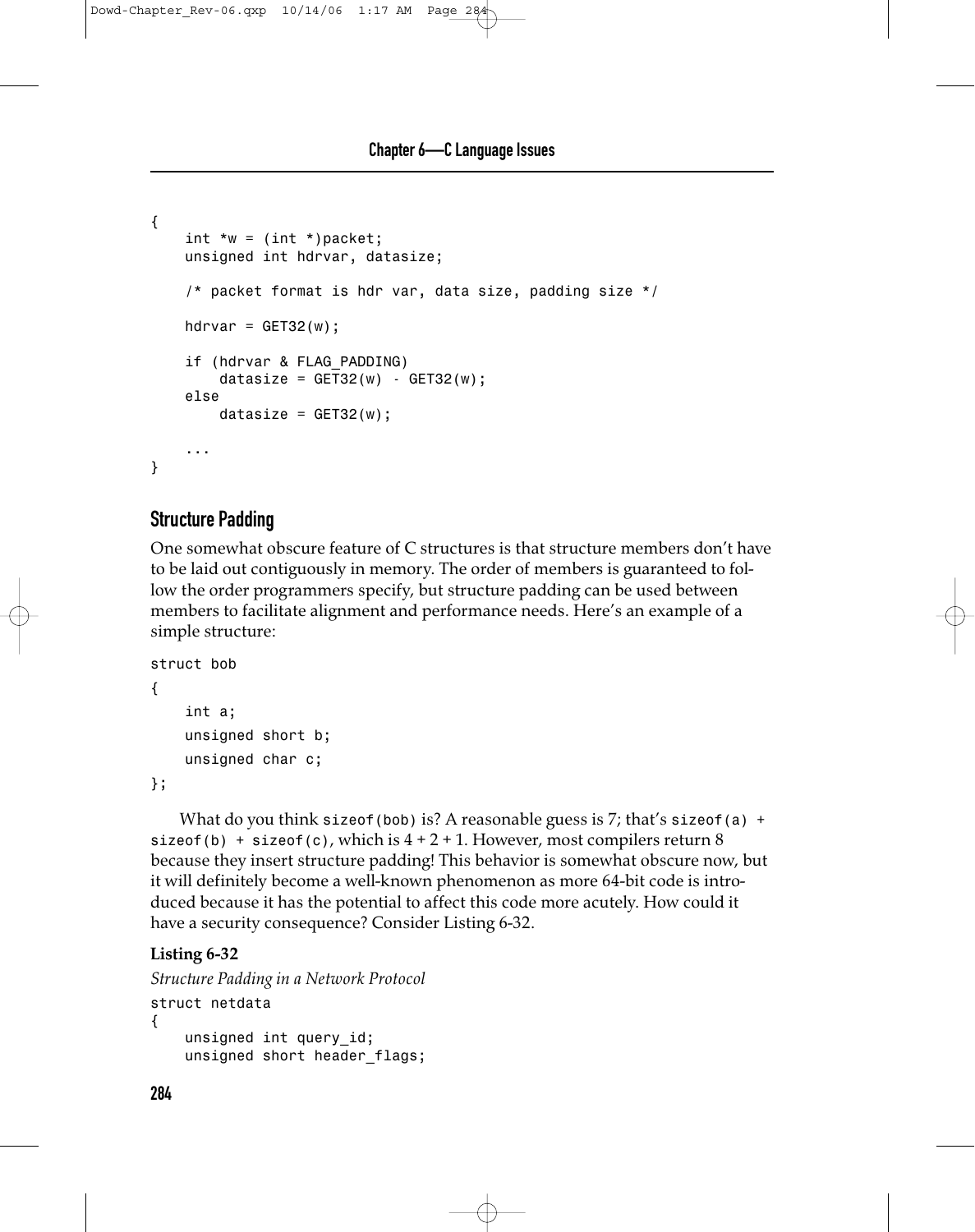```
unsigned int sequence_number;
};
int packet_check_replay(unsigned char *buf, size_t len)
{
    struct netdata *n = (struct netdata *)buf;
    if ((ntohl(n->sequence number) \leq g last sequence number)
        return PARSE_REPLAYATTACK;
    // packet is safe - process
    return PARSE_SAFE;
}
```
On a 32-bit big-endian system, the netdata structure is likely to be laid out as shown in Figure 6-9. You have an unsigned int, an unsigned short, 2 bytes of padding, and an unsigned int for a total structure size of 12 bytes. Figure 6-10 shows the traffic going over the network, in network byte order. If developers don't anticipate the padding being inserted in the structure, they could be misinterpreting the network protocol. This error could cause the server to accept a replay attack.

| 0 | query_id        |  | header_flags | padding |  |
|---|-----------------|--|--------------|---------|--|
| 8 | sequence_number |  |              |         |  |

**Figure 6-9** Netdata structure on a 32-bit big-endian machine



**Figure 6-10** Network protocol in network byte order

The possibility of making this kind of mistake increases with 64-bit architectures. If a structure contains a pointer or long value, the layout of the structure in memory will most likely change. Any 64-bit value, such as a pointer or long int, will take up twice as much space as on a 32 bit-system and have to be placed on a 64-bit alignment boundary.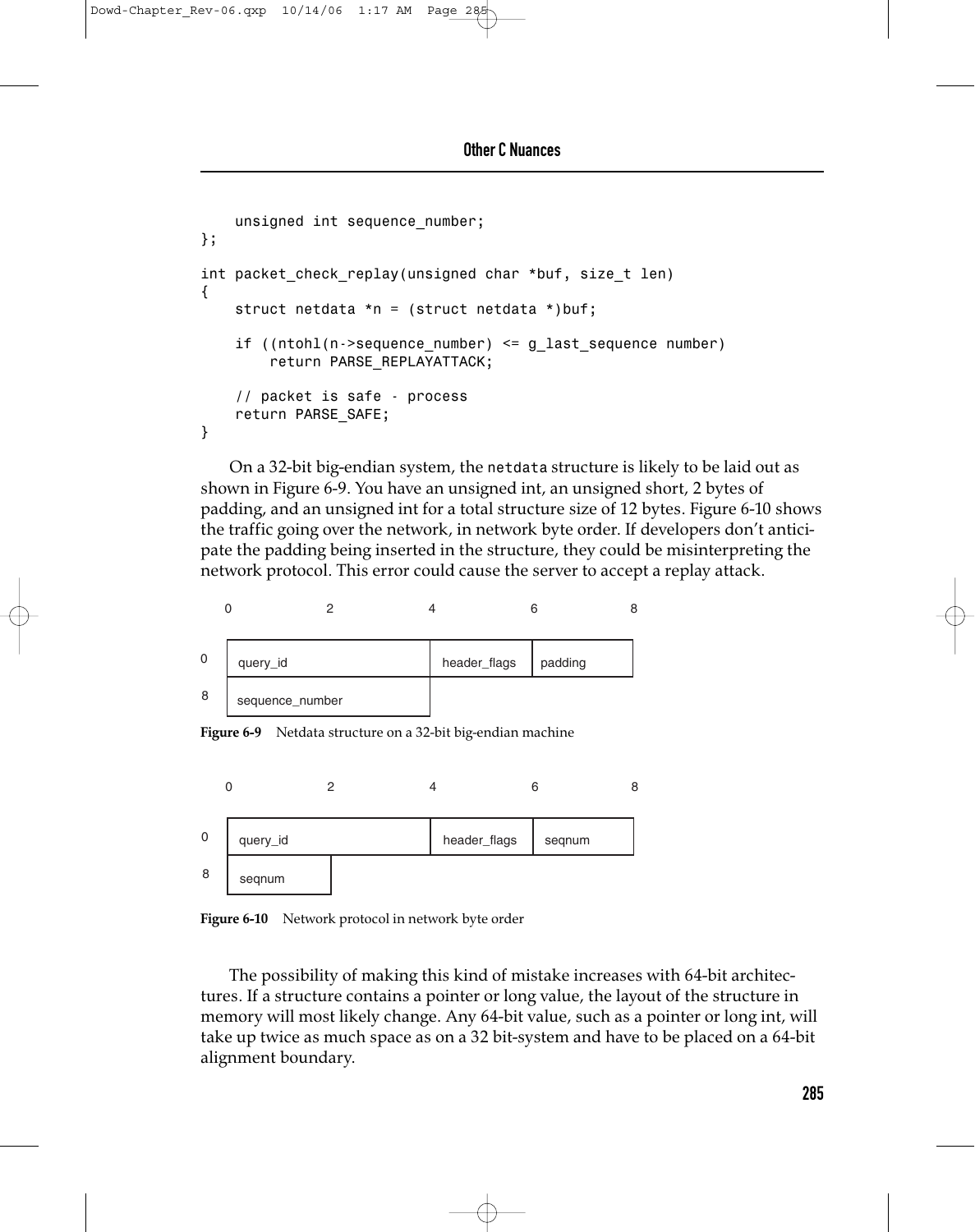The contents of the padding bits depend on whatever happens to be in memory when the structure is allocated. These bits could be different, which could lead to logic errors involving memory comparisons, as shown in Listing 6-33.

# **Listing 6-33**

```
Example of Structure Padding Double Free
struct sh
{
    void *base;
    unsigned char code;
    void *descptr;
};
void free_sechdrs(struct sh *a, struct sh *b)
{
    if (!memcmp(a, b, sizeof(a)))
    {
        /* they are equivalent */
         free(a->descptr);
         free(a->base);
         free(a);
         return;
    }
    free(a->descptr);
    free(a->base);
    free(a);
    free(b->descptr);
    free(b->base);
    free(b);
    return;
}
```
If the structure padding is different in the two structures, it could cause a double-free error to occur. Take a look at Listing 6-34.

## **Listing 6-34**

```
Example of Bad Counting with Structure Padding
struct hdr
{
    int flags;
    short len;
};
struct hdropt
{
    char opt1;
```
286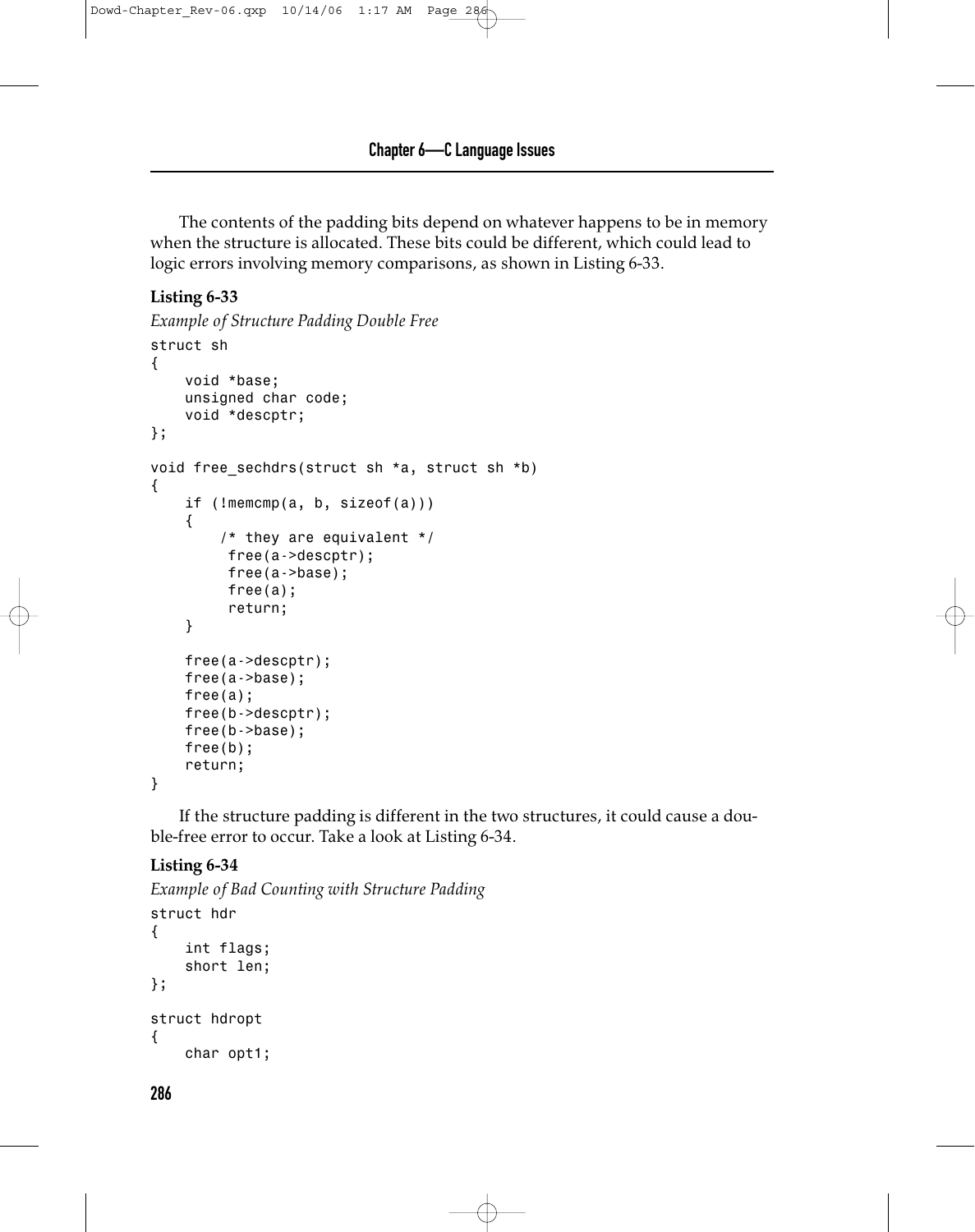```
Other C Nuances
```

```
char optlen;
    char descl;
};
struct msghdr
{
    struct hdr h;
    struct hdropt o;
};
struct msghdr *form hdr(struct hdr *h, struct hdropt *o)
{
    struct msghdr *m=xmalloc(sizeof *h + sizeof *o);
    memset(m, 0, sizeof(struct msghdr));
...
```
The size of hdropt would likely be 3 because there are no padding requirements for alignment. The size of hdr would likely be 8 and the size of msghdr would likely be 12 to align the two structures. Therefore, memset would write 1 byte past the allocated data with a  $\lozenge$ .

# Precedence

When you review code written by experienced developers, you often see complex expressions that seem to be precariously void of parentheses. An interesting vulnerability would be a situation in which a precedence mistake is made but occurs in such a way that it doesn't totally disrupt the program.

The first potential problem is the precedence of the bitwise  $\&$  and  $\frac{1}{1}$  operators, especially when you mix them with comparison and equality operators, as shown in this example:

```
if ( len & 0x80000000 != 0)
    die("bad len!");
if (len < 1024)
    memcpy(dst, src, len);
```
The programmers are trying to see whether len is negative by checking the highest bit. Their intent is something like this:

```
if ( (len & 0x80000000) != 0)
    die("bad len!");
```
287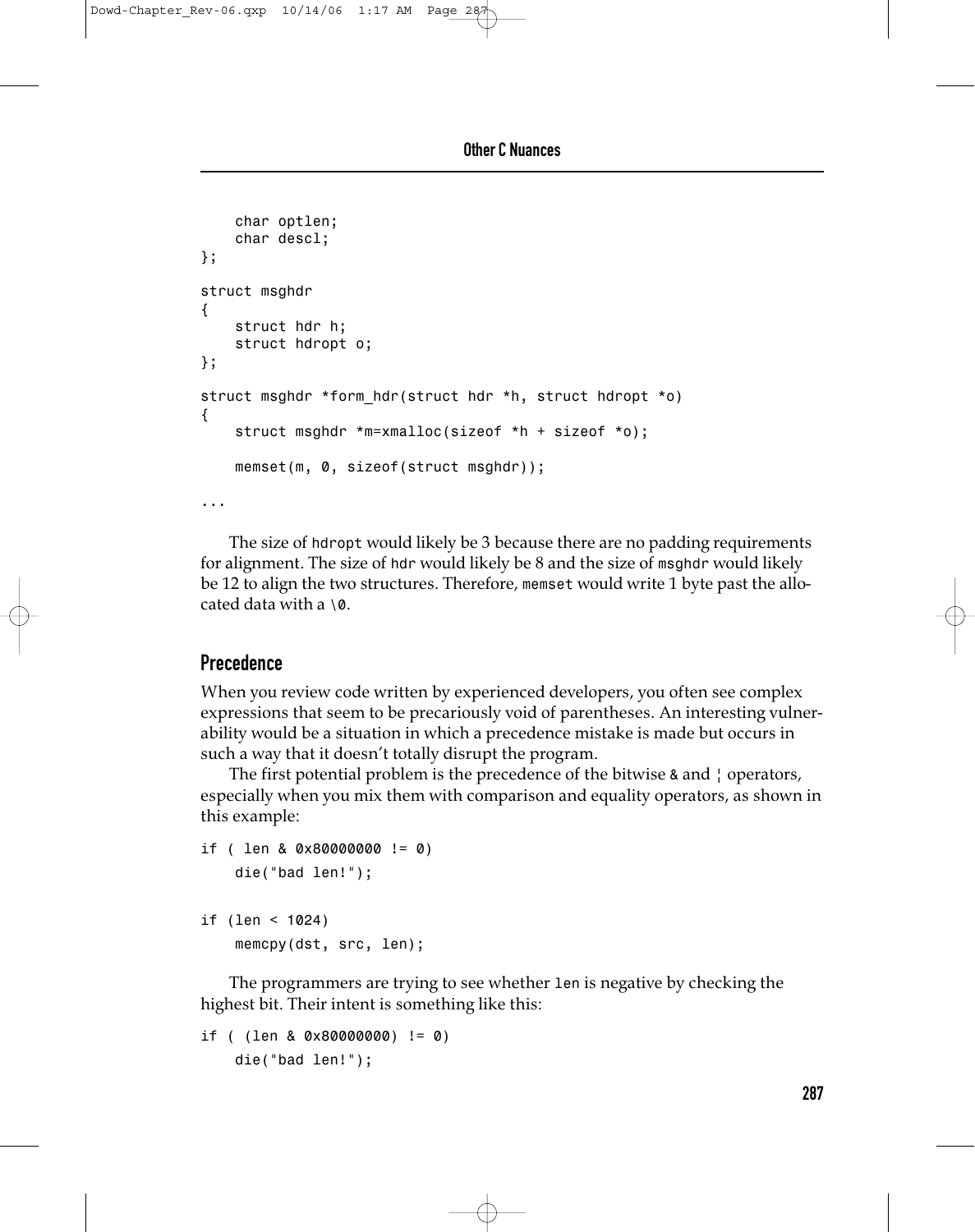What's actually rendered into assembly code, however, is this:

```
if ( len & (0x80000000 != 0))
    die("bad len!");
```
This code would evaluate to len & 1. If len's least significant bit isn't set, that test would pass, and users could specify a negative argument to memcpy().

There are also potential precedence problems involving assignment, but they aren't likely to surface in production code because of compiler warnings. For example, look at the following code:

```
if (len = getlen() > 30)
    snprintf(dst, len - 30, "%s", src)
```
The authors intended the following:

```
if ((len = getlen()) > 30)snprintf(dst, len - 30, "%s", src)
```
However, they got the following:

if (len =  $(getlen() > 30)$ ) snprintf(dst, len - 30, "%s", src)

len is going to be 1 or 0 coming out of the if statement. If it's 1, the second argument to snprintf() is -29, which is essentially an unlimited string.

Here's one more potential precedence error:

int  $a = b + c \gg 3$ ;

The authors intended the following:

int  $a = b + (c \gg 3)$ ;

As you can imagine, they got the following:

int  $a = (b + c) >> 3$ ;

# Macros/Preprocessor

C's preprocessor could also be a source of security problems. Most people are familiar with the problems in a macro like this:

#define SQUARE(x) x\*x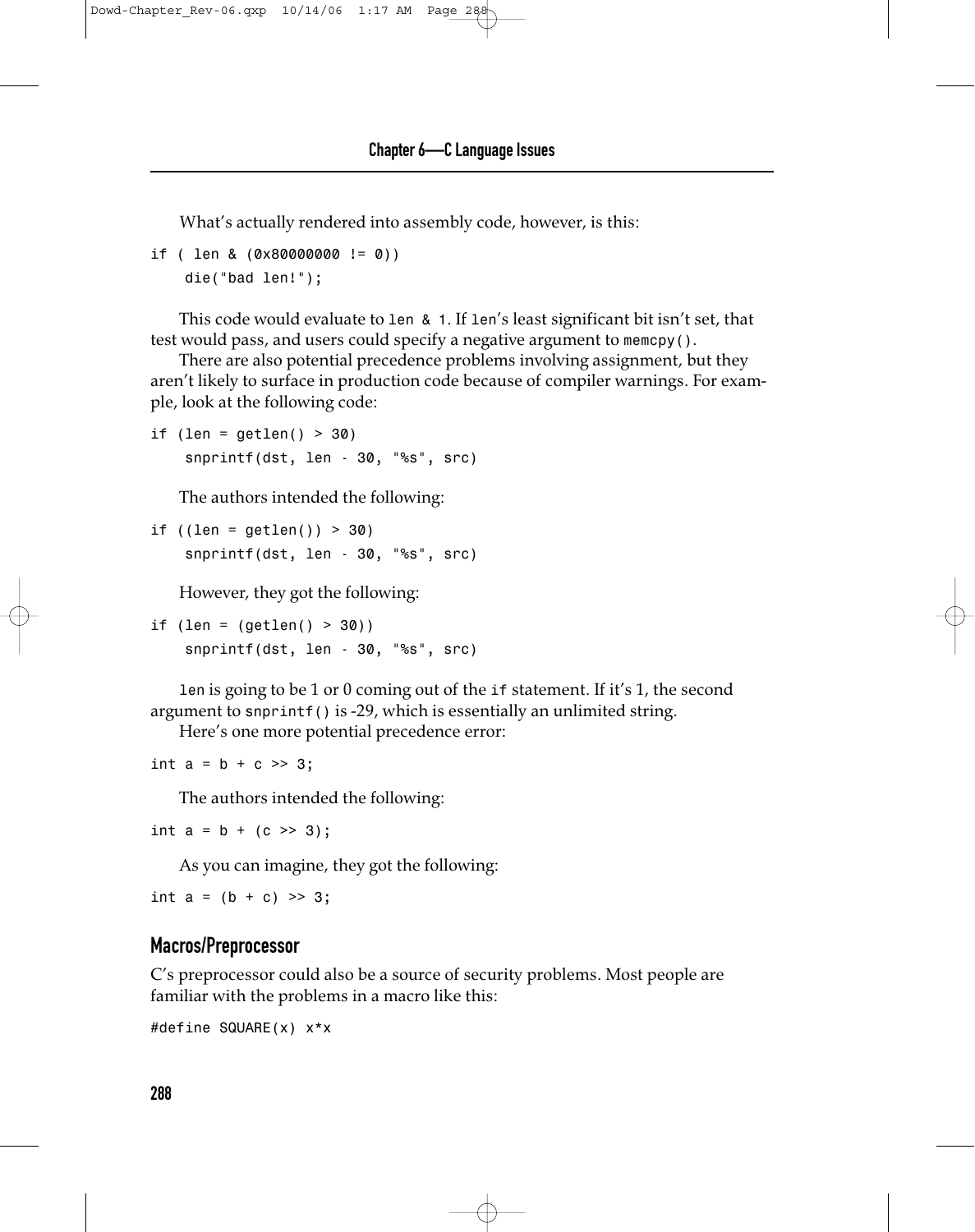If you use it as follows:

 $y = \text{SQUARE}(z + t)$ ;

It would evaluate to the following:

 $y = z + t * z + t$ ;

That result is obviously wrong. The recommended fix is to put parentheses around the macro and the arguments so that you have the following:

```
#define SQUARE(x) ((x)*(x))
```
You can still get into trouble with macros constructed in this way when you consider order of evaluation and side-effect problems. For example, if you use the following:

 $y =$  SQUARE( $j++$ );

It would evaluate to

 $y = ((j++)*(j++)$ ;

That result is implementation defined. Similarly, if you use the following:

y = SQUARE(getint());

It would evaluate to

 $y = ((getint())*(getint()));$ 

This result is probably not what the author intended. Macros could certainly introduce security issues if they're used in way outside mainstream use, so pay attention when you're auditing code that makes heavy use of them. When in doubt, expand them by hand or look at the output of the preprocessor pass.

# Typos

Programmers can make many simple typographic errors that might not affect program compilation or disrupt a program's runtime processes, but these typos could lead to security-relevant problems. These errors are somewhat rare in production code, but occasionally they crop up. It can be entertaining to try to spot typos in code. Possible typographic mistakes have been presented as a series of challenges. Try to spot the mistake before reading the analysis.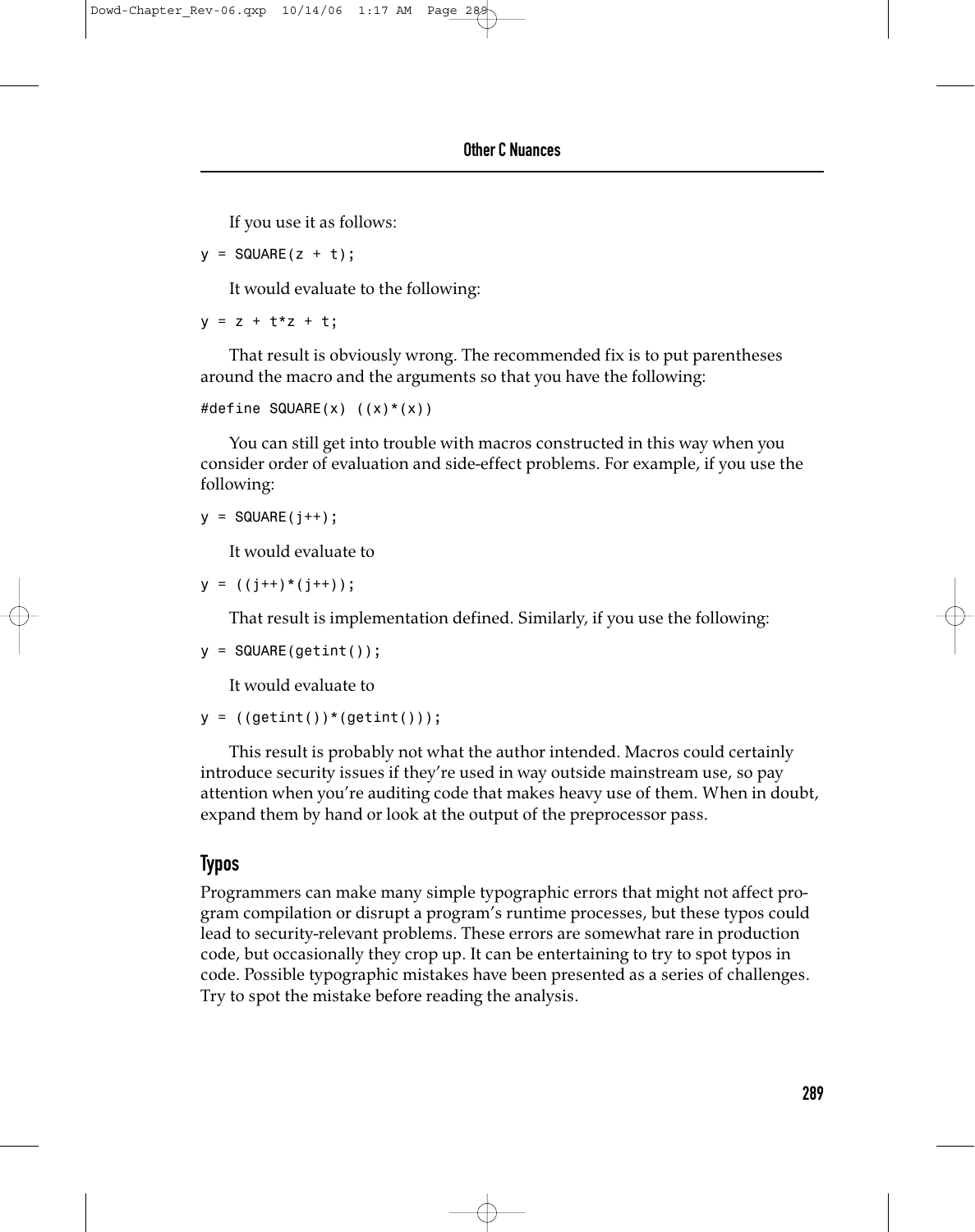# Challenge 1

```
while (*src && left)
{
    *dst++=*src++;
    if (left = \emptyset)
         die("badlen");
    left--;
}
```
The statement if (left =  $\theta$ ) should read if (left ==  $\theta$ ).

In the correct version of the code, if left is 0, the loop detects a buffer overflow attempt and aborts. In the incorrect version, the if statement assigns 0 to left, and the result of that assignment is the value 0. The statement if (0) isn't true, so the next thing that occurs is the left--; statement. Because left is 0, left-- becomes a negative 1 or a large positive number, depending on left's type. Either way, left isn't 0, so the while loop continues, and the check doesn't prevent a buffer overflow.

### Challenge 2

int f;

```
f=get_security_flags(username);
if (f = FLAG_AUTHENTICATED)
{
    return LOGIN_OK;
}
return LOGIN_FAILED;
```
The statement if  $(f = FLAG$  AUTHENTICATED) should read as follows:

```
if (f == FLAG_AUTHENTICATED)
```
In the correct version of the code, if users' security flags indicate they're authenticated, the function returns LOGIN\_OK. Otherwise, it returns LOGIN\_FAILED.

In the incorrect version, the if statement assigns whatever FLAG\_AUTHENTICATED happens to be to f. The if statement always succeeds because FLAG\_AUTHENTICATED is some nonzero value. Therefore, the function returns LOGIN\_OK for every user.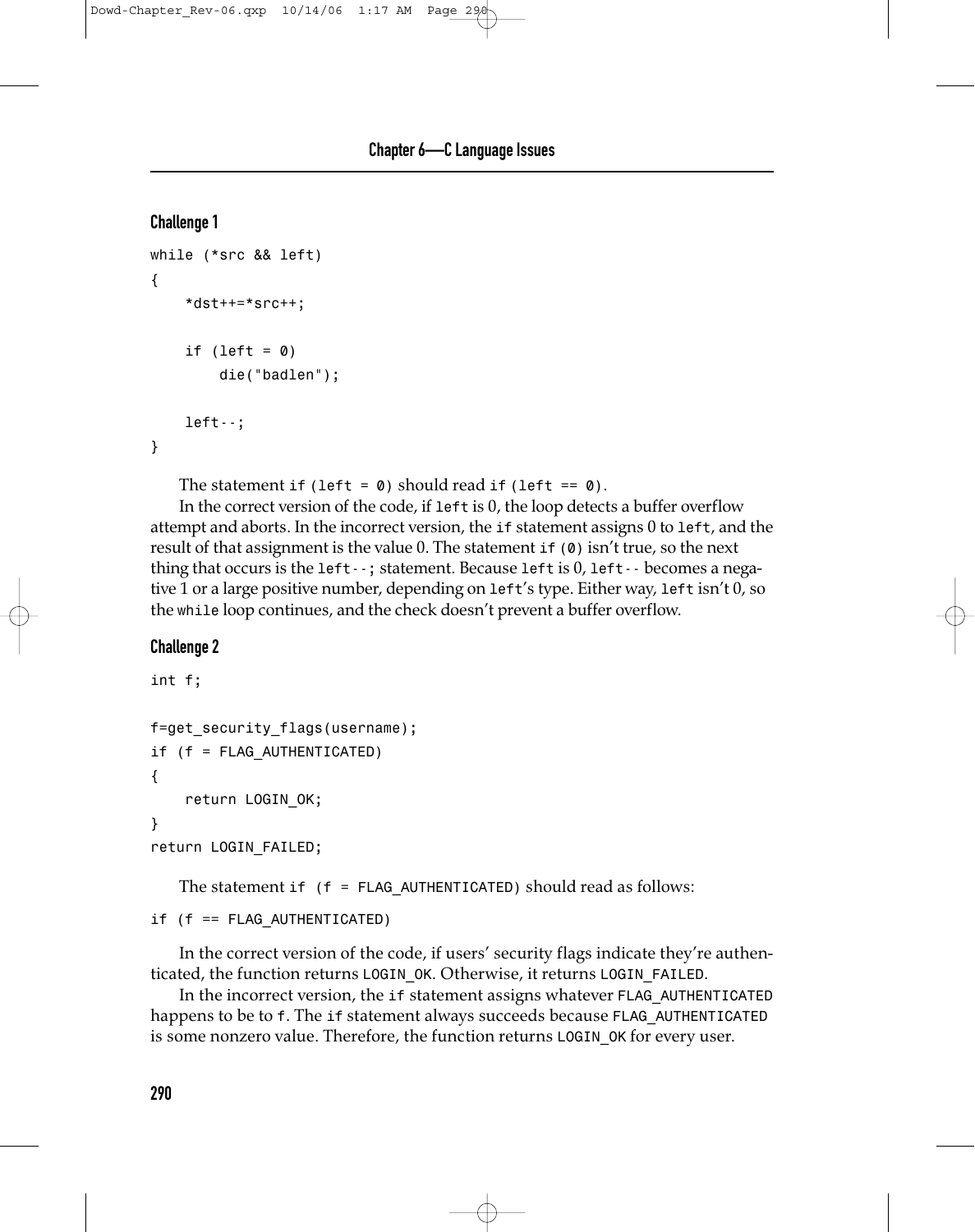# Challenge 3

```
for (i==5; src[i] && i<10; i++)
{
    dst[i-5] = src[i];}
   The statement for (i == 5; src[i] & 1 < 10; i++) should read as follows:
```

```
for (i=5; src[i] && i<10; i++)
```
In the correct version of the code, the for loop copies 4 bytes, starting reading from src[5] and starting writing to dst[0]. In the incorrect version, the expression i==5 evaluates to true or false but doesn't affect the contents of i. Therefore, if i is some value less than 10, it could cause the for loop to write and read outside the bounds of the dst and src buffers.

### Challenge 4

```
if (get_string(src) &&
   check for overflow(src) & copy string(dst,src))
   printf("string safely copied\n");
```
The if statement should read like so:

```
if (get_string(src) &&
   check_for_overflow(src) && copy_string(dst,src))
```
In the correct version of the code, the program gets a string into the src buffer and checks the src buffer for an overflow. If there isn't an overflow, it copies the string to the dst buffer and prints "string safely copied."

In the incorrect version, the & operator doesn't have the same characteristics as the && operator. Even if there isn't an issue caused by the difference between logical and bitwise AND operations in this situation, there's still the critical problem of short-circuit evaluation and guaranteed order of execution. Because it's a bitwise AND operation, both operand expressions are evaluated, and the order in which they are evaluated isn't necessarily known. Therefore, copy\_string() is called even if check\_for\_ overflow() fails, and it might be called before check\_for\_overflow() is called.

## Challenge 5

```
if (len > 0 && len \leq sizeof(dst));
    memcpy(dst, src, len);
```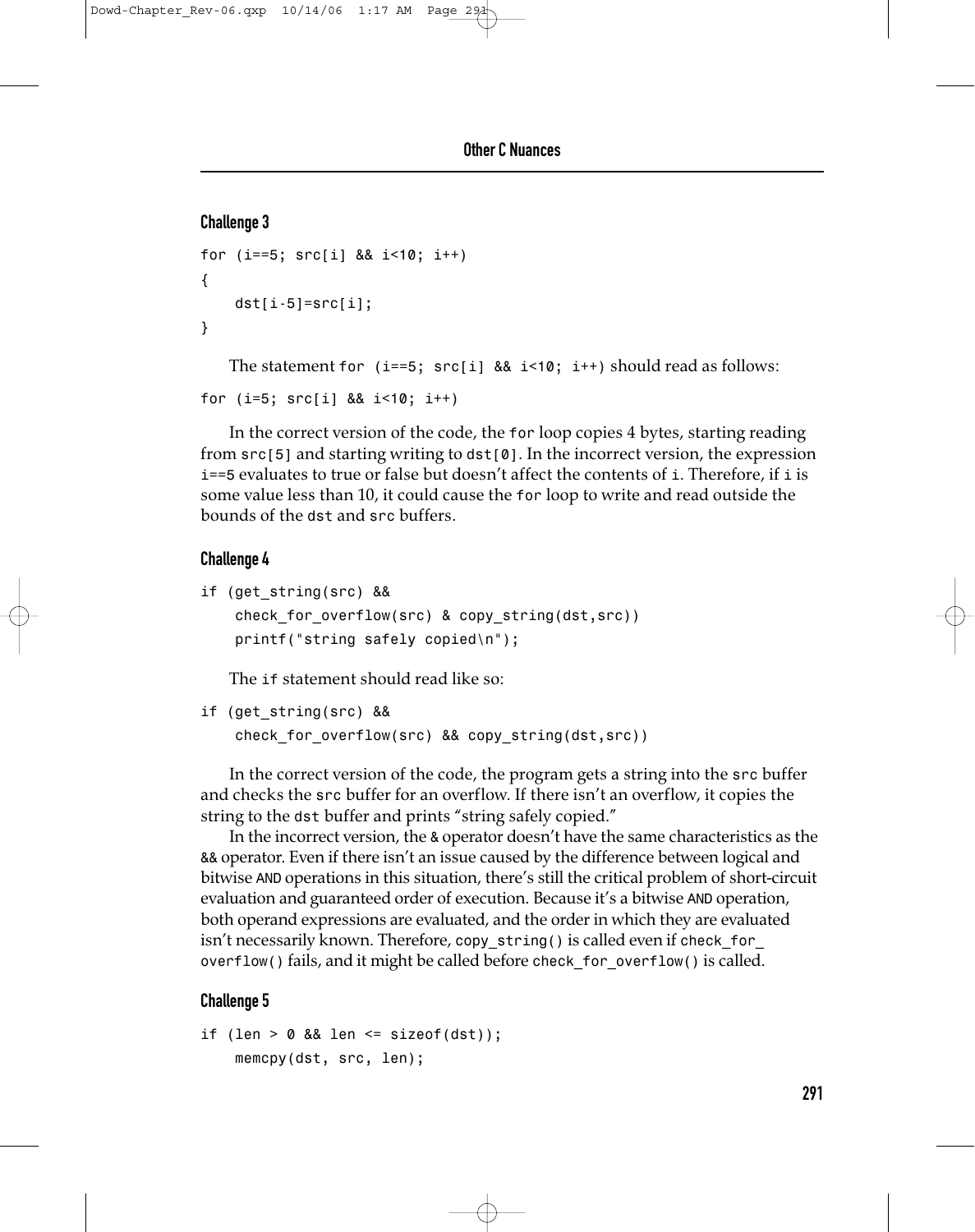The if statement should read like so:

```
if (len > 0 && len \leq sizeof(dst))
```
In the correct version of the code, the program performs a memcpy() only if the length is within a certain set of bounds, therefore preventing a buffer overflow attack. In the incorrect version, the extra semicolon at the end of the if statement denotes an empty statement, which means memcpy() always runs, regardless of the result of length checks.

### Challenge 6

```
char buf[040];
snprintf(buf, 40, "%s", userinput);
```
The statement char buf[040]; should read char buf[40];

In the correct version of the code, the program sets aside 40 bytes for the buffer it uses to copy the user input into. In the incorrect version, the program sets aside 32 bytes. When an integer constant is preceded by 0 in C, it instructs the compiler that the constant is in octal. Therefore, the buffer length is interpreted as 040 octal, or 32 decimal, and snprintf() could write past the end of the stack buffer.

### Challenge 7

```
if (len < \theta || len > sizeof(dst)) /* check the length
    die("bad length!");
```

```
/* length ok */
```
memcpy(dst, src, len);

The if statement should read like so:

if (len <  $\theta$  || len > sizeof(dst)) /\* check the length \*/

In the correct version of the code, the program checks the length before it carries out memcpy() and calls abort() if the length is out of the appropriate range.

In the incorrect version, the lack of an end to the comment means memcpy() becomes the target statement for the if statement. So memcpy() occurs only *if* the length checks fail.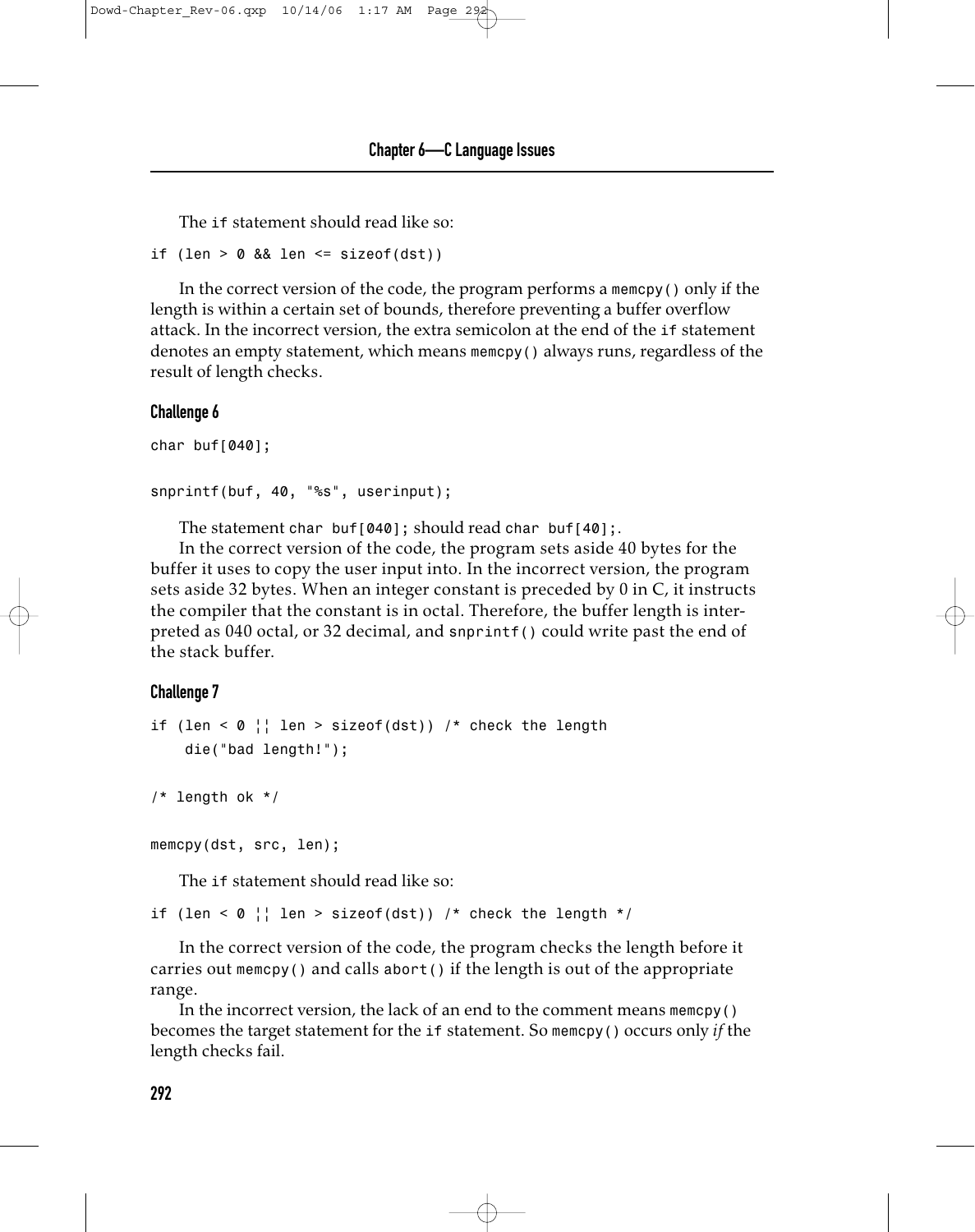# Challenge 8

```
if (len > 0 && len \leq sizeof(dst))
    copiedflag = 1;
    memcpy(dst, src, len);
if (!copiedflag)
    die("didn't copy");
   The first if statement should read like so:
if (len > 0 && len <= sizeof(dst))
{
    copiedflag = 1;
    memcpy(dst, src, len);
}
```
In the correct version, the program checks the length before it carries out memcpy(). If the length is out of the appropriate range, the program sets a flag that causes an abort.

In the incorrect version, the lack of a compound statement following the if statement means memcpy() is always performed. The indentation is intended to trick the reader's eyes.

# Challenge 9

```
if (!strncmp(src, "magicword", 9))
    // report_magic(1);
if (len < \emptyset || len > sizeof(dst))
    assert("bad length!");
/* length ok */
memcpy(dst, src, len);
   The report magic(1) statement should read like so:
    // report_magic(1);
   ;
```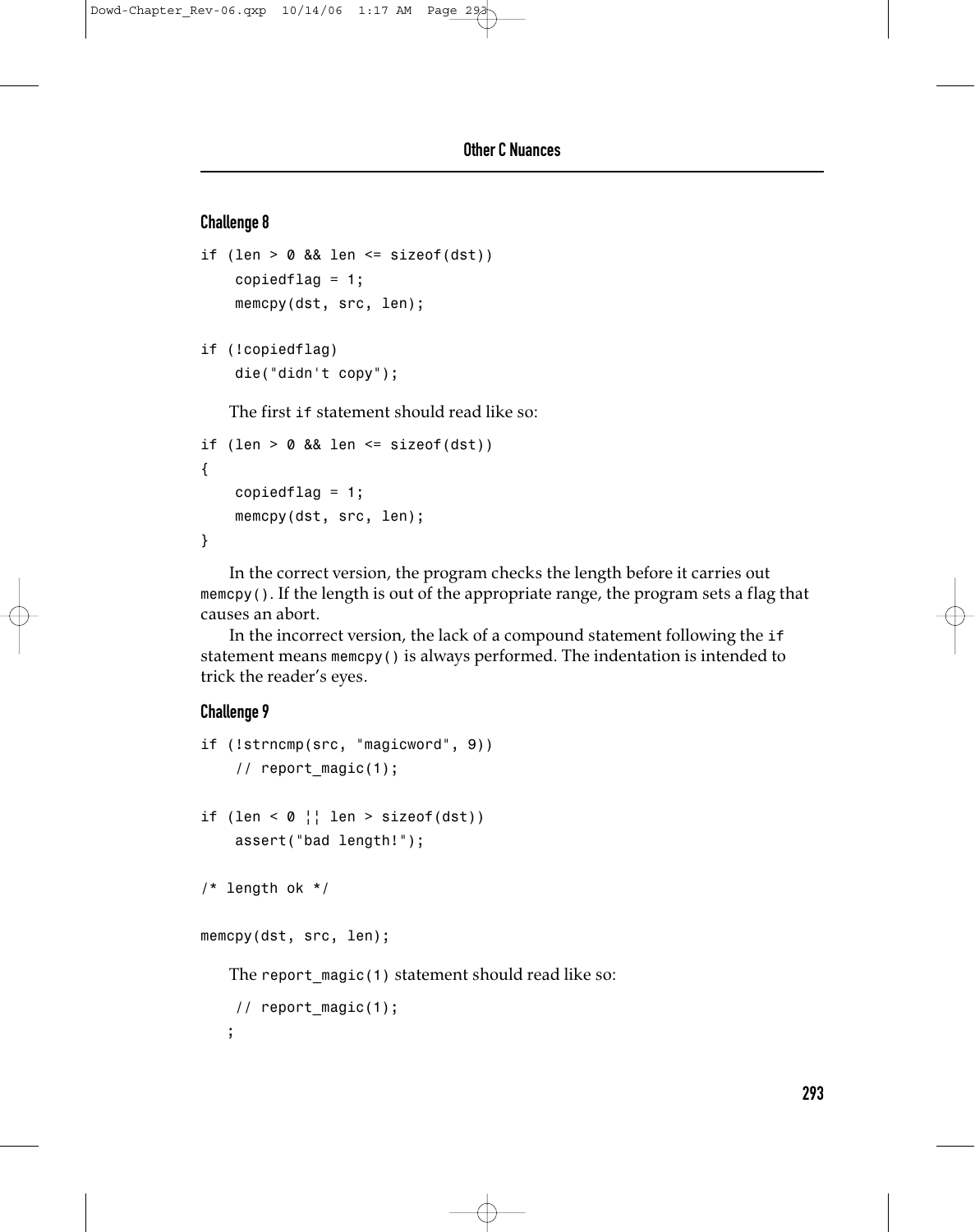In the correct version, the program checks the length before it performs memcpy(). If the length is out of the appropriate range, the program sets a flag that causes an abort.

In the incorrect version, the lack of a compound statement following the magicword if statement means the length check is performed only if the magicword comparison is true. Therefore, memcpy() is likely always performed.

# Challenge 10

```
l = msg hdr.msg len;
frag off = msg hdr.frag off;
frag len = msg hdr.frag len;
...
if ( frag len > (unsigned long)max)
{
    al=SSL_AD_ILLEGAL_PARAMETER;
    SSLerr(SSL_F_DTLS1_GET_MESSAGE_FRAGMENT,
           SSL_R_EXCESSIVE_MESSAGE_SIZE);
    goto f_err;
}
if ( frag len + s->init num >
    (INT_MAX - DTLS1_HM_HEADER_LENGTH))
{
    al=SSL_AD_ILLEGAL_PARAMETER;
    SSLerr(SSL_F_DTLS1_GET_MESSAGE_FRAGMENT,
           SSL_R_EXCESSIVE_MESSAGE_SIZE);
    goto f_err;
}
if ( frag_len &
     !BUF_MEM_grow_clean(s->init_buf, (int)frag_len +
                    DTLS1 HM HEADER LENGTH + s->init num))
{
    SSLerr(SSL_F_DTLS1_GET_MESSAGE_FRAGMENT,
           ERR_R_BUF_LIB);
    goto err;
```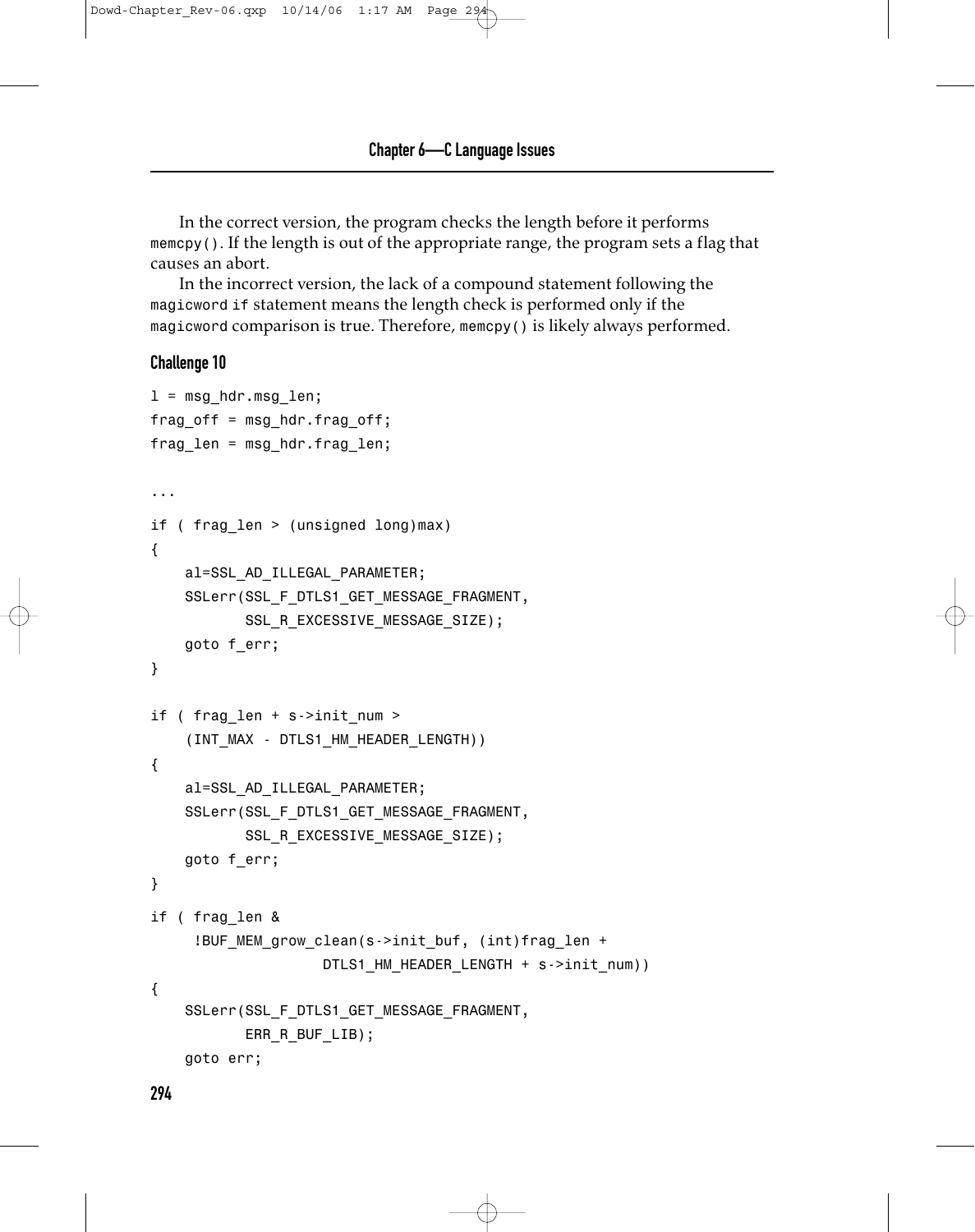

```
}
if (s->d1->r msg hdr.frag off == 0)
{
    s->s3->tmp.message_type = msg_hdr.type;
    s->d1->r_msg_hdr.type = msg_hdr.type;
    s->d1->r_msg_hdr.msg_len = 1;
    /* s->d1->r_msg_hdr.seq = seq_num; */
}
/* XDTLS: ressurect this when restart is in place */
s->state=stn;
/* next state (stn) */
p = (unsigned char * )s - >init_buf - >data;if ( frag\_len > 0)
{
    i=s->method->ssl_read_bytes(s,SSL3_RT_HANDSHAKE,
                                 &p[s->init_num],
                                 frag len,0);
    /* XDTLS: fix this—message fragments cannot
               span multiple packets */
    if (i \le 0){
        s->rwstate=SSL_READING;
        *ok = 0;
        return i;
    }
}
else
    i = 0;
```
Did you spot the bug? There is a mistake in one of the length checks where the developers use a bitwise AND operator (&) instead of a logical AND operator (&&). Specifically, the statement should read: